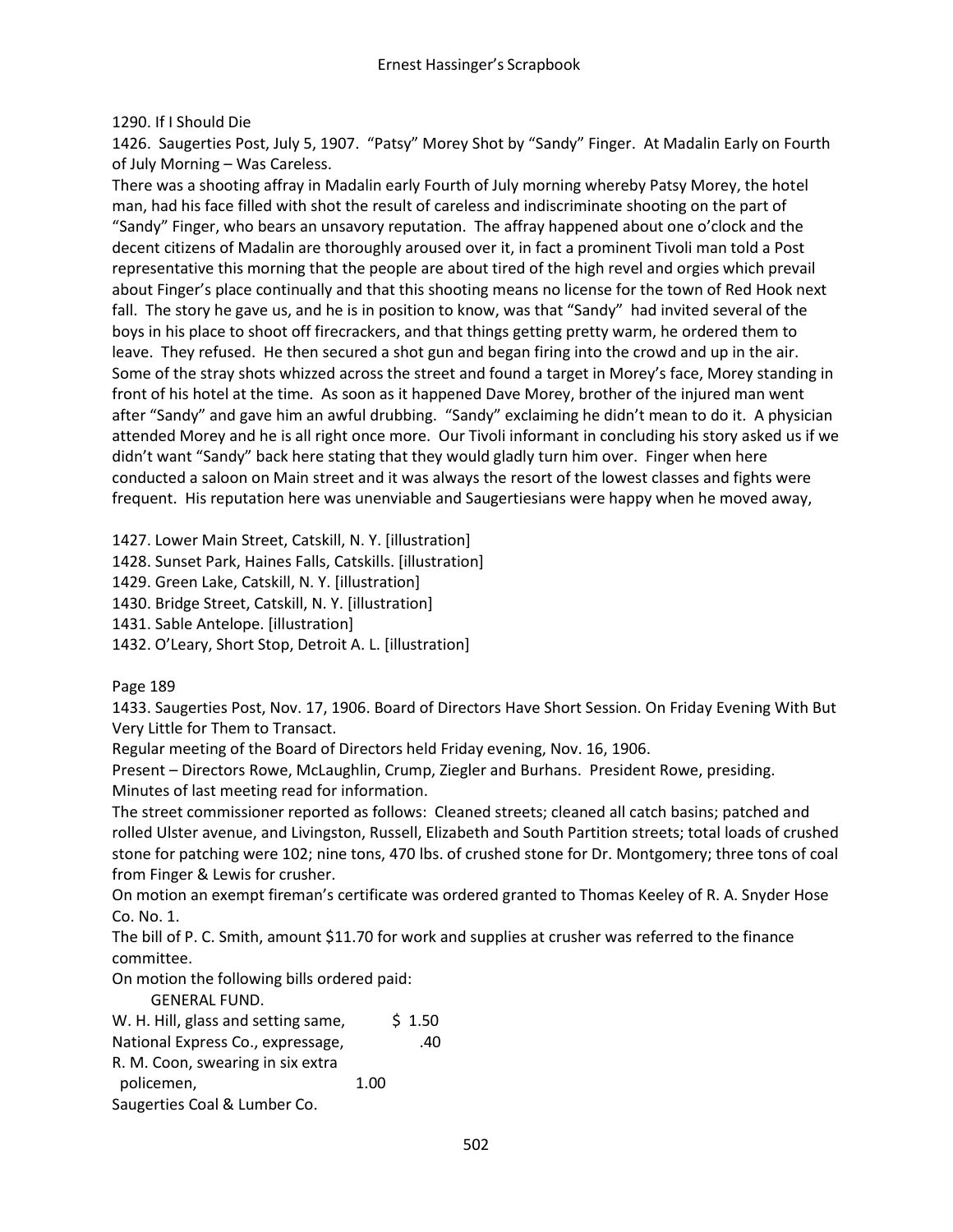| coal and cement,                   | 58.86 |
|------------------------------------|-------|
| D. E. Abeel, 6 months police duty, | 75.00 |
| \$136.76                           |       |

# ROAD FUND.

| P. Hughes, labor 11 days,        | 19.25 |
|----------------------------------|-------|
| F. Yanchke, labor 9 1/2 days,    | 16.62 |
| Luke McCarthy, labor 4 1/2 days, | 7.87  |
| C. M. Jansen, labor, 2 days,     | 3.50  |
| Edw. Wright, labor, 4 1/2 days,  | 7.87  |
| A. Underhill, labor 1 1/2 days,  | 2.62  |
| E. Roosa, engineer, 12 days,     | 30.00 |
| F. Yanchke, team 10 1/2 days,    | 46.13 |
| Wm. Doyle, team 10 1/2 days,     | 46.13 |
| 179.99                           |       |

HEALTH FUND.

W. F. Winchell, 12 plumbing inspec-

 $tions,$   $$24.00$ 

On motion the report of the board of sewer commissioners was received and placed on file. Minutes read and approved.

On motion, Board adjourned. C. H. Vedder, Clerk.

1434. Saugerties Post, Oct 1, 1908. Mr. Wilbur Nominated.-

E. M. Wilbur, the present School Commissioner, was re-nominated by the Democrats in convention at the Exchange Hotel, to-day. The convention was called to order by Ernest Hassinger. William F. Keenan was secretary. Mr. Wilbur's name was placed in nomination by Chas. H. Cox and seconded by James Teller.

1435. Hand written – Committee on future balls Edgar Russell, Ernest Hassinger, James Teller.

1436. Saugerties Post, Dec. 8, 1906. Village Business; What was Done. At the Regular Meeting Held on Friday Evening. Bills Audited – Miscellaneous Business.

Regular meeting of the Board of Directors held Friday evening, Dec 7, 1906.

Present – Directors Rowe, McLaughlin, Crump and Ziegler. President Rowe presiding. Minutes of last meeting read for information.

The street commissioner reported as follows: Cleaned streets; two loads of crushed stone for patching; ten loads of chips on Mynderse street; raised planks and covered with tram, drew five loads of dirt to make road to old engine room to stow away road machines; nailed up roller shed, returned 190 cement bags to Saugerties Coal and Lumber Co.; 14 tons of crushed stone for F. M. Murphy; cleaned out catch basins, took up water pipe leading to crusher and stowed same away; shoveled snow from the following properties on Nov. 17, 1906: C. Davis, Ulster avenue 4 hours; J. C. Davis, Ulster avenue, 4 hours; Mrs. W. Porter, Ulster avenue, 1 hour; C. Whitaker, Ulster avenue, 1 hour; O. Carn, Ulster avenue, 1 hour. On motion a certificate of membership in H. D. Laflin Hose Co. No. 2, was ordered granted to William Riley and Patrick Powers.

On motion an Exempt Fireman's certificate was ordered granted to Floyd Lewis of R. A. Snyder Hose Co. No. 1. and to Dwight Martin of H. D. Laflin Hose Co. No. 2, and also to William Lang and Bert J. Kelsey of Washington Hook & Ladder Co. No.1.

On motion the following bills were ordered paid: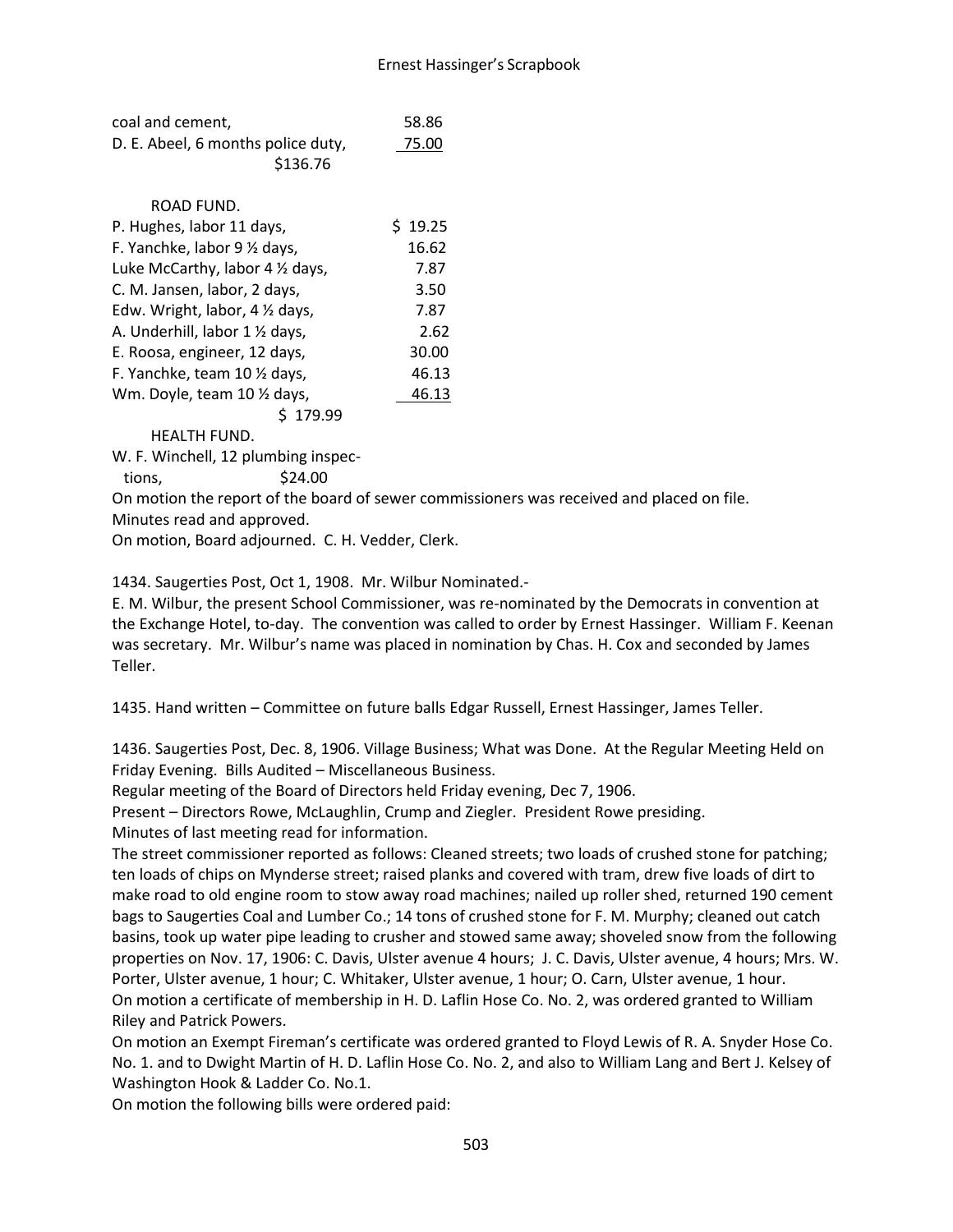| <b>GENERAL FUND.</b>             |              |          |         |
|----------------------------------|--------------|----------|---------|
| Ulster E. L. H. & P. Co., lights |              |          |         |
| to Dec 1,                        |              | \$227.60 |         |
| W. H. Eckert, Treas. salary to   |              |          |         |
| Oct. 1,                          | 37.50        |          |         |
| Saugerties Gas Co., gas for      |              |          |         |
| Nov.,                            | 5.13         |          |         |
| F. M. Murphy, supplies,          |              |          | 18.21   |
| Daniel Lamb & Son, hardware      |              |          |         |
| and supplies,                    |              | 64.33    |         |
| C. H. Vedder, supplies,          |              |          | 4.15    |
| John Lang, sharpening tools      |              |          |         |
| and supplies,                    |              | 24.09    |         |
|                                  | \$<br>381.01 |          |         |
|                                  |              |          |         |
| ROAD FUND.                       |              |          |         |
| P. Hughes, labor 10 days,        |              |          | \$17.00 |
| F. Yanchke, labor 2 days,        |              |          | 3.50    |
| F. Yanchke, team 8 days,         |              |          | 36.00   |
| R. Casey, salary for Nov.,       |              |          | 41.65   |
|                                  | \$98.65      |          |         |
| HEALTH FUND.                     |              |          |         |
| C. T. Montgomery, vital statis-  |              |          |         |
| tics,                            | \$18.75      |          |         |
| C. M. Wolven, vital statistics,  |              |          | 17.35   |
| W. F. Winchell, nine plumbing    |              |          |         |
| inspections,                     |              | 18.00    |         |
| Saugerties Mfg. Co., 500 en-     |              |          |         |
| velopes,                         |              | 1.00     |         |
| John H. DeWitt, M. D., salary    |              |          |         |
| and expenses,                    |              | 82.50    |         |
| J. S. Elmendorf, 14 meetings     |              |          |         |
| Board of Health,                 |              |          | 28.00   |
| E. M. Rogers, 7 meetings Board   |              |          |         |
| of Health,                       |              | 14.00    |         |
| Alex. Lackey, 7 meetings Board   |              |          |         |
| of Health,                       |              | 14.00    |         |
| Wm. H. Hommel, sanitary in-      |              |          |         |
| spector 6 months,                |              |          | 25.00   |
|                                  | \$281.60     |          |         |

Directors Rowe, Crump and Ziegler were appointed Inspectors to serve at the Charter Election to be held Tuesday, Dec, 11, 1906.

Minutes read and approved. C. H. Vedder, Clerk.

1437. Saugerties Post Dec 22, 1906. – The Village Business on Friday Night. The Directors Hold the Last Meeting of the Year. What Was Done. Regular meeting of the Board of Directors held Friday evening, Dec. 21, 1906.

Present – Directors Rowe, McLaughlin, Crump and Ziegler. President Rowe presiding.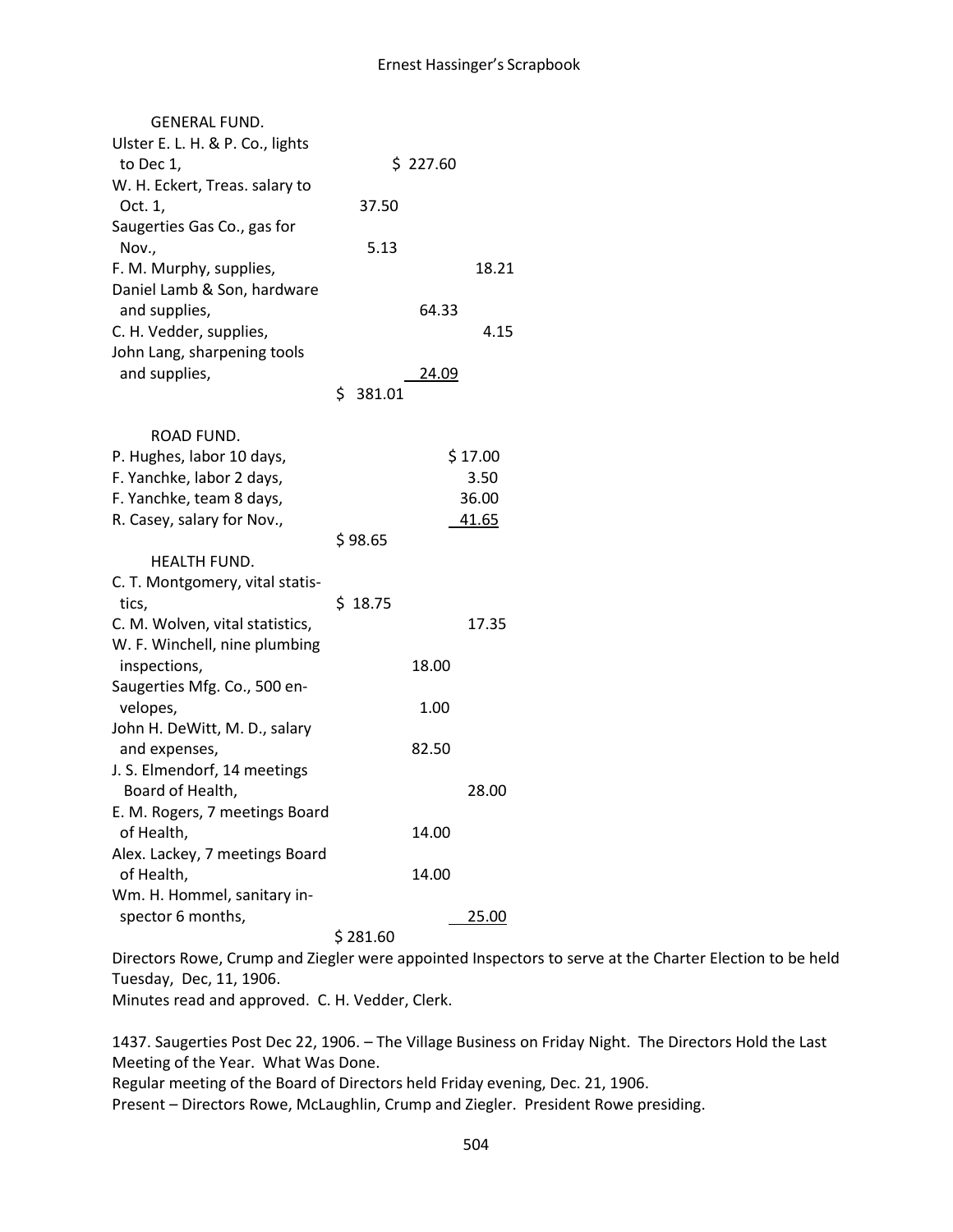Minutes of last meeting read for information.

Motion, that the Clerk notify the Chief Engineer of the fire department to make a report as to the amount of serviceable hose in the department, and where it is located. Carried.

On motion the following bills were ordered paid:

| <b>GENERAL FUND.</b>               |             |         |              |
|------------------------------------|-------------|---------|--------------|
| W. E. Persons, care town clock to  |             |         |              |
| June, 1, 1907,                     |             | \$10.00 |              |
| Henry Lynck, erecting booths for   |             |         |              |
| Charter Election,                  |             |         | 2.25         |
| C. H. Vedder, salary, barn rent    |             |         |              |
| and stamps,                        |             | 34.00   |              |
| Albert Rowe, inspector Charter     |             |         |              |
| Election,                          |             | 2.00    |              |
| William Ziegler, inspector Charter |             |         |              |
| Election,                          |             | 2.00    |              |
| James Crump, inspector Charter     |             |         |              |
| Election,                          |             | 2.00    |              |
| Wm. H. Eckert, Treas., salary to   |             |         |              |
| Jan. 1, 1907,                      |             | 37.50   |              |
| F. Yanchke, helping to mark vil-   |             |         |              |
| lage property,                     |             | .88     |              |
| Chas. Whitaker, 6 months police    |             |         |              |
| duty,                              | 75.00       |         |              |
| Chas. Abeel, 6 months police       |             |         |              |
| duty,                              | 75.00       |         |              |
| Saugerties Post, printing and ad-  |             |         |              |
| vertising,                         |             | 31.00   |              |
| N. Van Steenbergh, supplies        |             |         | 6.00         |
| Wm. A. Hanna, 6 months engineer    |             |         |              |
| of steamer,                        |             | 25.00   |              |
| John G. Palmer, 8 months salary    |             |         |              |
| as janitor,                        |             | 64.00   |              |
| C. Van Buskirk, teams to fires,    |             |         |              |
| etc.                               | 25.50       |         |              |
| P. C. Smith, work and supplies,    |             |         | 7.95         |
| John Crowley, collecting poll and  |             |         |              |
| dog tax,                           |             | 8.50    |              |
| John Crowley, over deposits,       |             |         | <u>36.06</u> |
|                                    | \$444.64    |         |              |
|                                    |             |         |              |
|                                    |             |         | ROAD FUND.   |
| Wm. Doyle, freight and cartage,    |             | \$1.92  |              |
| R. Casey, salary for Dec.,         |             |         | 41.63        |
| \$43.57                            |             |         |              |
| The Collector reported as follows: |             |         |              |
| <b>Total amount of General Tax</b> |             |         |              |
| collected,                         | \$14,556.00 |         |              |
| <b>Total amount of Back Tax</b>    |             |         |              |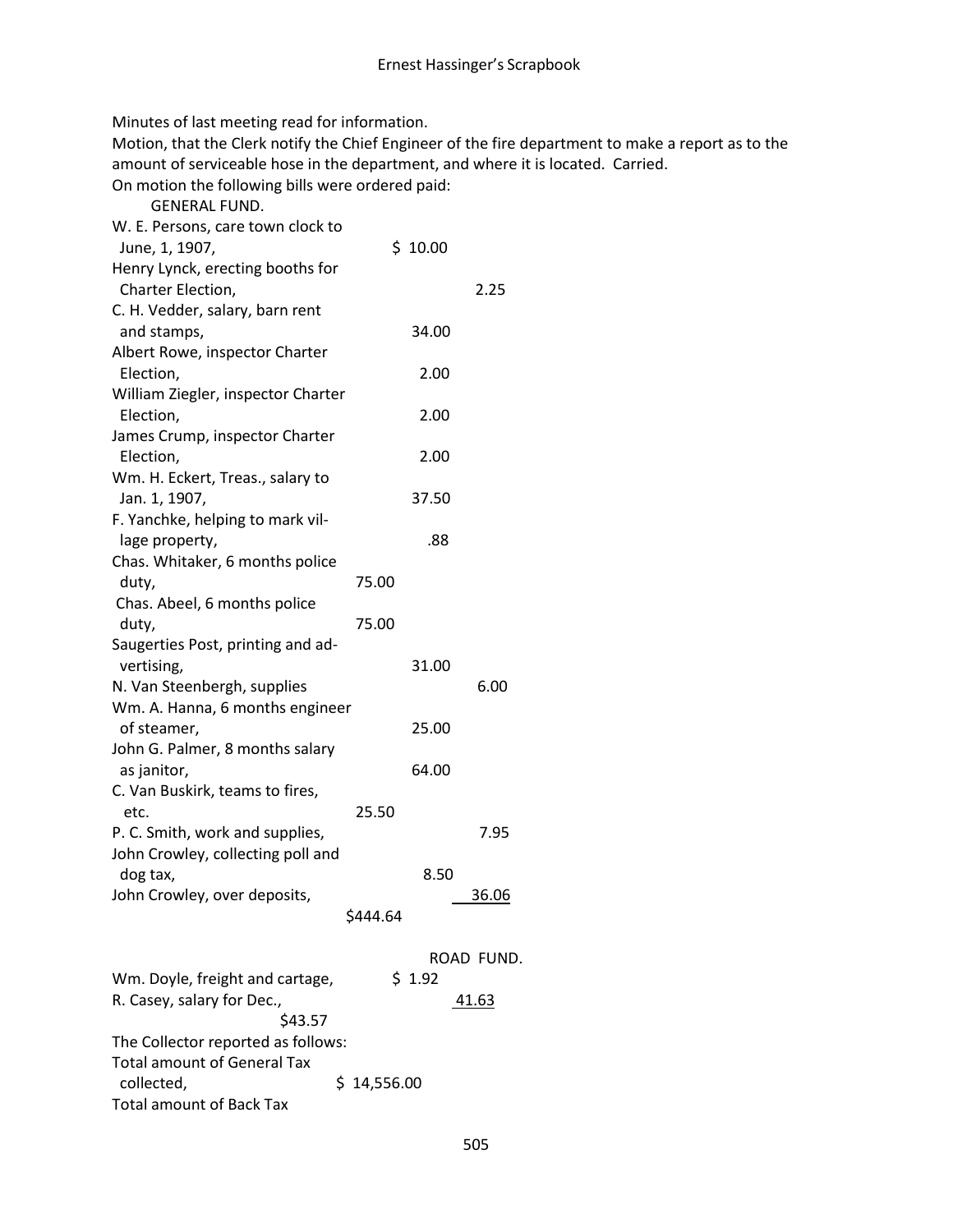| collected,                    |             | 370.29 |
|-------------------------------|-------------|--------|
| Total amount of Dog Tax col-  |             |        |
| lected,                       | 31.50       |        |
| Total amount of Poll Tax col- |             |        |
| lected,                       | 138.00      |        |
|                               | \$15,095.79 |        |

Total amount uncollected, \$1238.19.

Motion, That the report of the collector be received and that the clerk furnish the village attorney with a list of unpaid taxes, and have him proceed to collect the same. Carried.

Motion, That a warrant for \$1898.00 be drawn in favor of the Saugerties Water Commissioners, as per budget for 1906. Carried.

Motion, That a warrant for \$100.00 be drawn in favor of the Saugerties Cemetery association for the care of that portion of the Main street cemetery belonging to the village. Carried.

Minutes read and approved.

On Motion, Board adjourned. C. H. Vedder, Clerk.

1438. No 34 3/4 A Raffle for the Automobile, Formerly Owned by Dr. Diedling of Saugerties, N. Y. [illustration]

1439. Saugerties Post, May 4, 1907. Kistner Made a Special Policeman By the Village Board of Directors at the Friday Night's Meeting – Other Business.

Regular meeting of the Board of Directors held Friday evening, May 3, 1907.

Present – Directors Rowe, McLaughlin, Crump, Ziegler, Burhans and McCormick.

President Rowe presiding.

GENERAL FUND.

Minutes of last meeting read for information.

The street commissioner reported as follows: Scraped Partition street from Russell to Bridge; F. T. Russell purchased 11 tons of dust for the Main street cemetery; Spencer Whitney, 3 tons, 1210 lbs of crushed stone; William Muller, 5 tons 650 lbs. of crushed stone; F. T. Russell 35 ½ tons of dust, for residence; four hundred feet of battery wire from F. M. Murphy; drew twenty loads of stone from Beers property; working on East Bridge street; two loads of crushed stone on Valley street; two loads of crushed stone for patching on Malden road; two planks from R. B. Overbagh to repair fence on Church street.

On motion the following bills were ordered paid when funds:

| \$227.60 |
|----------|
|          |
| 18.00    |
|          |
| 43.75    |
| 3.61     |
| 1.30     |
|          |
| \$21.87  |
| 20.12    |
| 21.00    |
|          |

J. Newbury, " 12 " 21.00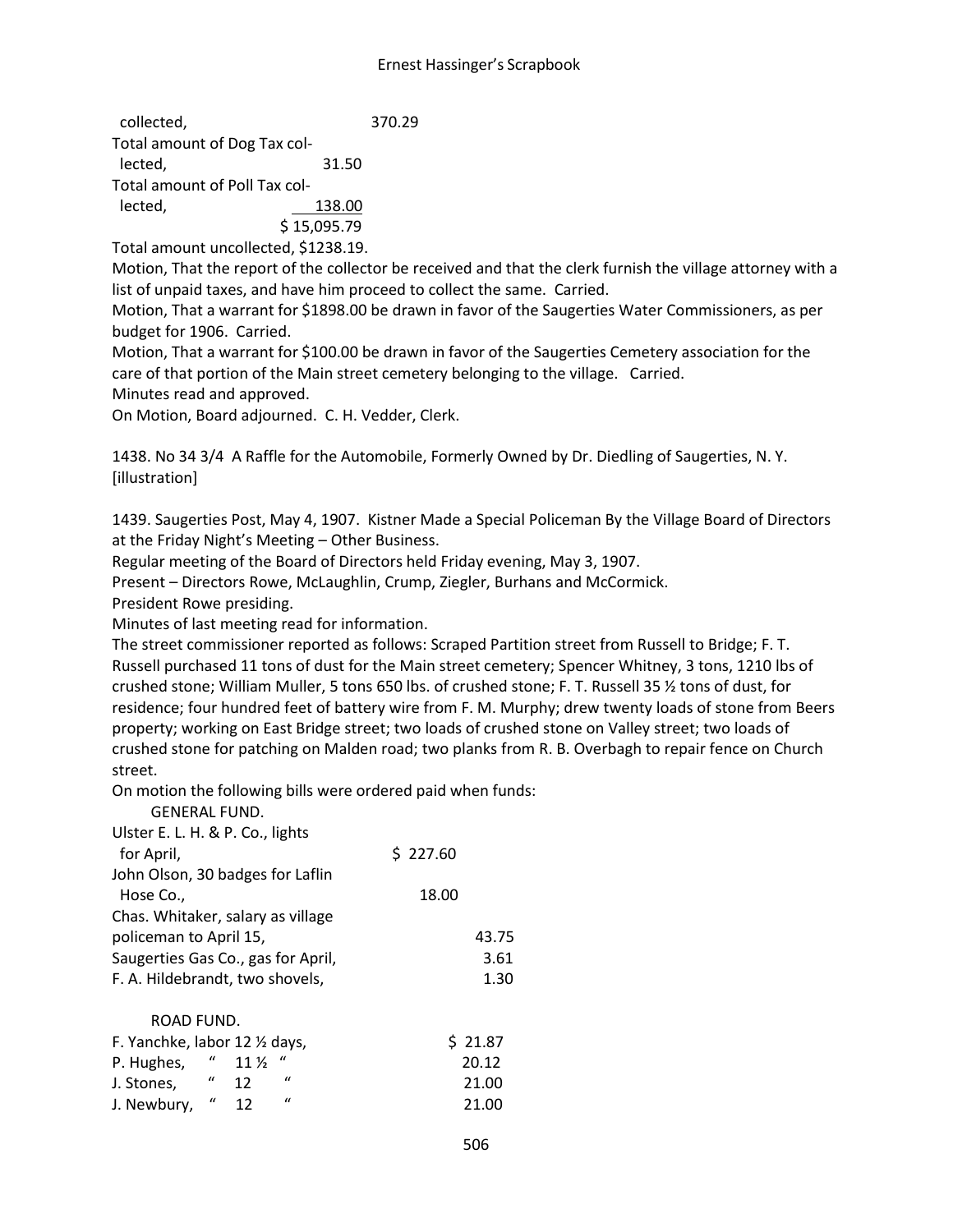| P. Stones,                         | $\iota$ | 12 | $\mathbf{u}$ |      |       | 21.00 |
|------------------------------------|---------|----|--------------|------|-------|-------|
| R. Casey, Jr., "                   |         | 12 | $\mathbf{u}$ |      |       | 21.00 |
| L. McCarthy,                       | $\iota$ | 2  | $\mathbf{u}$ |      |       | 3.00  |
| Wm. Doyle, horse and cart, 2 days, |         |    |              |      |       | 6.00  |
| E. Roosa, engineer, 12 days,       |         |    |              |      |       | 36.00 |
| F. Yanchke, team 10 days,          |         |    |              |      |       | 45.00 |
| Wm. Doyle, team 11 days,           |         |    |              |      |       | 49.50 |
| R. Casey, salary for April,        |         |    |              |      |       | 41.65 |
| F. M. Murphy, labor and supplies   |         |    |              |      |       |       |
| at crusher,                        |         |    |              |      | 20.16 |       |
|                                    |         |    |              | 6.80 |       |       |
|                                    |         |    |              |      |       |       |

#### HEALTH FUND

Alex. Lackey, four meetings Board of Health,  $\frac{1}{2}$  8.00

The bill of Eckert & Snyder, amount \$63.60 for insurance premiums on engine house No. 2, and the bill of Myron Bedelll, amount \$3.83 for supplies were referred to the Finance Committee.

Motion, that Theodore Kistner be appointed a special village policeman and night watchman, for one year from May 3, 1907, without salary. Carried.

On motion, resolved, that the corporation tax budget for the year 1907, be, and hereby is adopted as follows:

TAX BUDGET FOR 1907.

General Fund, \$ 4,000.00 Road Fund, 4,000.00 Health Fund, 750.00 Interest on Sewer Bonds, due Aug. 28, 1907, and Feb 28, 1908, 3,439.80 Water Commissioners Requisit ion meeting the interest on bonds and for the payment of one \$1,000 bond, 1,863.00 Water Commissioner Requisit ion for installing thirteen new fire hydrants, 1,416.00 Total, \$15,469.30 Minutes read and approved. On motion Board adjourned. C. H. Vedder, Clerk.

Page 190

1440. Saugerties Post, Jan. 8, 1907. The Village Solons Meet and Organize. A Harmonious Gathering With All of the Old Officers Re-Elected – Other Business Transacted.

The Board of Directors for the year 1907 met at the Director's rooms at 8 o'clock p. m. Jan. 4, 1907 for organization.

Present – Directors Rowe, McLaughlin, Ziegler, Crump, Burhans and McCormick.

The Clerk called the meeting to order and stated that an informal ballot would be taken for president and appointed Tellers, Directors Ziegler and Burhans.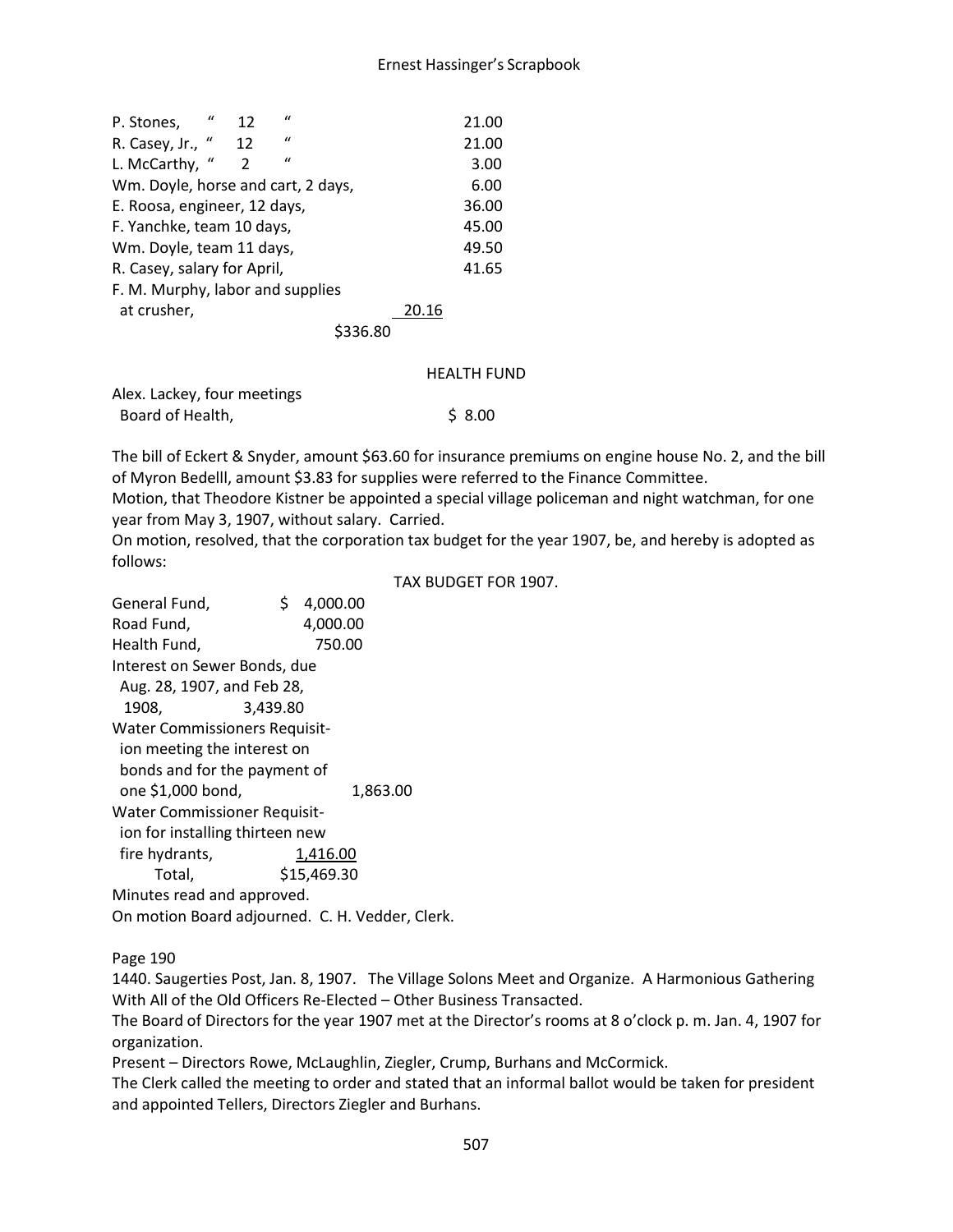The ballot resulted as follows: Rowe, 5, McLaughlin, 1. Mr. McLaughlin declined. The informal ballot, on motion, was made formal and Mr. Rowe was declared unanimously elected president of Board for the year 1907. Upon taking the chair the President thanked the Board for the honor again conferred upon him.

The ballot for vice-president resulted as follows: McLaughlin, 4; Burhans, 1; McCormick, 1; Mc Cormick and Burhans declined. On motion the informal ballot was made formal and Mr. McLaughlin was declared elected vice-president.

The ballot for clerk resulted as follows: Chas. H. Vedder, 6. Chas H. Vedder was declared elected clerk. The ballot for street commissioner resulted as follows: Robert Casey, 6. Mr. Casey was declared elected. The ballot for janitor resulted as follows: Michael Fitzgerald, 2; John G. Palmer, 2, Wm. Ziegler, 1. Mr. Ziegler stated that he was not a candidate. Second ballot – Fitzgerald, 2; John G. Palmer, 2; Ziegler, 1. Third ballot – Fitzgerald 2, Palmer 3, John G. Palmer was declared elected janitor at a salary of \$96.00 per year.

On motion William A. Hanna was appointed engineer of steamer at a salary of \$50.00 per year. The ballot for member of the board of sewer commissioners resulted as follows: A. R. Burhans, 5. Mr. Burhans was declared elected a member of the board of sewer commissioner for three years, from June 1, 1907.

On motion Wm. E. Persons was appointed to have care of the town clock at a salary of \$50.00 per year. The ballot for member of the board of water commissioner resulted as follows: Howard Bogardus, 5. Mr. Bogardus was declared elected a member of the board of water commissioners for three years from Jan. 1, 1906. [*sic*]

The ballot for member of the board of health resulted as follows: J. Smith Elmendorf, 5. Mr. Elmendorf was declared elected a member of the board of health for three years from Jan. 1, 1907.

On motion, Charles E. Abeel and Charles Whitaker were appointed village policemen and night watchmen at a salary of \$150.00 per year each, and David E. Abeel was appointed village policeman at a salary of \$150.00 per year.

On motion the following were confirmed as officers of the village fire department for the year 1907: Robert B. Ballman, chief engineer; Fred Grathwohl, first assistant engineer; James Reynolds, second assistant engineer; Ernest Hassinger, secretary and treasurer.

On motion, the first and third Friday evening in each month were designated at regular meeting nights of the board.

After the Board had organized, they convened in regular session.

Present –

Rowe, McLaughlin, Crump, Ziegler, Burhans and McCormick. President Rowe presiding. Minutes of last meeting read for information.

On motion, the communication from Mrs. Eva L. Simmons was received and placed on file.

Motion that the Clerk communicate with the Hudson River Telephone Co., and ascertain if they intend to do anything in regard to the telephone franchise, and request them to inform the Board by their next meeting, on Jan. 18. Carried.

On motion the following bills were ordered paid:

|                                   | <b>GENERAL FUND.</b> |
|-----------------------------------|----------------------|
| Ulster E. L. H. & P. Co., lights  |                      |
| to Jan. 1, 1907,                  | \$227.60             |
| Saugerties Gas Co., gas for Dec., | 2.28                 |
| C. H. Vedder, supplies,           | 2.00                 |
| N. R. Valkenburgh, work at        |                      |
| crusher,                          | 94.05                |
| P. C. Smith, repairing heater,    | 5.25                 |
|                                   |                      |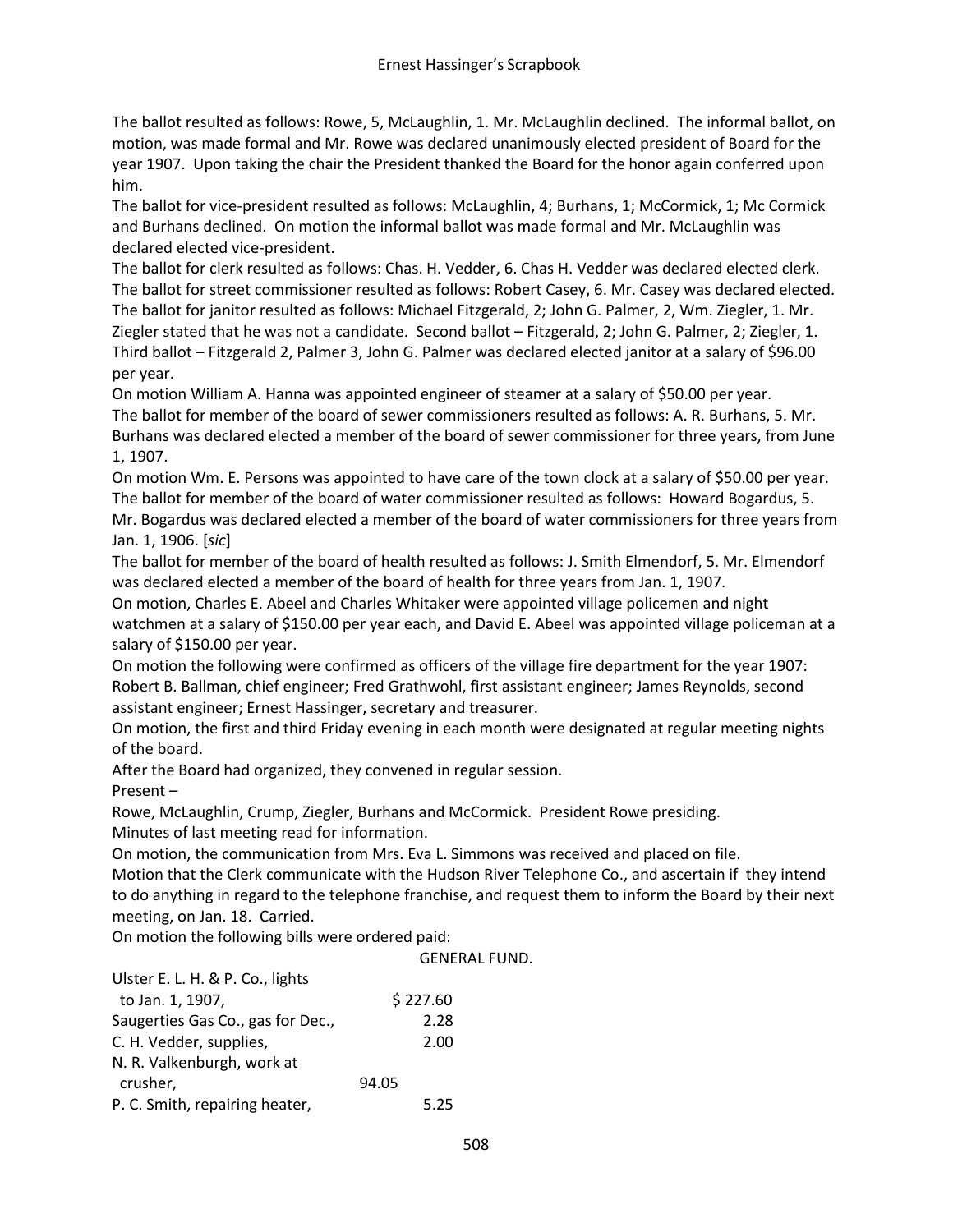Henry E. Wieber, 307 feet of pipe and one catch basin, 118.00 L. B. Howard, work at engine house, 21.41 \$ 470.59

Mr. Ziegler offered the following resolution, and moved its adoption:

Resolved, That owing to the non-performance of the conditions of the franchise granted to the Catskill Mountain Traction Company, this Board declare the said franchise forfeited. The resolution was unanimously adopted.

Motion, that William D. Brinnier be and hereby is appointed Village counsel for the Village of Saugerties at a salary of \$100 per year, from Jan. 1, 1907, to Jan. 1, 1908, Carried.

Motion, that S. J. Adams be notified that if the theatre license for Maxwell opera house Is not paid by the next meeting of the Board, there will be no more shows permitted until the same is paid. Carried. Minutes read and approved.

On motion, Board adjourned. C. H. Vedder, Clerk.

1441. Saugerties Post, Apr. 16, 1907.

The weather forecast. Rain to-night and Wednesday.

DIED Whitaker, In this village, Apr. 15, 1907, Charles C. Whitaker, aged 49 years, 1 month and 20 days. Funeral at late residence Thursday, Apr. 1 at 2:30 o'clock.

Summons Came Suddenly.

Officer Charles C. Whitaker Expires in the Exchange Hotel Monday Night.

That death comes suddenly and often without warning was plainly evidenced Monday evening when Officer Chas. C. Whitaker while in the pursuit of his duties was stricken in the Exchange Hotel, whither he had gone, as was his custom each night to gather up mail and then take it to the post office. Death was due to heart failure caused by an attack of acute indigestion with which Mr. Whitaker had been subject the past week and the announcement of his unexpected demise caused a shudder, not only among his wide circle of friends but the community who knew him so familiarly and well. "Nixie" as most folks called him was an affable fellow, always merry hearted and jocular, a genial spirit in any gathering and one who drew to himself many friends. His nature was always to laugh and smile and the furrow of care or anxiety seemed always missing from his countenance. That he would so suddenly pass away was little dreamed of as he was of robust build, enjoying good health, and always on duty. The shock of his death is therefore the more keen. Previous to beginning duty Monday evening he was unusually cheerful and chatted in a lively and happy manner, but "in the midst of life we are in death." He had entered the Exchange about 11:30 o'clock and but a moment after began to gasp and fell to the floor. Drs. Montgomery and Emerick were soon at his side, but life had fled. The body was then removed to the home of his sister with whom he resided on Main street. Mr. Whitaker was a son of the late Captain Robert and Elizabeth Whitaker and is survived by one sister, Mrs. William E. Rivenburgh and three brothers, William and Burt R. of this village and James of Albany. By his death there is a vacancy in the constabulary of the town and police of the village. Deceased had been a member of the Washington Hook & Ladder Co. in the village fire department, serving for many years. His untimely death is heard with much sorrow and the bereaved family have the condolence of all. [illustration]

1442. Shady Glen, Freehold, N. Y. Catskill Mountains. [illustration] 1443. Bound for the Catskills via boat. [illustration] 1444. The Onteora, Catskill, N. Y. [illustration] 1445. Lawrence Memorial School, Palenville, N. Y., Catskill Mountains. [illustration] 1446. Trout Fishing, Saugerties, N. Y. [illustration]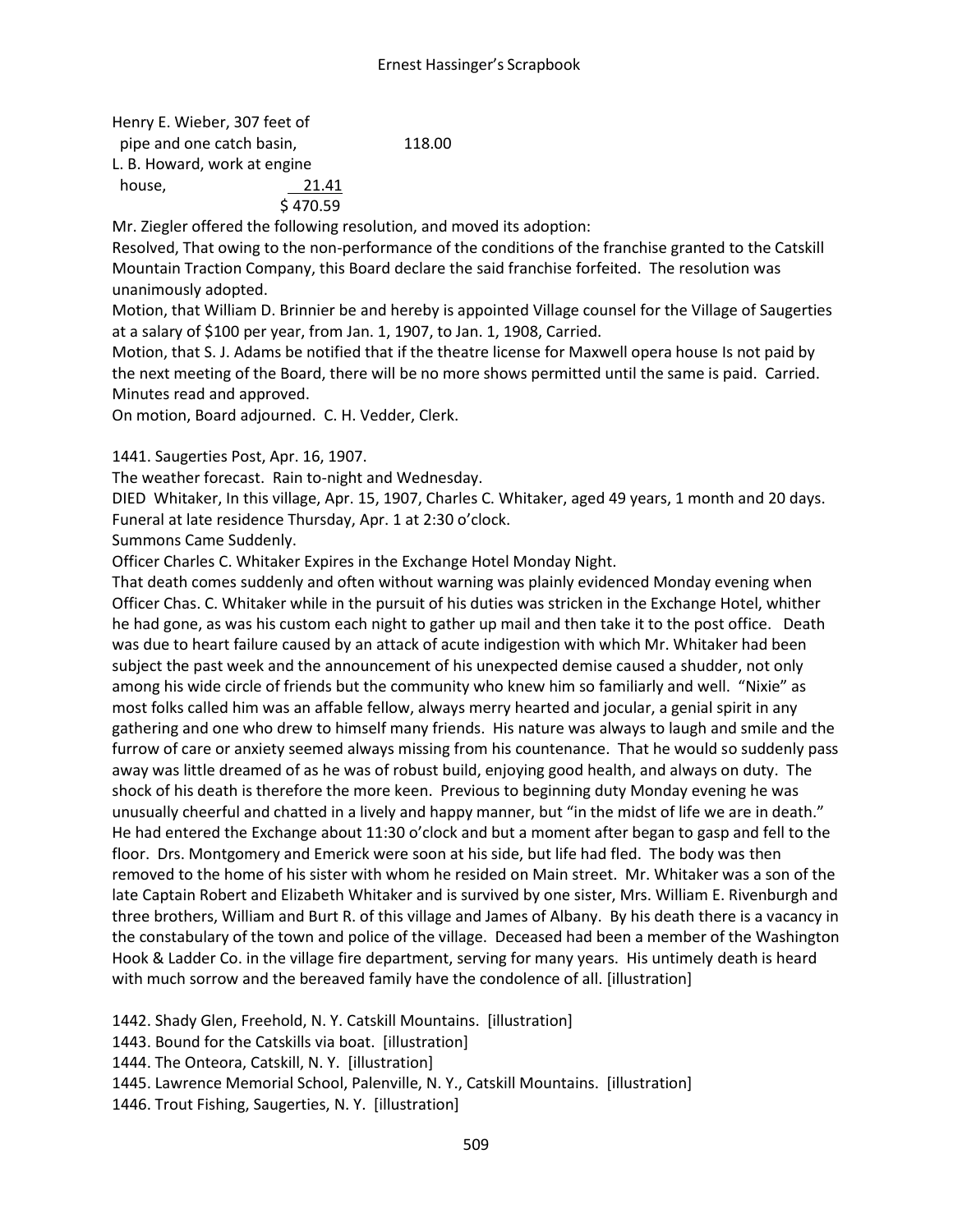# Page 191

1447. World, New York, Tuesday, January 8, 1907. Fireman, Buried 28 Hours, Alive and Near Rescue. Workers in Roosevelt Street Ruins heard a Tapping at 6 o'clock and Dug Feverishly.

Coffee and a "Ball" Sent to Him in Tube.

Says He is Pinned Down and Cannot Move, but Feeling Well, Except for Numbness – Knows Nothing of Campbell, His Buried Comrade, Who Has Been Heard From.

Fireman had been working al [*sic*] day yesterday on the ruins of the paper storehouse No. 84 Roosevelt street, in which three of their comrades were buried when the in…lar [print faded] of the building collapsed at 3 o'clock Sunday night. The body of one man, Thomas Lennon, had been recovered early in the day. At 6:30 o'clock last evening, while Fred Walker, of the Emergency Force of the Building Department, and Driver Decker, for the Deputy Chief Geurin, of the Fire Department, were handling the basket at the far end of the line of sappers, Walker straightened up, raised a hand, and said: "Hush? What was that?"

The effect was electrical. The thirty men stared at each other, straining their ears, all white with excitement and fear.

There was a sound from beneath their feet. All was silence again, but the men stood rooted. The sound came again. Every man heard it. it was like the click of a telegraph instrument, but it was muffled and far away.

## Man's Voice is Heard.

Then came another sound. it was a man's voice. There was no mistaking it.

"Hello!" cried one man, leaning downward. All listened. There came an answer that was unmistakable. A fireman rushed into the street, half hysterical. crying:

"Horray, horray, they are alive."

From one end of the long block to another, came a roar from the people gathered there. Chief Binns Chief Croker, who had just come in his automobile, and a dozen others who had started away rushed into the building.

"Double the force." cried Binns. Six firemen, who were in the crowd below, sprang in, but they were too many, and half of them were crowded out. In the first mysteria [*sic*] of their belief that their two companions were alive, the men worked like fiends.

Croker called a halt. They worked slower. They called all the time. They got only a faint cry in return, but it was the cry of a man.

"Who are you?" cried a man on top of the debris. All strained to hear the answer if they were one. "Jack."

"Jack Siefert?"

"Yes."

The rescuers could scarcely restrain themselves in their joy.

"Where is Dan Campbell?"

They waited a long time for the answer. When it came it was a tragic moment for those above.

"I don't know."

"How are you?"

"I am all right if you can get me out."

"What do you want?"

"I want a highball."

# Work Slowly, but Surely.

The sappers fell to work again. They had to work slowly, but it was the work of the men rescuing a live comrade, instead of the bodies of dead ones. The line of men passed basket by basket to the windows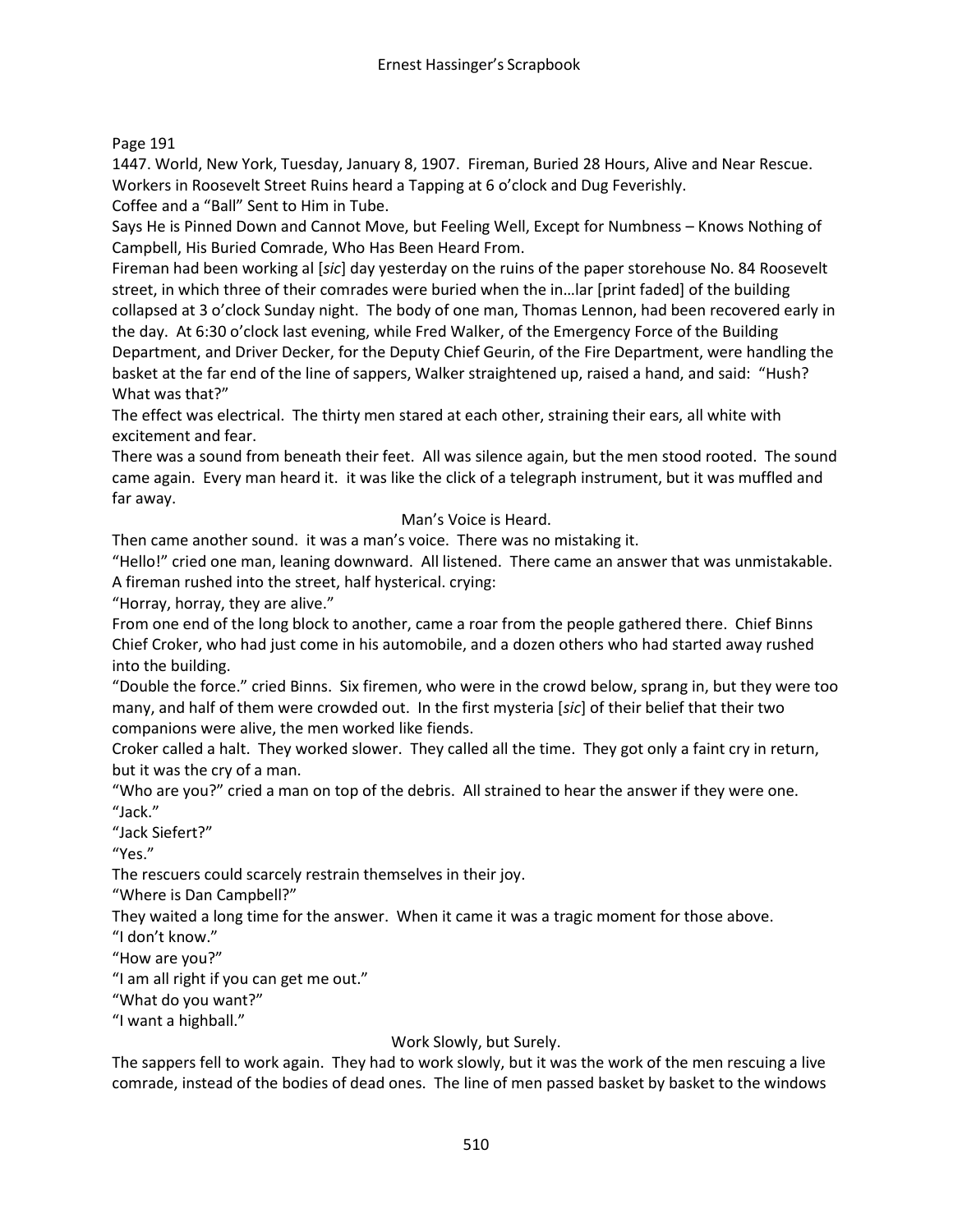and doors. The pile in the street grew every minute. For a long time there was no more communication with the buried man underneath them. They they asked; "How are you."

"All right. Get me a ball. I am awfully cold – something is on my legs – they are numb – I got a stick – I am trying to push it up through here to see you."

"How far away are we?"

"About fifteen feet, I guess."

The voice was strong now, that of a man nerved by hope.

"Keep up the good work." it cried cheerily.

There was a long silence as the men worked and then came a wail:

"Don't leave me."

A calcium light was fastened to the wall next to the street. The firemen held hand lanterns. As the debris de – [article ends]

GREAT BEAR SPRING WATER

"It's Purity Has Made It Famous."

[hand written] Campbell's Body was found his head was crushed. [illustration]

1448. The Great Seal Of the State of New York. [illustration]

1449. Saugerties Post, Jan 9, 1898. The Masonic Installation.

Wednesday evening, Jan.  $8<sup>th</sup>$ , the officers of Ulster Lodge, No. 193, F. & A. M. were installed in due and ancient form by Past Master William V. Burhans, assisted by Past Master Edward Jernegan as Marshal. There was a good attendance, including several visiting brothers from sister lodges. The officers installed were; Wm. G. Sickles, Worshipful Master; John A. Snyder, Senior Warden; Robert B. Ballman, Junior Warden; Charles Clum, Treasurer; Chas. H. Vedder, Secretary; Rev. Thomas Bell, Chaplain; Edward Jernegan, Marshal; Joseph W. Frankel, Assistant Marshall; DeWitt Van Buren, Senior Deacon; Chas. S. Wilbur, Junior Deacon; John Seamon, Senior Master of Ceremonies; Wm. E. Comfort, Junior Master of Ceremonies; Jacob Bruckner and Byron L. Davis, Stewards; William Ziegler, Organist, and Jeremiah France, Tiler. It was announced from the East that on Wednesday evening, Jan.  $15<sup>th</sup>$ , the Entered Apprentice Degree would be conferred.

Page 192

1450. Saugerties Post, Feb. 4, 1907. Y. M. C. A. Starts Off Very Well.

Largely Attended Meeting on Sunday Afternoon – The Officers Elected at the Same. Another meeting in the interest of the Y. M. C. A. was held in the Reformed Chapel, Sunday afternoon, the attendance being much larger than the week previous, W. S. Myer presided. Rev. Henry C. Briggs officiated at the piano. The meeting opened with the singing of "God Save the State." Rev. David M. Hunter offered prayer.

After singing "Work for the Night is Coming," Mr. Overbagh of the nominating committee, presented the following report, for Directors, W. S. Myer, H. T. Keeney, Reformed church; Benjamin F. Fellows, Bennett Rose, Methodist church; M. F. Waterbury, J. W. Frankel, Baptist church; Arthur Petschke, Ev. Lutheran church; E. M. Wilbur, Harvey Foland, Congregational church; R. B. Overbagh, John T. Washburn, Jr., Trinity P. E. church.

The election of officers then occurred and resulted as follows for president, Will S. Myer; first vicepresident, John T. Washburn, Jr.; second vice-president, Benjamin F. Fellows; secretary J. W. Frankel; treasurer, R. B. Overbagh.

These officers serve until the annual meeting in October.

Mr. Myer announced that a general secretary would be secured as soon as possible, as well rooms for meeting purposes, that some buildings had been considered but no decision reached as yet. He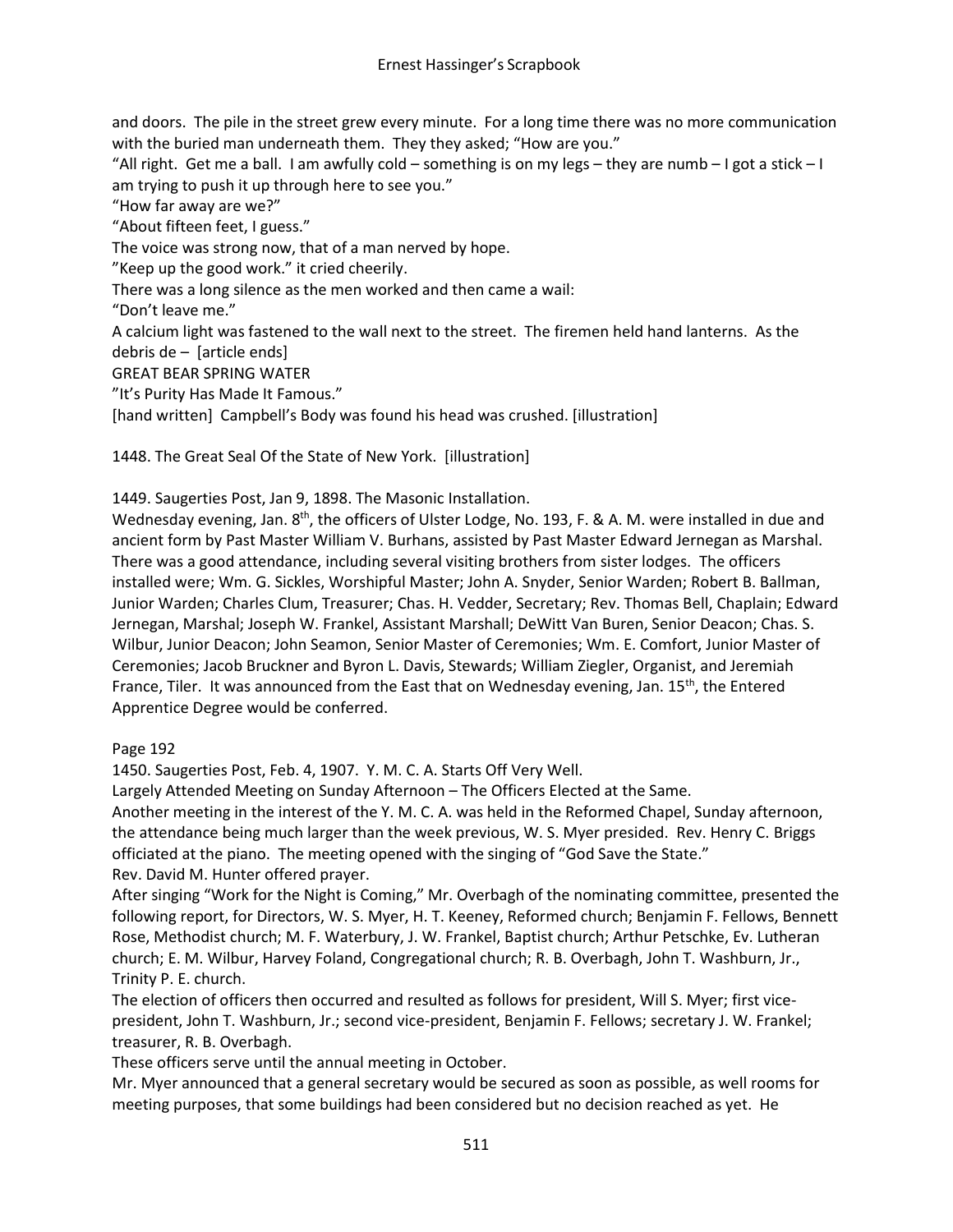announced that membership dues would be \$2 a year and that if any member could afford to give and would, more would be acceptable.

Prayer was then offered by Rev. J. M. Cornish and after the singing of "Blest Be the Tie" the meeting adjourned to meet next Sunday afternoon at 3 o'clock in the Methodist church. Rev. George A. Shahan pronouncing the benediction.

The Association starts with a charter membership of seventy-five.

1451. Saugerties Post, May 14, 1908. Seats Collapse; Three are Hurt. Sections of Circus Seats Topple Over Wednesday Night.

Miss Tillie Poleschner, right ankle broken. Miss Roberta Low, ankle badly sprained. Peter Alavraz, left ankle badly sprained.

By the sudden collapse of a section of the reserved seats at the Frank A. Robbins circus on the Davis' lot, Wednesday evening, the above persons were injured, and that more were not hurt is a miracle. Several others were jarred and slightly bruised, but not anything serious.

The accident happened about 9 o'clock and the cause is supposed to be due to the sinking of the pole supports into the ground which was somewhat soft.

The seats were crowded and when thy toppled over throwing the occupants into a mass, for just a few minutes things bordered on the verge of a panic, the ladies especially being frightened The request of the management for the others present to keep their seats avoided a general stampede.

The unexpected mishap "broke up" the show, practically, for shortly after the performance ended, the usual concert after, bring omitted, although it was announced it would take place. The injured were taken to their homes in wagons and given medical aid.

Dr. Montgomery attended Miss Poleschner, and she had a bad break in her ankle.

Dr. Emerick attended Mr. Alavraz. His sprain is a severe one.

Miss Lowe did not have a physician, although she suffers much from her injury.

1452. Saugerties Post, Apr 20, 1907. "Jack" Taylor Gets The Police Job. Succeeding the Late Charles C. Whitaker – The Vote was Very Close – Other Business.

Regular meeting of the Board of Directors held Friday evening, April 19, 1907.

Present – Directors, Rowe, McLaughlin, Crump, Ziegler, Burhans and McCormick.

President Rowe presiding.

Minutes of last meeting read for information.

The President called for an informal ballot for a village policemen and night watchman, to fill vacancy caused by the death of Charles Whitaker.

The ballot resulted as follows:

Theodore Kistner, 2.

John Taylor, 2.

William Reynolds, 1.

A formal ballot resulted as follows:

Theodore Kistner, 2.

John Taylor, 3.

The President declared John Taylor elected.

The Street Commissioner reported as follows: Cleaned Main street from Partition to Market streets; cleaned Market street from Main street to Ulster avenue; cleaned Ulster avenue from Market to Elizabeth streets; twelve loads of crushed stone for patching; four loads of chips on East Bridge street; four rods from John Lang for bins at crusher; cleaned top dressing from quarry; drew 84 loads of stone from Beers property to crusher.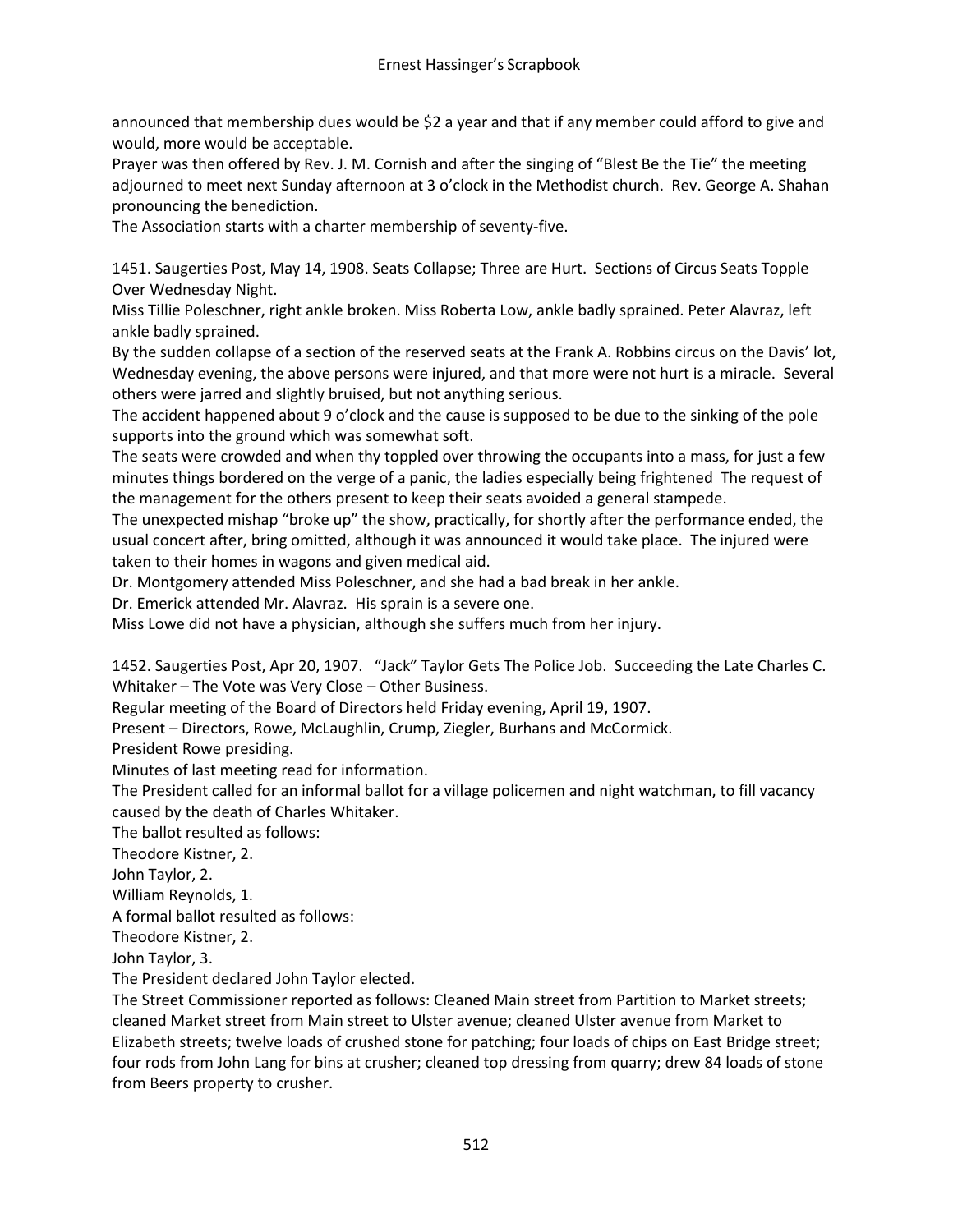Motion, That as soon as the Board is ready to place crushed stone on the street that a top dressing of stone be placed on East Bridge street. Carried.

The crusher committee reported that the steam drills had arrived.

On motion the following bills were ordered paid when funds.

GENERAL FUND.

Hudson River Telephone Co., telephone,

| \$ 2.00                                                  |         |         |
|----------------------------------------------------------|---------|---------|
| John G. Palmer, salary, Jan., Feb.,                      |         |         |
| March and April,                                         |         | 32.00   |
| National Express Co., expressage,                        |         | 1.00    |
| Wm. Doyle, freight and cartage,                          |         | 6.90    |
| Daniel Lamb & Son, supplies,                             |         | 1.88    |
| \$43.87                                                  |         |         |
| <b>HEALTH FUND.</b>                                      |         |         |
| J. H. DeWitt, salary as health officer to<br>May $1st$ , |         | \$66.66 |
| Chas. E. Houghtaling, burial per-                        |         |         |
| mit blanks,                                              | 1.13    |         |
| W. F. Winchell, 8 plumbing in-                           |         |         |
| sections,                                                | 16.00   |         |
|                                                          | \$88.70 |         |
| ROAD FUND.                                               |         |         |
| P. Hughes, labor 9 days,                                 |         | \$15.72 |
| F. Yanchke, labor 9 days,                                |         | 15.72   |
| J. Newbury, labor 9 days,                                |         | 15.72   |
| P. Stone, labor 8 days,                                  |         | 14.00   |
| J. Stone, labor 4 1/2 days,                              |         | 7.86    |
| E. Roosa, engineer, 19 days,                             |         | 36.00   |
| F. Yanchke, team, 9 days,                                |         | 40.50   |
| Wm. Doyle, team 13 days,                                 |         | 58.50   |
| \$204.03                                                 |         |         |

The president reported that he had received from the treasurer of Ulster county the sum of \$1823.68, the bank tax due the village for 1906, and had paid the same to the village treasurer. Minutes read and approved.

On motion, Board adjourned. C. H. Vedder, Clerk.

1453. Undated. Kistner Will be On the Job.

Considerable surprise was manifest this morning, when it became known that John Taylor, Jr., had been appointed night policeman by the Village Board to succeed the late officer Whitaker. Theodore Kistner, who had been patrolling the beat since Mr. Whitaker's death, had obtained all the signatures of the merchants on the street, one excepted, and it was expected he would be the appointment. The merchants have agreed to stand by Mr. Kistner, however, and he will continue to be on the job, even thought the Board failed to clothe him with police power. He will resign his position with the Prudential Insurance Co. in a few weeks.

1454. Churchill Park, Stamford, N. Y., Catskill Mountains. [illustration] 1455. Catskill Village, Catskills. [illustration] 1456. Otis Elevating Railroad, Catskill Mountains. [illustration]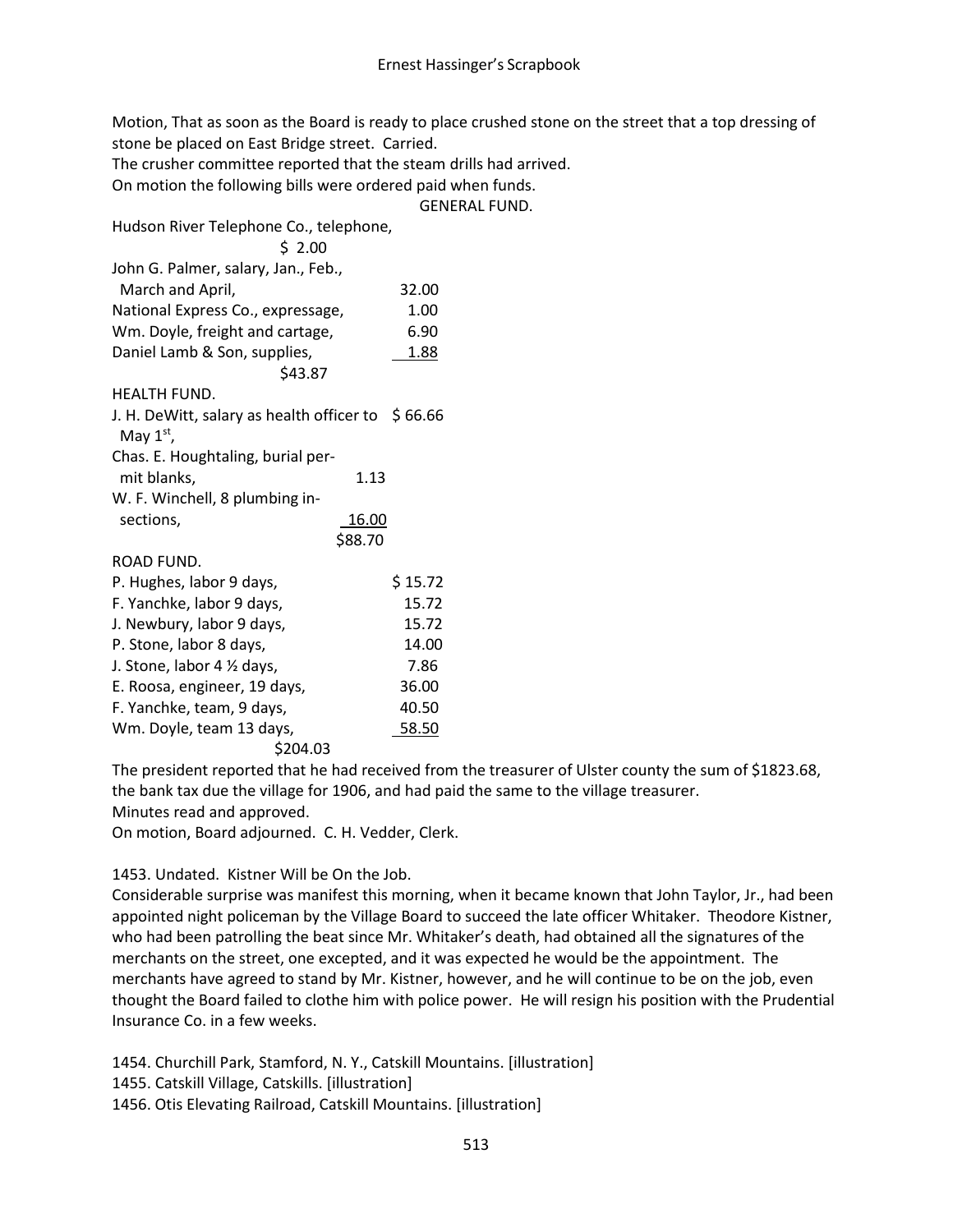1457. Stony Clove Notch, Catskills. [illustration]

1458. Saugerties Post, Aug. 7, 1908. "Peter's" Clambake.

A clambake served under the direction of "Peter" Hassinger at the Esopus Bathing club grounds, Thursday, was a "feast fit for a king," The bake was served about five o'clock and it was done to a turn. Those partaking of the clams, corn, sweets, Murphy's and the other concomitants usually served on such occasions avowed that it was all right. Those present were: Mr. and Mrs. James Teller, Mr. and Mrs. Thomas B. Belch, Mr. and Mrs. Robert B. Ballman, Mr. and Mrs. Byron Hallenbeck and Mr. and Mrs. Ernest Hassinger. The sons and daughters of these also enjoyed the bake,

1459. Donovan, Pitcher, Detroit A. L. [illustration]

#### Page 193

1460. Schuyler Colfax, The Founder of the Rebekah Degree. Compliments of the Henderson – Ames Co., Kalamazoo, Mich. [illustration]

1461. Buffalo, N. Y., Sept 25, 1906, pictures of 3 men, unidentified. [illustration] 1462. Rear Admiral Evans ("Fighting Bob") Commander-in-Chief. [illustration] 1463. Rhinoceros. [illustration]

1464. Saugerties Post, Aug 9, 1907. Mrs. Fraser Meets a Horrible Death At her Home in Katsbaan – Was Fatally Burned While Preparing Breakfast – Found Roasted.

Mrs. Sarah Fraser, relict of the late Alfred W. Fraser met a horrible death at her home in Katsbaan early this morning, being roasted and until life was extinct. Mrs. Fraser, altho' blind for years always managed to do her own household work and while the real cause of her death is unknown, it is conjectured that she was starting fire for breakfast and that a spark from the wood ignited her dress and being alone, perished before any help arrived.

Mrs. Fraser lived with her son John, who peddles milk in the village. He arose at 4 o'clock this morning as is his custom each morning, to do his milking.

Mrs. Fraser had also risen, and it is presumed, was getting the fire started for the breakfast as meat and other food were nearby ready to be cooked. During this time the frightful fatality occurred and when Mr. Fraser returned from milking to the house, he was horrified to find the body of his mother lying on the floor near the stove, with every vestige of clothing burned off her body and the floor and door afire. He extinguished the blaze, and immediately summoned the neighbors and Dr. Montgomery. The doctor's services were unavailing, as Mrs. Fraser was dead, having been roasted to death. Parts of the body were fearfully burned beyond recognition. This tragic end of Mrs. Fraser is greatly deplored and the whole community is wrought up over the untimely fate which befel [*sic*] her. Mrs. Fraser was a woman of remarkable power, even tho' she was deprived of her sight. She always did her own work without assistance. She was a daughter of the late Wilson Small, who was a 33rd Degree Mason and was an officer of the Grand Lodge of New York. One son, John, mourns her death. [illustration]

1465. The Waldorf Astoria. Photo Irving Underhill, N. Y. [illustration]

# Page 194

1466. Royal Arcanum Bulletin Containing the Official News of the Supreme Council. Vol. XIII, No. 156, Boston Mass., November 1906. Subscription 30 cents per year. Entered at the Boston Post Office/ Issued on or about the fif-/ Alfred T. Turner/ Supreme Secretary At as Second-Class Mail Matter teenth of each month by 407 Shamut Ave.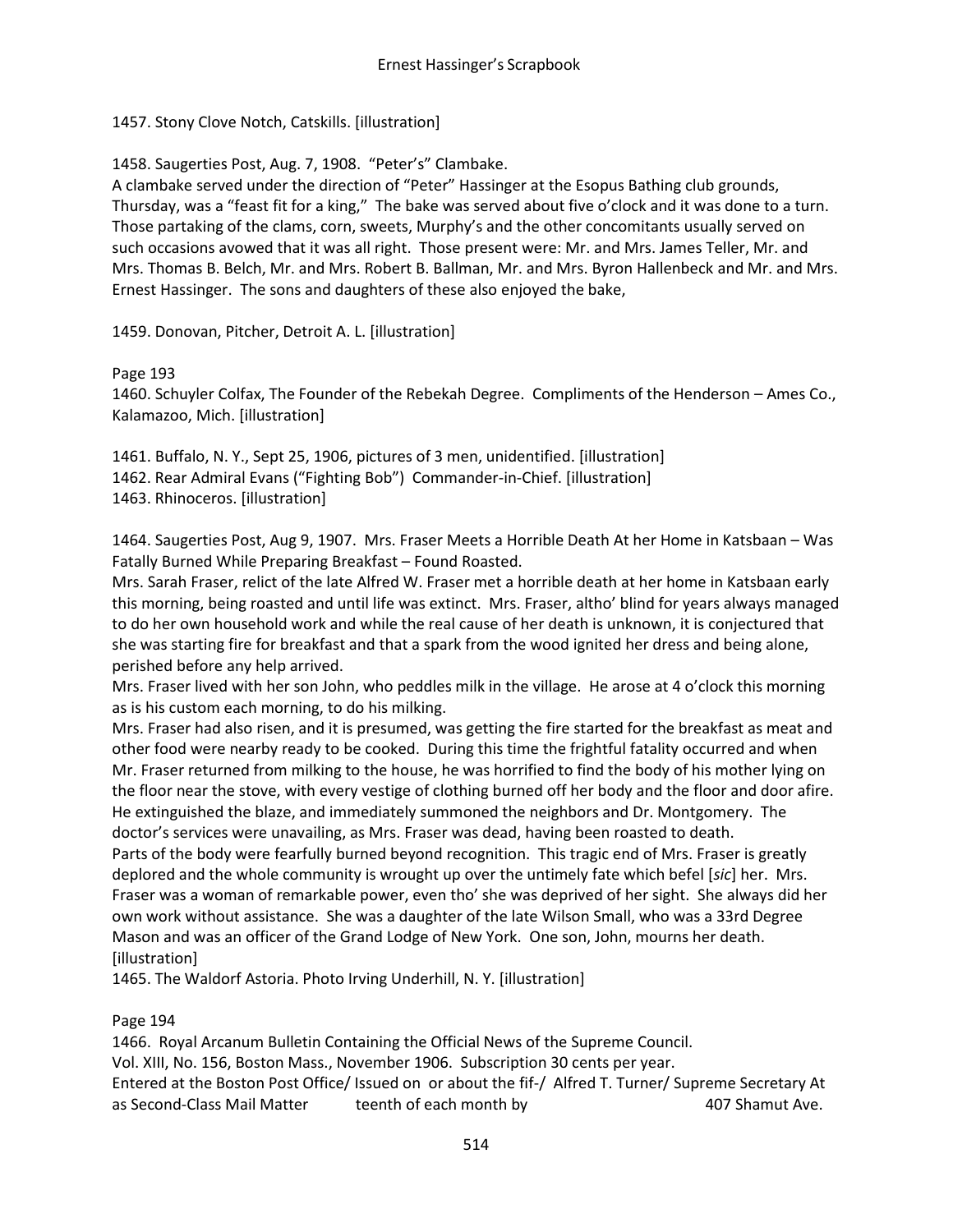Death of W. O. Robson, Supreme Secretary.

William O. Robson, Supreme Secretary of the Royal Arcanum, died at his home in Wellesley Hills, on Sunday afternoon, October 28, 1906, at 5:15, after an illness of less than two days. He was in his usual good health up to the Friday preceeding his death. The news came as a shock to the community and those who have been so intimately associated with him in business and organization work for so many years. On Thursday evening, October 25th, he spoke at a meeting of the De Witt Clinton Council, No. 419, R. A. in Brooklyn, N. Y., and after the meeting complained of being very tired. He left for home by train on Friday, and immediately went to bed upon his arrival there. Symptoms of pneumonia appeared, which caused some apprehension, but these were checked out, only to be followed by other complication which finally resulted in his death from heart failure in less than forty-eight hours after he came home.

Brother Robson was born near the village of Royal Oak, Md., November 7, 1843. He was the son of Thomas K. and Ann Catharine (Townsend) Robson. He was educated at the academy in Easton, the country town of Talbot County, Md.; learned the printing business in the officer of the Easton Star, of which his father was editor and proprietor for forty years. He taught school in St. Mary's County, Md., and was for two years deputy clerk of the County Court in that county.

After the close of the war, he went West but did not succeed in establishing himself, and became engaged in a temporary occupation which carried him to New England. There he went to work as a printer, working in New London, Hartford and Norwich, Conn. Subsequently he became a reporter on the Norwich Advertiser, Norwich Bulletin and New Haven Palladium. While employed as City Editor of the New Haven Palladium, he was married on August 4, 1876 to Ellen Riggs, daughter of Rev. Thomas Riggs, of Glens Falls, N. Y.

He came to Boston in October, 1870, to take a position upon the Boston Post, and was employed by that paper as a reporter and subsequently as City Editor for about two years, going from there to the Transcript about 1872 in a reportorial capacity. He took up the study of shorthand in 1870 and became an expert shorthand reporter.

In 1873, while identified with the Boston Transcript, he induced the proprietors of that paper to publish a verbatim account of the proceedings of the Board of Aldermen and Common Council in the City of Boston which proved so satisfactory that the City of Boston made a contract with the Transcript to publish this matter weekly.

He was appointed by the City Government of Boston as official reporter of the City Council shortly afterward, and held this position for fifteen years, or until his increasing duties as Supreme Secretary compelled him to give it up, when he retired voluntarily and virtually appointed his own successor. He was one of the nine Charter members of the Supreme Council of the Royal Arcanum at its organization on June 23, 1877, and has served continuously from that time to the date of his death, receiving a unanimous election at every session of the Supreme Council since that time, no one else having been nominated against him.

He leaves surviving him a widow. Ellen R. Robson, one son, Edward R. Robson, a clerk in the engineering and construction department of the Panama Canal, and four daughters, Mrs. C. E. Kendel, of Cleveland, Ohio, Mrs. W. W. Travis, of Minas, Cuba, Miss Ellen A. Robson and Miss Olive Riggs Robson of Wellesley Hills, Mass.

In his fraternal life, he was a Mason, a member of the Royal Arcanum, Past Grand Dictator [*sic*] of the Knights of Honor, member of the Supreme Council and formerly Supreme Trustee of the Loyal Association, a member of the Ancient Order of United Workmen and Golden Cross.

In his social life, he was a member of the mercantile Library Association of Boston, the Wellesley Club of Wellesley, of which club he was a director, a member of the Congregational Club of Wellesley Hills and was for many years a member of the Maugus Club of Wellesley. [illustration]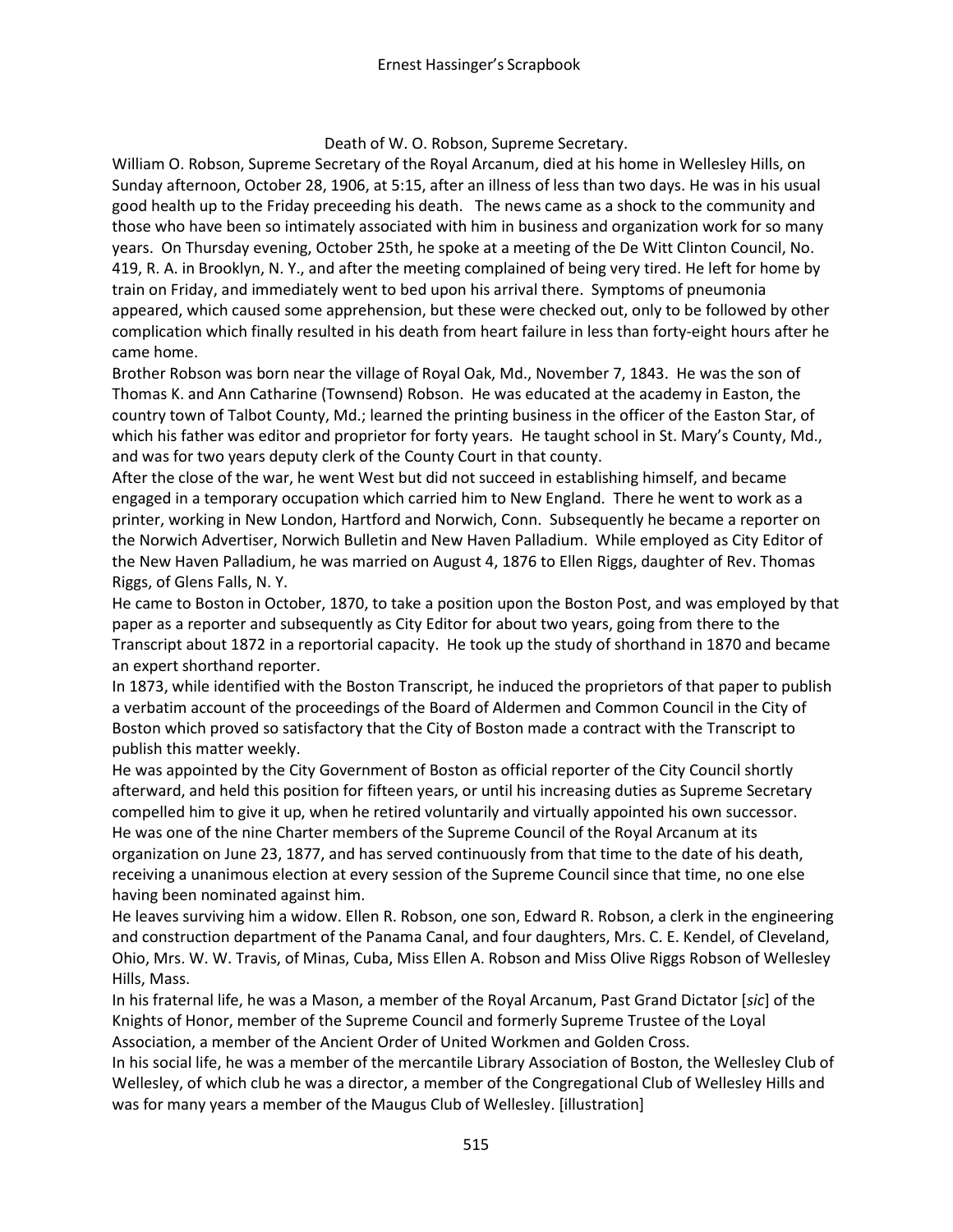1467. Mrs. John Kelly announces the marriage of her daughter Anna Gertrude to Mr. John P. Powers on Wednesday, the ninth day of October one thousand nine hundred and seven. Ossining-on-Hudson. At Home After October 20<sup>th</sup> No. 20 Waller Avenue, Ossining, N. Y. [illustrations]

1468. Saugerties Post, Jan 23, 1909. The Savings & Loan Association.

The annual meeting of the Saugerties Co-operative Savings and Loan Association was held in the court room Friday evening, Jan. 22nd. it was largely attended and very enthusiastic. The report submitted for the year was very gratifying and indicated a very healthy and prosperous condition. The following officers were elected: David W. Maxwell, president; R. B. Overbagh, vice-president; W. L. Darbee, secretary; Charles Clum, treasurer; directors for three years, Martin Cantine, Robert Thurnherr, John A. Snyder, Thomas F. Walsh; director for two years, Charles T. Sickler. A new series of shares was opened and very freely subscribed for.

Page 195

1469. Ulster Lodge, No. 193 F. & F. M., Russell Block, Main Street, Saugerties, N. Y. Constituted 1849. Meetings Wednesday at 7:30 p. m. [illustration]

1470. Ulster Lodge Program Book. Officers for 1907.

| William G. Sickles,    | <b>Worshipful Master</b>    |
|------------------------|-----------------------------|
| John A. Snyder         | Senior Warden               |
| Robert B. Ballman      | Junior Warden               |
| <b>Charles Clum</b>    | Treasurer                   |
| Charles H. Vedder      | Secretary                   |
| <b>Charles Cook</b>    | Senior Deacon               |
| DeWitt Van Buren       | Junior Deacon               |
| Rev. Thomas Bell       | Chaplain                    |
| <b>Edward Jernegan</b> | Marshall                    |
| J. W. Frankel          | Assistant Marshall          |
| John Seamon            | Senior Master of Ceremonies |
| Augustus R. Burhans    | Junior Master of Ceremonies |
| William Ziegler        | Organist                    |
| Jeremiah France        | Tiler                       |

1471. Ulster Lodge Program Book. Trustees. Augustus R. Burhans, - 1908 John Lang, Sr. - 1909 Martin Cantine - 1910 **Stewards** Jacob Bruckner Byron L. Davis Honorary Members Marcellus H. Wygant

1472. Ulster Lodge Program Book. Regular Communications

| January,  |   |    | 16 | 23 | 30 |
|-----------|---|----|----|----|----|
| February, |   |    | 13 | 20 | 27 |
| March,    | 6 | 13 | 20 | 27 |    |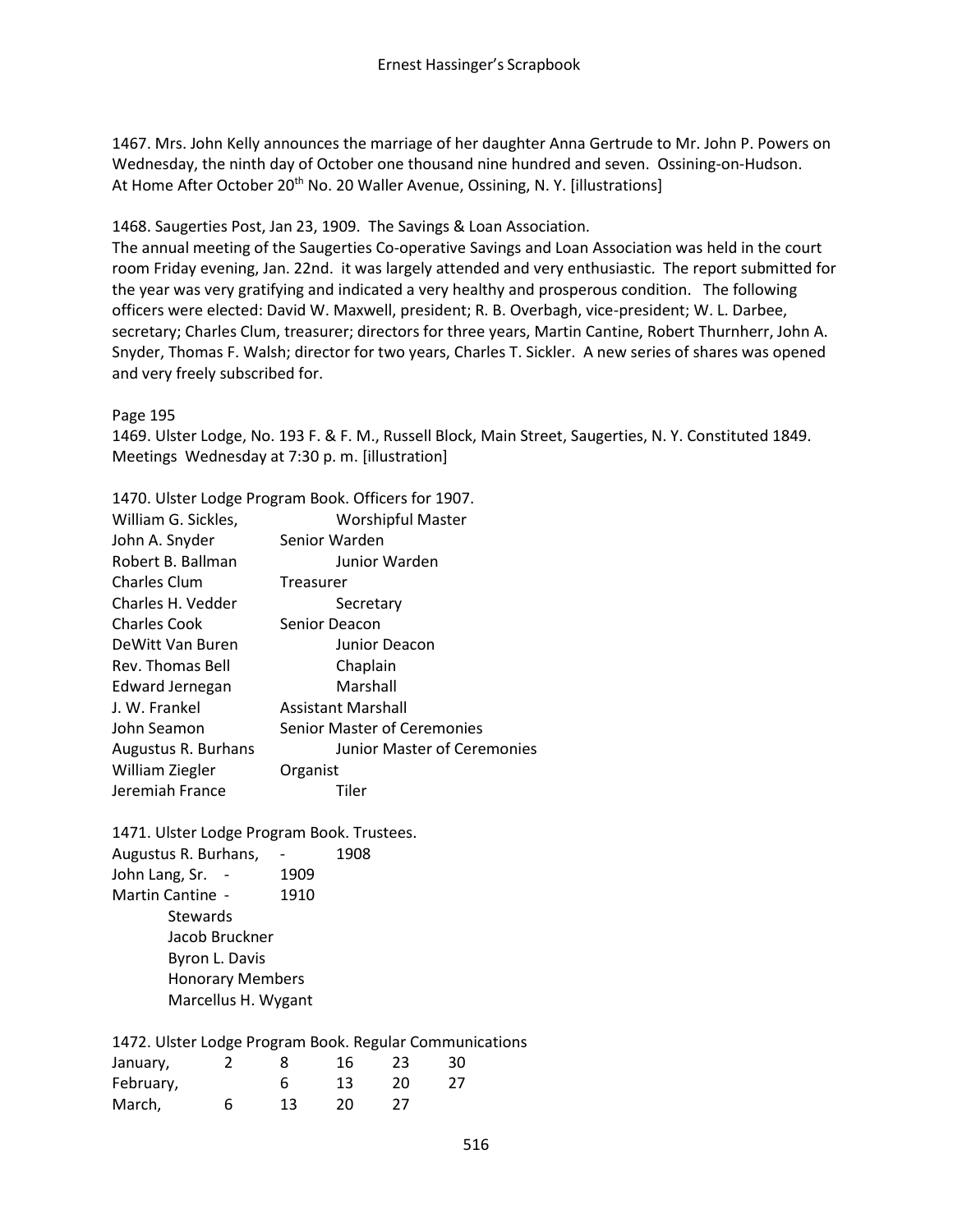| April,     | 3 | 10           | 17 | 24 |       |
|------------|---|--------------|----|----|-------|
| May,<br>1  | 8 | 15           | 22 | 29 |       |
| June,      | 5 | 12           | 19 | 26 |       |
| July,      |   | Refreshments |    |    |       |
| August, )  |   |              |    |    |       |
| September, |   |              |    | 18 | 25    |
| October,   | 2 | 9            | 16 | 23 | 30    |
| November,  |   | 6            | 13 | 20 | 27    |
| December,  |   | 4            | 11 | 18 | $*25$ |
| *Annual    |   |              |    |    |       |

1473. Ulster Lodge Program Book. Members 1907. A L. B. Adams S. J. Adams Geo. W. Adams Norman E. Ames John M. Adams B Jacob L. Burhans Wm. V. Burhans Augustus R. Burhans Newby S. Barritt Louis J. Butzel Thomas B. Belch Geo. F. Brritt W. Allicon Beare Wm. W. Bohr R. R. Ballman Frank Babcock Jacob Bruckner C Albert Carnright Charles Coon Benj. F. Crump 1474. Ulster Lodge Program Book. Members 1907. Martin Cantine Peter Canner Theodore B. Cornwell Charles Clum J. Arthur Clum Wm. R. Crump Geo. P. Colburn D Charles Davis John C. Davis Theodore DeShong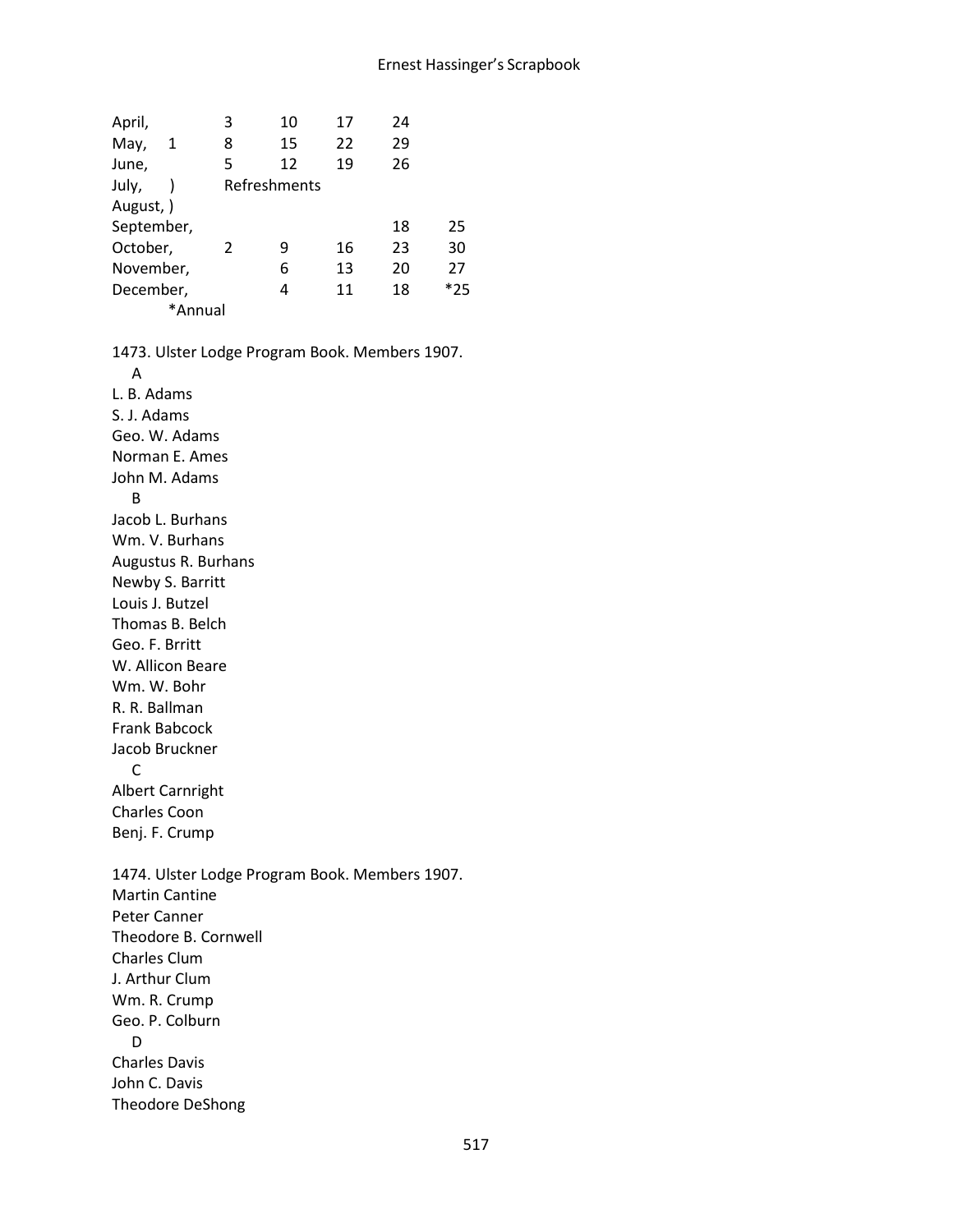Henry Dickhaut R. F. Diedling F. S. Dickinson H. P. Dawe Byron L. Davis E Geo. W. Elting Edward H. Everett David Ebel Calvin Emerick F John D. Fratsher Benj. F. Fellows 1475. Ulster Lodge Program Book. Members 1907. Joseph W. Frankel Jeremiah France G James A. Greene T. James Gardner Genio Goetchius H John H. Hardenberg Jacob Hardenberg J. Edwin Hayes Thomas Hartley Christian Hommel William A. Hanna Ernest Hassinger I Andrew B. Irons J C. C. James Edward Jernegan K S. Yates Knight Charles Koch Gottlieb Klemm 1476. Ulster Lodge Program Book. Members 1907. L Wm. Lackey H. D. Laflin Ira Lewis Alfred P. Lasher E. J. Lewis F. T. Lewis Charles Lusk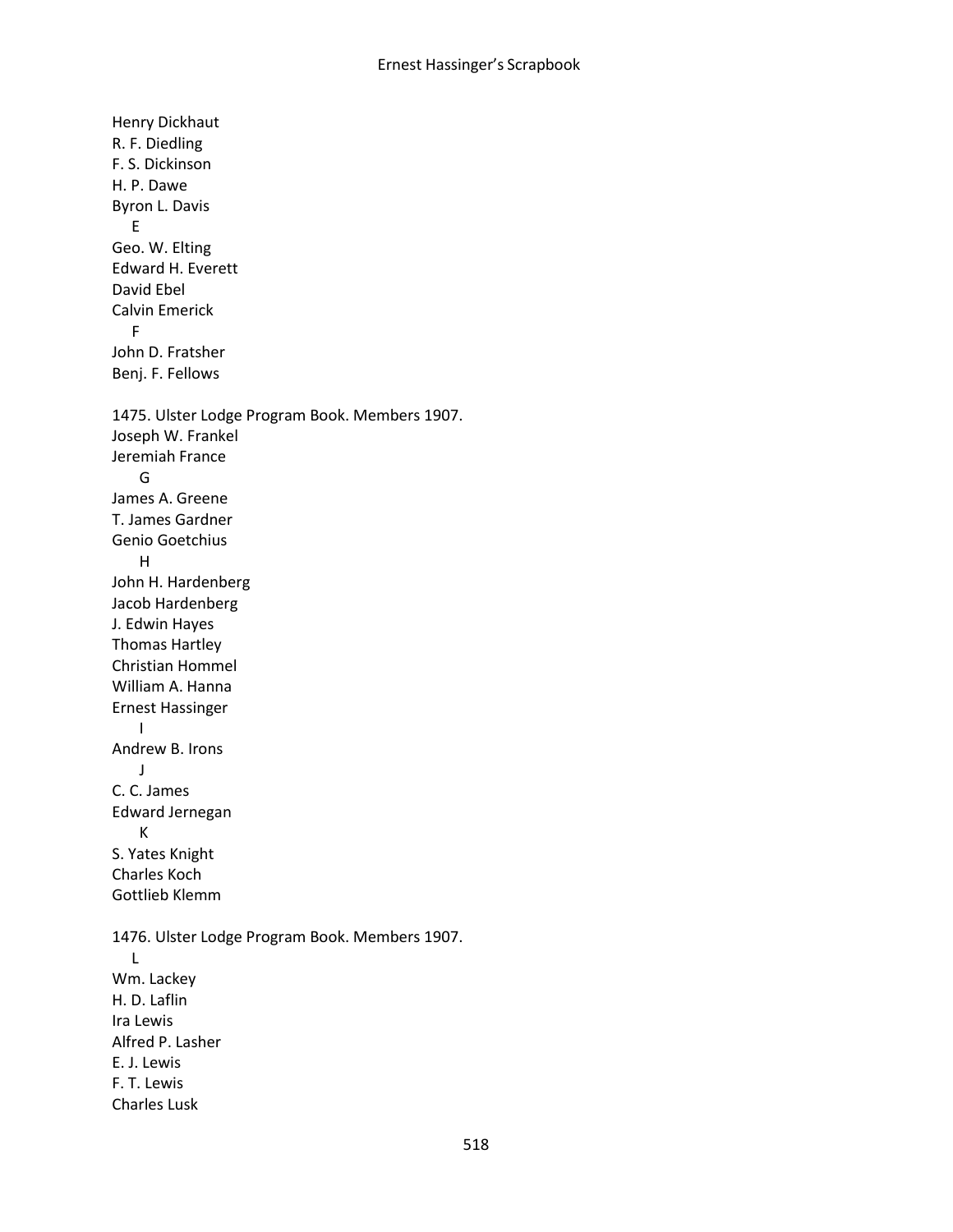John Lang John Lang, Jr. Adelbert A. Lent John D. Lyon M Wm. G. Morgan Edward Moran Wm. L. Maxwell Geo. P. Myer Frank Martin James T. Maxwell Wilfred H. Maxwell James D. Myer David W. Maxwell C. T. Montgomery Edward McNally Eugene L. Myer Warren K. Myer 1477. Ulster Lodge Program Book. Members 1907. Frank H. Myer F. Howard Myer O Henry A. Ohley F. L. Osterhoudt Wilbur O'Bryon P Abram A. Post Abram S. Post Frank Pidgeon Peter A. Paries R Irwin Ronk J. P. Russell Wm. Robinson Frank Russell Irving Russell Van S. Roosa W. Frank Reber Charles W. Radloff S John Seamon Robert A. Snyder John A. Snyder Solomon Snyder

1478. Ulster Lodge Program Book. Members 1907. Wm. G. Sickles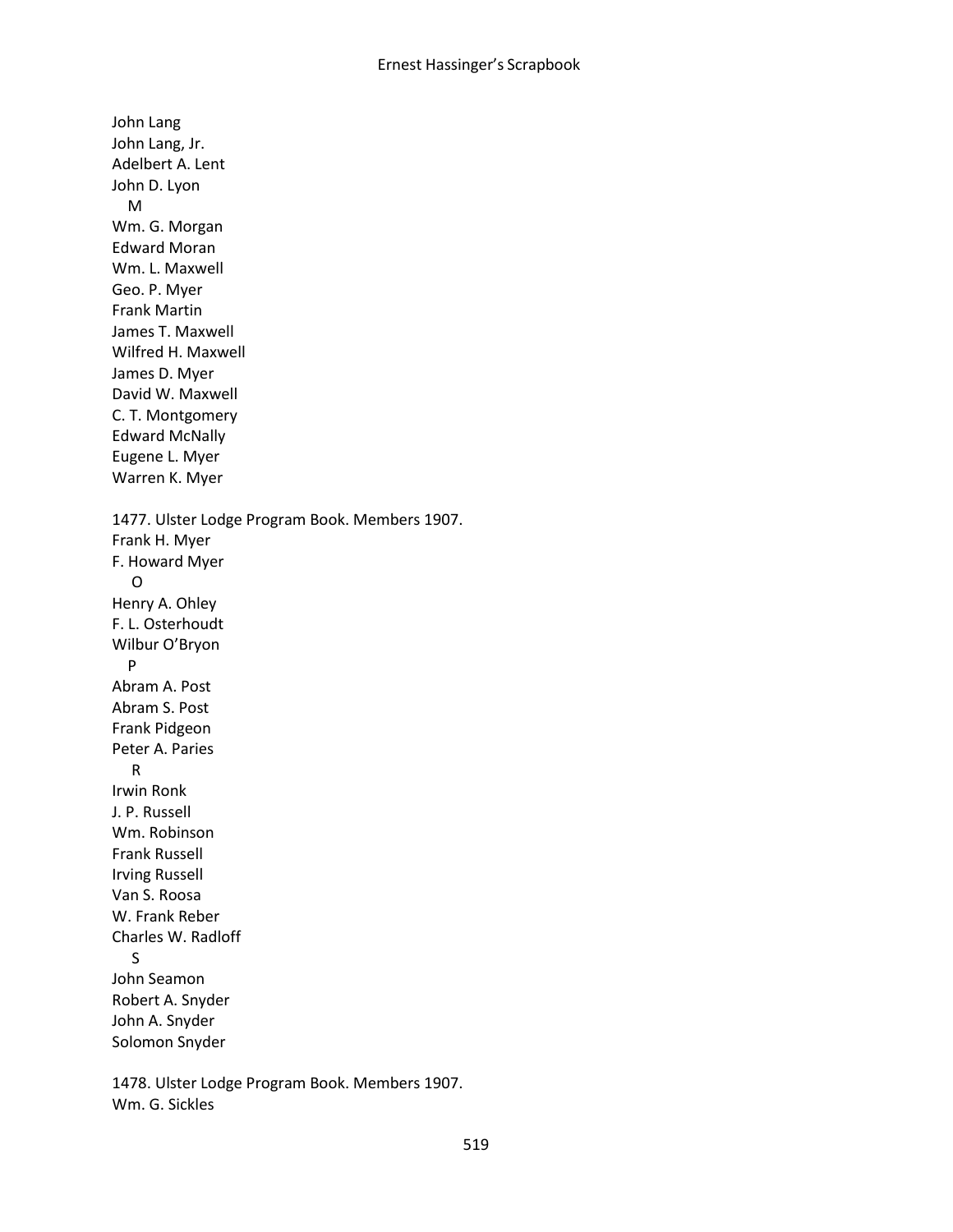L. H. Stupplebeen W. J. Schoonmaker Wm. A. Stanley George Seamon Robert A. Sickles T Irving Teller V Henry D. Van Leuven Charles Van Buskirk Charles H. Vedder Anson Van Steenberg DeWitt Van Buren W Geo. W. Washburn John T. Washburn Carroll Whitaker Ulysses E. Winans John T. Washburn, Jr. Edgar Winchell Nelson Winchell, Jr. Ezra Whitaker Herbert A. Whitney Charles N. Wilbur 1479. Ulster Lodge Program Book. Members 1907. Z Wm. Ziegler Chas. A. Ziesenitz Fred George Ziegler 1480. Ulster Lodge Program Book. Past Masters, Wm. G. Morgan, L. B. Adams, Carroll Whitaker, Wm. Ziegler, Wm. G. Sickles, Edward Jernegan, Wm. V. Burhans, S. Yates Knight. 1481. Ulster Lodge Program Book. Past Masters From 1848 to 1907. \*Peter Hoag, 1848. \* Jecob Fett, 1849, 1850, 1851, 1852. \*Lambert Van Valkenberg, 1853, 1854. \* Albert Cohen, 1855.

- \*Nathan Krohn, 1856, 1857, 1858, 1859.
- \*William Hanna, 1860, 1861, 1862, 1867, 1868.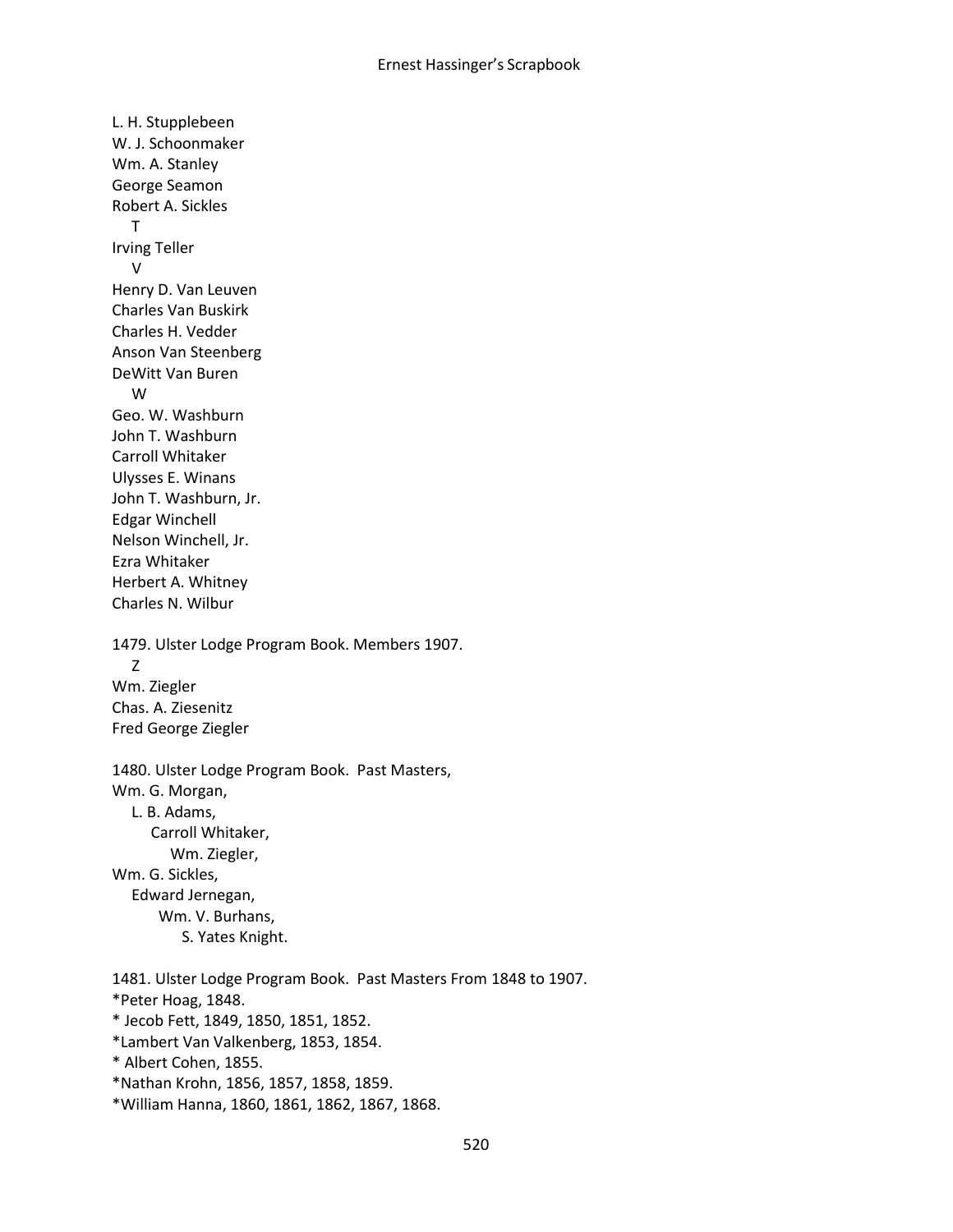\*Ovid T. Simmons, 1863, 1878. \* Thomas. L. Masten, 1864, 1866, 1880. \*Moses Krohn, 1865. William G. Morgan, 1869, 1872, 1873, 1874 1875, 1876, 1877, 1879. \*Herman Winans, 1870. \*Jacob Trumpbour, 1871. \*Lewis B. Adams, 1881, 1882. Henry Wilbur, 1883, 1884. \*Samuel Cohen, 1885. \*Aaron Hanna, 1886, 1887, 1888. Carroll Whitaker, 1889, 1890. \*William E. Van Buskirk, 1891, 1892, 1893, 1894. William Ziegler, 1895, 1896, 1897, 1898. William G. Sickles, 1899, 1900, 1901. Edward Jernegan, 1902, 1903. William V. Burhans, 1904, 1905. S. Yates Knight, 1906 \*Deceased ƚ Suspended

1482. Ulster Lodge Program Book. Setting Sun. [illustration]

1483. "Talk Whalen" Hon. John S. Whalen, Democratic nominee for Secretary of State. [illustration]

#### 1484. Saugerties Post, Feb. 28, 1908. A Slight Fire.

An alarm of fire was rung in just before eleven o'clock, this morning, and the firemen were on the scene quickly. The fire had broken out at the marble works of P. H. Coleman on Ulster ave. and but for the fortunate discovery by John Mower, who was at work outside the building, it would have been destroyed. The fire was caused by the exhaust from the gasoline engine used to supply the power for the drills. Mr. Coleman and Mart. Osterhoudt were at work inside, but did not notice the blaze. Although the firemen were on hand, the blaze was extinguished by a few pails of water. The damage is slight.

#### Page 196

1485. Saugerties Post, May 10, 1907. The Bids for the New High School. The Names of the Competitors With the Amounts Submitted by Them.

1. The bids for constructing the new High school building were opened at the Board of Education rooms, Thursday afternoon. Besides the members of the Board, the architect Wilson Potter and several contractors were present. The following bids were submitted.

#### GENERAL BUILDING CONTRACT.

| John B. Schaeffer Jr., Co., New York,    | \$68,726    |
|------------------------------------------|-------------|
| John McKeefrey, Brooklyn,                | \$51.900    |
| Leander H. Weaver, Hudson,               | \$59,985    |
| Henry W. Otis, Co., Kingston & New York, | \$55,418    |
| N. R. Valkenburgh, Saugerties,           | \$58,327.14 |
| James Montross, Saugerties,              | \$72,400    |
| ELECTRICAL CONTRACT.                     |             |
| John McKeefrey, Brooklyn,                | \$1300 00   |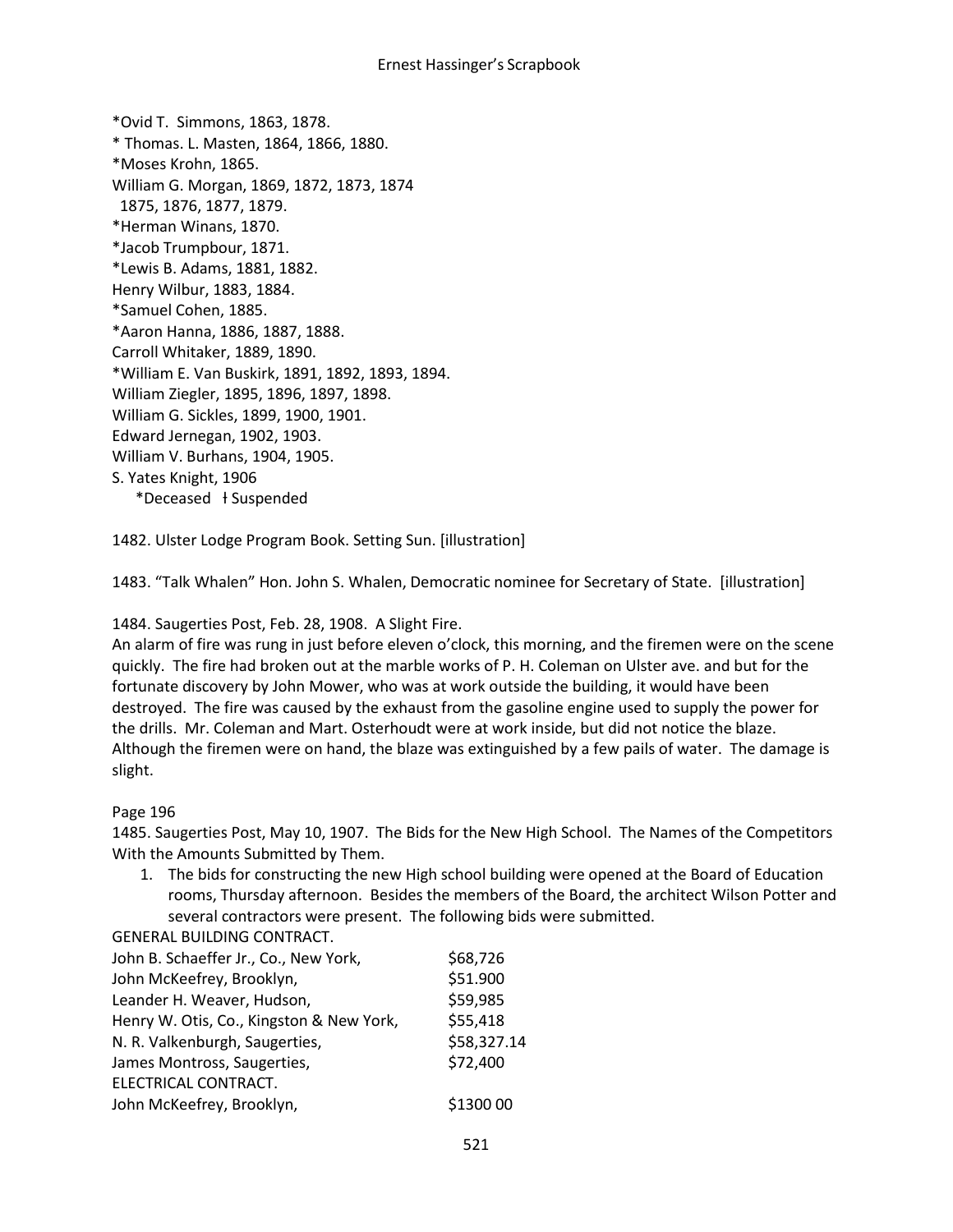| Edwin R. Pease, Po'keepsie,              | \$1124 80 |
|------------------------------------------|-----------|
| Whitehall Electric Co., Westerly, R. I., | \$1211 00 |
| New England Eng. Co., Larchmont,         | \$1311 00 |
| Peet & Powers, New York,                 | \$1230.00 |
| PLUMBING CONTRACT.                       |           |
| L. F. Bannon, Kingston,                  | \$3,422   |
| Canfield Supply Co., Rondout,            | \$3,698   |
| HEATING CONTRACT.                        |           |
| John McKeefrey, Brooklyn,                | \$13,500  |
| Otis Engineering Co., Oswego,            | \$8,625   |
| Merrill Co., Boston, Mass.               | \$8,650   |
| L. F. Bannon, Kingston,                  | \$7,864   |
| A. B. Franklin, Boston, Mass.,           | \$8,945   |
| Baldwin Heating Co., New York,           | \$11,900  |
|                                          |           |

Deducting the alternatives allowed on some of the bids, the total of the several lowest bids, submitted amount to \$63,900 00. This includes everything for completing the building throughout.

1486. Saugerties Post, June 28, 1907. J. W. Frankel, Editor. Ed. Jernegan, Business Manager Entered as Second Class matter at the Post Office at Saugerties, N. Y. Subscription Rates.

One year, in advance… \$5.00 Six months, " … 2.00 Three months, " … 1.25 Card of Thanks, … 50 cents Resolutions and Poetry… 5 cents a line

# SCHOOL HOUSE BIDS.

John McKeefrey Low Man on the Building.

Bids for constructing the new High School building were opened once more at the Board of Education rooms Thursday afternoon, and as before, John Mc Keefrey was the lowest bidder. The bids are as follows:

GENERAL BUILDING CONTRACT. – Leander B. Weaver, Hudson, \$55.300; John McKeefrey, New York, \$53,400; Peter Keeler Building Co., Albany, \$55,886; George W. Holdridge & Son, Catskill, \$59,337; A. M. Quick, Rhinebeck, \$68,320; James Milne, New York, \$62,200.

PLUMBING. – Canfield Supply Co., Kingston, \$3,698; Otis Engineering Co., Oswego, \$3,450; L. F. Bannon, Rondout, \$3,285.

ELECTRICAL. – Edwin R. Pease, Poughkeepsie, \$1,100; New England Engineering Co., Waterbury, Conn., \$1,811; Whitehall Electric Co., Westerly, R. I., \$1,340.

GAS. – Saugerties Gas Light Co., \$150.

HEATING. – L. F. Bannon, Rondout, \$7,588; A. B. Franklin, Boston, Mass., \$8,850; W. J. Baldwin, New York, \$7,500; Merrill Co., Boston, Mass., \$8,615; Baldwin Engineering Co., New York, \$9,700; Otis Engineering Co., Oswego, \$9,550; John McKeefrey, New York, \$8,550. [illustration]

1487. Saugerties Post, May 18, 1907. The Meeting A Unanimous One. Board of Education Empowered to Ask Electors for \$25,000 Additional to Complete School Building.

That the Board of Education had acted wisely in the selection of architect Wilson Potter's plans for the new High School building, and that the estimating architect, had given the Board an erroneous figure relative to the construction of a building required to meet the needs of our growing village, was the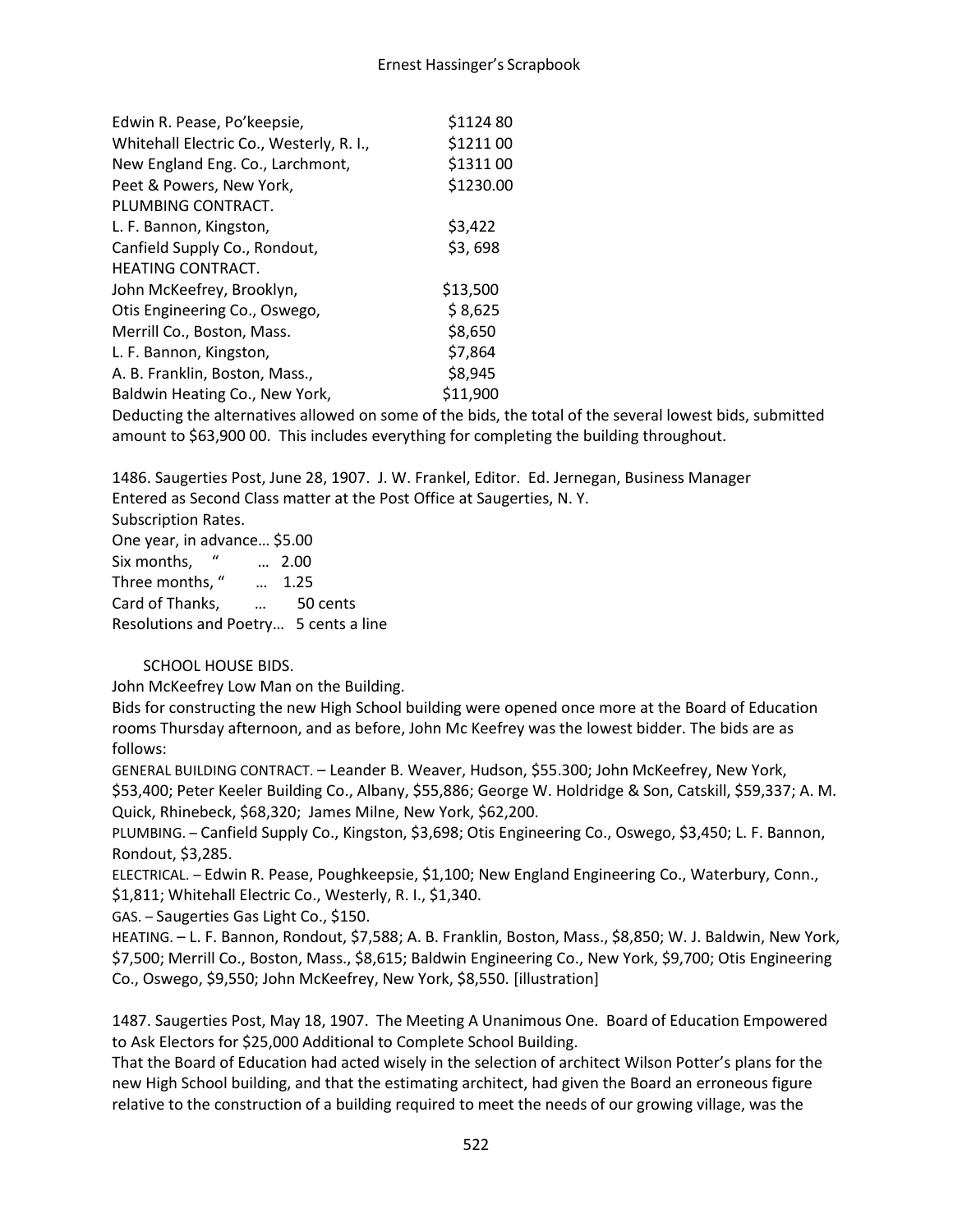unanimous opinion of the large number of representative taxpayers and citizens who assembled in the court room Friday evening.

The meeting was held at the request of the Board in order to determine the advisability of further procedure, inasmuch that the lowest bid submitted for the entire construction of the building was twenty thousand dollars in excess of the consulting architect's estimate, which was \$45,000. The meeting was called to order by R. B. Overbagh, president of the Board. He stated the purpose of it, and said that the Board sought the advice of the people before proceeding further, that if they desired a building built for \$45,000 the Board would conform to their wish, and that the Board were there to ascertain the opinion of the people as to what best should be done.

The meeting was then thrown open for discussion. Mr. Potter, the architect, being present, he was asked many questions, and stated in reply that to build for the amount voted, it would be necessary to reduce the present plans considerable. He stated that the building could be built for \$45,000, but it would be of frame. After a thorough discussion of the matter, a resolution was adopted without a dissenting vote empowering the Board of Education to ask the electors of the district for \$25,000 additional to complete the building according to the plans of Mr. Potter, and to sell the old buildings and use the proceeds for equipment. The meeting then adjourned.

1488. Saugerties Post, Aug. 10, 1907 [hand dated] "RIP" IN OPEN AIR.

A Tremendous Success at Palenville Friday Night.

An audience numbering three thousand people saw the open air performance of "Rip Van Winkle" in Palenville, Friday evening, and as far as the presentation of the play and the financial results were concerned, it was tremendously a success. People came from all sections to witness the production among the scenes were the story had its inspiration. Saugertiesians were there in throngs. The grounds were illuminated by electric and calcium lights, Japanese lanterns also sharing in the diffusion of light. Prof. Martin's orchestra furnished the music and as usual rendered a high class program. The confusion and Babel of tongues made it utterly impossible at times to hear any of the parts, and but natives of the place failed, seemingly, to appreciate the play. It was so new to them, apparently, and they talked incessantly. Whenever some pathetic rendering was given as that of Rip's being turned from his home and his return from his long sleep for a family reunion, they would titter and giggle, exclaiming with beaming faces, "don't you wish you were Rip." Other ludicrous remarks were also heard continuously, and it was a source of great annoyance to those who had come from afar to enjoy the play. Rip as delineated by George Ober was an exceptionally strong characterization of the part, while Mrs. Comley, as Gretchen, won favor by her fine interpretation of the role of the irate wife. The cast also did themselves credit and the play amid its pastoral environment was a decided triumph.

1489. Saugerties Post, June 29, 1907. Additional Money for High School. The proposition to Spent \$25,000 Additional Carried by a Vote of 75 to 17.

The new High school building for Saugerties, as planned by Architect Wilson Potter of New York, is now assured. At the school meeting held in the opera house Friday afternoon, the proposition to authorize the Board of Education to expend \$25,000 in addition to the \$45,000 voted last September, was carried. The vote was as follows: For, 75; against 17. Almost 5 to 1, in the affirmative. The meeting was largely attended by taxpayers.

R. B. Overbagh was selected as chairman and J. Wm. Lackey acted as clerk. The tellers were Myron Bedell and Charles E. Abeel.

While the vote was being taken Carroll Whitaker asked to be excused from voting and stated that he had sent out sixteen letters to different villages in the state in order to secure information for comparison. He said replies had been received from twelve and mentioned the names, cost of their school houses and bonded indebtedness. He said that the bonded indebtedness of Saugerties exceeded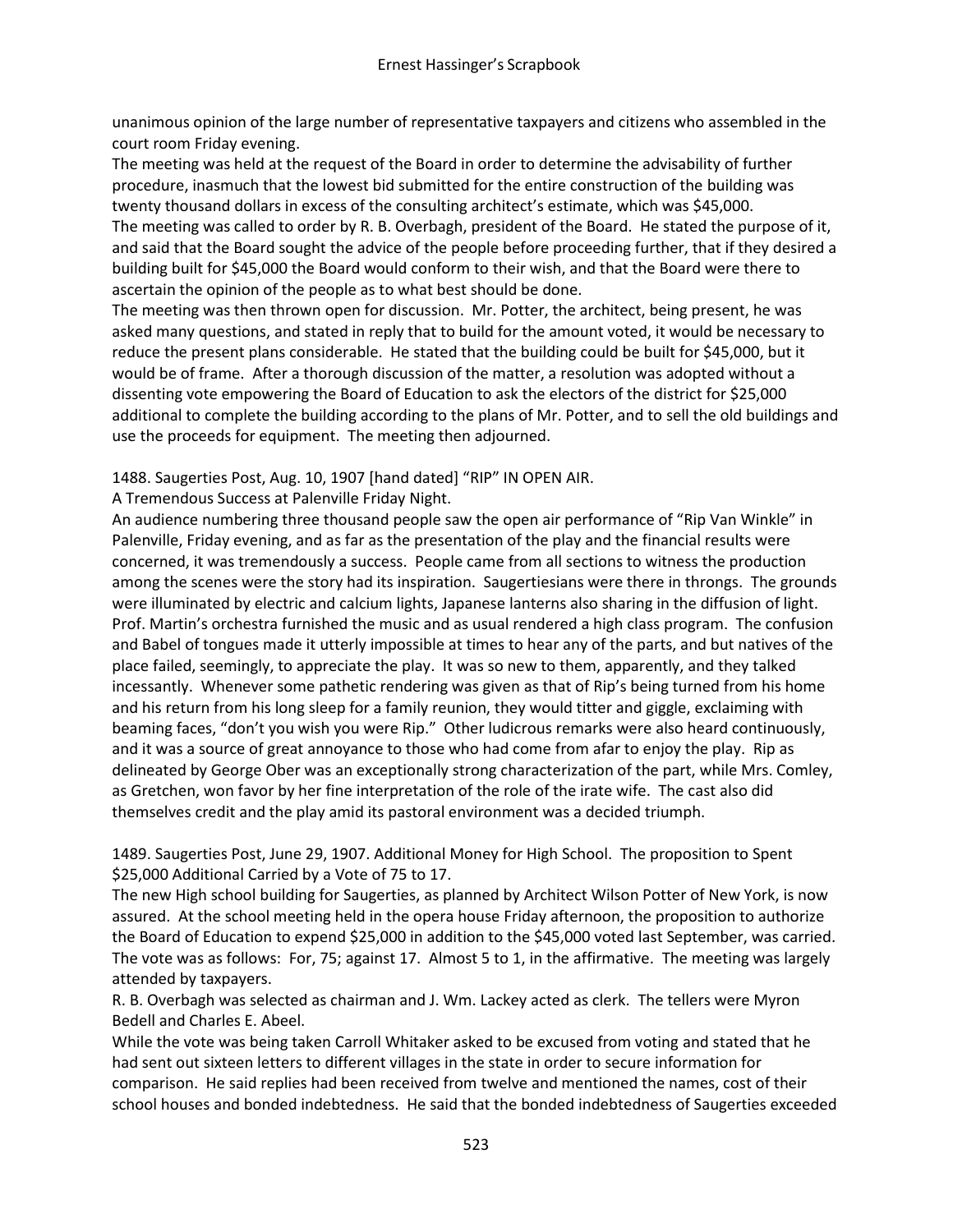that of any of the places mentioned and that the additional tax of \$25,000 was too great a burden to be borne by the taxpayers, \$45,000 having been originally voted for it. The balloting was then closed. Mr. Whitaker then offered a motion that the meeting adjourn until the evening to permit the working taxpayer to vote. This was declared out of order.

The second preposition was then taken up. It was regarding the selling of the High school, Livingston street and Post street properties by the Board of Education and they were authorized to do so by acclamation, the properties to be sold by public auction. Another proposition that of permitting the Board of Education to use the proceeds of the sale of the school properties above mentioned, to fix up the new school house site and equip the building, was carried by a vote of 66 for and 1 against. The meeting then adjourned.

1490. Saugerties Post, Feb. 22, 1909. The Grim Destroyer's Work. The Death Chronicle of Those Who Have Passed On.

The Hunter Review says: Albert Straub, the subject of this sketch, who died at his late home in this village on Monday, Feb. 15, at the advanced age of 86 years, was born in Wurtemburg, Germany, in 1828. He was a member of the 120th Regt. N. Y., Vol. Inf, Co G., enlisting at Kingston, N. Y., Aug. 22, 1862, for three years, and served faithfully and efficiently as a musician in the Company Regt., until June 18, 1865, at the close of the war. He was a member of A. Baldwin Post, No. 263, G. A. R., of this town, having joined the Post in full membership on May 27 1882, one month after the Post was organized. He has been in failing health for some time and his advanced age, together with injuries received about two years ago, caused a general decline in his health. He was married in Saugerties, N. Y., in 1860 to his second wife, Gertrude Behr, who survives him. He is also survived by two sons, Lawrence Straub, son by his first wife, of Hoboken, N. J., and William F. Straub, of Cementon, N. Y., and a daughter by his first wife, Mrs. Kate Crowley, of Hoboken, N. J. He was been a resident of the town of Hunter for thirty-two years and was well known about this vicinity. Funeral services were held from his late home on Thursday at 10 a. m., Rev. J. L. Harrington, of the Presbyterian church, offering prayer, and from thence the remains were conveyed to St. Mary's R. C. church, and services conducted by Rev. William E. Keefe. Interment was in the cemetery adjoining the church. [illustration]

1491. Saugerties Post, Nov. 2, 1907 [hand dated] Owner Has Right to Chop Down Poles. So Declares Judge Morschauser in his Opinion of Matteawan Case.

Justice Morschauser says Mary A. Forrestal of Fishkill Landing, had a right to chop down poles belonging to the Hudson River Telephone Company when they were in front of her home.

Several months ago the telephone company erected poles for its wires in front of the defendant's property on the north side of Wiltsie avenue, and when the company refused to take the poles down at her command, she chopped down two of them.

The company then brought an action against the woman to recover \$100 damages and wanted her restrained from further interfering with the company's poles, wires and property. The court found that the woman had a perfect right to remove the poles because they were erected on her property. The court awards the defendant judgment, and also \$75 costs to be paid by the telephone company. The part of the decision bearing on the conclusions is as follows:

"Where a deed gives the boundaries of the land conveyed by courses and distances without mentioning a street by which the same is bounded on one side, but where it appears that the distance given does in fact carry the boundary to the street and along it, it is the same as though the boundary were described as running to the streets and along the same thus extending the title to the centre.

"The description of the land in the conveyance to defendant, and the descriptions, in conveyances of the parcels lying on the east side of the defendant's premises from the common grantor satisfy me that the defendant's title extends to the centre of Wiltsie avenue.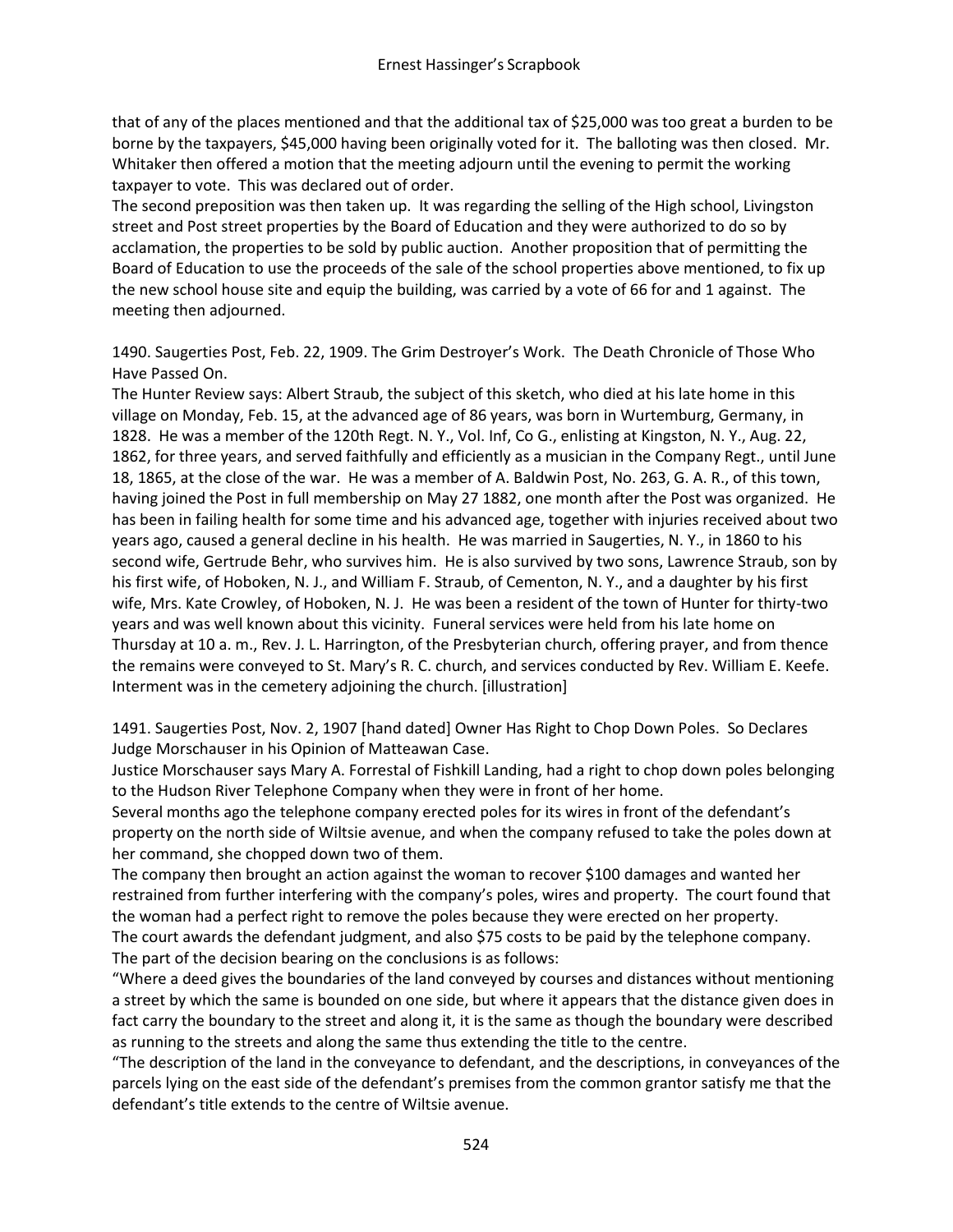"If I am right in this and the plaintiff is the owner of the fee of the streets subject only to the public right of way, then I do not think the plaintiff can erect its poles in front of the defendant's premises in said street without acquiring the right by condemnation, although it has had permission from the village authorities to do so."

1492. Post, Jan 26, 1909 [hand dated] Something to Ponder Over.

Few Questions for Those Purchasing Away From Home.

Those of you who have been making your purchases away from home should think before patronizing department stores and mailorder houses any further, according to a Long Island paper.

Who sympathized with you when your little girl was sick? Was it Sears & Roebuck?

Who carried you last winter when you were out of a job and had no money. Was it Montgomery Ward & Co., or was it your home merchant?

When you want to raise money for the church or some needy person in town, do you write to Macy's or do you go to your home merchant?

How much does Siegel, Cooper & Co. give toward lighting the street lamps or paying the minister's salary?

When you were sick, how many nights did Abraham & Straus sit with you?

When you had to raise money to pay your rent or interest die you get it from A. D. Matthews or a home merchant or contractor?

When your loved one was buried, was it your home merchant that dropped the tear of sympathy and uttered the cheering word, or was it John Wanamaker.

When you needed money to sprinkle the streets or to oil the roads how much did the Larking Soap Co. send you?

# Page 197

1493. The World. New York, Saturday, April 13, 1907.

Thaw Facing his Jury, His Young wife at his Side, His Brother Josiah and Lawyer Peabody Near by. Signed by M. Stein [illustration]

# THAW TO BE TRIED AGAIN; JURY DISAGREES, SEVEN VOTING FOR CONVICTION.

In the Eight Ballots Taken Four Jurors Steadily Favor Verdict of not Guilty on Ground of Insanity – Majority of Jury on Several Ballots Change Votes from Guilty of Murder in First Degree to Manslaughter in First Degree, But All Attempts to Bring About a Compromise Are Blocked.

# JEROME ASSERTS THAW WILL NOT BE ADMITTED TO BAIL.

Rich Prisoner Must Wait in Tombs Until His Case Is Called for Retrial During October Term of Court --- District-Attorney Says No Change of Venue Will Be Asked For --- Mistrial a Sad Blow to Thaw, His Family and Counsel --- Interviews With the Jurors.

How the Thaw Jurors Voted on Each of the Eight Ballots,

First Ballot – Wednesday, 5. P. M

| Guilty of Murder in the First Degree |   |
|--------------------------------------|---|
| Not Guilty on Ground of Insanity     |   |
| Second Ballot - Wednesday, 9.45 P.M. |   |
| Guilty of Murder in the First Degree | 8 |
| Not Guilty on Ground of Insanity     | 4 |
| Third Ballot - Thursday, 4.30 P.M.   |   |
| Guilty of Murder in the First Degree | 8 |
| Not Guilty on Ground of Insanity     |   |
| Fourth Ballot - Thursday, 5.30 P. M. |   |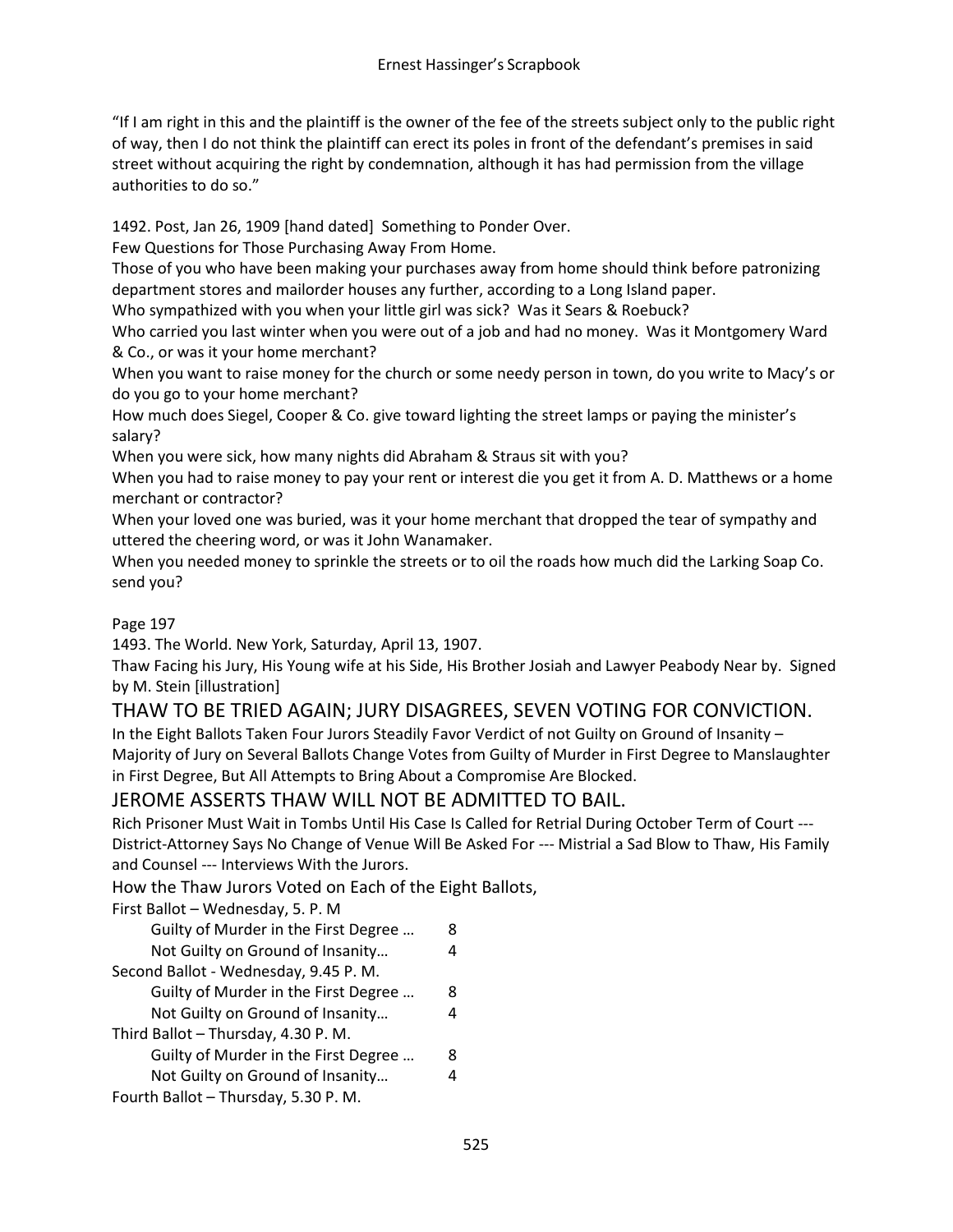| Guilty of Murder in the First Degree              | 7 |
|---------------------------------------------------|---|
| Guilty of Manslaughter in First Degree            | 1 |
| Not Guilty on Ground of Insanity                  | 4 |
| Fifth Ballot - Thursday, 6.20 P. M.               |   |
| Guilty of Murder in the First Degree              | 1 |
| Guilty of Manslaughter in First Degree            | 6 |
| Not Guilty on Ground of Insanity                  | 5 |
| Sixth Ballot - Thursday, 9.25 P. M.               |   |
| Guilty of Murder in the First Degree              | 1 |
| Guilty of Manslaughter in First Degree            | 6 |
| Not Guilty on Ground of Insanity                  | 5 |
| Seventh Ballot - Friday, 12.20 P. M.              |   |
| Guilty of Murder in the First Degree              | 1 |
| Guilty of Manslaughter in First Degree            | 3 |
| Guilty of Manslaughter, Recommendation to Mercy 1 |   |
| Not Guilty on Ground of Insanity                  | 5 |
| Eighth Ballot - Friday, 3.45 P. M.                |   |
| Guilty of Murder in the First Degree              | 7 |

Not Guilty on Ground of Insanity... 5

After deliberating for forty-seven hours without being able to come to an agreement, the jurors who had been sitting in judgment upon Harry K. Thaw, on trial for murder of Stanford White, were discharged last evening by Justice Fitzgerald in the Criminal Branch of the Supreme Court. On the last ballot taken, just before the jurors returned to the court-room, they stood seven for "guilty of murder in the first degree," the penalty for which is death in the electric chair, and five for "not guilty on the ground of insanity."

Thaw Is to Be Tried Again.

Thaw will be placed on trial again during the October term of the criminal part of the Supreme Court. Mr. Jerome says there is a possibility that a change of venue may be applied for. Jerome has his doubts about that, however, and believes that a jury can be found in New York County that will declare Thaw guilty. Of course, in the event that Thaw should develop insanity to a marked degree in the mean time he would be sent to Matteawan without being compelled to undergo another trial.

The District-Attorney will oppose any attempt by counsel for Thaw to have him released on bail, no matter how large the bail offered may be.

Thaw's counsel are in a state of uncertainty as to whether all of them will figure in the next trial of Thaw. Daniel O'Reilly is the only one of them who has been retained for the second trial. This statement was made by a friend of O'Reilly's last night. Whether Delmas will have another opportunity to tell about Thaw's "Dementia Americana" or whether John B. Gleason will deliver another opening address to a jury is problematical.

Thaw Bears Up Well Under Blow –

Thaw is in good spirits. It was expected that he would break down and about to be liberated. He did nothing of the kind. After he had been led back to his cell he dictated the following statement:

"First statement since disagreement and second and last statement today:

"I believed that every man in the jury possessing over average intelligence, excepting possibly Mr.

Bolton, comprehended the weight of evidence and balloted for acquittal.

"All my family bid me good-by with courage.

"I trust D. V., we may all keep well."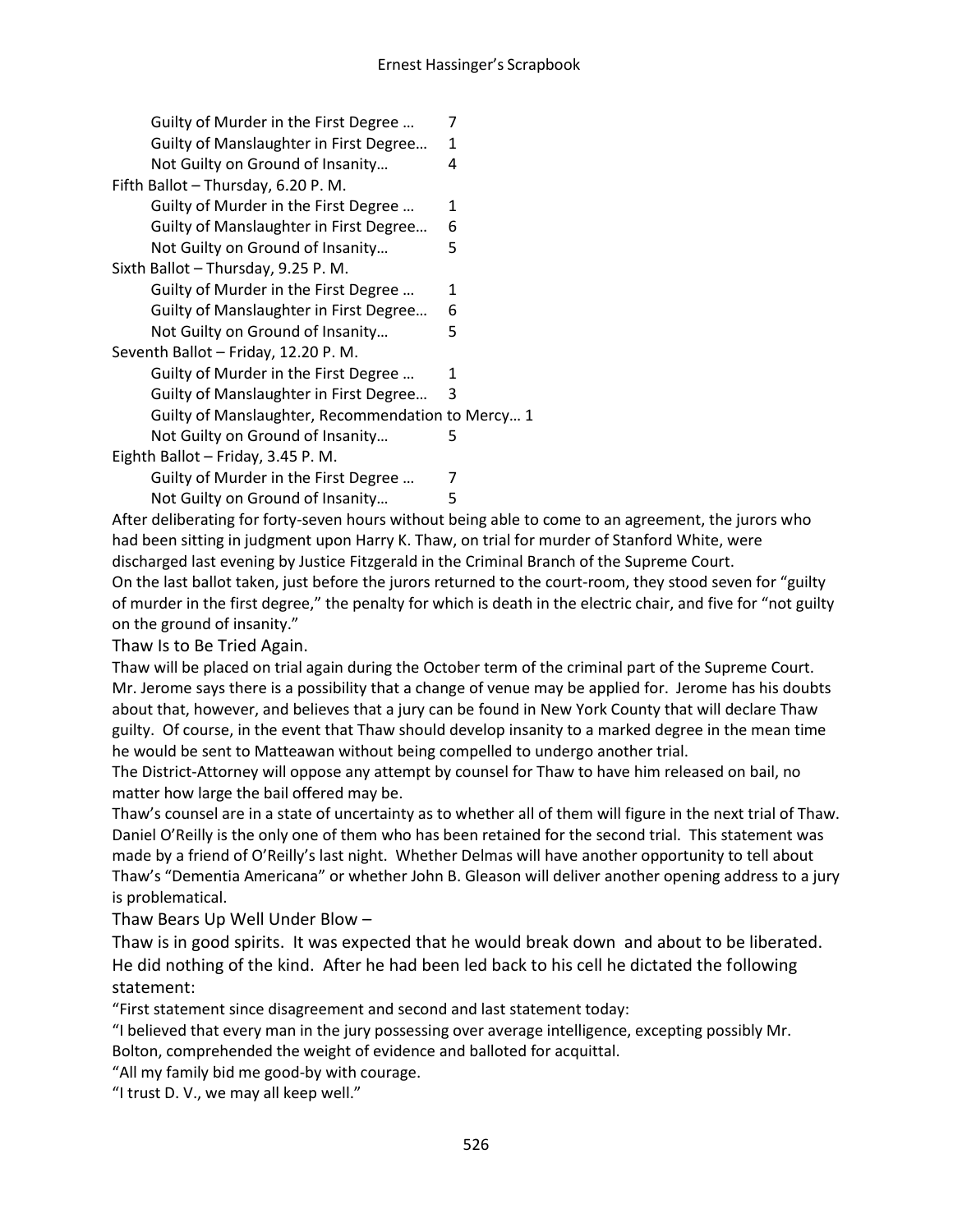TAKE IN INSERT….. [probably an editorial instruction, ak]

Mrs. William Thaw on Verge of Collapse.

Mrs. William Thaw, his mother, and his wife, Mrs. Evelyn Nesbit Thaw, seemed to feel the awful disappointment more than the prisoner did. The aged gray-haired mother was on the verge of collapse as she walked out of the courtroom and up the stairs to the prison pen to which her son had been taken immediately after Justice Fitzgerald remanded him back to the Tombs. Evelyn was as white as a ghost. The Countess of Yarmouth and her sister, Mrs. Carnegie, were weeping. Thaw reassured them, telling them he had absolutely no fear of the ultimate result.

At 4.15 P. M. yesterday word was sent from the jury-room that an agreement could not be reached. The jurors did not ask to be discharged; they were ready and willing to further discuss the case. Justice Fitzgerald, Mr. Jerome and Mr. O'Reilly had been in consultation in the Justice's chambers for some time and had agreed that it would be useless to keep the jurors locked up any longer. Then word came that the jury was to be discharged.

Jurors Showed Strain of Confinement.

Captain Lynch, of the Court Squad, marched the twelve men into the courtroom. It was their first appearance there yesterday. Their faces plainly showed the great strain they had been under. "Bring Thaw into court," called out Clerk Penney. The members of the Thaw family were already in their seats.

Thaw appeared to be perfectly at ease. He carried his big overcoat over his arm and threw it over his chair in a careless manner as he took his seat. Mr. Peabody whispered to Thaw: "Harry, the jury has not agreed."

"Very well," replied Thaw. Mrs. Evelyn Thaw left her seat and went over to her husband. For the first time since the beginning of the trial she took a seat at his side in the courtroom. Thaw smiled at his relatives. They appeared to be downcast.

# Thaw and Jury Face to Face.

"Gentlemen of the jury, please answer to your names," called out Clerk Penney when Justice Fitzgerald had taken his seat on the bench. Directly in front of the Justice were District-Attorney Jerome and Mr. Garvan. After the roll-call had been responded to Clerk Penney called out:

"The defendant will arise."

Thaw stood up and looked at the jurors.

"The jury will please rise," called the clerk. The jurors stood up.

"Jurors look upon the defendant, defendant look upon the jurors." commanded Penney. Then he continued:

"Gentlemen of the jury, have you agreed upon a verdict?"

"We have not," answered Deming B. Smith, foreman of the jury.

# After Consulting with Counsel the Justice Orders that the Jury Be Discharged.

"Gentlemen of the jury," said Justice Fitzgerald, "I kept you together that long time for the reason that I deemed in my duty to do so as long as there was a possible chance of your being able to reach a verdict. I have arrived at the conclusion that that is now impossible, and I have consulted with counsel representing the people and with counsel representing the defendant, and I am going to discharge you from further consideration of the case, with the belief that the Court that the counsel for the people and the counsel for the defense consent to such a discharge at this time. "

"We do not object," said Mr. Jerome.

"Neither do we," said O'Reilly and Hartridge.

"Then, gentlemen," said Justice Fitzgerald, turning to the jurors, "you are discharged from further consideration of the case."

The jurors walked out of court and back to their room to get their belongings.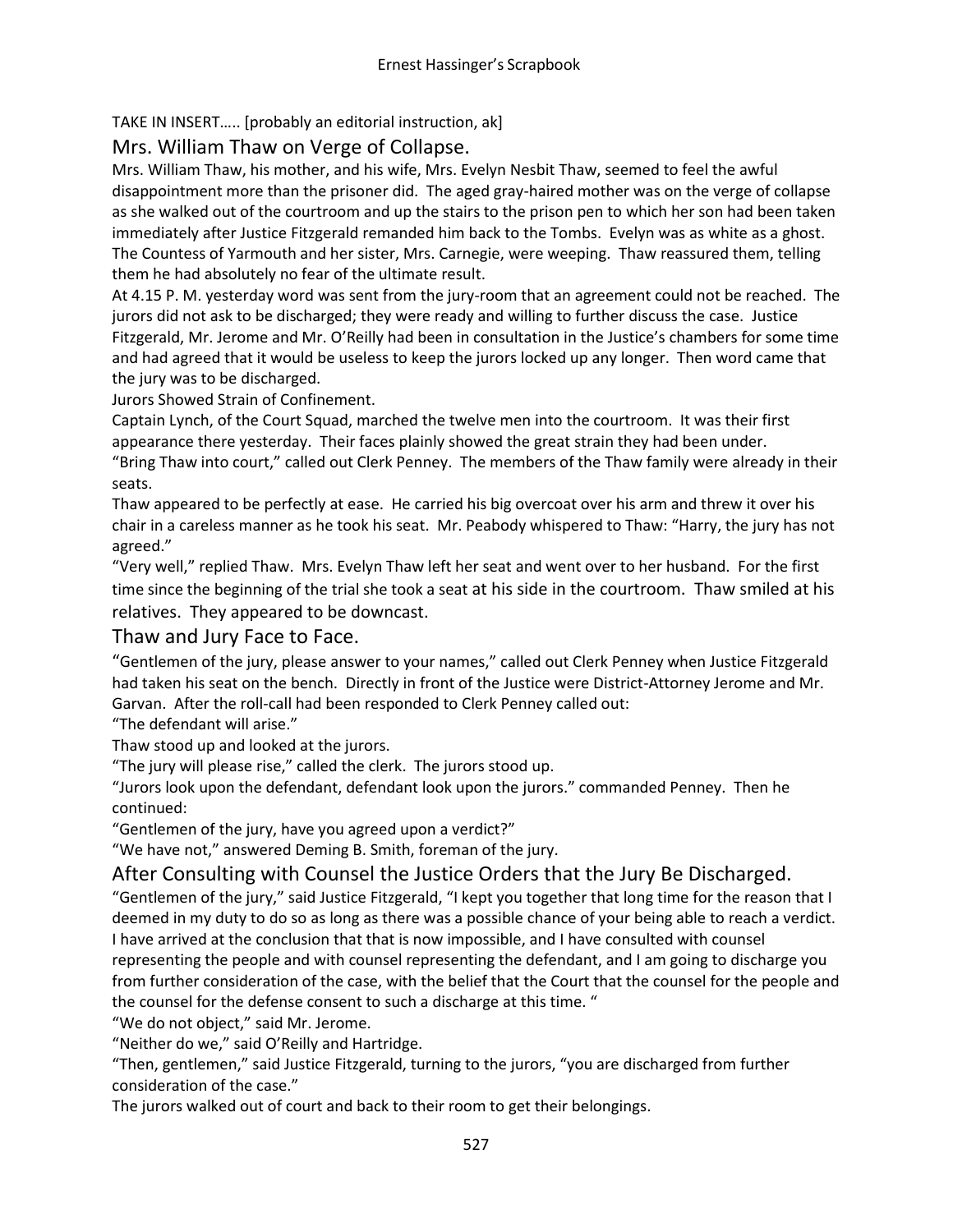Prisoner Is Remanded to the Tombs.

"The prisoner is remanded to the Tombs." said the Justice. A sheriff stepped forward and tapped Thaw on the arm. They did not stop to say a word to any member of his family.

Mrs. William Thaw and her two daughters, Mrs. Carnegie and the Countess of Yarmouth, left the court building in one automobile, Mrs. Evelyn Thaw in another. Mr. Hartridge accompanied her. They declined to say anything for publication. They were overcome by the blow and too agitated to speak. After the jurors had packed up their belongings some of them went to the third floor of the Criminal Court-House, where they saw Mr. Jerome and Mr. Garvan. They talked with the prosecutors for quite a while, telling them in detail what had transpired in the jury-room. Others of the jury left the building at once and went to their homes.

Experts' Testimony Had Little Weight.

Those of the jury who voted for acquittal on the ground of insanity declared they had paid very little attention in reaching their conclusions to the testimony given by the experts. So far as "Dementia Americana" was concerned, it did never have the slightest weight with any of the jury. Those who voted in favor of Thaw insisted that he should be acquitted on the ground of insanity, and based judgment principally upon the Thaw writings and upon his conduct in court during the trial. In other words, they agreed with Jerome when he said that Thaw should not be on trial for his life, but should be sent to a madhouse. They said that the letters of Thaw, known officially as exhibits A to I," and the will and codicil of Thaw drawn the evening of his wedding and letter he wrote to Comstock all proved that these were the productions of an unsound mind. The others were for a verdict of murder in the first degree most of the time. George Pfaff, the second juror, voted from the beginning for murder in the first degree.

On her return to the Hotel Lorraine last evening, Mrs. Harry K. Thaw was asked what she thought of the result of the trial.

"I can't understand it," she said without hesitation. "I don't see why they couldn't have come to some agreement."

She was told that the jury stood seven to five for conviction of murder in the first degree.

"I don't believe it," said she with a show of petulance. "They should have acquitted him on the evidence."

When told that Mr. Jerome had said that her husband would be tried for his life again she said. Well, I am sure that Harry will be acquitted."

Jury Takes First Ballot.

The jury retired after being charge by Justice Fitzgerald at 5.15 P. M. Wednesday. After the jurors had been out just fifteen minutes Forman… [article ends here}

1494. Facts Briefly Told, Of The Thaw Murder Case.

Following in brief is the chronology of the Thaw case:

1906 – June 25 – Harry K. Thaw shot Architect Stanford White on the Madison Square Roof Garden. White died instantly.

1907 – Jan. 23 – Thaw place on trial before Justice Fitzgerald in the Criminal Branch of the Supreme Court, charged with murder.

Feb. 5 – Taking of testimony began.

April 10 – Case went to the jury.

More than 5,000 pages of typewritten testimony were taken during the trial.

1495. Saugerties Post, Nov. 22, 1913. A New Contender.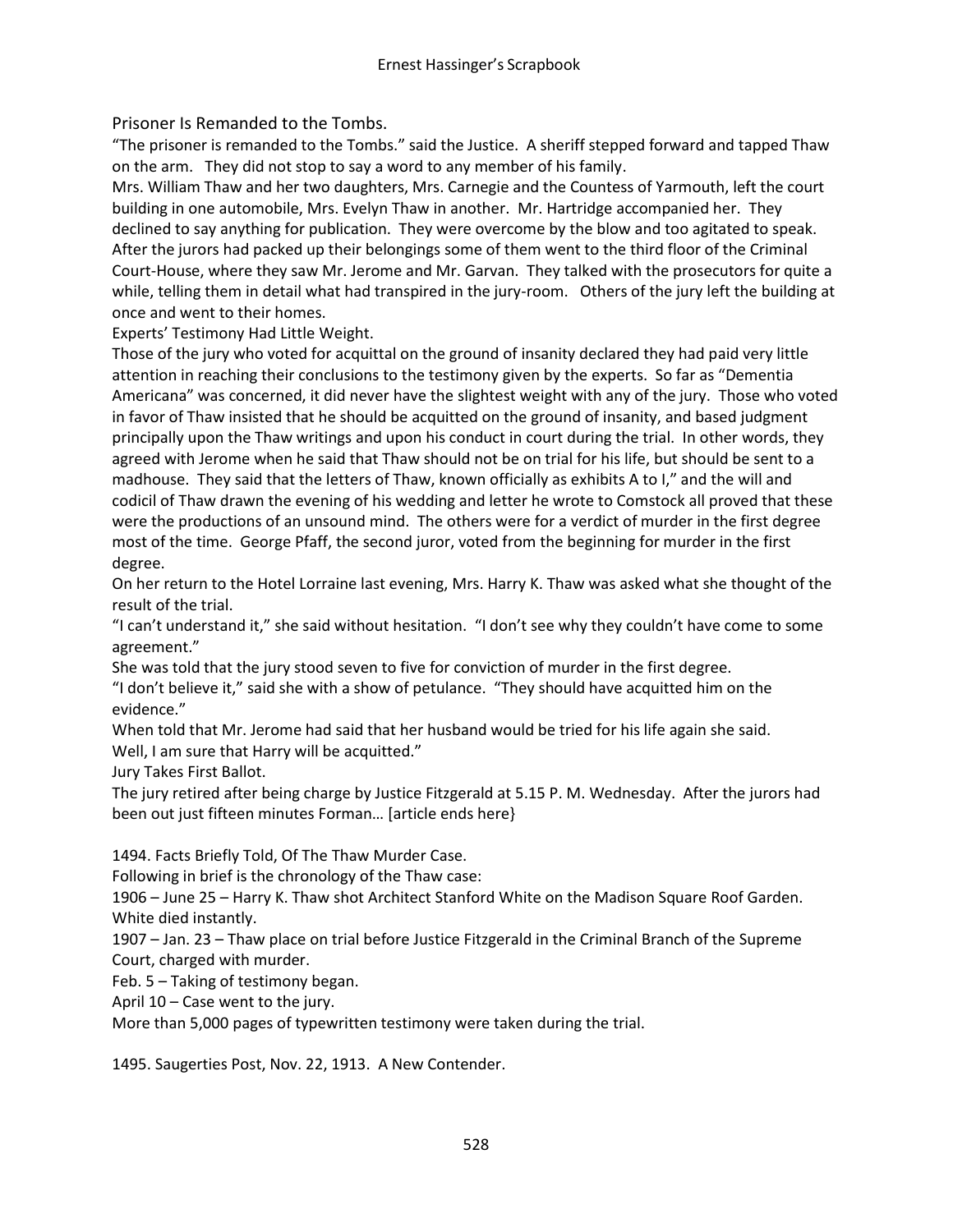The postoffice has a new contender for honors, Assemblyman L. M. Kenney, having become an active candidate for the position to be vacated by Postmaster E. J. Lewis in February next. With two or three other aspirants, the race for the prize has now become an animated one.

1496. How Each Juror Voted on All of the Eight Ballots Taken.

FIRST BALLOT - Guilty of murder in first degree, 8 – (Smith, Pfaff, Fecke, Brearley, Newton, Dennee, Bolton, Gerstman).

Not guilty, 4 – (Pink, Harney, Fraser, Steele).

SECOND BALLOT – Same vote cast.

THIRD BALLOT – Same vote cast.

FOURTH – Guilty of murder in first degree, 7 – (Same as above except Dennee)

Guilty manslaughter in first degree, 1 - (Dennee).

Not guilty, 4 (Same as above).

FIFTH BALLOT – Guilty of murder in first degree,  $1 - (Pfaff)$ .

 Guilty manslaughter in first degree, 6 - (Smith, Fecke, Brearley, Newton, Bolton, Gertsman). SIXTH BALLOT – Same as No. 5.

SEVENTH BALLOT – Same as No. 5 except that Brearley adds a recommendation to mercy to his verdict of guilty of manslaughter in the first degree.

EIGHT BALLOT – Guilty of murder in first degree, 7 – {Smith, Praff, Fecke, Brearley, Newton, Bolton, Gerstman).

Not guilty on account of insanity, 5 - - (Pink, Harney, Steele, Fraser, and Dennee).

1497. Saugerties Post, Dec. 11 1906. The Village Election.

The Total Vote Cast for the Village Officers.

The following is the official canvass of the Charter election, Village of Saugerties, N. Y., December 11, 1906,

Whole No. of votes cast for Director, Ward No. 1 was 18 of which John McCormick received 17. Willoughby G. Boothman received 1.

Whole No. of votes cast for Director, Ward No. 2 was 18 of which Denis McLaughlin received 17. George Thomas received 1.

Whole No. of votes cast for Director, Ward No. 3 was 18 of which William V. Burhans received 17. James P. Styles received 1.

Whole No. of votes cast for Treasurer was 18 of which Wm. H. Eckert received 18.

Whole No. of votes cast for Collector was 18 of which John Crowley received 18.

Whole No. of votes cast for Assessor, Ward No. 1 was 18 of which John Maxwell received 18.

Whole No. of votes cast for Assessor, Ward No. 2 was 18 of which John C. Shutts received 18.

Whole No. of votes cast for Assessor, Ward No. 3 was 18 of which Ezra Carnright received 18.

Whole No. of votes cast for Fire Warden, Ward No. 1 was 18 of which James Reynolds received 18. Whole No. of votes cast for Fire Warden, Ward No. 2 was 18 of which Arthur Van Steenberg received 18. Whole No. of votes cast for Fire Warden, Ward No. 3, was 18, of which John A. Snyder received 18.

Albert Rowe, William Ziegler, James Crump, Inspectors.

C. H. Vedder, Clerk.

1498. Saugerties Post, Oct. 28, 1907. Nelson Johnson Killed On Central. Old Employee of Phenix Horseshoe Company Struck by the Fast Mail Opposite the Rolling Mill.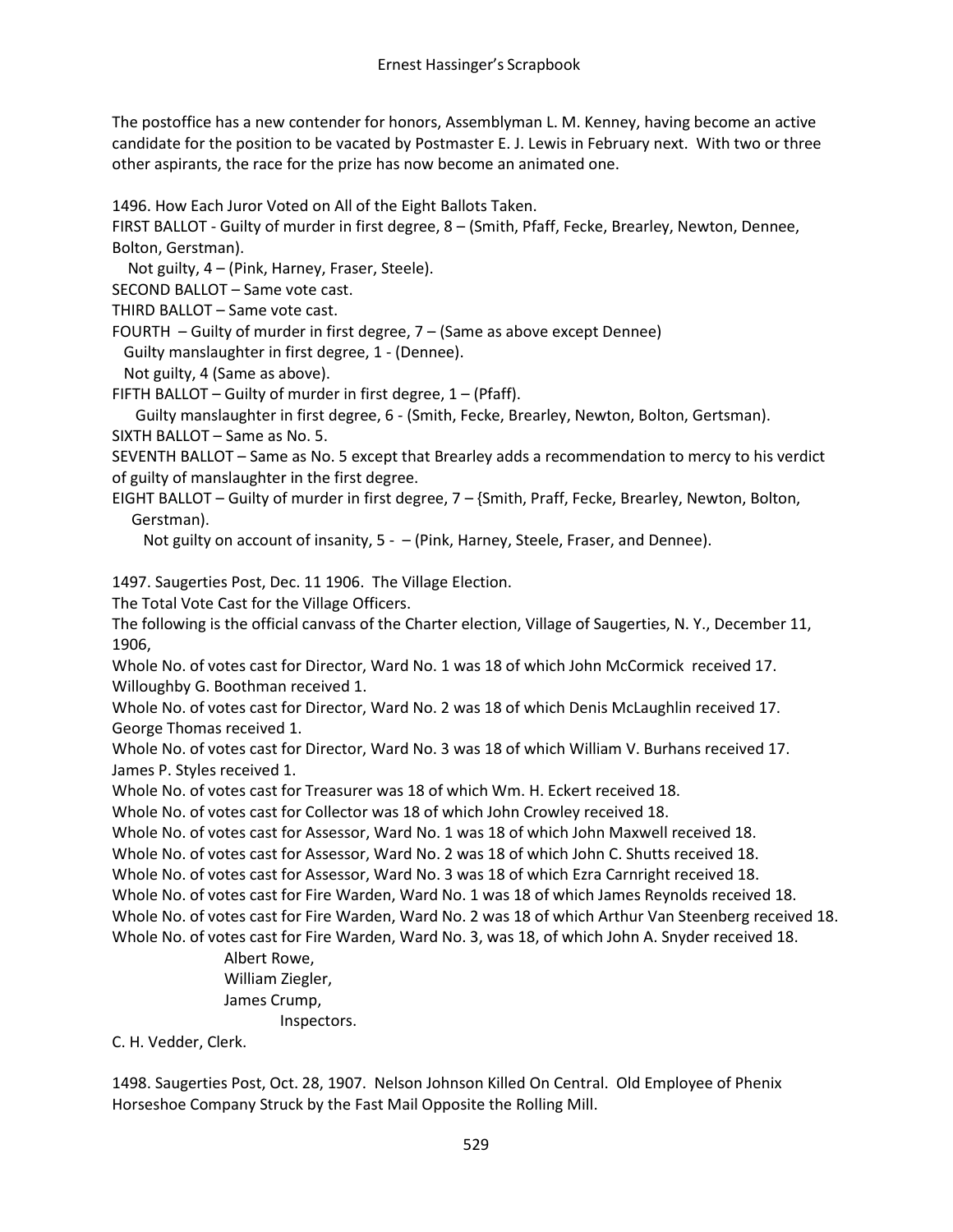The Poughkeepsie "Enterprise" says: Nelson Johnson, an old employee of the Phenix Horseshoe company, was struck by north-bound train No. 3, the fast mail, opposite the rolling mill Saturday morning, and instantly killed.

Johnson had been working during the morning, and "between heats" walked up to the railroad cut, where improvements o the roadbed of the New York Central are in progress. As he was returning to resume his work, a freight train stood on the "middle." Mr. Johnson was looking for a place to cross the track.

Paul Baulch, another employee of the works, saw the north-bound train bearing down on Johnson. Hi attention was attracted at about the same time the fast train hit him. His body was badly mangled under the engine.

Nelson Johnson was forty-one years of age. He had worked at the rolling mill for many years. He was a strapping big fellow, and well known. He was at one time a prominent member of the Royal Arcanum. Johnson leaves a wife and two children, and he lived in the house in the rear at 81 Livingston street. Coroner Selfridge was notified and took charge of the case. Later he was engaged as the undertaker to have charge of the funeral.

The fast mail was in charge of Conductor Thomas and Engineer Caffin was driving the engine, number 3776.

Johnson, when here, was employed in the Ulster Iron works. Besides his family he is survived by a sister Mrs. John Phillips, and five brothers, Loftus, Robert, John, William and George Johnson, of this village. [illustration]

# Page 198

1499. The World, Mar. 6, Train Wrecked on River's Brink; Ten Injured. Broken Rail Smashed Chicago Express, and Lumber Car Kept Coaches from Going Down Bank.

Bridal Couple, Unhurt, Forced to Hold Reception. Worse but for Them, Passengers Thought – The Company Explains.

(Special to The World.)

TIVOLI, N. Y. March 5. - Running at a high rate of speed to make up lost time, the New York Central's Chicago and New York express, No. 4, was wrecked here at 5:45 o'clock this morning. Four of the five cars were derailed and telescoped. No one was killed. Ten persons were injured. They are: BECKER, J. H., Clyde, O., sprained shoulder.

BRANDON, BERKLEY, cook, New York City; right leg broken; removed to Flower Hospital.

BROWN, F., Albany, contusions.

COLLINS, MARY V., Akron, O., cut over right eye.

HURST, R. H., cook, bruises.

HEPBURN, B. R., Picton, Ontario, scalp wound.

PICKETT, C. H., Albany, sprained back.

SHERWIN, JOHN, Cleveland; cuts on face.

SMITH, T. W., New York, contusions.

WOOLSEY, J. H., porter, New York, right hand cut.

Nearly Plunged Into River.

The locomotive and the baggage car following did not leave the track. That the diner and three sleepers, comprising the remainder of the train, did not plunge down upon the frozen surface of the Hudson River and break through the ice was a piece of good luck. All of the passengers, most of whom were sleeping, were badly shaken up.

Mr. and Mrs. John Sherwin, of Cleveland, who were on their wedding trip, occupied a stateroom in the forward end of the sleeping car Boston. The Boston, after leaving the track took a course directly toward the river and would undoubtedly have plunged down the embankment had it not been for a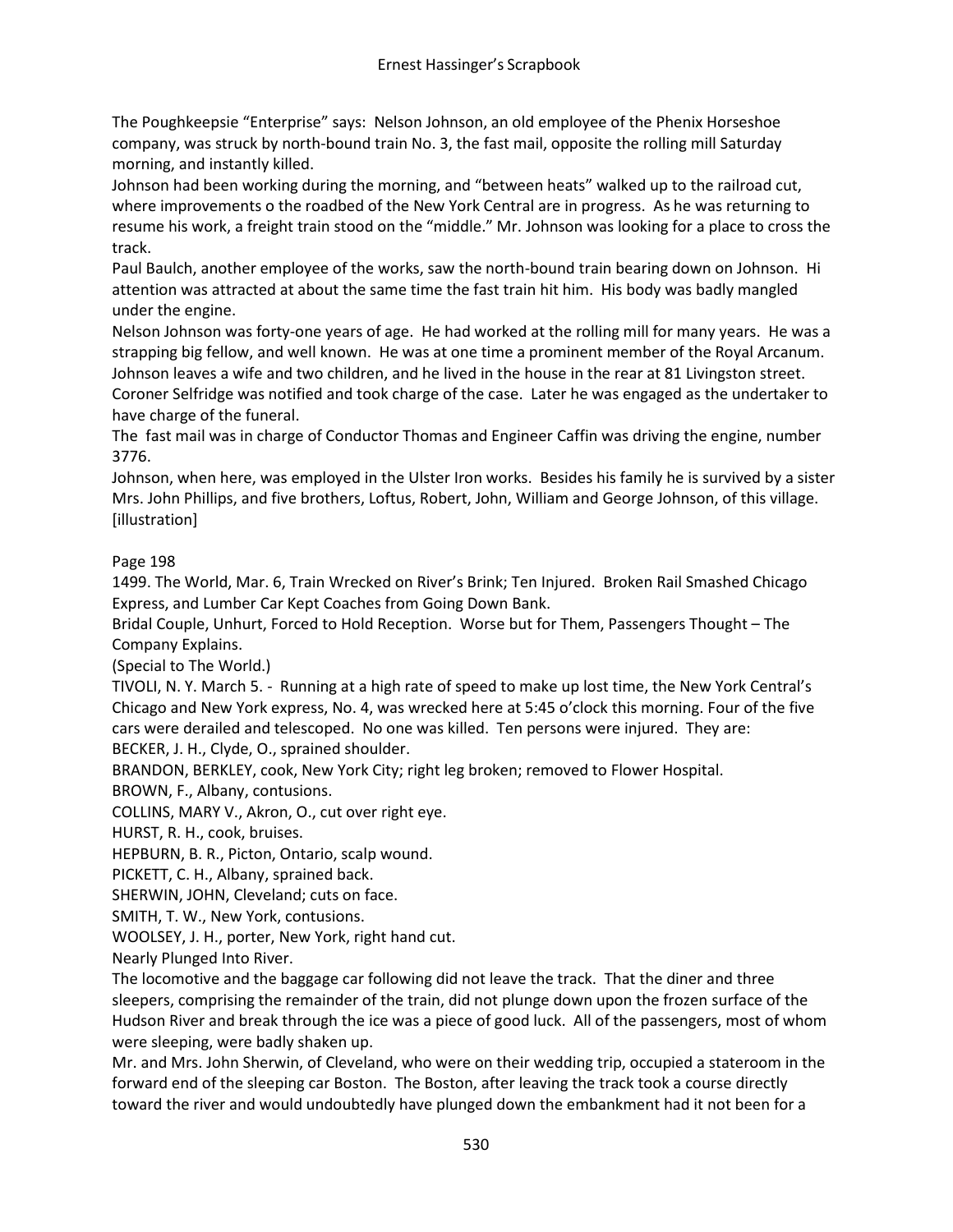lumber car that stood on the siding. The end of the Pullman where the bridal couple were asleep was crushed in, and both were pinned beneath the wreckage. When they were rescued Mr. Sherwin had some cuts on his face, but his bride did not have a mark. When it was found that no one had been killed and only a few injured, the passengers, who learned that the Sherwins were on their honeymoon, remarked that the wonderful escape from a terrible disaster was due to the intervention of Cupid. This idea appealed to the imagination of the crowd, and at the Tivoli station the bride and bridegroom were compelled to hold an impromptu reception.

Rails Spread, Then Broke.

As the cars left the track they crashed into a signal tower. It was almost completely demolished. Two men in it, George Dingler and William Pitcher, were buried in the debris, but not injured. The train is scheduled to leave Albany at 4.35 A. M. and reach New York at 8.15, making no stops. This morning it left Albany sixteen minutes late, and the engineer, J. D. Tully, was evidently trying to make up the lost time. The spreading and breaking of a 100-pound rail, the heaviest used, caused the accident. Relief trains bearing physicians were sent here from Poughkeepsie and Hudson. The wreck blocked the south-bound track all day, but trains were run on the north-bound track after 11 o'clock. Narrow Escape from Death, Say Passengers of Wrecked Train.

Officials of the New York Central denied yesterday that the wreck of train No. 6, at Tivoli, was caused by high speed. General Manager A. H. Smith ordered that an investigation be made and the publicity bureau later gave out this official statement:

"At the time of the accident the train was only making twenty miles an hour, as the engineer had slowed down to adjust a part of the locomotive. The braking of a rail caused the wreck. It was of 110 pounds weight, rolled in 1904 at the Carnegie works. It broke because of a concealed flaw, something that cannot be discovered by any test except actual wear. To make sure that the rail was defective it was relaid at the same spot and the wrecking train was sent over it. The rail broke again, proving that it was brittle. If the train had been going at a high rate of speed there would have been a serious disaster." Most of the passengers who were in the wreck arrived at New York on the Wolverine limited at 1.15 P. M. All declared that their escape had been marvellous. [*sic*]

"I came as close to death as I ever expect to come, " said Frank J. Leonard, of this city. "I was in the sleeper Boston, and the first I knew of the accident was when we were bumping over the ties. I lay down just as flat on the bed as possible and I put the pillow over my head. We brought up against a lumber car. I was not injured.:

Miss Mary V. Collins, who is said to be a niece of the vice-president of the American Locomotive Works, was in the wash-room of the Boston at the time of the accident. The water tank fell upon her inflicting a long cut across her left eyebrow. She had to have several stitches taken in it. As Miss Collins is a very pretty girl, this is a serious matter for her.

Mr. Mosher, of Rochester, said that he had been thrown out of his berth and against the seat on the opposite side of the aisle. "The people kept the …posure remarkable considering … that we were smashed along … [the bottom corner of this article is missing.] [illustration]

1500. Saugerties Post, Mar. 6, 1907. The List of Injured. In the Central Wreck at Tivoli on Tuesday. The wreck at Tivoli was a mecca for throngs of Saugertiesians on Tuesday and as the crossing on the river is excellent, "shanks mare" afforded conveyance to and fro in most cases. Prominent in the crowd were many ladies. The wreck is now believed to have been caused by a defective journal or switch. So far as has been ascertained only three passengers were injured. They are:

B. R. Hepburn, Picton, Ontario, severe scalp wound.

Mary B. Collins, Akron, Ohio, bad cut above the eye.

J. H. Berkley, Clyde, Ohio, scalp wound and sprained ankle.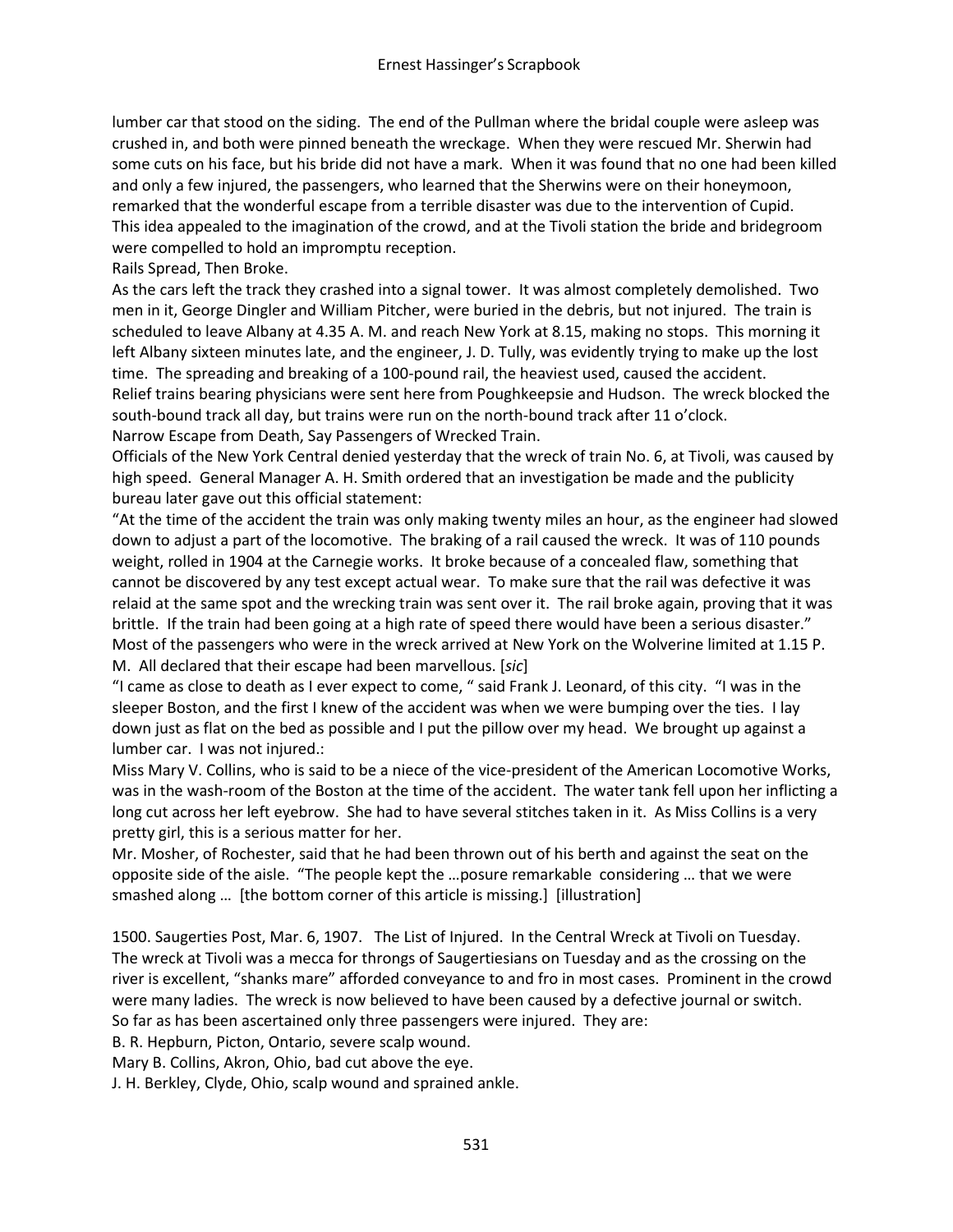The employes injured, most of whom are colored men employed in the dining and sleeping cars, are as follows:

Berkley Brandon, cook, 131 West One Hundred and Thirty-third street, New York, leg fractured and generally banged up.

J. H. Woolsey, third cook, 855 Madison avenue, Bronx, lag badly wrenched.

C. H. Bickett, 321 West Thirty-fifth street, New York. hand cut and wrist sprained.

T. W. Smith, waiter, 20 West One Hundred and Thirty-fourth street, New York, sprained back.

F. Brown, cook, 19 Orange street, Albany, back and hip sprained and bruised.

F. E. Smith, 319 Bridge street, Bronx, shoulder sprained.

R. H. Hurst, 16 Chapel street, Albany, back and leg sprained.

Brandon, who is the first cook in the dining car; was pinned in the wreckage of his galley, and is thought to be fatally injured.

1501. Thos. Jones, 1<sup>st</sup> Base St. Louis A. L. [illustration]

1502. Saugerties Post Sept 21, 1907 [hand dated]. Cut Wife's Throat on Railroad Train. "She Wanted to go with Another Man" George Kugelman's Excuse for his Deed.

Newburgh, Sept. 20. – While passengers on a south-bound West Shore train this evening, George Kugelman, of Saugerties, cut his wife's throat and slashed her face with a razor. Just before the train reached Newburgh, Kugelman arose with an exclamation of anger and attacked the woman. The car was filled and the passengers were thrown into a panic as the woman fell from the seat, blood spurting from her wounds.

Conductor Thomas B. Franklin and James Mullane, a railroad claim agent, who were in the car, ran to seize Kugelman. He made no resistance. When the train arrived here he was handed over to the police. The woman was rushed to St. Luke's Hospital. Her recovery is doubtful.

"The whole truth," said Kugelman, "is that my wife wanted to go with another man. He was in New York and she wanted to go to him. Twice before this summer she ran away, and I took her back.

"To-day we left Saugerties and went to Kingston, arriving there at 4 o'clock, I said to her that as it was early we had better go the Rondout. She agreed, but the next thing I knew she had bought a ticket and was boarding the train again. I jumped on board.

"Not having any ticket I paid my fare to Newburgh to the conductor. On the way down I urged her to get off the train at Newburgh with me. She refused, and – well, I guess I had better not say any more." Kugleman has been employed as driver for William Doyle and Friday morning quit the job. With his wife, it is believed, they walked to Kingston, arriving there as the dispatch above states. Mrs. Kugleman has eloped twice this season with George Hassinger another of Doyle's drivers, and each time she has returned, Kugelman has forgiven her and resumed housekeeping. Tuesday morning she returned from New York on the steamer Ulster, where she had been with Hassinger lately, but from the above it is evident that she wanted to go to him again, and Kugelman was determined to put an end to it, which he did. The couple have a child in the Industrial home, Kingston. Much sympathy is expressed for Kugleman, who, it is believed, was goaded into a fit of desperation, and committed the deed. [illustration]

1503. 1908. Poughkeepsie's Unique Clock Gift to Barnicoats.

President James B. Osborne and ex-Chief E. O. Caldwell, of the Poughkeepsie, N. Y., Veteran Firemen's Association, went to Boston, Mass., on April 3 and presented the Barnicoat Fire Association of that city with a unique clock in acknowledgement of the royal reception given the Poughkeepsie organization by the Barnicoats on October 9, 1097. The presentation was made at the Barnicoats' headquarters by ex-Chief Caldwell and the gift received by President Walter Delano of the Barnicoats. Among the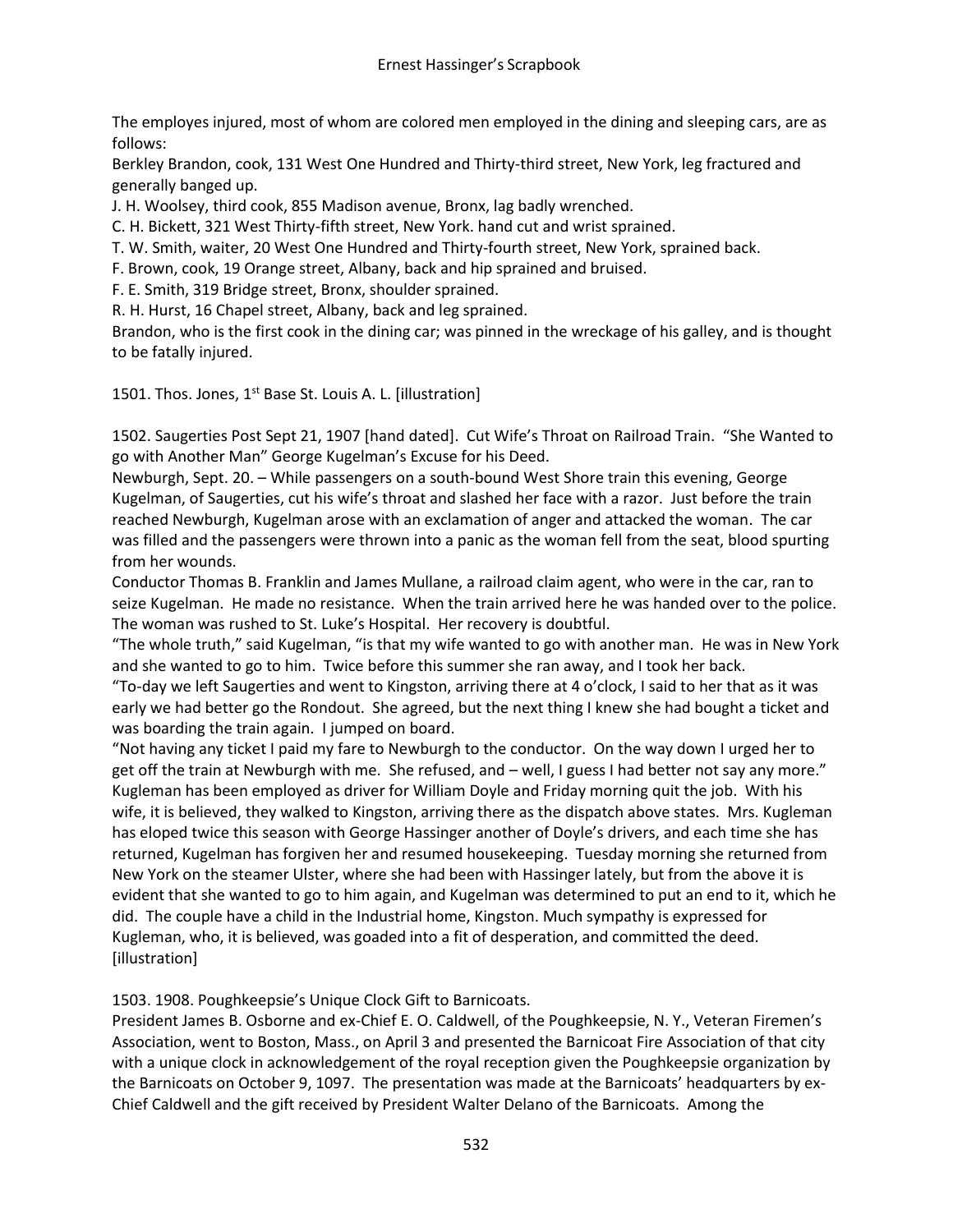Barnicoats present were Thomas P. Bagley, John S. Goodell, C. E. Wadleigh, A. O. Heath and Fred. Pierce, the only surviving of the forty-six members of the Barnicoat Association who visited Poughkeepsie on September 12, 1891.

The souvenir mission clock is 6 feet 3 inches in height and was made especially as a gift to the Barnicoats. The case, which is of dried quartered oak with mission finish, was made by President Osborne, and its works were fitted and adjusted by ex-Chief Caldwell, foreman of the association. The dial is an exact counterpart of the association badge with the twelve letters of the word Poughkeepsie in raised polished brass, instead of the usual numerals. Perched on the top of the clock case is a brass owl the emblem of the Barnicoat Association. The works are of the best grade and the hour and half hour is struck on a mellow-toned cathedral gong. [illustration]

## Page 199

1504. The World Feb 5, 1907. Falling Cornice Kills Three and Injures Seven – Volunteer Firemen at a Blaze in White Plains. Two Fire Men Were Killed at the Falling of the Wall. Chas. E. Cooley, Stephen Lyon. Wm. Armbruster 2<sup>nd</sup> Assistant Chief, John Chester Cromwell. Two men were caught fire. Three Lives Crushed out After Warning. White Plains Volunteer Firemen Refused to Heed Advice of Architect Who Designed Burning Building.

Somebody blundered, and in consequence all White Plains yesterday grieved for the death of three of the most popular young men of the town, members of its volunteer fire department. The firemen was called late Sunday night to a blaze which reached the Mead building in Railroad avenue, not far from the railway station.

While the firemen, all young men of local prominence, were in dangerous positions under the building a cornice fell and crushed three men to death; a fourth fireman is between life and death in the White Plains Hospital.

The Dead.

CROMWELL, JOHN CHESTER, twenty-seven years old, of Union Hook and Ladder Company, assistant cashier of the First National Bank of White Plains.

UNDERHILL, CALEB FOWLER, thirty years old, of Union Hook and Ladder Co.; crushed to death. COOLEY, CHARLES E., thirty years old, of Union Hook and Ladder Co., crushed.

The Injured.

BERGES, EMIL W., thirty-seven years old, of Union Hook and Ladder Co.; compound fracture of skull, broken leg, bruises; at White Plains Hospital in a critical condition.

SUTTON, CHARLES of Hope Engine Co.; right leg, right collarbone and right wrist broken; at White Plains Hospital.

ARMBRUSTER, WILLIAM. of Independent Engine Co.; compound fracture of leg; may be crippled for life; at hospital.

WALTON, WILLIAM. first lieutenant of Hope Hose Co. right leg broken; at hospital.

LYON, STEPHEN D., of Union Hook and Ladder Co; left ankle sprained, right shoulder bruised; taken home.

HOLPP, JACOB, captain of Independent Hose Co.; severe bruises; remained on duty.

Several other men of the volunteer fire department who sustained severe injuries refused to quit the job so long as there was anything to be done, and were still on duty twenty hours after the first call to the blaze.

The Mead Building, in which the fire started, is a three-story structure, occupied on the ground floor by the Westchester Lightning Company. Upstairs lived a family named Gottlieb. Mrs. Gottlieb, finding her place on fire, got out with her children in safety, and an alarm was sent out, which called the whole volunteer force. The companies on arriving found the building ablaze from cellar to roof. The hook and ladder members were manning the ladders upon which hose were being carried to the upper floors of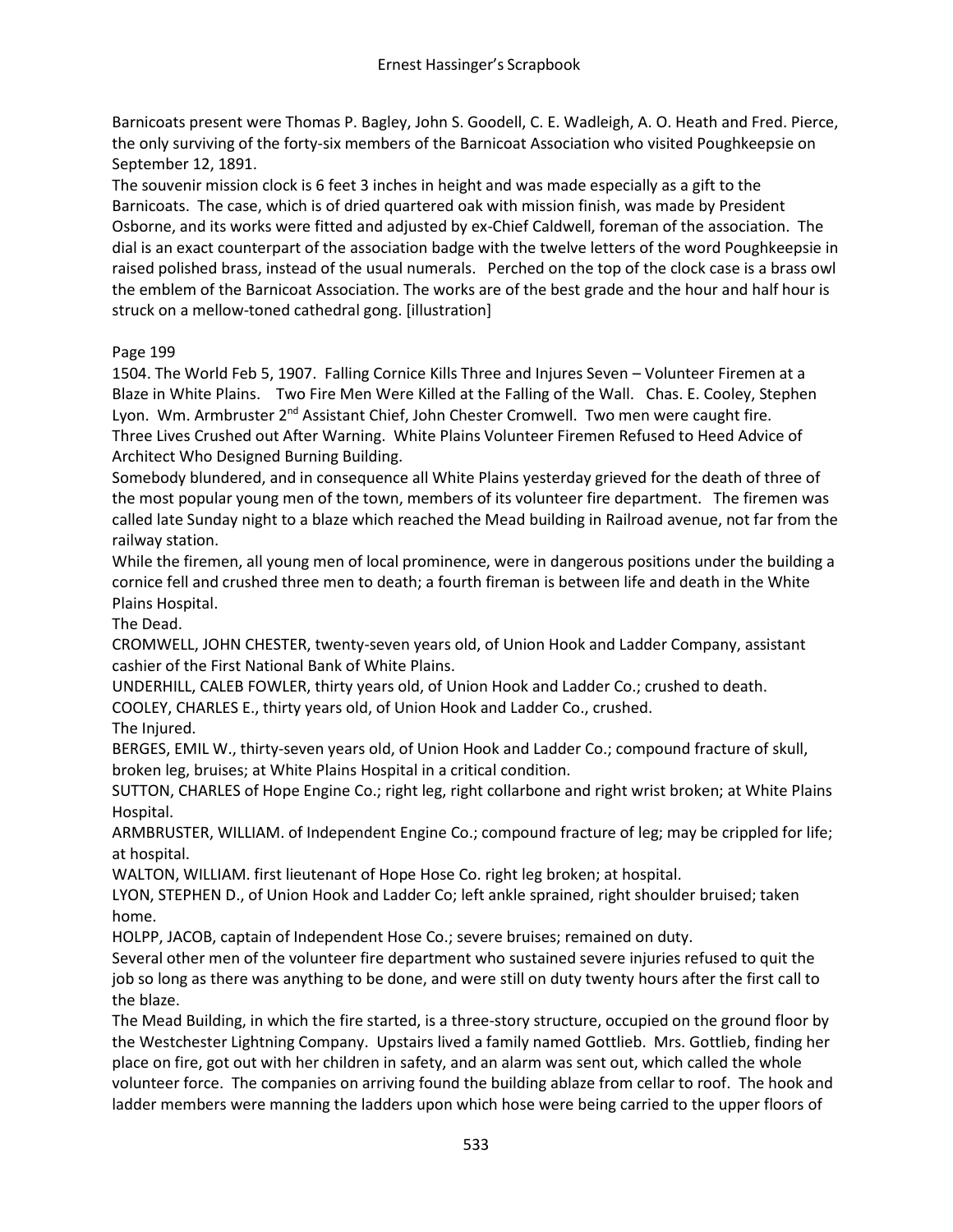the burning building, the firemen's efforts being directed to prevent the destruction of adjoining buildings.

It was asserted yesterday afternoon that J. C. Moore, architect of the building, sent word to Fire Chief Henry Fulle that there was danger of the cornice of the Meade Building falling and that no attention was paid to the warning. Later John J. Brown, President of the village, sent word to Chief Fulle, that there was danger of the cornice of the Mead Building falling, unnecessary peril and that it would be wiser to place them where they could pull the cornice of the building inward or toward the centre of the fire. The answer that Mr. Brown got, it is said, was something like: "Mind your own business." Indifferent to Danger.

The volunteer fire department of White Plains is recruited from the young men of social prominence in the town. They study fires in New York and are as ready to risk life as the men of the paid force in this city, upon whose work they model their own. They were eager to go wherever sent, and if their chief blundered in permitting them to stay in a dangerous position none thought so at the time. The heavy cornice of wood and metal, with its buttresses of brick, fell outward and carried down the men who were on the ladders. Instantly the fire-fighters devoted themselves to saving their comrades. Half a hundred men, at the risk of their own lives, lifted the blazing cornice from the buried men. They found Cromwell still alive. Two doctors went to him and found him at the point of death. "Tell Edna ---," he gasped and that was all. he sank into insensibility, and did not revive at any time before his death in the hospital. his wife, mother and sister were at his bedside when he died.

Cromwell's death was the particular tragedy of this fire. He was one of the youngest members of the hook and ladder company, and a son of the President of the First National Bank of White Plains. He was a graduate of Yale in 1903 and was married last September to Miss Edna Weld, daughter of Benjamin Weld, a well-known citizen of White Plains. his marriage had been deferred until he could build a home. This dwelling, which he named "Wee Cottage," is on Chester avenue, the most desirable street in the town. Cromwell was an enthusiastic sailer of small boats, and had won several cups in contests under the auspices of the Yale-Corinthian Yacht Club. His funeral will take place to-morrow at 11 A. M. from Grace Church, White Plains.

Caleb Underhill was a nephew of President John Q. Underhill, of the Westchester Fire Insurance Company of New York. He leaves a widow and two children. his brother, a rounds-man in the West Forty-seventh Street Precinct in this city, and Capt. Daly's "right-hand man" there, was fighting the fire as a volunteer when Caleb was killed. That brother only recognized Caleb's body by the monogram on his watch, found in his pocket.

Charles E. Cooley, the third man killed, was a real estate agent. he was so crushed that the Elks card in his pocket was the only means by which he was identified. He will be buried to-day from St. John' s Church.

Berges, the only one of the wounded men who is likely to die, has a wife and little twin daughters. His head is crushed in over the eyes.

White Plains is shocked by the accident. Meeting, dinners and a church fair have been postponed. A meeting of citizens was held last night to take action on the disaster. County Judge Platt presided. [illustration]

1505. Times Square, North from 42d Street. [illustration]

#### Page 200

1506. Saugerties Post, Feb 2, 1907. Committees for the Year Named At the Meeting of the Board of Directors Held on Friday Evening.

Regular meeting of the Board of Directors held Friday evening, Feb. 1, 1907.

Present - Directors Rowe, McLaughlin, Crump and McCormick.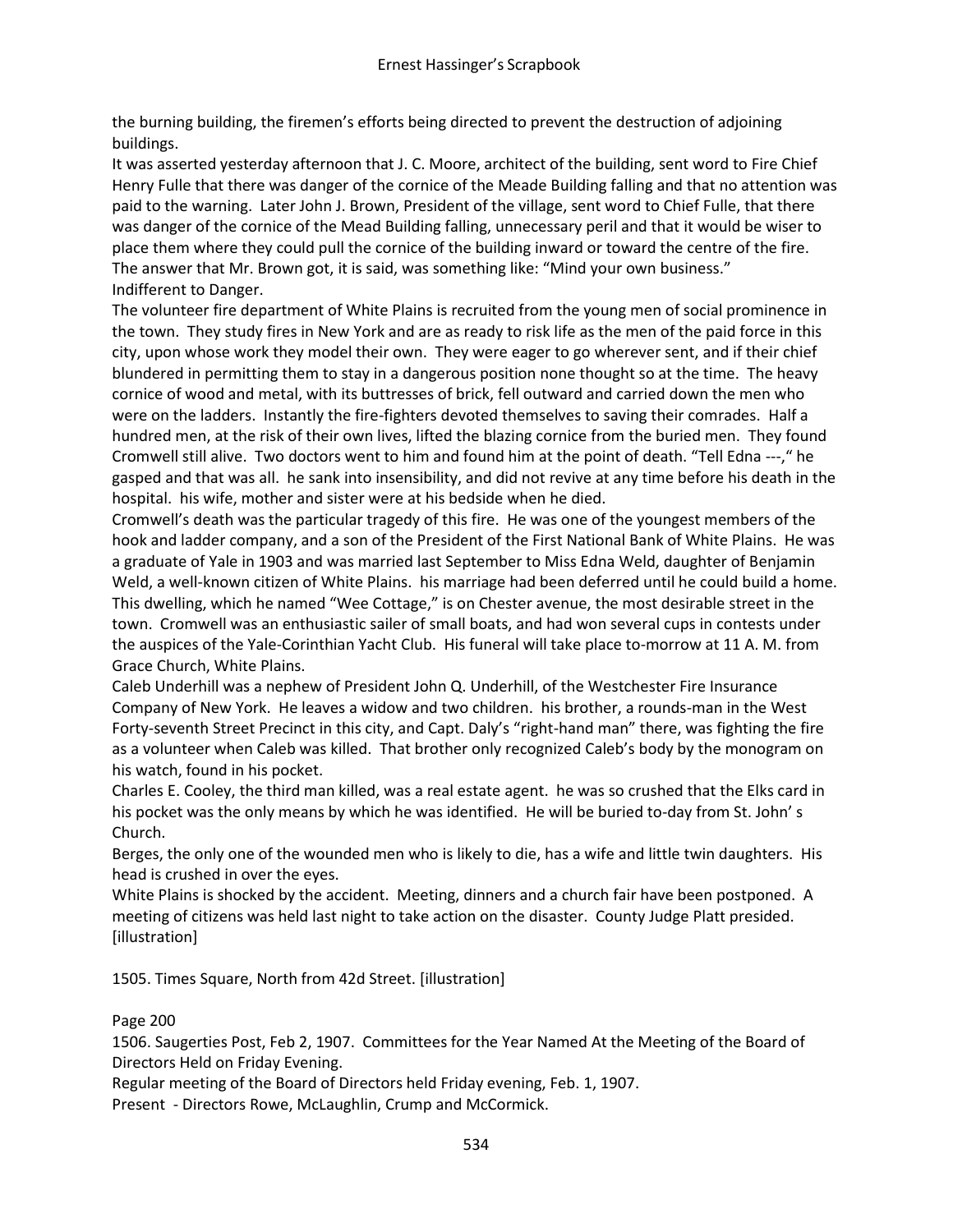President Rowe presiding.

Minutes of last meeting read for information.

The street commissioner reported six loads of crushed stone for patching.

Motion, That Mrs. Carrie Lackey be refunded \$3.32 for taxes levied in error. Carried.

On motion certificates of membership in H. D. Laflin Hose Co., No. 3, was ordered granted to Valentine Weismer, William Riley and Patrick Powers.

On motion the following bills were ordered paid when funds:

GENERAL FUND.

Ulster E. L. & P. Co., lights to Feb.

| 1, 1907,                          | \$22760 |       |
|-----------------------------------|---------|-------|
| Wm. D. Brinnier, counsel for year |         |       |
| 1906.<br>100 00                   |         |       |
| Hudson River Telephone Co., for   |         |       |
| telephone,                        | 540     |       |
| N. Van Steenberg, cards,          |         | 3 00  |
| Municipal Journal, subscriptions, |         | 360   |
| Saugerties Gas Light Co., gas for |         |       |
| Jan.,<br>1 90                     |         |       |
| \$340 00                          |         |       |
| ROAD FUND.                        |         |       |
| P. Hughes, labor 1/2 day,         | \$      | .87   |
| F. Yanchke, team 3-4 days,        |         | 3 3 7 |
| R. Casey, salary for Jan.,        |         | 41 65 |

 $$4589$ 

HEALTH FUND.

W. F. Winchell, 14 inspections,  $\frac{1}{5}$  28 00

The president appointed the following committees for 1907.

Finance – Burhans, chairman; Ziegler and Crump.

Streets, Sidewalks, Crosswalks, Lamps - Ziegler, chairman; Mc Laughlin and Mc Cormick.

Crusher – McLaughlin, chairman; Ziegler and Burhans.

Firemanic Matters, Building, Apparatus – McCormick, chairman; Mc Laughlin and Ziegler.

Health – Crump, chairman; Burhans and McCormick.

Charter and Legal Matters – Ziegler, chairman; McCormick and Mc Laughlin.

Minutes read and approved.

On motion Board adjourned. C. H. Vedder, Clerk.

1507. Saugerties Post, Feb. 16, 1907. The Village Board Transact Business Pertaining to The Municipality at Their Regular Session on Friday Evening.

Regular meeting of the Board of Directors held Friday evening, Feb. 15, 1907.

Present – Directors Rowe, McLaughlin, Crump, Ziegler, Burhans and McCormick.

President Rowe presiding.

Minutes of last meeting read for information.

At the meeting of the Board of Directors of the village of Saugerties, N. Y., held on the 15<sup>th</sup> day of February, 1907, the following resolution was adopted.

RESOLVED, That the Board of Directors of this village so far as it has power and authority, and subject to the conditions of a contract to be entered into between the village of Saugerties, N. Y., and the Hudson River Telephone Company of Albany, N. Y., do grant unto the said Hudson River Telephone Company, of Albany, its successors and assigns, permission to construct, maintain and operate lines of electrical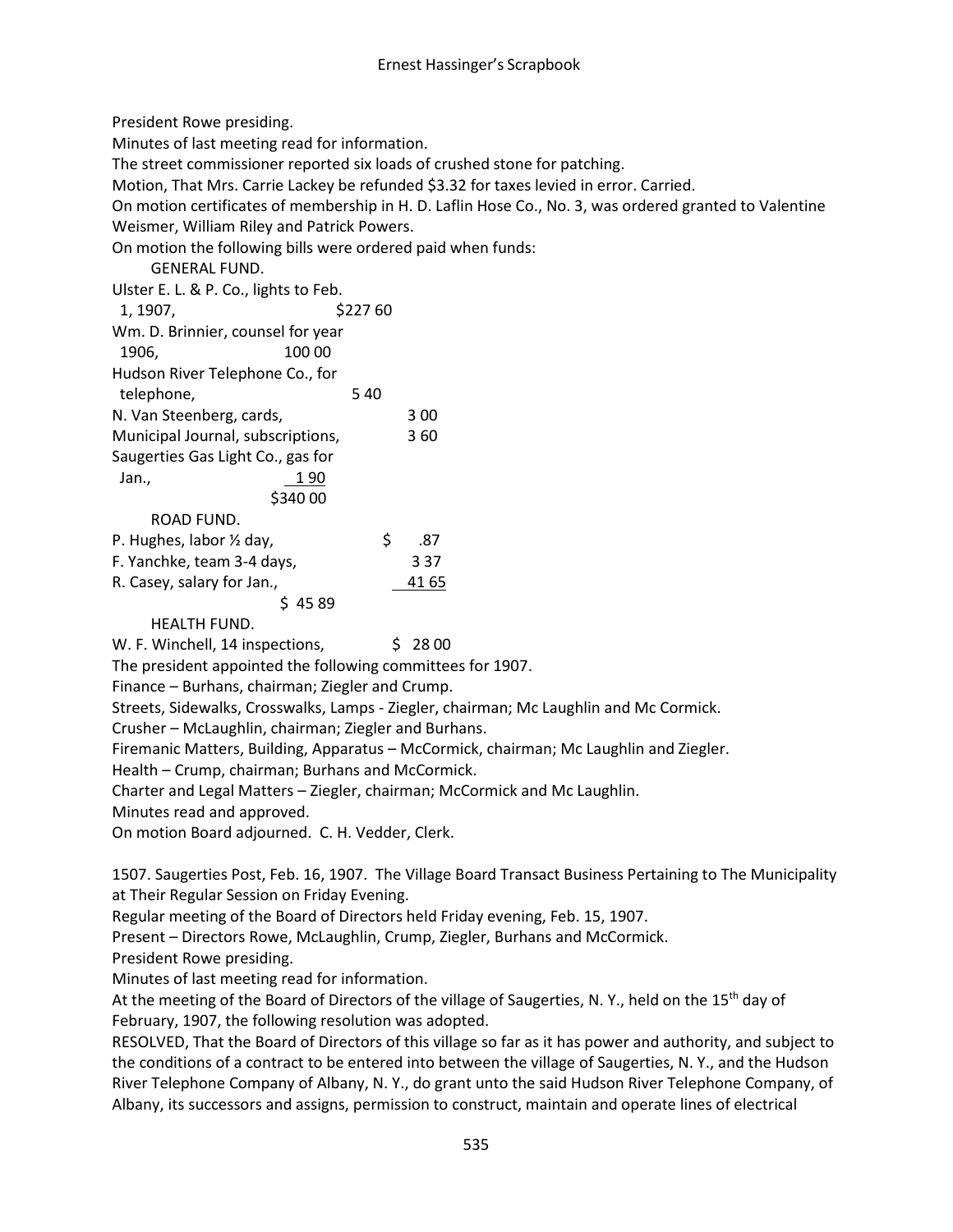telephone conductors through, over and underneath the surface of the streets, avenues, alleys and public places of the village of Saugerties, N. Y., including the necessary poles, cross-arms, cables, wires, conduits, man-holes, laterals and other construction for a suitable and adequate telephone service for use in its business in said village of Saugerties, and in making connection with its several lines and systems in the various cities, villages and towns in this and other states, and for such other public service as it may legally perform.

AND BE IT FURTHER RESOLVED, That before exercising any of the rights and privileges hereby granted, the said Hudson River Telephone Company shall execute with the village of Saugerties, N. Y. a written contract in the same form and language as that attached hereto and forming a part hereof, and further that upon receipt of such contract, duly executed by said Hudson River Telephone Company the President of the village of Saugerties is hereby authorized and directed to execute said contract for and in behalf of the village of Saugerties.

The finance committee reported progress.

Motion, That David E. Abeel be directed to notify all property owners to clean sidewalks of snow and ice in front of all property north of the Maxwell house. Carried.

On motion certificates of membership in H. D. Laflin Hose Co., No. 2, was ordered granted to Henry Dickhaut, Jr., Edward Reynolds and Michael Hennegan.

Mr. Ziegler reported that the Business Manager of the Saugerties Post had stated that the treasurer's and water commissioners' annual reports would be published at a cost of \$12 00 each, and the other reports would be published as matter of news free of charge.

Motion, That the proposition of the Saugerties Post be accepted with that understanding. Carried. On motion the following bills were ordered paid when funds:

GENERAL FUND.

Saugerties Coal & Lumber Co., Coal,

| -&c                             | \$2885  |
|---------------------------------|---------|
| C. C. Vedder, two letter files, | 150     |
|                                 | \$30 35 |

HEALTH FUND.

W. F. Winchel, two plumbing inspec-

tions,  $\frac{1}{5}$  4 00

Minutes read and approved.

On motion, Board adjourned. C. H. Vedder, Clerk.

1508. Saugerties Post, Mar. 2, 1907. Directors Meeting; Business Done. A Petition to Discontinue Ripley Street Filed by the Martin Cantine Co.

Regular meeting of the Board of Directors held Friday evening, March  $1<sup>st</sup>$ . 1907.

Present – Directors Rowe, McLaughlin, Ziegler, Crump, Burhans and McCormick.

President Rowe presiding.

Minutes of last meeting read for information.

The Street Commissioner reported as follows: Purchased three bags of salt from M. Bedell to thaw out catch basins; removed snow from catch basins, and cleaned snow from fire hydrants

The matter of locating additional fire hydrants was referred to the Street and Firemanic committees, with authority to procure what hydrants are necessary.

On motion the following bills were ordered paid when funds:

GENERAL FUND.

Ulster E. L. H. & P. Co., lights to March 1, 1907, \$227 60

Hudson River Telephone Co.,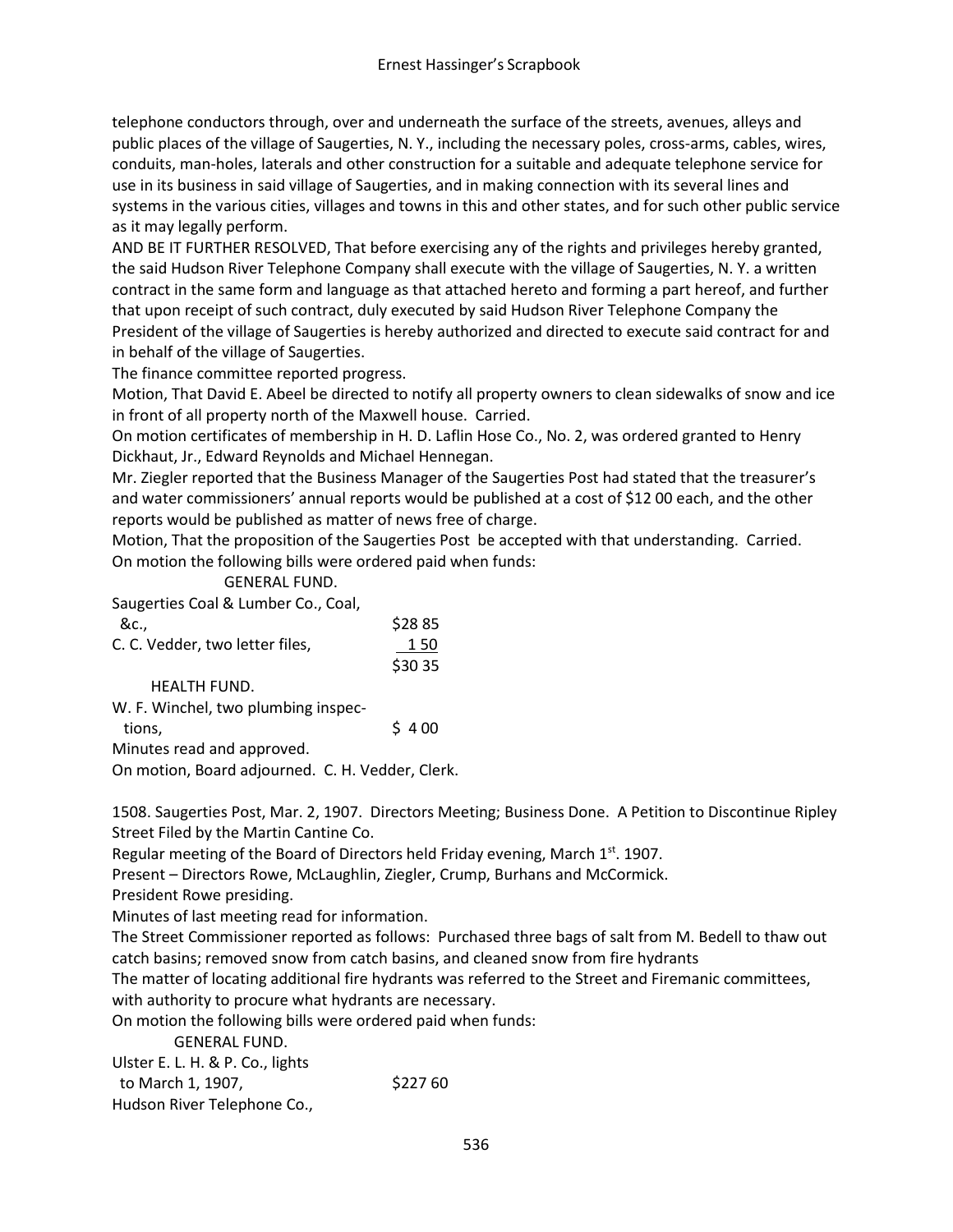## Ernest Hassinger's Scrapbook

| telephone,                                  | 200    |
|---------------------------------------------|--------|
| Finger & Lewis, coal and lum-               |        |
| 88 15<br>ber,                               |        |
| Saugerties Gas Co., gas for Feb.,           | 1 14   |
| P. H. Carnright, 4 bbls. wood,<br>\$31989   | 1 00   |
| ROAD FUND.                                  |        |
| P. Hughes, labor $1 \frac{1}{2}$ days,      | 2 62   |
| R. Casey, salary for Feb.,                  | 41 65  |
| \$4427                                      |        |
| <b>HEALTH FUND.</b>                         |        |
| Luther Emerick, M. D., vital                |        |
| statistics                                  | \$4.00 |
| R. F. Diedling, M. D., vital<br>statistics, | 3.75   |
| C. M. Wolven, vital statistics,<br>S15.25   | 8.50   |

The Martin Cantine Co. presented the following petition:

To the Board of Directors of the Village of Saugerties, Ulster County, N. Y. Gentlemen: -

We the undersigned residents of the Village of Saugerties and freeholders therein, do hereby petition for the discontinuance of a part of Ripley street, hereinafter described, and do hereby allege the following facts:

First. The name of the street a part of which is to be discontinued is Ripley street.

Second. The part of portion of Ripley street to be discontinued, is described as follows:

All that portion of Ripley street from the southerly line of Dock street to a line crossing said Ripley street beginning at a point in the middle line of said Ripley street 240 feet southerly from the intersection of said westerly line of said street with a southerly line of Dock street and ending at a point in the easterly line of said Ripley street 261 feet and 7 inches southerly from the intersection of said easterly line with the southerly line of Dock street.

Dated Saugerties, N. Y., Feb. 26, 1907.

The Martin Cantine Co., per Martin Cantine, president; Diamond Mills Paper Co., per G. W. Thompson, president; James T. Maxwell, Maria K. James, Sarah Curley, D. McLaughlin, Theo. B Cornwell, Ellen Murphy, Wm. H. Van Natten, Wm. Thumond, Elizabeth Thumond, Wm. Styles, Peter D. Curley. Motion, That the Petition from the Martin Cantine Company be received and that the proper notice be published posted and served and that the board will hold a hearing on this matter on the evening of March 20<sup>th</sup>, 1907, at 8 o'clock p. m., at the rooms of the Board of Directors at Fireman's Hall. Carried. Motion, That this Board request the assemblyman from this district to introduce a bill into the Legislature at Albany amending the Village Charter by increasing the salary of Village Clerk to \$150.00 per year. Carried.

Minutes read and approved.

On motion, Board adjourned. C. H. Vedder, Clerk.

#### 1509. A PUBLIC HEARING.

Notice is hereby given, that the Board of Directors of the Village of Saugerties will meet at the Directors Rooms, Fireman's Hall, Partition Street, in said Village upon March 20th, 1907, at 8 p. m. to consider the petition of Martin Cantine Company, D. McLaughlin, Theo. R. Cornwell, Ellen Murphy, Wm. H. Van Natten, William Thumond, Elizabeth Thumond, William Styles, Peter D. Curley, Diamond Mills Paper Co.,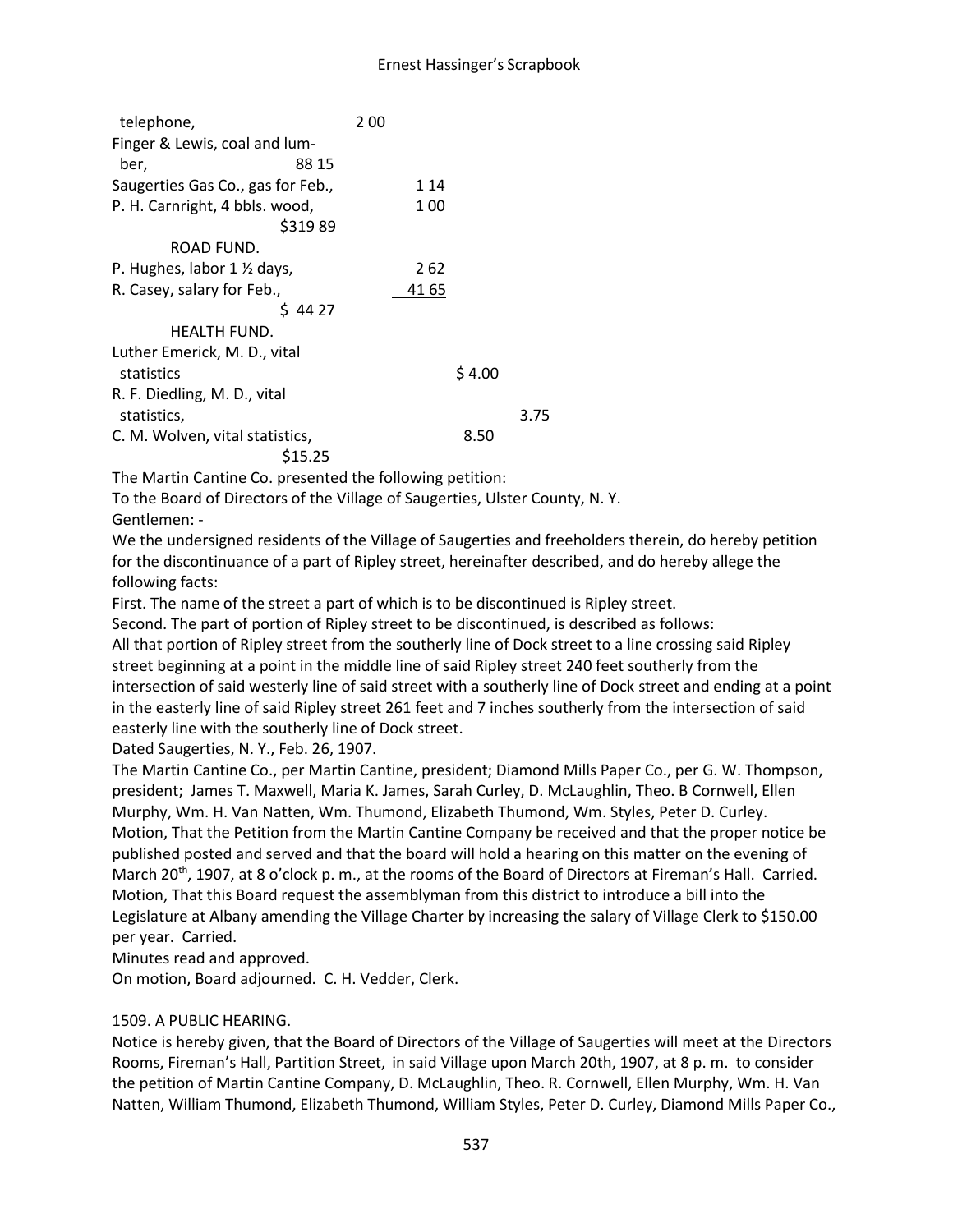James T. Maxwell, Maria K. James and Sarah Curley, for the discontinuance of the following part of Ripley street to wit: All that portion of Ripley street from the southerly line of Dock street to a line crossing said Ripley street beginning at a point in the middle line of said Ripley street 240 feet southerly from the intersection of said westerly line of said street with a southerly line of Dock street and ending at a point in the easterly line of said Ripley street 261 feet and 7 inches southerly from the intersection of said easterly line with the southerly line of Dock street.

Dated Saugerties, N. Y., March 1, 1907.

By order of the

BOARD OF DIRECTORS OF THE VILLAGE OF SAUGERTIES.

Chas. H. Vedder, Clerk.

1510. Saugerties Post, March 16, 1907. Proceedings of the Board of Directors - The Water Commissioners Submit their Annual Report – Other Business Transacted.

Regular meeting of the Board of Directors held Friday evening, March 15<sup>th</sup>, 1907.

Present – Directors Rowe, McLaughlin, Zeigler, Burhans and McCormick.

President Rowe presiding.

Minutes of last meeting read for information.

The Street Commissioner reported as follows: Three bags of salt from Mr. Bedell to thaw out catch basins; opened up all catch basins; five loads of ashes to repair sidewalk on East Bridge street. The following annual report was received from the Board of Water Commissioners and the same was referred to the Finance Committee.

```
Saugerties, N. Y., March 2d, 1907.
```
*To the Honorable, the Board of Directors of the Village of Saugerties, N. Y.:* GENTLEMEN: -

The following is the annual report and statement of the Water Commissioners of the Village of Saugerties, N. Y., for the year ending December 31st, 1906.

Gross earnings for the year, as per

table below. \$7, 900.86

ANNUAL OPERATING REPORT.

#### Assessment No. 21.

|                    | ASSESSMENT NO. ZT. |              |
|--------------------|--------------------|--------------|
|                    | Collected.         | Delinquents. |
| Rated services,    | \$3,000 24         | \$833        |
| Metered services,  | 286 69             |              |
| Meter excess,      |                    | 396          |
| meter rents,       | 20 00              |              |
| Tapping,           | 48 00              | 12 00        |
| Street sprinkling, |                    |              |
| Boiler use,        | 48 70              |              |
| Fines,             | 2583               |              |
| Motors,            | 60 96              |              |
| Fire protection,   | 20.00              |              |
| Building purposes, |                    |              |
| Miscellaneous,     |                    |              |
|                    |                    |              |
|                    | \$3,609.82         | 29           |
|                    |                    |              |

ANNUAL OPERATING REPORT, Assessment No. 22. Collected. Delinquents.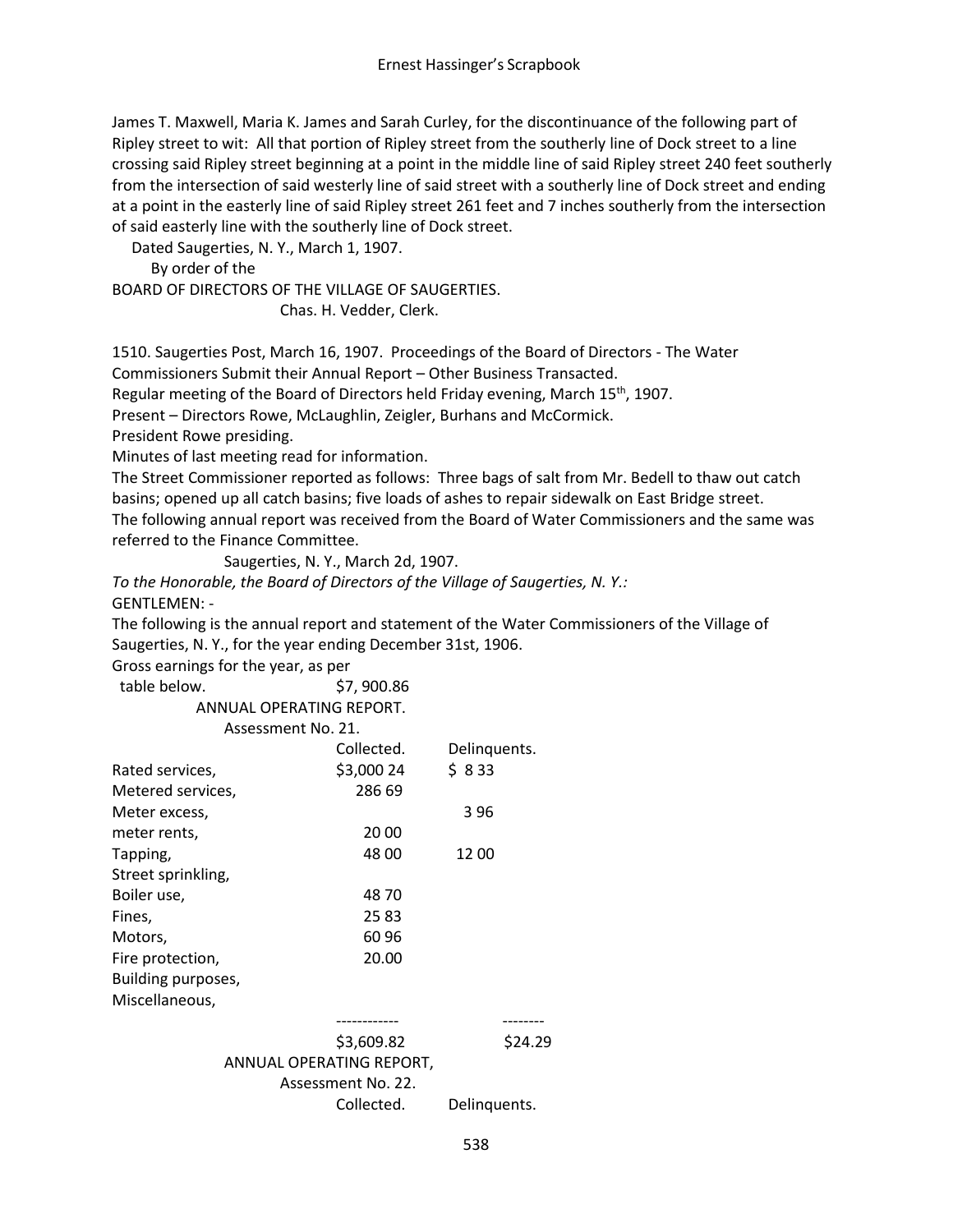|                                                                       | Rated services,     |                                   |                   |                   | \$3,225 13 |             | \$144 79   |            |  |
|-----------------------------------------------------------------------|---------------------|-----------------------------------|-------------------|-------------------|------------|-------------|------------|------------|--|
|                                                                       | Metered service     |                                   |                   |                   | 266 67     |             | 91 94      |            |  |
|                                                                       | Meter excess,       |                                   |                   |                   |            |             | 24282      |            |  |
|                                                                       | Meter rents.        |                                   |                   |                   |            |             | 20 00      |            |  |
|                                                                       | Tapping,            |                                   |                   |                   | 24 00      |             | 22 50      |            |  |
|                                                                       | Street Sprinkling,  |                                   |                   |                   | 7000       |             |            |            |  |
|                                                                       | Boiler use,         |                                   |                   |                   | 4370       |             |            |            |  |
| Fines,                                                                |                     |                                   | 980               |                   |            |             |            |            |  |
|                                                                       | Motors,             |                                   | 8450              |                   |            |             |            |            |  |
|                                                                       | Fire protection,    |                                   |                   |                   |            | 20 00       |            |            |  |
|                                                                       |                     | Building purposes,                |                   |                   |            |             | 1970       |            |  |
|                                                                       | Miscellaneous,      |                                   |                   | 3070              |            |             |            |            |  |
|                                                                       |                     |                                   | \$3,754 50        |                   | \$561.75   |             |            |            |  |
|                                                                       |                     | By paid salary account,           |                   |                   |            |             |            | \$900 00   |  |
|                                                                       |                     | By paid office expenses (rent,    |                   |                   |            |             |            |            |  |
|                                                                       |                     | light, coal, postage, &c,)        |                   |                   |            |             |            | 31806      |  |
|                                                                       |                     | By paid for meters,               |                   |                   |            |             |            | 8 1 5      |  |
|                                                                       |                     | By paid for gates and hydrants,   |                   |                   |            |             |            | 4969       |  |
|                                                                       |                     | By paid for operating,            |                   |                   |            |             |            | 9073       |  |
|                                                                       |                     | By paid expenses at reservoir,    |                   |                   |            |             |            | 34389      |  |
|                                                                       |                     |                                   |                   |                   |            |             |            | 69 52      |  |
| By paid expenses at watershed,<br>By paid for furniture and fixtures, |                     |                                   |                   |                   |            | 51 34       |            |            |  |
|                                                                       |                     | By paid for printing and station- |                   |                   |            |             |            |            |  |
| ery,                                                                  |                     |                                   |                   |                   |            |             | 44 98      |            |  |
|                                                                       |                     | By paid for rebates, "Cash,"      |                   |                   |            |             |            | 10 00      |  |
|                                                                       | By paid for tools,  |                                   |                   |                   |            |             |            | 35 04      |  |
|                                                                       |                     | By paid for supplies,             |                   |                   |            |             |            | 189 18     |  |
|                                                                       |                     | By paid for taxes,                |                   |                   |            |             |            | 261 31     |  |
|                                                                       |                     |                                   |                   |                   |            |             | \$2,378 48 |            |  |
|                                                                       |                     |                                   |                   | ANNUAL STATEMENT. |            |             |            |            |  |
| To cash on hand Dec. 31st, 1905.                                      |                     |                                   |                   |                   |            |             | \$21968    |            |  |
|                                                                       |                     | To cash collected Assm't No. 16,  |                   |                   |            |             |            | \$<br>974  |  |
|                                                                       |                     | "                                 |                   | No. 17,           |            |             |            | 1939       |  |
| $\boldsymbol{u}$                                                      | $\boldsymbol{\eta}$ | "                                 | "                 | No. 18,           |            |             |            | 13 28      |  |
| $\mathcal{U}$                                                         | "                   | "                                 | "                 | No. 19,           |            |             |            | 48 38      |  |
| $\iota$                                                               | "                   | "                                 | "                 | No. 20,           |            |             |            | 638 16     |  |
|                                                                       |                     |                                   |                   |                   |            |             | \$728.95   |            |  |
| $\epsilon$                                                            | $\boldsymbol{\eta}$ | "                                 | $^{\prime\prime}$ | No. 21,           |            |             |            | \$3,60982  |  |
| $\mathcal{U}$                                                         | "                   | "                                 | "                 | No. 22,           |            |             |            | \$3,754 50 |  |
|                                                                       |                     |                                   |                   |                   |            |             | \$7,36432  |            |  |
|                                                                       |                     |                                   |                   |                   |            |             | \$8,093 27 |            |  |
|                                                                       |                     |                                   |                   |                   |            |             |            |            |  |
| To cash received from the Board of<br>\$1,898 00<br>Directors,        |                     |                                   |                   |                   |            |             |            |            |  |
| To cash borrowed from Assessment                                      |                     |                                   |                   |                   |            |             |            |            |  |
|                                                                       | No. 23,             |                                   |                   |                   |            |             | 580 12     |            |  |
|                                                                       |                     |                                   |                   |                   |            | \$10 785 07 |            |            |  |
|                                                                       |                     | DISBURSEMENTS.                    |                   |                   |            |             |            |            |  |
|                                                                       |                     | By paid bills, 1905, account,     |                   |                   |            |             | \$         | 482        |  |
|                                                                       |                     |                                   |                   |                   |            |             |            |            |  |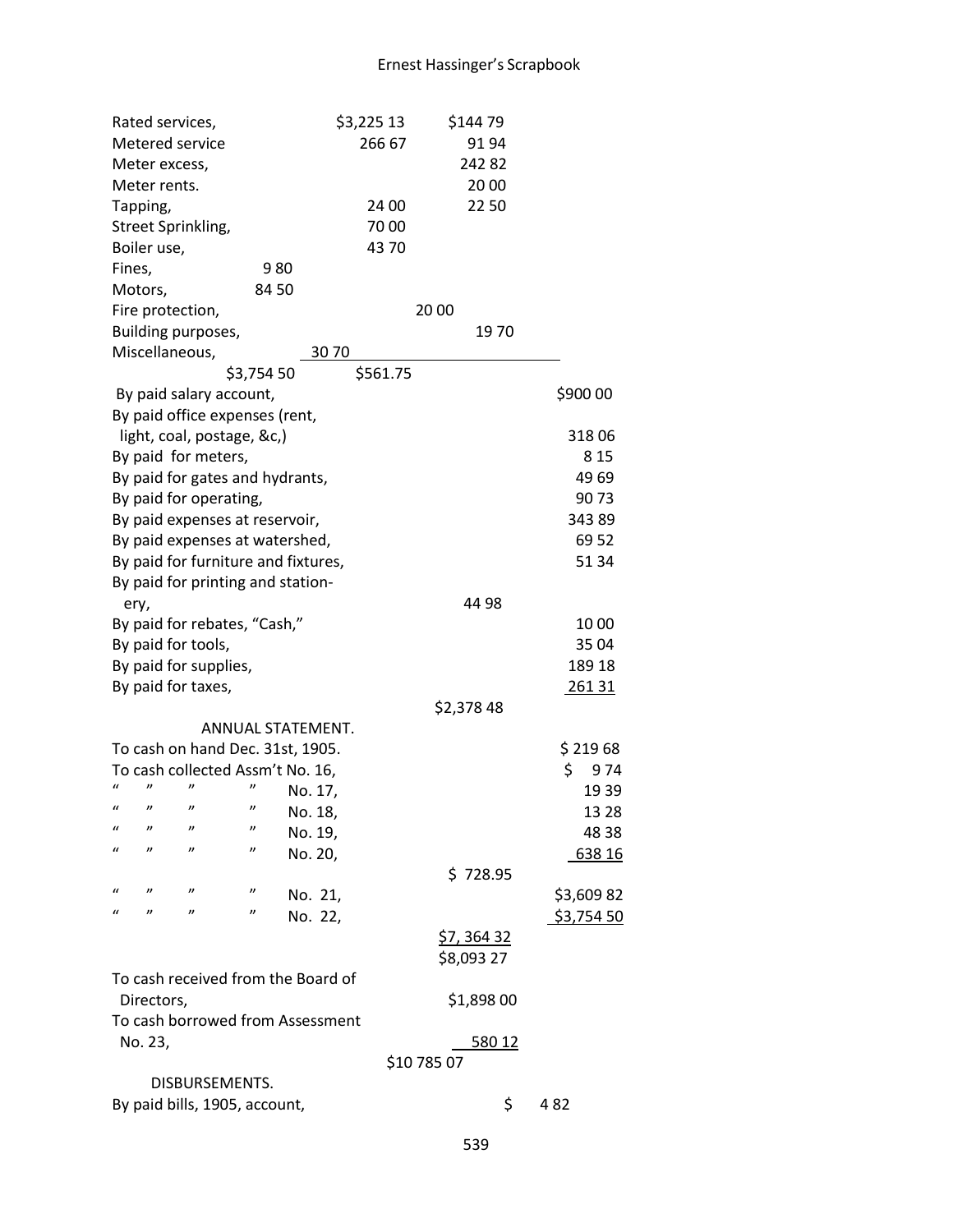| By paid annual operating expen-       |             |          |            |
|---------------------------------------|-------------|----------|------------|
| ses, 1906,                            | 3, 378 48   |          |            |
| By paid extension of main, Over-      |             |          |            |
| bagh street,                          |             | 998 77   |            |
| By paid for real estate at reservoir, |             |          | 485 00     |
|                                       | \$3,867.07  |          |            |
| By paid 6 months interest on 24       |             |          |            |
| bonds of \$1000 each, Series No.      |             |          |            |
| 3, due March 3d, 1906, rate,          |             |          |            |
| .0345 per cent.,                      |             |          | \$41400    |
| By paid 6 months interest on 62       |             |          |            |
| bonds of \$1000 each, Series No.      |             |          |            |
| 1, due July 1st, 1906, rate, .04      |             |          |            |
| per cent.,                            |             | 1,340 00 |            |
| By paid 6 months on 2                 |             |          |            |
| bonds of \$500 each, Series No.       |             |          |            |
| 2, due July 1st, 1906, rate, .04      |             |          |            |
| per cent.,                            |             | 20 00    |            |
| By paid 6 months interest on 3        |             |          |            |
| bonds of \$1000 each, Series No.      |             |          |            |
| 3, Section No. 2, due May 9th,        |             |          |            |
| rate .03335 per cent.,                |             |          | 35 00      |
| By paid 6 months interest on 24       |             |          |            |
| bonds of \$1000 each, Series No.      |             |          |            |
| 3, due Sept. 3d, rate .0345           |             |          |            |
| Page 201                              |             |          |            |
| per cent.,                            |             |          | \$414.00   |
| By paid 6 months interest, on 62      |             |          |            |
| bonds of \$1000 each, Series No.      |             |          |            |
| 1 due Jan. 1st 1907 rate .04          |             |          |            |
| per cent                              |             |          | \$1,340 00 |
| By paid 6 months interest on 2        |             |          |            |
| bonds of \$500 each, Series No.       |             |          |            |
| 1, due Jan. 1st 1907, rate .04        |             |          |            |
| per cent.,                            |             | \$       | 20 00      |
| By paid 6 months interest on 2        |             |          |            |
| bonds of \$1000 each, Series No.      |             |          |            |
| 3, Section No. 2, due Nov. 9th        |             |          |            |
| 1906, rate, .035 per cent.,           |             |          | 35 00      |
| By paid bond No. 5, Series No. 3,     |             |          |            |
| due Sept. 3d, 1906,                   |             |          | 1,000 00   |
| By paid bond No. 5, Series No. 2,     |             |          |            |
| due Jan. 1st, 1907,                   |             |          | 500 00     |
| By paid bonds No. 17 and 18,          |             |          |            |
| Series No. 2, due Jan. 1st 1907,      |             |          | 2,000 00   |
|                                       |             | \$.      | 19,785 07  |
| ACCOUNTS RECEIVEABLE.                 |             |          |            |
| Due on Assessment No. 6,              | \$<br>3 0 0 |          |            |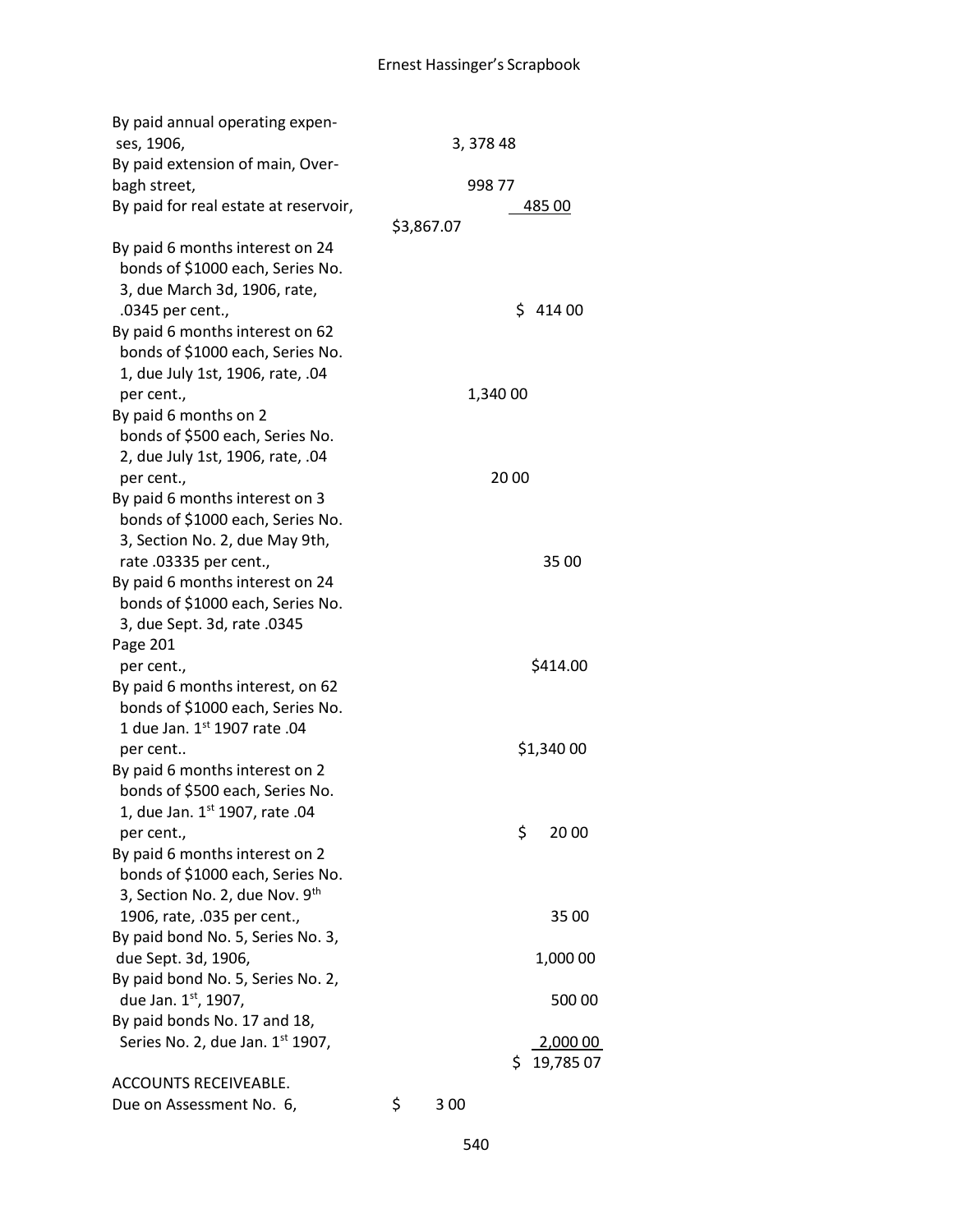| $\mathbf{u}$<br>$\boldsymbol{\eta}$<br>$^{\prime\prime}$<br>"<br>19,<br>3 0 0<br>$^{\prime\prime}$<br>$\boldsymbol{u}$<br>$^{\prime\prime}$<br>$\boldsymbol{\eta}$<br>20,<br>3 0 0<br>\$<br>10 00<br>27.49<br>Due on Assessment No. 21,<br>$\mathbf{u}$<br>$^{\prime\prime}$<br>$^{\prime\prime}$<br>$\boldsymbol{\eta}$<br>22,<br>6175<br>89 24<br>\$<br>599 34<br><b>INVENTORY</b><br>Tools, safes, pipe, hydrants, sup<br>plies, furniture and fixtures<br>on hand as per schedule on file<br>December 31 <sup>st</sup> , 1906,<br>\$<br>3,061.59<br>The bonded indebtedness of the Village<br>of Saugerties, N.Y., for its Water works<br>is as follows:<br>60 bonds, Series No. 1, of \$1000<br>\$60,000<br>each<br>1 bond Series No. 2, of \$500<br>500<br>each,<br>23 bonds, Series No. 3, of \$1000<br>each,<br>23,000<br>2 bonds, Series No. 3, Section<br>No 3, \$1000 each,<br>2,000<br>\$85,500<br>ACCOUNTS PAYABLE.<br>To bills due and unpaid December 31 <sup>st</sup> , 1906,<br>\$3.00<br>Respectfully yours,<br>H. C. Bogardus, Sec.<br>Saugerties, N.Y, March 2, 1907.<br>To the Honorable, The Board of Directors of the Village of Saugerties, N.Y.<br><b>GENTLEMEN: -</b><br>We would recommend that the sum of eighteen hundred and sixty-three dollars and fifty cents be<br>included in your annual budget for the purpose of meeting the semi-annual interest on twenty-three<br>bonds one thousand dollars each, series No. 3, issued Sept. 3 <sup>rd</sup> , 1901. Interest due and payable March<br>3rd and Sept. 3rd, respectively. Rate 0.45 per cent amounting to,<br>\$793.50<br>The interest on two bonds one<br>thousand dollars each, Series<br>No. 3, Section No. 2, interest<br>due and payable May 9th<br>and Nov. 9 <sup>th</sup> , respectively,<br>rate .035 per cent amounting<br>70.00<br>to,<br>And to provide for the payment<br>of bond No. 6, Series No. 3<br>growing due and payable | $\boldsymbol{u}$<br>$^{\prime\prime}$<br>$\boldsymbol{\eta}$<br>$\boldsymbol{\eta}$<br>7, | 1 0 0   |
|---------------------------------------------------------------------------------------------------------------------------------------------------------------------------------------------------------------------------------------------------------------------------------------------------------------------------------------------------------------------------------------------------------------------------------------------------------------------------------------------------------------------------------------------------------------------------------------------------------------------------------------------------------------------------------------------------------------------------------------------------------------------------------------------------------------------------------------------------------------------------------------------------------------------------------------------------------------------------------------------------------------------------------------------------------------------------------------------------------------------------------------------------------------------------------------------------------------------------------------------------------------------------------------------------------------------------------------------------------------------------------------------------------------------------------------------------------------------------------------------------------------------------------------------------------------------------------------------------------------------------------------------------------------------------------------------------------------------------------------------------------------------------------------------------------------------------------------------------------------------------------------------------------------------------------------|-------------------------------------------------------------------------------------------|---------|
|                                                                                                                                                                                                                                                                                                                                                                                                                                                                                                                                                                                                                                                                                                                                                                                                                                                                                                                                                                                                                                                                                                                                                                                                                                                                                                                                                                                                                                                                                                                                                                                                                                                                                                                                                                                                                                                                                                                                       |                                                                                           |         |
|                                                                                                                                                                                                                                                                                                                                                                                                                                                                                                                                                                                                                                                                                                                                                                                                                                                                                                                                                                                                                                                                                                                                                                                                                                                                                                                                                                                                                                                                                                                                                                                                                                                                                                                                                                                                                                                                                                                                       |                                                                                           |         |
|                                                                                                                                                                                                                                                                                                                                                                                                                                                                                                                                                                                                                                                                                                                                                                                                                                                                                                                                                                                                                                                                                                                                                                                                                                                                                                                                                                                                                                                                                                                                                                                                                                                                                                                                                                                                                                                                                                                                       |                                                                                           |         |
|                                                                                                                                                                                                                                                                                                                                                                                                                                                                                                                                                                                                                                                                                                                                                                                                                                                                                                                                                                                                                                                                                                                                                                                                                                                                                                                                                                                                                                                                                                                                                                                                                                                                                                                                                                                                                                                                                                                                       |                                                                                           |         |
|                                                                                                                                                                                                                                                                                                                                                                                                                                                                                                                                                                                                                                                                                                                                                                                                                                                                                                                                                                                                                                                                                                                                                                                                                                                                                                                                                                                                                                                                                                                                                                                                                                                                                                                                                                                                                                                                                                                                       |                                                                                           |         |
|                                                                                                                                                                                                                                                                                                                                                                                                                                                                                                                                                                                                                                                                                                                                                                                                                                                                                                                                                                                                                                                                                                                                                                                                                                                                                                                                                                                                                                                                                                                                                                                                                                                                                                                                                                                                                                                                                                                                       |                                                                                           |         |
|                                                                                                                                                                                                                                                                                                                                                                                                                                                                                                                                                                                                                                                                                                                                                                                                                                                                                                                                                                                                                                                                                                                                                                                                                                                                                                                                                                                                                                                                                                                                                                                                                                                                                                                                                                                                                                                                                                                                       |                                                                                           |         |
|                                                                                                                                                                                                                                                                                                                                                                                                                                                                                                                                                                                                                                                                                                                                                                                                                                                                                                                                                                                                                                                                                                                                                                                                                                                                                                                                                                                                                                                                                                                                                                                                                                                                                                                                                                                                                                                                                                                                       |                                                                                           |         |
|                                                                                                                                                                                                                                                                                                                                                                                                                                                                                                                                                                                                                                                                                                                                                                                                                                                                                                                                                                                                                                                                                                                                                                                                                                                                                                                                                                                                                                                                                                                                                                                                                                                                                                                                                                                                                                                                                                                                       |                                                                                           |         |
|                                                                                                                                                                                                                                                                                                                                                                                                                                                                                                                                                                                                                                                                                                                                                                                                                                                                                                                                                                                                                                                                                                                                                                                                                                                                                                                                                                                                                                                                                                                                                                                                                                                                                                                                                                                                                                                                                                                                       |                                                                                           |         |
|                                                                                                                                                                                                                                                                                                                                                                                                                                                                                                                                                                                                                                                                                                                                                                                                                                                                                                                                                                                                                                                                                                                                                                                                                                                                                                                                                                                                                                                                                                                                                                                                                                                                                                                                                                                                                                                                                                                                       |                                                                                           |         |
|                                                                                                                                                                                                                                                                                                                                                                                                                                                                                                                                                                                                                                                                                                                                                                                                                                                                                                                                                                                                                                                                                                                                                                                                                                                                                                                                                                                                                                                                                                                                                                                                                                                                                                                                                                                                                                                                                                                                       |                                                                                           |         |
|                                                                                                                                                                                                                                                                                                                                                                                                                                                                                                                                                                                                                                                                                                                                                                                                                                                                                                                                                                                                                                                                                                                                                                                                                                                                                                                                                                                                                                                                                                                                                                                                                                                                                                                                                                                                                                                                                                                                       |                                                                                           |         |
|                                                                                                                                                                                                                                                                                                                                                                                                                                                                                                                                                                                                                                                                                                                                                                                                                                                                                                                                                                                                                                                                                                                                                                                                                                                                                                                                                                                                                                                                                                                                                                                                                                                                                                                                                                                                                                                                                                                                       |                                                                                           |         |
|                                                                                                                                                                                                                                                                                                                                                                                                                                                                                                                                                                                                                                                                                                                                                                                                                                                                                                                                                                                                                                                                                                                                                                                                                                                                                                                                                                                                                                                                                                                                                                                                                                                                                                                                                                                                                                                                                                                                       |                                                                                           |         |
|                                                                                                                                                                                                                                                                                                                                                                                                                                                                                                                                                                                                                                                                                                                                                                                                                                                                                                                                                                                                                                                                                                                                                                                                                                                                                                                                                                                                                                                                                                                                                                                                                                                                                                                                                                                                                                                                                                                                       |                                                                                           |         |
|                                                                                                                                                                                                                                                                                                                                                                                                                                                                                                                                                                                                                                                                                                                                                                                                                                                                                                                                                                                                                                                                                                                                                                                                                                                                                                                                                                                                                                                                                                                                                                                                                                                                                                                                                                                                                                                                                                                                       |                                                                                           |         |
|                                                                                                                                                                                                                                                                                                                                                                                                                                                                                                                                                                                                                                                                                                                                                                                                                                                                                                                                                                                                                                                                                                                                                                                                                                                                                                                                                                                                                                                                                                                                                                                                                                                                                                                                                                                                                                                                                                                                       |                                                                                           |         |
|                                                                                                                                                                                                                                                                                                                                                                                                                                                                                                                                                                                                                                                                                                                                                                                                                                                                                                                                                                                                                                                                                                                                                                                                                                                                                                                                                                                                                                                                                                                                                                                                                                                                                                                                                                                                                                                                                                                                       |                                                                                           |         |
|                                                                                                                                                                                                                                                                                                                                                                                                                                                                                                                                                                                                                                                                                                                                                                                                                                                                                                                                                                                                                                                                                                                                                                                                                                                                                                                                                                                                                                                                                                                                                                                                                                                                                                                                                                                                                                                                                                                                       |                                                                                           |         |
|                                                                                                                                                                                                                                                                                                                                                                                                                                                                                                                                                                                                                                                                                                                                                                                                                                                                                                                                                                                                                                                                                                                                                                                                                                                                                                                                                                                                                                                                                                                                                                                                                                                                                                                                                                                                                                                                                                                                       |                                                                                           |         |
|                                                                                                                                                                                                                                                                                                                                                                                                                                                                                                                                                                                                                                                                                                                                                                                                                                                                                                                                                                                                                                                                                                                                                                                                                                                                                                                                                                                                                                                                                                                                                                                                                                                                                                                                                                                                                                                                                                                                       |                                                                                           |         |
|                                                                                                                                                                                                                                                                                                                                                                                                                                                                                                                                                                                                                                                                                                                                                                                                                                                                                                                                                                                                                                                                                                                                                                                                                                                                                                                                                                                                                                                                                                                                                                                                                                                                                                                                                                                                                                                                                                                                       |                                                                                           |         |
|                                                                                                                                                                                                                                                                                                                                                                                                                                                                                                                                                                                                                                                                                                                                                                                                                                                                                                                                                                                                                                                                                                                                                                                                                                                                                                                                                                                                                                                                                                                                                                                                                                                                                                                                                                                                                                                                                                                                       |                                                                                           |         |
|                                                                                                                                                                                                                                                                                                                                                                                                                                                                                                                                                                                                                                                                                                                                                                                                                                                                                                                                                                                                                                                                                                                                                                                                                                                                                                                                                                                                                                                                                                                                                                                                                                                                                                                                                                                                                                                                                                                                       |                                                                                           |         |
|                                                                                                                                                                                                                                                                                                                                                                                                                                                                                                                                                                                                                                                                                                                                                                                                                                                                                                                                                                                                                                                                                                                                                                                                                                                                                                                                                                                                                                                                                                                                                                                                                                                                                                                                                                                                                                                                                                                                       |                                                                                           |         |
|                                                                                                                                                                                                                                                                                                                                                                                                                                                                                                                                                                                                                                                                                                                                                                                                                                                                                                                                                                                                                                                                                                                                                                                                                                                                                                                                                                                                                                                                                                                                                                                                                                                                                                                                                                                                                                                                                                                                       |                                                                                           |         |
|                                                                                                                                                                                                                                                                                                                                                                                                                                                                                                                                                                                                                                                                                                                                                                                                                                                                                                                                                                                                                                                                                                                                                                                                                                                                                                                                                                                                                                                                                                                                                                                                                                                                                                                                                                                                                                                                                                                                       |                                                                                           |         |
|                                                                                                                                                                                                                                                                                                                                                                                                                                                                                                                                                                                                                                                                                                                                                                                                                                                                                                                                                                                                                                                                                                                                                                                                                                                                                                                                                                                                                                                                                                                                                                                                                                                                                                                                                                                                                                                                                                                                       |                                                                                           |         |
|                                                                                                                                                                                                                                                                                                                                                                                                                                                                                                                                                                                                                                                                                                                                                                                                                                                                                                                                                                                                                                                                                                                                                                                                                                                                                                                                                                                                                                                                                                                                                                                                                                                                                                                                                                                                                                                                                                                                       |                                                                                           |         |
|                                                                                                                                                                                                                                                                                                                                                                                                                                                                                                                                                                                                                                                                                                                                                                                                                                                                                                                                                                                                                                                                                                                                                                                                                                                                                                                                                                                                                                                                                                                                                                                                                                                                                                                                                                                                                                                                                                                                       |                                                                                           |         |
|                                                                                                                                                                                                                                                                                                                                                                                                                                                                                                                                                                                                                                                                                                                                                                                                                                                                                                                                                                                                                                                                                                                                                                                                                                                                                                                                                                                                                                                                                                                                                                                                                                                                                                                                                                                                                                                                                                                                       |                                                                                           |         |
|                                                                                                                                                                                                                                                                                                                                                                                                                                                                                                                                                                                                                                                                                                                                                                                                                                                                                                                                                                                                                                                                                                                                                                                                                                                                                                                                                                                                                                                                                                                                                                                                                                                                                                                                                                                                                                                                                                                                       |                                                                                           |         |
|                                                                                                                                                                                                                                                                                                                                                                                                                                                                                                                                                                                                                                                                                                                                                                                                                                                                                                                                                                                                                                                                                                                                                                                                                                                                                                                                                                                                                                                                                                                                                                                                                                                                                                                                                                                                                                                                                                                                       |                                                                                           |         |
|                                                                                                                                                                                                                                                                                                                                                                                                                                                                                                                                                                                                                                                                                                                                                                                                                                                                                                                                                                                                                                                                                                                                                                                                                                                                                                                                                                                                                                                                                                                                                                                                                                                                                                                                                                                                                                                                                                                                       |                                                                                           |         |
|                                                                                                                                                                                                                                                                                                                                                                                                                                                                                                                                                                                                                                                                                                                                                                                                                                                                                                                                                                                                                                                                                                                                                                                                                                                                                                                                                                                                                                                                                                                                                                                                                                                                                                                                                                                                                                                                                                                                       |                                                                                           |         |
|                                                                                                                                                                                                                                                                                                                                                                                                                                                                                                                                                                                                                                                                                                                                                                                                                                                                                                                                                                                                                                                                                                                                                                                                                                                                                                                                                                                                                                                                                                                                                                                                                                                                                                                                                                                                                                                                                                                                       |                                                                                           |         |
|                                                                                                                                                                                                                                                                                                                                                                                                                                                                                                                                                                                                                                                                                                                                                                                                                                                                                                                                                                                                                                                                                                                                                                                                                                                                                                                                                                                                                                                                                                                                                                                                                                                                                                                                                                                                                                                                                                                                       |                                                                                           |         |
|                                                                                                                                                                                                                                                                                                                                                                                                                                                                                                                                                                                                                                                                                                                                                                                                                                                                                                                                                                                                                                                                                                                                                                                                                                                                                                                                                                                                                                                                                                                                                                                                                                                                                                                                                                                                                                                                                                                                       |                                                                                           |         |
|                                                                                                                                                                                                                                                                                                                                                                                                                                                                                                                                                                                                                                                                                                                                                                                                                                                                                                                                                                                                                                                                                                                                                                                                                                                                                                                                                                                                                                                                                                                                                                                                                                                                                                                                                                                                                                                                                                                                       |                                                                                           |         |
|                                                                                                                                                                                                                                                                                                                                                                                                                                                                                                                                                                                                                                                                                                                                                                                                                                                                                                                                                                                                                                                                                                                                                                                                                                                                                                                                                                                                                                                                                                                                                                                                                                                                                                                                                                                                                                                                                                                                       |                                                                                           |         |
|                                                                                                                                                                                                                                                                                                                                                                                                                                                                                                                                                                                                                                                                                                                                                                                                                                                                                                                                                                                                                                                                                                                                                                                                                                                                                                                                                                                                                                                                                                                                                                                                                                                                                                                                                                                                                                                                                                                                       |                                                                                           |         |
|                                                                                                                                                                                                                                                                                                                                                                                                                                                                                                                                                                                                                                                                                                                                                                                                                                                                                                                                                                                                                                                                                                                                                                                                                                                                                                                                                                                                                                                                                                                                                                                                                                                                                                                                                                                                                                                                                                                                       |                                                                                           |         |
|                                                                                                                                                                                                                                                                                                                                                                                                                                                                                                                                                                                                                                                                                                                                                                                                                                                                                                                                                                                                                                                                                                                                                                                                                                                                                                                                                                                                                                                                                                                                                                                                                                                                                                                                                                                                                                                                                                                                       | Sept. 3rd, 1907                                                                           | 1000.00 |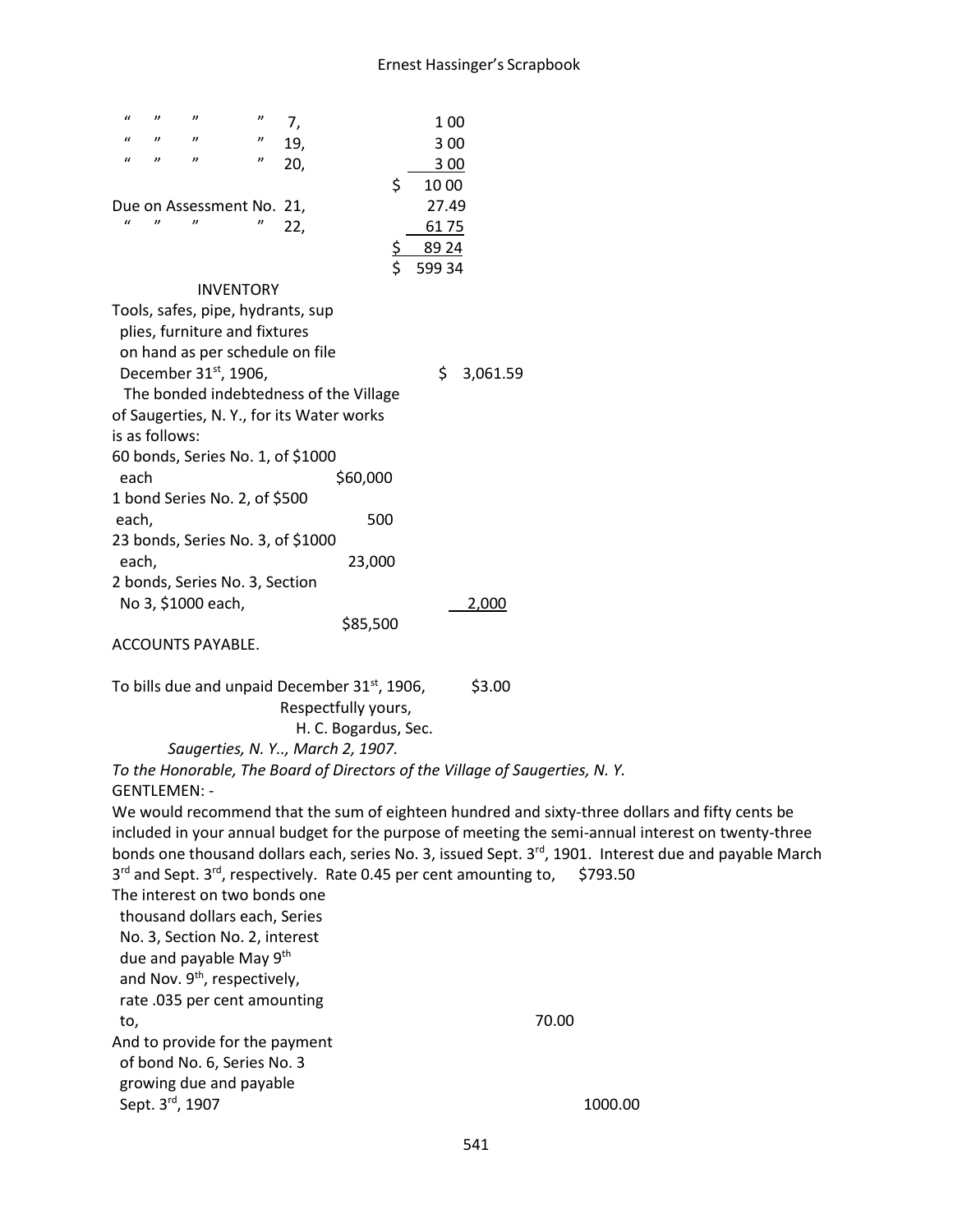Very respectfully submitted,

H. C. Bogardus, Secretary

A communication was received from the Board of Water Commissioners requesting that the sum of \$1863.50 be included in the Annual Budget for 1907 for the purpose of paying one \$1000 Water Bond due Sept. 3<sup>rd</sup>, 1907, and for payment of interest on a portion of Water Bonds.

Motion. That thirty firemanic badges be procured for H. D. Laflin Hose Co. No. 2. Carried. On motion a certificate of membership in R. A. Snyder Hose Co. No. 1 was ordered granted to Edward C. Phillips.

On motion certificates of membership in H. D. Laflin Hose Co. No. 2, was ordered granted to Charles Tompkins, Frank Kerbert, John McCarthy, Sylvester McCarthy, William Eckert and James Morgan. On motion an exempt fireman's certificate was ordered grant to Frederick Krauss of Washington Hook & Ladder Co. No. 1, and to John Gilmore of H. D. Laflin Hose Co. No. 2.

Motion, That the clerk notify the Saugerties Gas Co. that they must under no circumstances make any more excavations in the public streets without first having obtained a permit to do so. Carried, The Firemanic Committee and Street Committee reported that they had located places for thirteen additional fire hydrants.

On motion the following bills were ordered paid when funds:

GENERAL FUND.

|  |  | W. E Persons, care of town clock |  |  |  |  |
|--|--|----------------------------------|--|--|--|--|
|--|--|----------------------------------|--|--|--|--|

| for Jan., Feb. and March,        |        | \$1200 |
|----------------------------------|--------|--------|
| ROAD FUND.                       |        |        |
| P. Hughes, labor 6 days,         |        | \$1000 |
| Quick Bros. & Co., sharpening    |        |        |
| tools,                           | 140    |        |
| F. Yanchke, team 1/2 day,        |        | 2 2 5  |
|                                  | \$1415 |        |
| HEALTH FUND.                     |        |        |
| W. F. Winchell, two plumbing in- |        |        |
| spections,                       | 4 0 0  |        |
| Luther Hommel, disinfectants,    |        |        |
| $\sim$ $ \sim$ $\sim$            |        |        |

 $$5, 10$ 

Motion, that the communication from Assemblyman Fowler be received and placed on file, and that he be thanked for his courtesy in introducing the bill to amend the charter by increasing the salary of the Clerk to \$150 per year. Carried.

Motion, that a steam drill be purchased for the use of the village. Carried.

Motion, that the Board adjourn until Wednesday evening, March 30, 1907 at 8 o'clock. Carried. Minutes read and approved. C. H. Vedder, Clerk.

1511. Saugerties Post, Mar. 21, 1907. The Public Hearing Wednesday Night. Protests Against the Application to Close a Portion of Ripley Street.

Adjourned regular meeting of the Board of Directors held Wednesday evening, March 30<sup>th</sup>, 1907. Present – Directors Rowe, Crump, McCormick, Burhans, McCormick and Ziegler. President Rowe presiding.

After the reading of the notice the president stated that the Board was now ready to hear any protest. Mr. Bernard Levey at first made a protest against Mr. McLaughlin acting in this matter as a member of the Board, as he was one of the signers of the petition.

Mr. McLaughlin stated that he would not take part in any of the proceedings of the Board on this matter.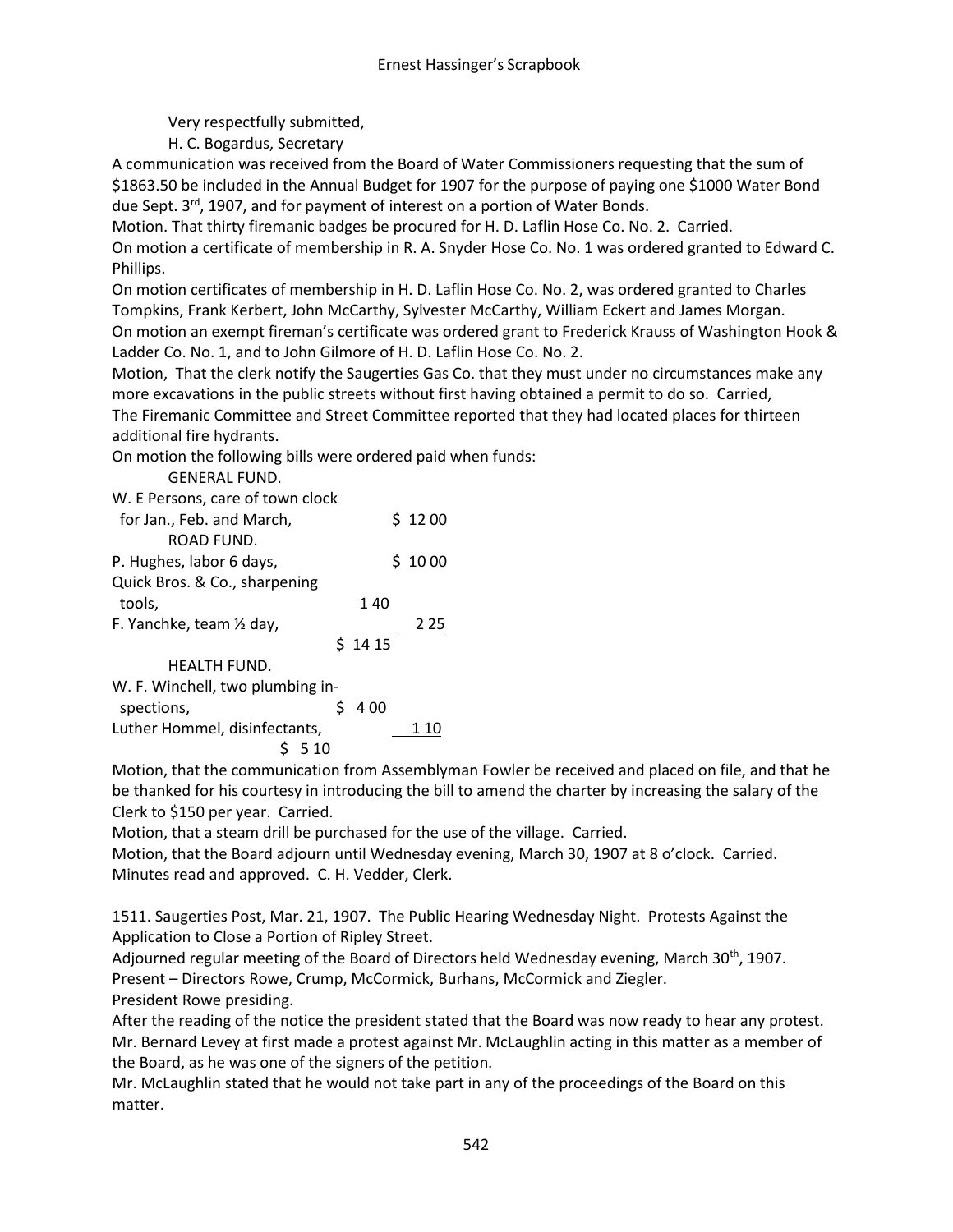Mr. Levey then spoke at length against the proposition.

Mr. John Cleary and Mr. John Crowley, representing Mr. Richard Donovan, and Mr. John Mitchell also made verbal protests.

Mr. Levey then handed in the following petition and asked to have it incorporated in the proceedings of the Board of this date.

*To the Honorable Board of Directors of the Village of Saugerties:*

We, the undersigned, respectfully protest against the granting of this application of the Martin Cantine Company for the closing of the upper portion of Ripley street, in this village, for the reason that the granting of same, would be in direct violation of the rights of the public; it is unwarranted and uncalled for, and if granted would be a detriment to the property of the adjacent owners, and at the same time deprive them of proper access to the road entrances of their several properties to which they are legally and justly entitled.

In order that your Honorable Board may more fully understand the circumstances which lead up to the making of such application, we desire to call your attention to the fact that our several properties have been offered to this company and fair and reasonable values, which offers it has seen fit to decline, and has therefore made a request that the village surrender one of its public thoroughfares for the sole use and private benefit of the said corporation. Your protestants look upon this as a most extraordinary and unheard of request, and are therefore prepared to oppose it. Your protestants and their heirs have been in peaceful and rightful possession of these various properties for a period of 50 years, and upward, and are we not therefore justified in protecting our rights and our property against any unnecessary and uncalled for encroachment at the hands of any private corporation or individual? We are not desirous of transferring our respective lands, hence have the right to reject any unsuitable or insufficient offer for their disposal. But aside from this fact, we contend that this village is not so cramped for space for factory purposes that it has to be called upon to surrender, simply for the asking, any portion of its public streets or highways in order to gratify the desire of the above named company. If your Honorable Board takes upon itself the responsibility of turning over this public highway for private purposes, we warn you here and now that you are most certainly inviting trouble for the Village of Saugerties, and hereby notify you that we are fully prepared to protect our rights in the matter. Dated March 19<sup>th</sup> 1907. Richard Donovan, per Ellie Donovan, John Clary, Bridget Mitchell, Mary E. Levy. Mr. Charles Cantine for the Martin Cantine Co. made an argument in favor of the petition. The Board of Sewer Commissioners appeared before the Board to ascertain if they could make arrangements to have the Street Commissioner take charge of the superintendence of the sewers, to which the Board agreed.

The Finance Committee reported progress in the matter of consulting with the Water Board. Minutes read and approved.

On motion, Board adjourned. William Ziegler, Clerk Pro. Tem.

1512. Saugerties Post, April 6, 1907. The Village Fathers Transact Business. The Matters Pertaining to the Welfare of our Municipality at Friday Night's Meeting.

Regular meeting of the Board of Directors held Friday evening, April 5<sup>th</sup>, 1907.

Present – Directors Rowe, McLaughlin, Crump, Ziegler, Burhans and McCormick.

President Rowe presiding.

Minutes of last meeting read for information.

The Street Commissioner reported as follows: Relaid water pipe leading to crusher; eight loads of crushed stone for patching; two loads of chips to fill up hole on Post street; one day drawing ashes on Theodore Place; five loads of chips on Ferry street; scraped Partition street from Main to Russell streets; thirty loads of chips on Mynderse street; purchased two shovels from F. Hildebrandt; Newton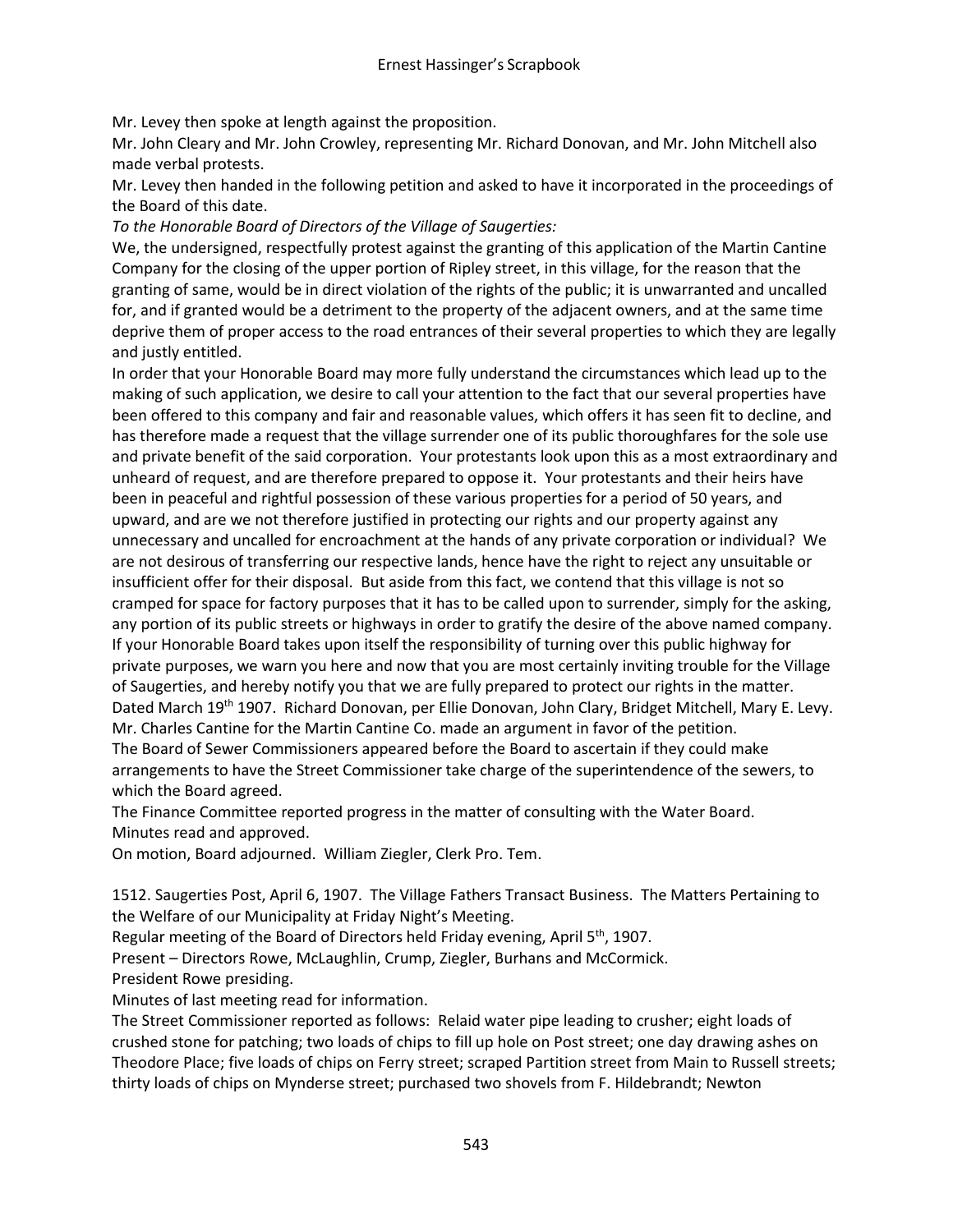Valkenburgh, four tons, 840 pounds of crushed stone. H. Gillespy, four tons, 1280 pounds of crushed stone; M. Cantine, three tons 1840 pounds of crushed stone.

Motion: That the petition of the exempt Firemen to build a closet in the belfry of Firemen's hall for the purpose of storing their uniforms be granted. Carried.

The Finance Committee reported progress in regard to consulting with the Board of Water Commissioners.

The Crusher Committee reported that they had placed a concrete floor in the engine house at the crusher.

The President reported that he had agreed to purchase the stone wall of Mr. Beers for the sum of \$50.00.

On motion, the following bills were ordered paid when funds:

GENERAL FUND.

| Ulster E. L. H. & F. Co., lights       |            |
|----------------------------------------|------------|
| to April 1, 1907,                      | \$22760    |
| C. H. Vedder, salary, barn rent        |            |
| and supplies to April 1,               | 38 67      |
| Saugerties Gas Co., gas for            |            |
| March,                                 | <u>228</u> |
|                                        | \$268.56   |
| ROAD FUND.                             |            |
| P. Hughes, labor $9 \frac{1}{2}$ days, | \$1662     |
| F. Yanchke, labor 11 days,             | 19 25      |
| J. Newbury, labor 3 days,              | 5 2 5      |
| J. Lazette, labor 1 day,               | 175        |
| E. Roosa, engineer 12 days,            | 3300       |
| F. Yanchke, team 6 1/2 days,           | 29 25      |
| Wm. Doyle, team 5 days,                | 2250       |
| R. Casey, salary for March,            | 41 65      |
| \$169 27                               |            |

Moved and carried that the clerk cast the vote of the Board for James Reynolds for assessor in Ward No. 3, in place of John Maxwell, deceased. The president declared Mr. Reynolds appointed assessor to ward No. 3, to fill vacancy.

Motion, That the communication from the Monday club received and placed on file, and the club be informed that the Board does not know why the curfew whistle Is not blown, but the matter would be looked into and the village officers be instructed to enforce the ordinance. Carried.

The street commissioner reported that Mr. Stillwell had stated that the village might use the point of rock on his land provided the village would furnish a dozen loads of sand to fill up the excavation. Motion, That the village officer be notified to enforce the ordinance in regard to speed limit of automobiles in the corporation limits. Carried.

Minutes read and approved.

On motion, Board adjourned. C. H. Vedder, Clerk.

1513. Saugerties Post, April 9, 1907. Directors Grant the Petition of The Martin Cantine Co. to Close a Portion of Ripley Street Near Their Factory.

Adjourned regular meeting of the Board of Directors held Monday evening, April 8, 1907.

Present – Directors Rowe, McLaughlin, Crump, Ziegler, Burhans and McCormick.

President Rowe presiding.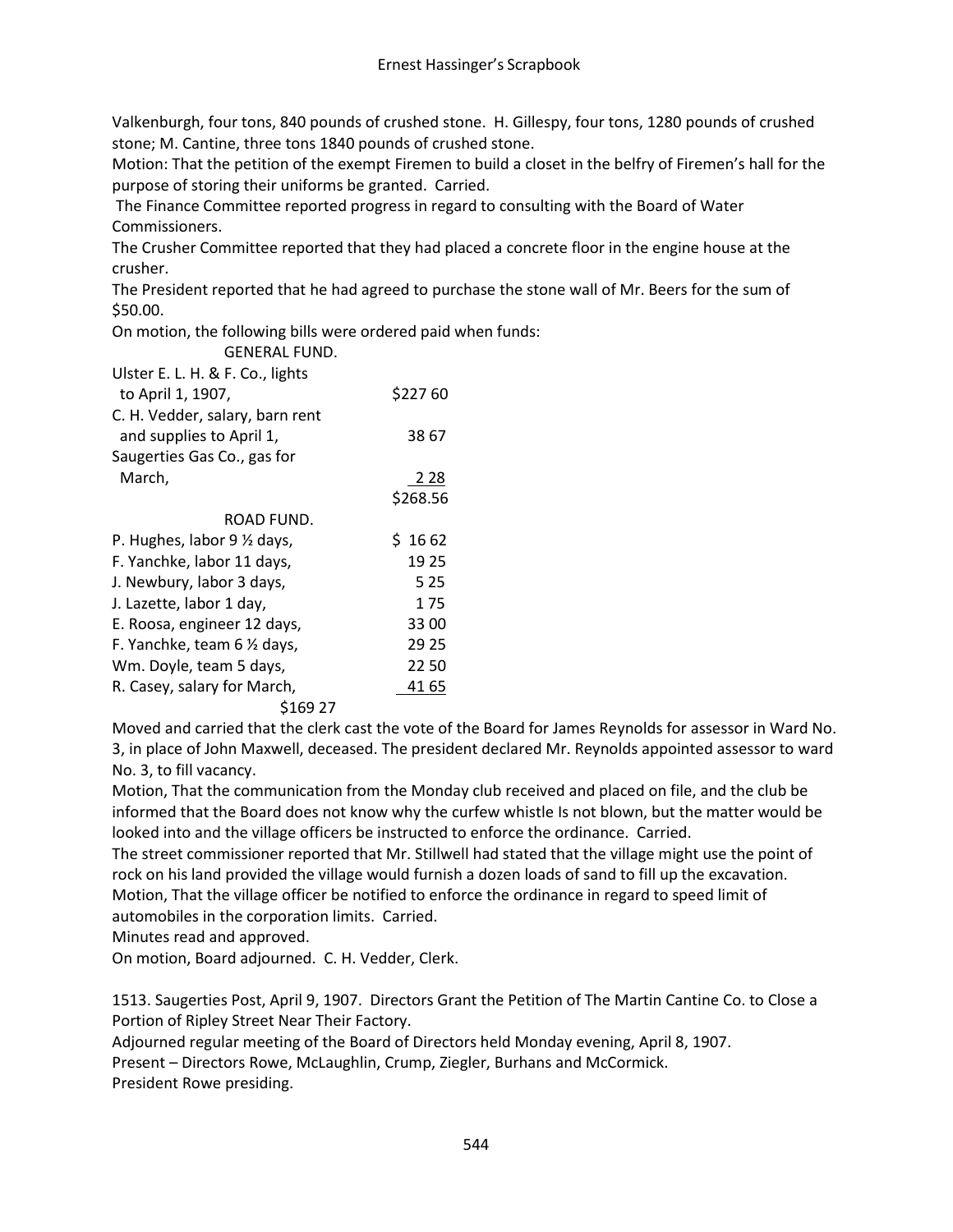The President stated that the meeting was for a final hearing on the petition of the Martin Cantine Co. to close a portion of Ripley street.

The President called for the reading of the petition, then declared the meeting open for discussion. There being no protests, the following resolution was offered by Mr. Ziegler.

At a meeting of the Board of Trustees of the village of Saugerties, New York, held at Fireman's Hall in said village on the 8<sup>th</sup> day of April, 1907.

A petition for the discontinuance of a part of Ripley street, hereinafter described in the village of Saugerties, having been duly presented to this Board, and due notice of the hearing to consider said petition having been given according to law, and a hearing having been duly had on the 20<sup>th</sup> day of March, 1907, according to law, and said hearing having been adjourned to the  $8<sup>th</sup>$  day of April, 1907 according to law.

Resolved, that the prayer of the said petitioner be and is hereby granted, and that the portion of Ripley street hereinafter described be and hereby is discontinued as a public street, in accordance with the provisions of the village law, the charter of the village of Saugerties and the statutes of the state of New York, and the clerk of this Board is hereby ordered and directed to enter this resolution on the minutes of this Board.

The following is a description of the part of Ripley street discontinued:

All that portion of Ripley street from the southerly line of Dock street to a line crossing said Ripley street beginning at a point in the westerly line of said Ripley street 240 feet southerly from the intersection of the westerly line of said street with a southerly line of Dock street and ending at a point in the easterly side of Ripley street. 254 feet and 6 inches southerly from the intersection of the said easterly line with the southerly line of Dock street.

The resolution was adopted by the following vote: Rowe, aye; Burhans, aye; McCormick, aye; Crump, aye; Ziegler, aye.

Mc Laughlin was excused from voting.

The President declared the petition of the Martin Cantine Co. granted.

Motion that the bond of the Martin Cantine Co. be approved and accepted. Carried.

On motion, Board adjourned. C. H. Vedder, Clerk.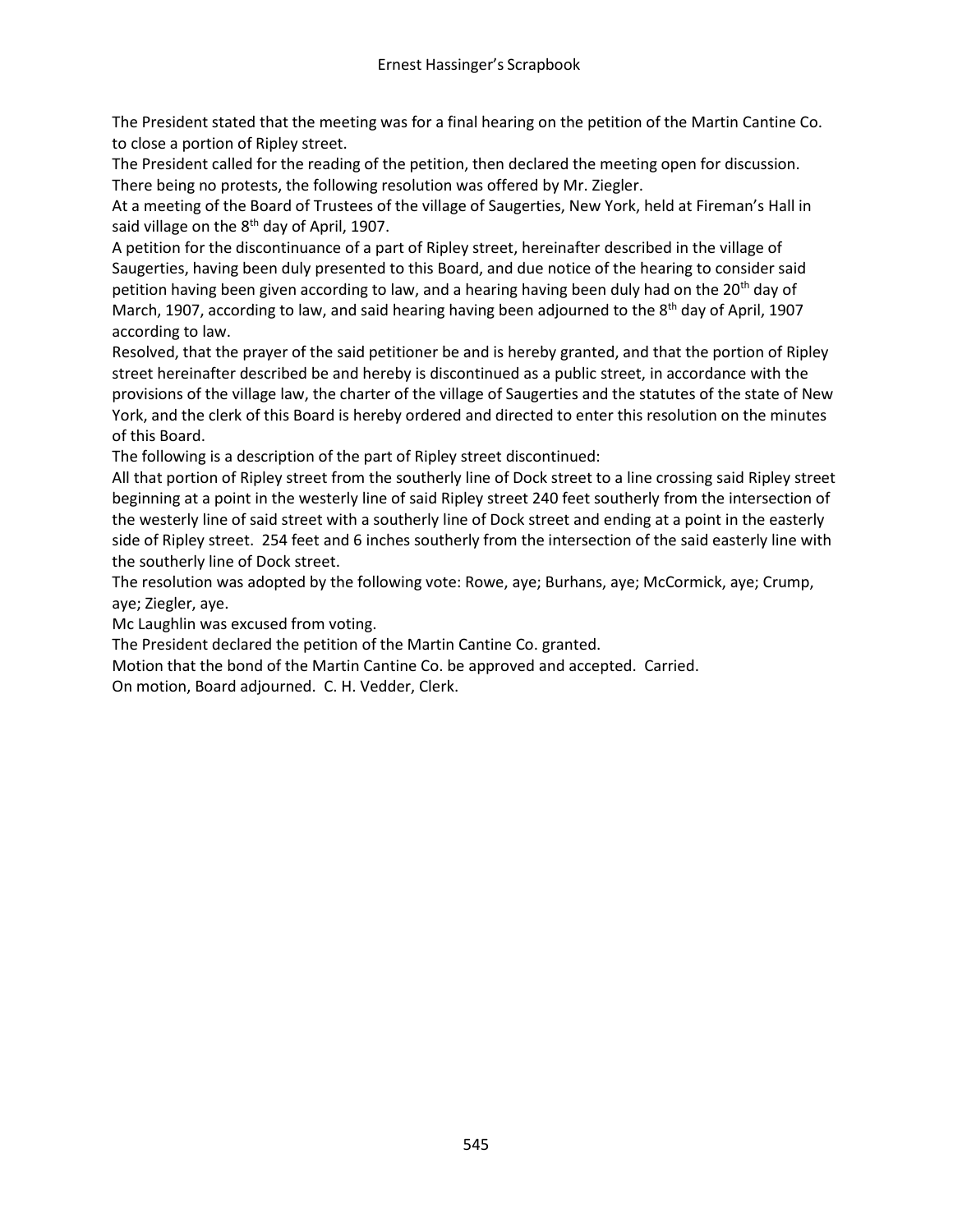Page 202 1514. Saugerties Post. J. W. Frankel, Editor, Ed. Jernegan, Business Manager. Entered as Second Class mater at the Post Office in Saugerties, N. Y. Subscription Rates: One year, in advance, \$5 00

Six months, " " 250 Three months, " " 125 Card of Thanks, 50 cents Resolutions and Poetry, 5 cents a line Saugerties, N. Y., May 18, 1907.

"Jack" Taylor Jacks Up the Police Job. Special Policeman Kistner Named to Succeed Him – Other Matters Transacted.

Regular meeting of the Board of Directors held Friday Evening, May 17, 1907.

Present – Directors Rowe, McLaughlin, Crump, Ziegler, Burhans and McCormick.

President Rowe presiding.

Minutes of last meeting read for information.

The street commissioner reported as follows; Replaced one broken tram; drew ten loads of stone from Beers property; 188 loads of stone on East Bridge street; 5 tons 890 lbs. of crushed stone for Wm. Doyle; 3 tons of crushed stone for Frank Phelps; still working at quarry; purchased from Finger & Lewis steaming coal for crusher as follows: April 19<sup>th</sup>, 4000 lbs; April 27<sup>th</sup>, 2200 lbs.; May 1<sup>st</sup> 2100 lbs.; May 3, 3750 lbs.' May  $8^{th}$ , 4100 lbs.' and steaming coal for roller as follows: May  $10^{th}$ , 1000 lbs.; May  $11^{th}$ , 800 lbs.; May 13<sup>th</sup>, 800 lbs.

On motion a certificate of membership in R. A. Snyder Hose Co., No. 1, was ordered granted to John A. McCabe, and the action of the company in expelling D. B. Allen for non-payment of dues was approved by the Board.

On motion the following bills was ordered paid when funds:

| <b>GENERAL FUND.</b>                    |               |
|-----------------------------------------|---------------|
| Myron Bedell, supplies,                 | \$338         |
| John Taylor, 1 month police duty,       | 1250          |
| D. McLaughlin, work on engine           |               |
| house and at crusher,                   | 12 50         |
|                                         | \$2838        |
| ROAD FUND.                              |               |
| F. Yanchke, labor 9 1/2 days,           | \$16 62       |
| P. Hughes, labor 10 1/2 days,           | 18 37         |
| J. Newbury, labor 9 1/4 days,           | 16.18         |
| A. Underhill, labor 8 3-4 days,         | 15 30         |
| L. McCarthy, labor $4\frac{1}{2}$ days, | 7 87          |
| R. Casey, Jr., labor 9 ¼ days,          | 1387          |
| P. Stone, labor 7 3-4 days,             | 1575          |
| S. Stone, labor 1 % days,               | 250           |
| E. Roosa, engineer, 12 days,            | 36 00         |
| F. Yanchke, team 9 1/2 days,            | 4275          |
| Wm. Doyle, team 11 days,                | 49 50         |
| Wm. Doyle, cart, 4 3-4 days,            | 16 25         |
| Ingersoll, Rand Co., two steam          |               |
| drills and fixtures,                    | 442 <u>09</u> |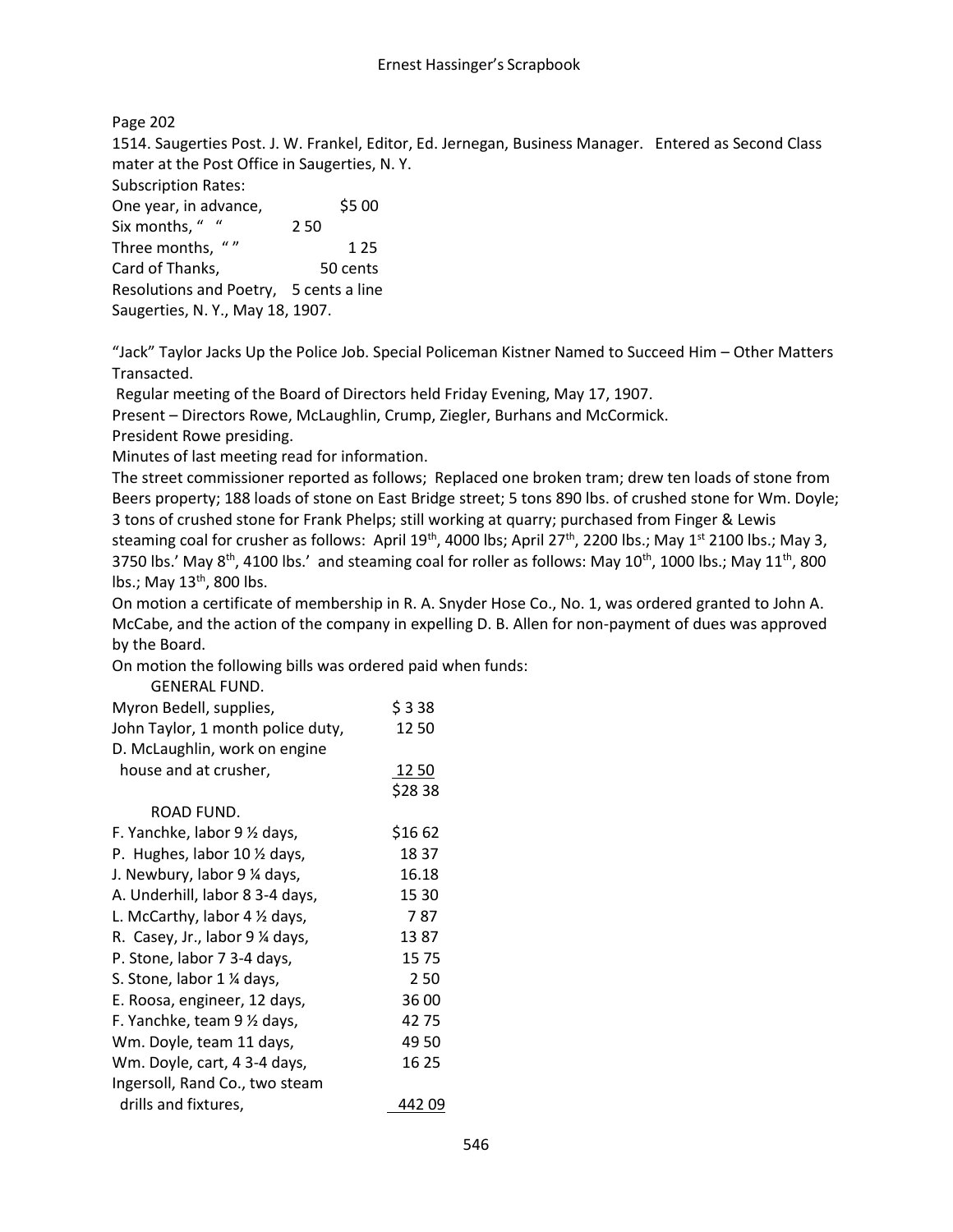\$ 693 05

## HEALTH FUND.

W. F. Winchell, 15 plumbing inspec-

tions,  $\frac{1}{5}$  30 00

The following petition was received from the Martin Cantine Co.:

*To the Board of Directors of the Village of Saugerties, N. Y.:*

GENTLEMEN: - We the undersigned residence of the village of Saugerties, and freeholders therein, do hereby petition for the discontinuance of a part of Ripley street, hereinafter described, and do hereby allege the following facts:

First. The name of the street a part of which is to be discontinued is Ripley street.

Second. The part or portion of Ripley street to be discontinued is described as follows:

All that portion of Ripley street from the southerly line of Dock street to a line crossing said Ripley street, the prolongation of the southerly lines of lands of Ellen Donovan.

Third. That the names of the owners of the land adjoining the part of the street to be discontinued, together with the places of residence is as follows:

Sarah Curley, South Partition street; Peter D. Curley, South Partition street; Elizabeth Thomand, South Partition street; William Thomand, South Partition street; Martin Cantine Company, Ripley street; Bridget Mitchell, Allen street; Ellen Donovan, 18<sup>th</sup> St. and 6<sup>th</sup> avenue, New York.

Fourth. The names of the persons in possession of the lands adjoining the portion of the street to be discontinue, together with their places of residences is as follows:

James Cantine, Ripley street; George DuBois, South Partition street; Ann Healey, South Partition street; John McDonough, South Partition street; Michael Lawless, South Partition street; Wm. R. Johnson, South Partition street; Wilson Phillips, South Partition street; Lewis Dell, South Partition street; Mrs. Chauncey Whitaker, Ripley street.

Dated Saugerties, May 14<sup>th</sup>, 1907.

The Martin Cantine Co per Martin Cantine, Pres., Theodore B. Cornwell, Wm. Styles, Marie K. James, Peter D. Curley, Wm. H. Van Nattan, James T. Maxwell.

Motion, that the petition from the Martin Cantine Co. be received, and that the proper notice be published, posted and served, and that the Board hold a hearing on the evening of May 31, 1907, at 8 o'clock p. m., at their rooms in Fireman's Hall. Carried.

On motion, the resignation of John Taylor as village policeman and night-watchman, was accepted. Motion, that Theodore Kistner be appointed regular policeman and night-watchman for the balance of the year at a rate of salary of \$150. per year. Carried.

Motion, that Allan and McDonald Sts. be the next streets to receive a top dressing of crushed stone. Carried.

Motion, that Wm. Doyle be notified to prevent all unnecessary water from running from the hydrants into the streets while filling his sprinkling carts.

Motion, that Samuel Truesdell be notified to have the dead tree in front of his property on West Bridge street removed, the tree being in a dangerous condition. Carried.

Motion, that the Board adjourn until the evening of May 31, 1907, at 8 o'clock p. m. Carried. Minutes read and approved. C. H. Vedder, Clerk.

1515. Saugerties Post, June 1, 1907. The Director's Meeting.

Adjourned regular meeting of the Board of Directors Held Friday evening May 31, 1907.

Present – Directors Rowe, McLaughlin, Crump, Burhans and McCormick.

President Rowe presiding.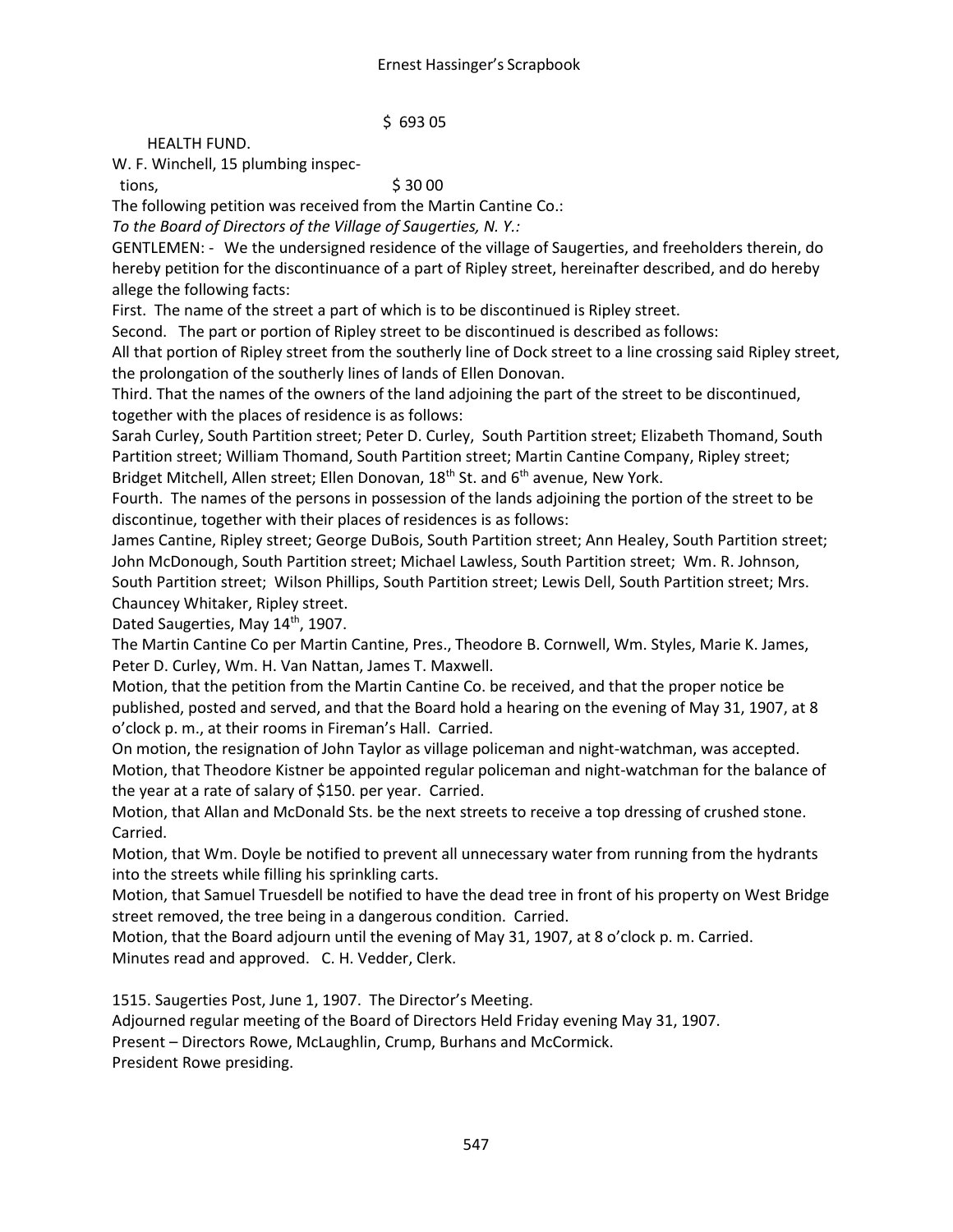The petition from the Martin Cantine Company, Theodore B. Cornwell, Wm. Styles, Maria R. James, Peter D. Curley, Wm. H. Van Natten and James T. Maxwell for a discontinuance of a portion of Ripley street was read.

Motion, that the matter of taking action on the petition be deferred until June  $7<sup>th</sup>$ , 1907. Carried. On motion Board adjourned.

1516. Saugerties Post, June 8, 1907. Hudson River 'Phone. Call 121-J

Directors Doings on Friday Night. Matters of Business Concerning Welfare of Municipality Transacted by the Board.

Regular meeting of the Board of Directors held Friday evening, June 7, 1907.

Present – Directors Rowe, McLaughlin, Crump, Ziegler, Burhans and McCormick.

President Rowe presiding.

Minutes of last meeting read for information.

The street commissioner reported as follows: Cleaned out catch basins; replaced three broken tram; Norman Cunyes 11 ½ tons of crushed stone; Charles Montross 1¼ tons of crushed stone; Howard Gillespy 2 ½ tons dust; 226 loads of crushed stone on East Bridge street; still two days rolling on East Bridge street to complete it; 44 loads of crushed stone and two loads of chips on McDonald street; Mr. Stratton 26 ½ tons of crushed stone; Edward Lewis 2 tons of crushed stone; Edward Lewis 2 tons of crushed stone; L. Kleeber 4 tons of crushed stone.

The following resolution was offered.

At a meeting of the Board of Directors of the Village of Saugerties N. Y. held at the Fireman's hall in said Village on the  $7<sup>th</sup>$  day of May, 1907.

A petition for the discontinuance of a part of Ripley street hereinafter described in the Village of Saugerties, New York, having been duly presented to this board and due notice of the hearing to consider said petition having been given according to law, and a hearing having been duly had on the 31st day of May 1907 according to law, and said hearing having been duly adjourned to June 7th 1907 according to law.

RESOLVED, That the prayer of the said Petitioners be and is hereby granted, and that the portion of Ripley street hereinafter described be and hereby is discontinued as a public street, in accordance with the provisions of the Village law, the charter of the Village of Saugerties New York, and the statutes of the state of New York. And the clerk of this board is hereby ordered and directed to enter this resolution on the minutes of this board.

The following is a description of the part of Ripley street discontinued.

All that portion of Ripley street from the southerly line of Dock street to a line crossing said Ripley street the prolongation of the southerly line of lands of Ellen Donovan.

Adopted by the following vote.

Ayes, six.

Nays, none.

On motion exempt fireman's certificates were ordered granted to Loftus Johnson and James Ledwith of Washington Hook & Ladder Co. No. 1.

Motion that the Saugerties Cemetery association be paid the sum of \$100 toward the care of that portion of the Main street cemetery belonging to the village. Carried.

Motion that the owners of Allard property and Cook property, on Russell street be notified to repair sidewalk in front of their respective properties, and that the owner of the property on Ulster avenue, occupied by L. B. Howard's shop, also be notified to repair sidewalk in front of said property. Carried. On motion, the following bills were ordered paid when funds:

GENERAL FUND.

D. E. Abeel, six months police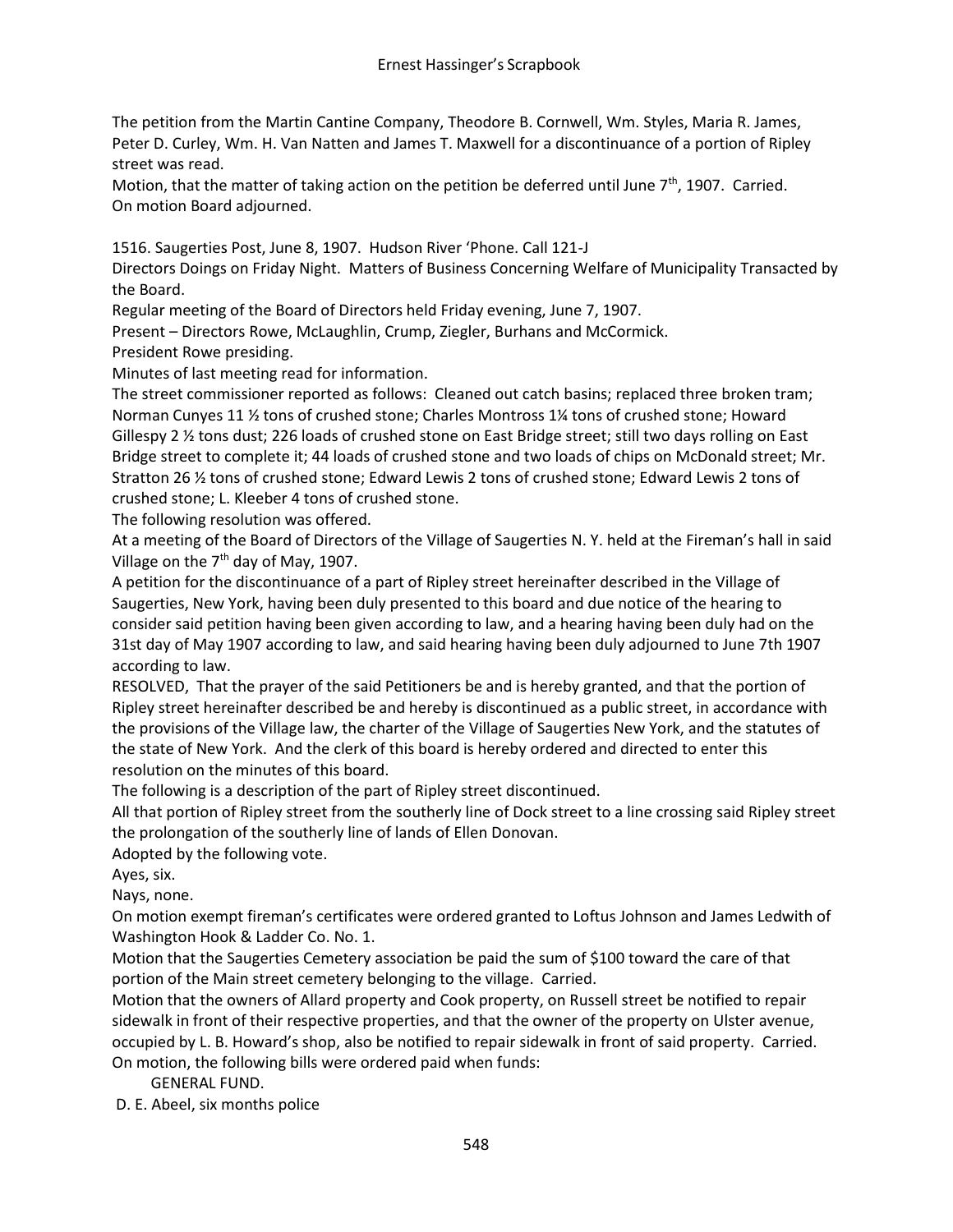| duty,                             | \$7500  |        |
|-----------------------------------|---------|--------|
| Eckert & Snyder, insurance pre-   |         |        |
| mium on crusher plant and en-     |         |        |
| gine No. 2,                       |         | 6960   |
| Ulster E. L. H. & P. Co., lights  |         |        |
| to June 1,                        |         | 227 60 |
| Saugerties Gas Light Co., gas for |         |        |
| May,                              |         | 2 2 8  |
| Wm. Doyle, freight and cartage,   |         | 189    |
| W. E. Persons, 3 months care of   |         |        |
| town clock,                       |         | 12 00  |
|                                   | \$33837 |        |
| <b>HEALTH FUND.</b>               |         |        |
| C. M. Wolven, vital statistics,   | \$2000  |        |
| W. F. Winchell, 15 plumbing in-   |         |        |
| sections,                         | 30 00   |        |
| Samuel M. Post (assigned to Mo-   |         |        |
| ses Schoenfeld,) cleaning         |         |        |
| dumping ground on Montgom-        |         |        |
| ery St.,                          | 31 25   |        |
| ROAD FUND.                        |         |        |
| Finger & Lewis, coal for crusher  |         |        |
| and roller,                       | \$9500  |        |
| Acme Road Machinery Co., 1        |         |        |
| pair of crushing plates,          | 6750    |        |
| N. R. Valkenburgh, work at        |         |        |
| crusher,                          | 4175    |        |
| Harry Beers, for old stone wall,  | 5000    |        |
| F. Yanchke, labor 16 days,        | 28 00   |        |
| P. Hughes, labor 15 days,         | 26 25   |        |
| J. Newbury, labor 16 days,        | 3100    |        |
| A. Underhill, labor 10 days,      | 1750    |        |
| L. McCarthy, labor 14 1/2 days,   | 25 37   |        |
| R. Casey, Jr., labor 15 1/2 days, | 23 25   |        |
| S. Lasher, labor 4 days,          | 700     |        |
| P. Stones, labor 5 days,          | 1000    |        |
| J. Stones, labor 1 1/2 days,      | 300     |        |
| E. Roosa, engineer 18 days,       | 54 00   |        |
| F. Yanchke, team 9 1/2 days,      | 4275    |        |
| Wm. Doyle, team 10 days,          | 45 00   |        |
| Wm. Doyle, 1 day \$3, 4 days \$5, |         |        |
| for horses and carts,             | 23 00   |        |
| R. Casey, salary for May,         | 41 65   |        |
|                                   | \$63202 |        |
|                                   |         |        |

Motion that Partition street be the next street to receive a top dressing of crushed stone after the completion of the work on Allen and McDonald streets. Carried.

Minutes read and approved.

On motion, Board adjourned. C. H. Vedder, Clerk.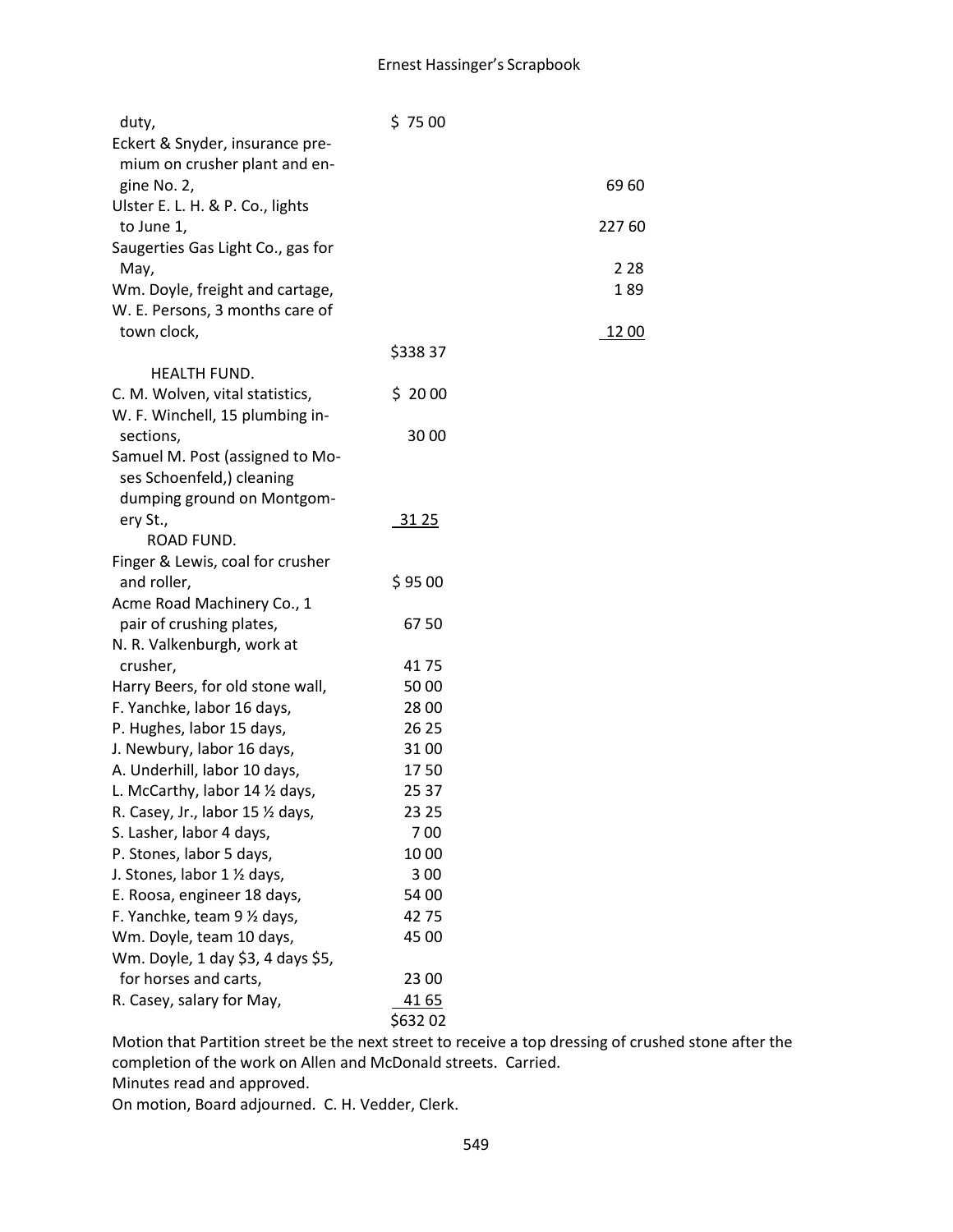1517. Saugerties Post, June 11, 1907 [hand dated] Board of Directors Business Transacted at Friday Night's meeting.

Regular meeting of the Board of Directors held Friday evening, June 21, 1907.

Present – Directors Rowe, McLaughlin, Ziegler, Burhans and McCormick.

President Rowe presiding.

Minutes of last meeting read for information.

The Street Commissioner reported as follows: One day's work to complete McDonald street; working on Partition street; balance of work being done at quarry; H. R. Keeney 4 tons 940 pounds of crushed stone; Samuel Post 1 ton of crushed stone.

Motion, That the Board donate to the Fourth of July celebration committee the sum of \$50.00. Carried. On motion the following bills were ordered paid when funds:

GENERAL FUND.

| C. E. Abeel, 6 months police               |            |       |
|--------------------------------------------|------------|-------|
| duty,                                      | \$75.00    |       |
| C. H. Vedder, salary, barn rent            |            |       |
| and supplies, to July 1, 1907,             | 51.65      |       |
|                                            | \$126.65   |       |
| ROAD FUND.                                 |            |       |
| Judson Fuller, 9 loads of stone,           | \$<br>2.00 |       |
| F. Yanchke, labor 11 days,                 |            | 19.25 |
| P. Hughes, labor 12 days,                  |            | 21.00 |
| A. Underhill, labor 9 days,                |            | 15.75 |
| R. Casey, Jr., labor $7 \frac{1}{2}$ days, |            | 13.12 |
| L. McCarthy, labor 11 days,                |            | 19.25 |
| S. Lasher, labor 12 days,                  |            | 21.00 |
| J. Newbury, labor 13 days,                 |            | 24.00 |
| E. Roosa, engineer, 11 days,               |            | 33.00 |
| Wm. Doyle, cart, 5 days,                   |            | 12.50 |
| F. Yanchke, team, 9 1/2 days,              |            | 42.75 |
| Wm. Doyle, team, 8 days,                   |            | 36.00 |
|                                            | \$259.62   |       |

Minutes read and approved. On motion, Board adjourned. C. H. Vedder, Clerk.

# 1518. Saugerties Post, Nov 2, 1908 [hand dated]

Officer Charles E. Abeel on Friday evening served notice on all the saloon keepers, one excepted, Alderman William Ziegler, to appear before Judge Coon at 3.15 this afternoon to answer to a complaint of violation of the Sunday closing law, in not exposing their bar to public view. Against one of the saloon men of the South Side, a complaint has been filed for selling on Sunday. District Attorney Stephen will appear for the complainants and W. D. Brinnier will represent the saloon keepers. Ziegler keeps the law, being closed every Sunday.

1519. Saugerties Post, Nov. 9, 1907. Liquor Men Organize. A Meeting Held for that Purpose on Friday Evening.

All of the liquor dealers of the town, three excepted, assembled in the rooms of the Aerie of Eagles, Davis' block, Friday evening to take action concerning the organization of an association. William Ziegler acted as chairman of the meeting.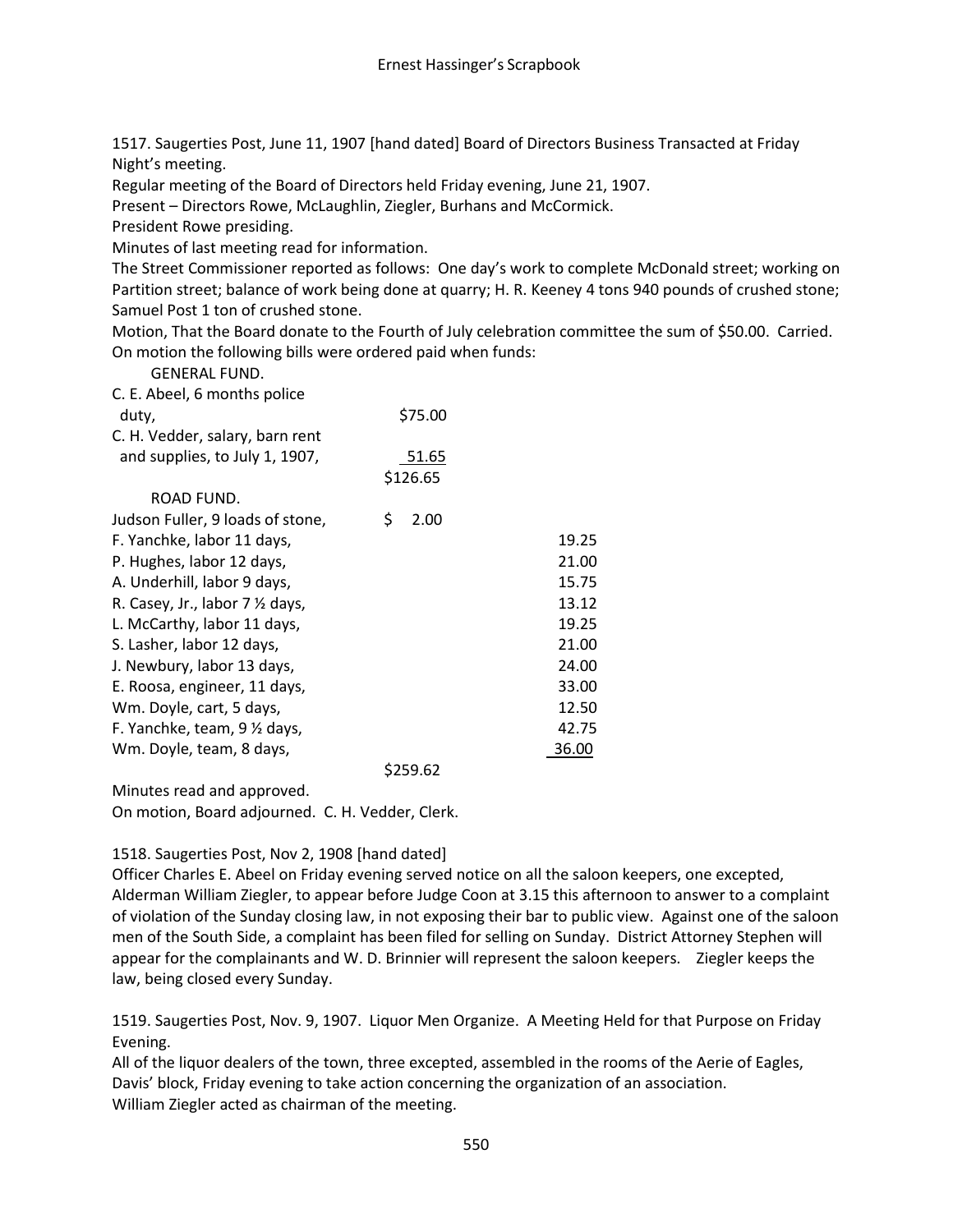It was decided to call the organization the Saugerties Wine, Liquor and Beer Dealers Association. The following officers were elected: Wm. Ziegler, pres.; Christ Huberts, sec.; Peter D. Curley, treas. A resolution was adopted requiring every holder of a license to obey the Raines law in every particular, to close Saturday nights at 12 o'clock and remain so until Monday mornings at 5 o'clock. The following members signed the resolution: Wm. Ziegler, M. J. Martin, Peter Hennegan, Charles H. Bennett, James Reynolds, R. M. Richardson, Albert E. Nicolai, John Sinnott, Peter D. Curley, F. W. Loerzel, D. McLaughlin, George M. Connolly, Christ. Huberts, Eugene Scoville, John Reynolds.

A resolution was also adopted that any one found violating the law will be prosecuted by the association.

A committee on by-laws was named as follows: R. M. Richardson, Michael J. Martin and Charles H. Bennett.

The meeting adjourned subject to the call of the president.

Page 203

1520. Columbia University (Morningside Heights). [illustration] 1521. Central Park – The Terrace and Bethesda Fountain. [illustration]

1522. NY World Feb 24, 1908. Shot Himself for Love of Actress. Brinnier Followed Miss Williamson to Philadelphia Only to be Spurned.

(Special to the World)

PHILADELPHIA. Feb. 23 – For love of an actress which according to his own statement, was unrequited, Frederick J. Brinnier, a guest at the Irving House, shot himself this morning and is in the Jefferson Hospital in a precarious condition, while the object of his desperate affection has moved on to the next stop with her company.

Brinnier's home is at No. 53 John street, Kingston, N.Y . He is twenty years old. His father is ex-Mayor William D. Brinnier, former law partner of Alton B. Parker. The actress in the case is Agnes B. Williamson, of New York, connected with "The Big Stick" company, which played last week at the Grand Opera-House.

The occupant of an adjoining room heard a shot about 9 o'clock, followed by a scream of pain. Hotel employees burst in the door. Brinnier was found lying across the bed with blood streaming from a wound in the stomach. At the hospital an operation was performed in an effort to locate the bullet. It was unsuccessful, but the wounded man rallied well from the operation and another effort will probably be made. The physicians are as yet unable to say what his chances are for recovery.

To a detective Brinnier said he had shot himself after following the Williamson girl here from New York she left Saturday night, after making it plain to him that she did not want him to follow her further. The first registry on the book of the Irving House for last week was that of Miss Williamson and the next was that of Brinnier.

Among Brinnier's effects were several post cards supposed to have been sent to him by the actress. They bore the texts, "Get Wide" and "Don't Be a Lobster."

1523. Saugerties Post, Feb. 24, 1908. Shot Himself for Love of Actress. Brinnier Followed Miss Williamson to be Spurned.

Fred J. Brinnier, a son of lawyer, W. D. Brinnier, who has been traveling a very fast pace, forging the names of Kingston and Saugerties men to checks and getting them cashed, and living the life of a "high roller," attempted suicide Sunday. A dispatch from Philadelphia, Pa., says:

Almost at the moment of his separation from Agnes Williamson, a pretty blonde actress who had told him that she did not care for his further attentions, Frederick J. Brinnier, son of a wealthy and prominent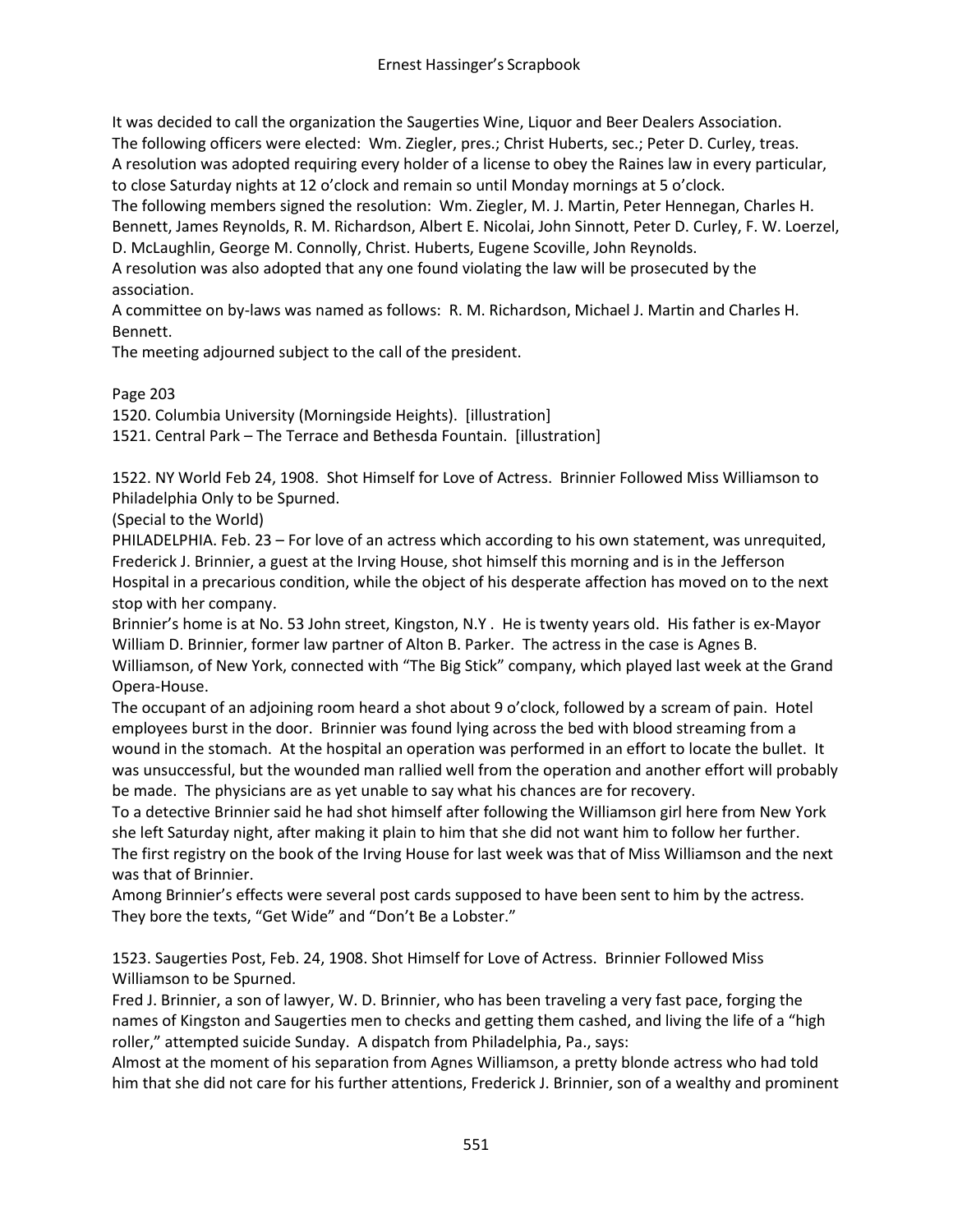lawyer of Kingston, N. Y., attempted suicide to day by shooting himself in the stomach in his room in the Irving apartment house.

At the Jefferson Hospital it was said to-night that his condition is critical. Miss Williamson, whose termination of Brinnier's attention resulted so seriously, is a member of the Four Morton's Big Stick Co., which played last week at the Grand Opera House.

In order to convince the young woman that he cared nothing to live without her, he chose the dramatic moment of her departure from him to send a bullet into his body. At 9 o'clock this morning, when Miss Williamson, with other members of the company were preparing to leave for New York, a pistol report was heard in Brinnier's room. The clerk found him in a semi-conscious condition and hurriedly summoned an ambulance. At the hospital it was found that a bullet had penetrated his lower right abdomen.

Miss Williamson, in tears, begged that everything possible should be done to save his life. She had told Brinnier only a few minutes before he fired the shot that while she liked him she could not love him and expected him to cease his ardent attentions.

1524. Saugerties Post, Dec. 2, 1907. Dr. George F. Shrady Dies Saturday Night. He was Well Known in This Town, Where he Had a Summer Residence at Flatbush.

Dr. George F. Shrady died of eyanmia at his home in New York on Saturday night. Dr. Shrady was well known in this town as his second wife was Hester E. Cantine, sister of the late Peter Cantine of this village, and for a number of years he spent a month or two at his summer home at Flatbush. Dr. Shrady was born in New York on January 14, 1837, and attended the College of the City of New York from 1851 to 1853. He was graduated from the College of Physicians and surgeons, New York, in 1858, and was acting assistant surgeon in the United States army from 1861 to 1865. Then he went to Yale and was graduated A. B. in 1869. Dr. Shrady attended Gen. Grant as consulting surgeon in his last illness and was called in when President Garfield was dying. He founded the Medical Record and was its editor in chief. He first married Miss Mary Lewis, who died in 1883. Five years later he married Hester E. Cantine, who survives him. Dr. Shrady was president of the New York Pathological Society from 1883 to 1885. He was consulting surgeon to St. Francis, Columbia, Memorial, Red Cross General and Willard Parker. He was a member of the Metropolitan, Ardsley and Jekyl Island clubs. [illustration]

1525. Saugerties Post, Feb 27, 1908 [hand dated] The Civic League Adopts Resolutions Concerning the Slot Machine, the Illegal Sale of Liquor and the Increase of Licenses.

At an adjourned meeting of the Civic League of the town of Saugerties, held in the Methodist church, Monday evening, February the 24<sup>th</sup>, the following resolutions were unanimously adopted and printed in the "Daily Post" and "Weekly Telegraph":

WHEREAS, the Civic League of the town of Saugerties, N. Y., is organized for the promotion of civic righteousness, through the enforcement of laws; the enactment of better laws, and the general education of the public in matters thereto, and

WHEREAS, we hail with great joy the wave of moral reform that seems now everywhere present, as evidenced by the recent enactment of prohibition laws in the states of Georgia, Alabama and Mississippi, and the general rising sentiment against traffic in liquors, drinking and gambling, and WHEREAS, we believe that this wave of moral reform is due to an awakening of the public conscience in matters of social and civic righteousness through the pulpit and the press; and that its life and strength depend upon an aggressive, educational and evangelistic spirit, therefore

RESOLVED, that we enlist our energies anew in the cause of moral reform in our town, and that we call upon the officers intrusted with the enforcement of law to cause strict enforcement of the same. RESOLVED, that we especially deplore Sabbath day drinking and the seeming Sabbath day violation of the excise law in our village and town, and that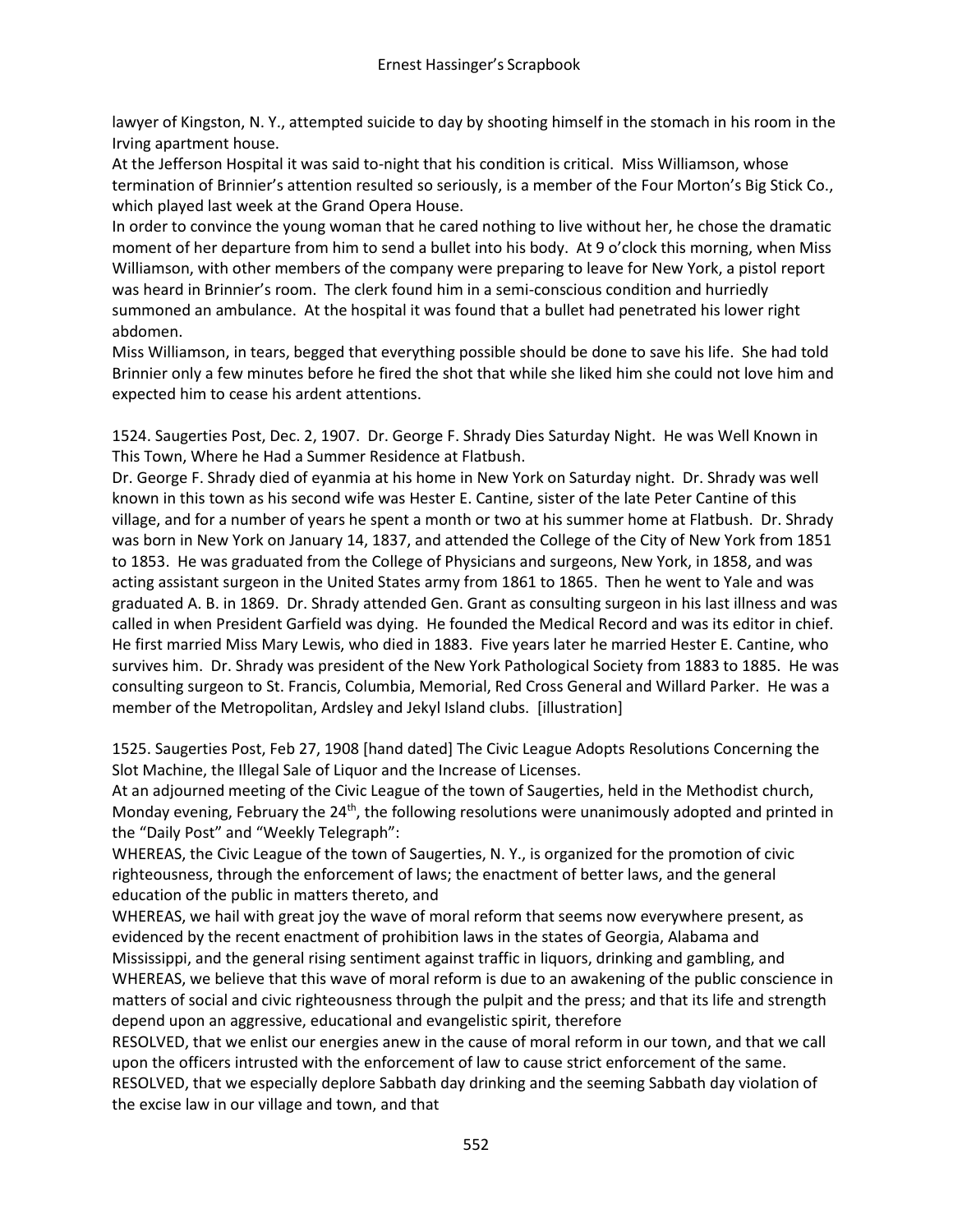WHEREAS, the laws of our state makes it a misdemeanor for any one to be a "common gambler" or to keep or to permit to be placed or maintained in any place owned, leased or occupied by him, any slot machine, apparatus or device for gambling as appears from the following sections of the penal code of 1907:

Sec, 337a. Keeping slot machines. - "Any person who has in his possession or under his control, or who permits to be placed, maintained or kept in any room, space, inclosure or building, owned, leased or occupied by him, or under his management or control, any machine, apparatus or device, into which may be, or might have been, inserted any piece of money or other object, and from which, as a result of each insertion and the application of physical or mechanical force, may issue, or might have issued, any piece or pieces of money, or any check or memoranda calling for any money, and which machine, apparatus or device is known as a slot machine, is guilty of a misdemeanor.

Sec. 344, Common Gambler – A person who is the owner, agent or superintendent of a place, or of any device, or apparatus for gambling, or who hires, or allows to be used, a room, table, establishment or apparatus for such purpose, or who engages as dealer, game keeper, or player in any gambling or banking game, where money or property is dependent upon the result \* \* \* \* \* \* is a common gambler, and punishable by imprisonment for not more than two years, or by a fine not exceeding one thousand dollars or both.

And whereas, we are informed and believe that there are a number of such devices among us, Therefore resolved, that we protest against their longer maintenance and request the officers in charge of the law to cause the speedy removal of every slot e apparatus or device, and

Resolved, that inasmuch as the town of Saugerties at its last election voted for license, the Civic League protests against any increase in the number of licenses in our village and town.

## Page 204

1526. Proceedings of the Seventeenth Annual Convention of the Hudson Valley Volunteer Firemen's Association. Rensselaer June 19, 20, 21, 1906. Representing Albany, Columbia, Dutchess, Greene, Orange, Rensselaer, Rockland Saratoga, Sullivan Ulster and Westchester Counties. [Cover page of Program]

Proceedings of the Seventeenth Annual Convention of the Hudson Valley Volunteer Firemen's Association. Rensselaer June 19, 20, 21, 1906. Representing Albany, Columbia, Dutchess, Greene, Orange, Rensselaer, Rockland, Saratoga, Sullivan, Ulster and Westchester Counties. Hudson N. Y., Bryan Printing Co., 1907. [Title page of program]

| 1527. Proceedings 1906 continued.<br>OFFICERS FOR 1906-1907 |                                                              |
|-------------------------------------------------------------|--------------------------------------------------------------|
|                                                             |                                                              |
| President - Fred S. Bieber, Poughkeepsie                    |                                                              |
|                                                             | $1st$ Vice – Pres't – Albert Weinmann, Rensselaer            |
|                                                             | 2 <sup>nd</sup> Vice - Pres't - John F. Wagner, Mount Vernon |
| <b>COUNTY VICE PRESIDENTS.</b>                              |                                                              |
| Albany County  S. O. Schoonmaker                            |                                                              |
|                                                             | Columbia Co Hiram Dingman, Philmont                          |
|                                                             | Dutchess Co Geo. Nagengast, Poughkeepsie                     |
|                                                             | Greene Co Chas. W. Hitchcock, Athens                         |
|                                                             | Orange Co Frank Hartley, Walden                              |
| Rensselaer Co John F. Knapp, Troy                           |                                                              |
|                                                             | Rockland Co Louis F. Rembe, Haverstraw                       |
|                                                             | Saratoga Co Geo. W. Conley, Mechanicville                    |

Sullivan Co…………. Chas. H. Garrett,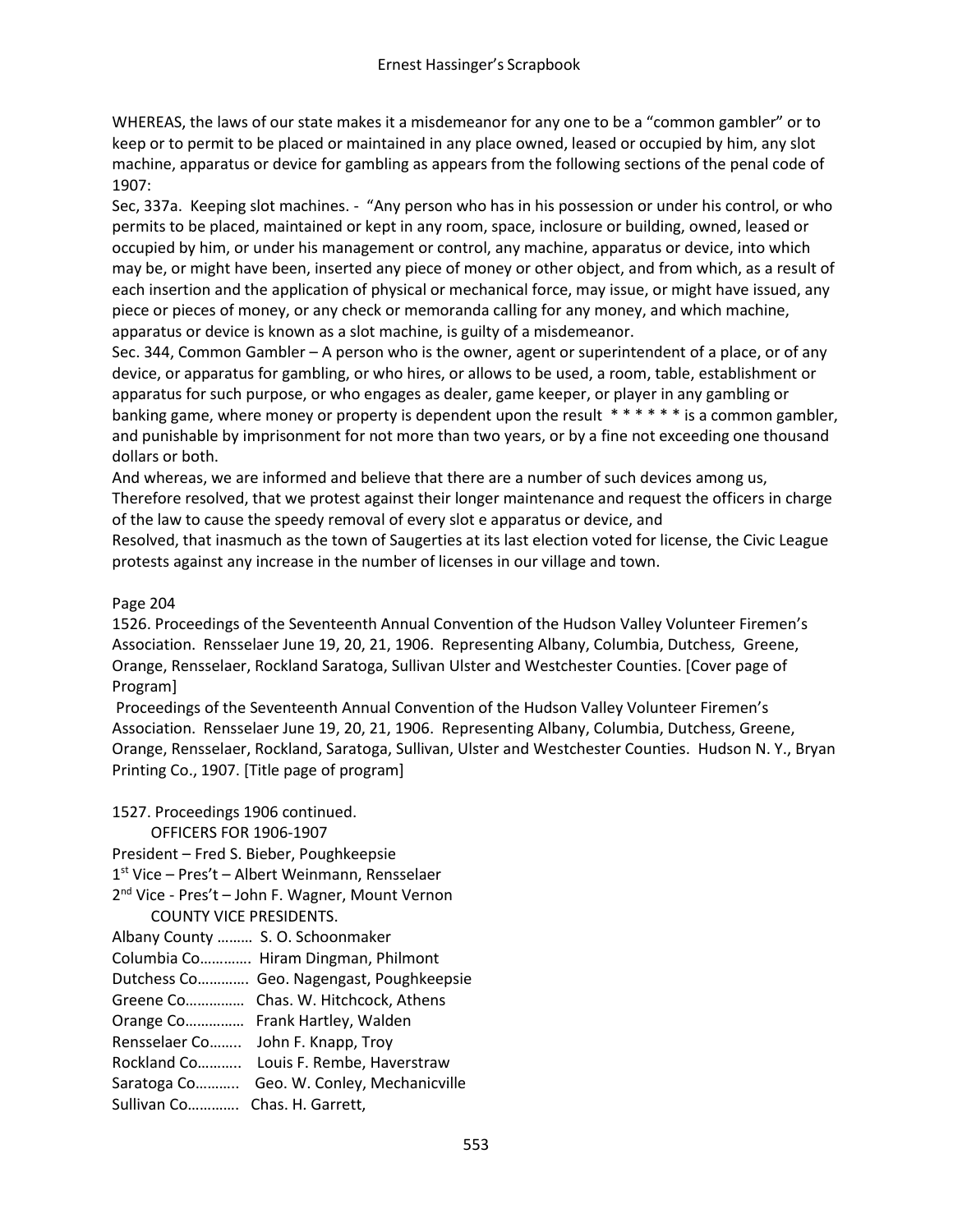Ulster Co……………. Louis Kolts, Kingston Westchester Co… B. Frank Decker, Croton SECRETARY. Henry Buxbury, Hudson TREASURER John L. O'Shea, Kingston

1528. Proceedings 1906 continued. Executive Committee for 1906-7 Charles Higham……… Middletown. George H. Scott…….. Coxsackie. Ernest Hassinger…… Saugerties. Walter H. Flandreau..Mount Vernon. Andrew Funk………….. Hudson. William H. Kolts………. Kingston.

Auditing Committee Charles Myers………. Croton. Edward M. Hogan….. Suffern. Harry E. Barton………. Mechanicville. Delegate to State Firemen's Convention A. E. Coles…………….. Rensselaer.

1529. The Spring, Mount Meenahga, Ellenville, N. Y. [illustration] 1530. The Esopus Creek, Saugerties, N. Y. [illustration]

1531. Saugerties Post, Sept 29, 1913. [hand dated] A Motorcycle Race.

A Catskill motorcycle dealer organized a motorcycle endurance race for Sunday, September 28, for a distance of 100 miles, for which he offered three prizes. The start was made by seven motorists, of whom but two finished. Adam Knaust, one of McNally's carpenters of this village, and Dan. Cassidy of Catskill. The route was from Catskill to Cairo, to East Windham, to Hunter, to Phoenicia, to Kingston, to Saugerties to Catskill. The distance covered was 108 miles and was made by Knaust in 2 hours and 53 minutes with Cassidy second in 4 hours and 5 minutes. Knaust won first prize, a \$10 gold piece and a silver cup. Cassidy was given a set of silver knives and forks. The third prize as not awarded. The winning machines were the Indian.

Page 205 1532. Proceedings 1906 continued, page 7. Proceedings of the Seventeenth Annual Convention of the Hudson Valley Volunteer Firemen's Association Rensselaer, N. Y., June 19 – 20 - 21, 1906 President Preston: Gentlemen of the convention please come to order. President Preston: I have the pleasure to present to you the Rev. Rob 't. I. MacBride of Rensselaer, who will ask the Divine blessing upon this Convention. Prayer by Rev. MacBride. President Preston: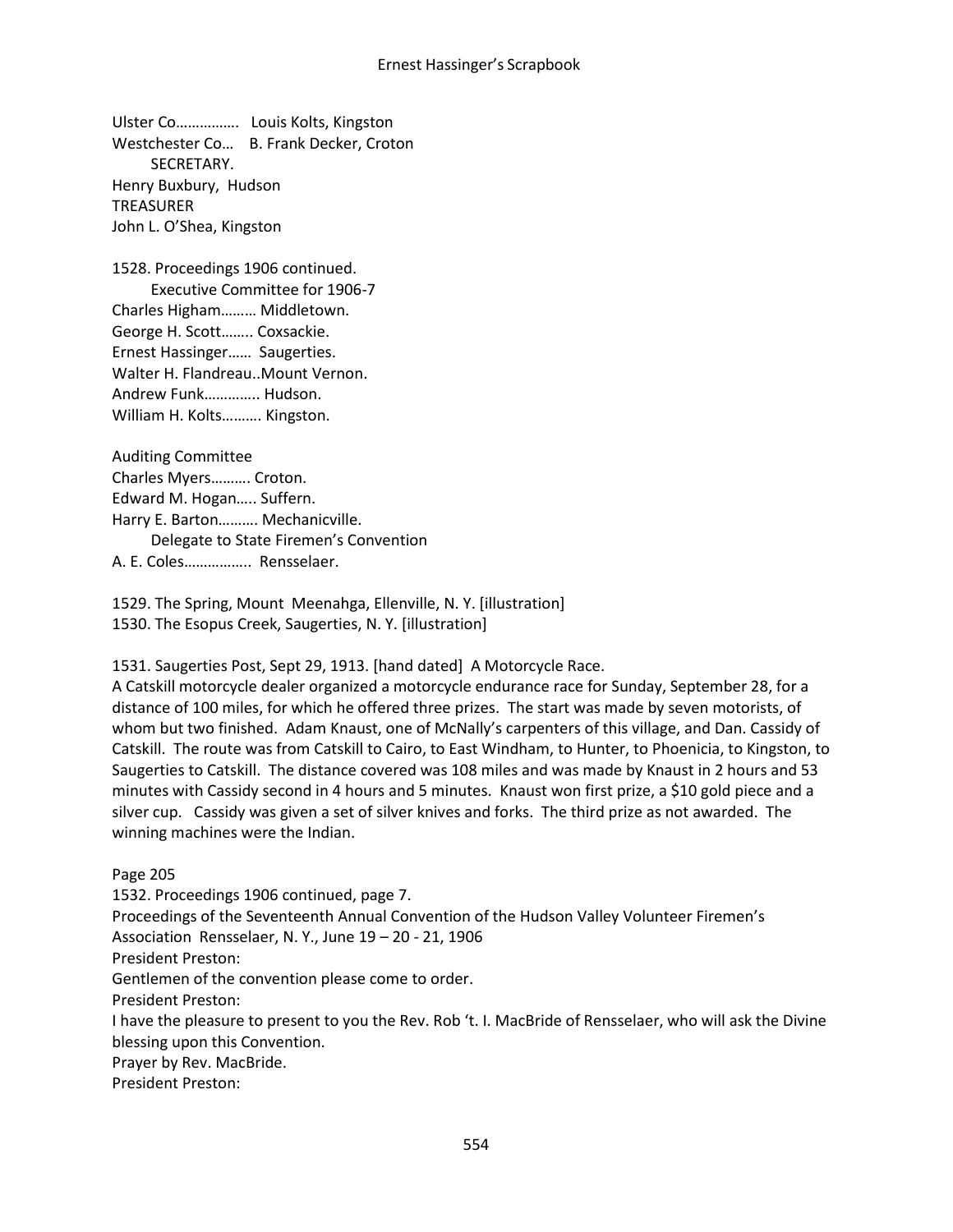The next order of business, gentlemen, is the address of welcome, and I take great pleasure in introducing to you the Mayor of Rensselaer, gentlemen, Mr. T. B. Kimber.

Speech by the Mayor of Rensselaer.

President Preston:

I take great pleasure in introducing Mr. C. F. R. Coe, who will greet the firemen in the name of the City of Rensselaer.

1533. Proceedings 1906 continued, page 8.

Speech by Mr. Coe.

President Preston:

I take great pleasure in introducing to you Mr. Jarvis P. O'Brien, President of the State Firemen's Association.

Speech by Mr. O'Brien.

President Preston:

I am sure that we are all pleased with Mr. O'Brien's remarks.

President Preston:

The next order of business, gentlemen, is the appointment of committee on credentials and on resolutions.

I desire to state that on the committee of resolutions I appoint Mr. Jno. P. Powers, P. Byron and J. Hurley; on credentials, Charles Myers, George H. Scott and Charles A. Weiant.

President Preston:

This, gentlemen is the time of the morning where a motion for us to adjourn will be in order, to meet at what time?

Mr. Mardoff of Kingston:

May I ask from you what the arrangements are to run this Convention. From what I can understand here they have an Executive Committee who have made some plans relative to this Convention, and I think it but fair that the members of this Convention should know what we are going to do. President Preston:

1534. Proceedings 1906 continued, page 9.

At the request of the Local Committee with the officers, part of the Convention is to go over until tomorrow morning to enable them to carry our such arrangements they have made for our entertainment, and that we may meet here to-morrow morning and after a short session to go up in a body to the grove.

Delegate;

I move you, Mr. President, that this Convention adjourn until 2 o'clock this afternoon.

President Preston:

A motion to adjourn has been made to meet at 2 o'clock this afternoon. What is your pleasure? Carried.

#### AFTERNOON SESSION

President Preston:

Gentlemen of the convention please come to order.

We are now ready for the business of the Convention.

Mr. Hassinger of Kingston:

I would move, Mr. President, that we start the Convention with the order of business of No. 5 – Report of the Executive Committee.

Delegate:

I beg to amend that we have the report of the Committee on Credentials at once.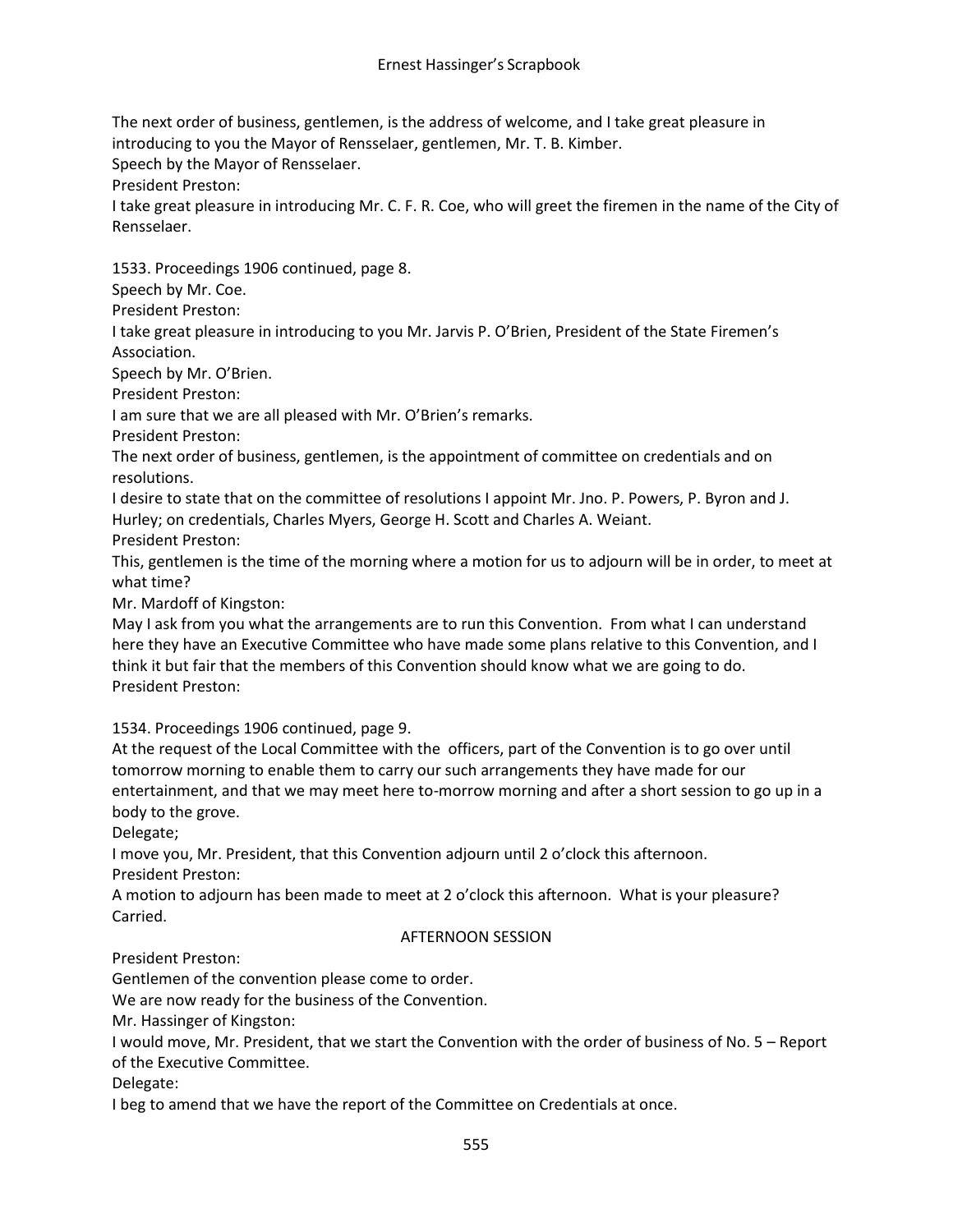1535. Proceedings 1906 continued, page 10.

Mr. Weiant of Haverstraw:

For Mr. G. H. Scott I beg to report that the Committee on Credentials have examined all credentials and find all regular and correct.

Delegate:

Mr. President, I move you that the report of the Committee on Credentials be approved as read.

Mr. Pratt of Kingston:

I second the motion to approve the report of the Committee on Credentials.

President Preston:

Moved by Mr. Hassinger, of Kingston, that we commence the next order of business with No. 5, which is the Report of the Executive Committee. What is your pleasure?

Delegate:

I move you Mr. President that the report be read.

President :

It is moved that the report be read and accepted.

Mr. Mardoff of Kingston:

Do you not think it would be proper for this organization to go in proper style. We are not properly organized. We have not had a roll call of the Convention or anything else, and I think it would be only fair to the members of the organization to proceed in the regular way.

Mr. Myers of Catskill:

I move you that we proceed with the roll call of this Convention.

1536. Democratic Conference - Broadway Theatre Thursday and Friday, September 9, 10, 1909 at 12 o'clock noon. Admit bearer. Francis A. Willard, Secretary, Thomas M. Osborne Chairman. Keep this Ticket it reserves seat Sec. B., Row 1 -11 for you during the conference. DELEGATE [illustration]

1537. Saugerties Post, Aug 5, 1907 [hand dated] The Chanlers Win In a Close and Exciting Game They Get it 5-4.

In a game that kept the fans on edge and made all susceptible to heart disease was that played between the speedy Chanlers and Saugerties teams at the Athletic field, Saturday afternoon and the full nine innings were required to decide it, the Chanlers getting away with the game by the score of 5-4. It was a battle of two port side slant dispensers, but Smith, the visiting twirler had better control and proved the steadier in critical periods. His curves, too were deceivers, eleven men swinging wide of them for the strikeout route. Sherer, however, did good work, allow- [sic] only eight safeties, the same as Smith. His wild heave in the third inning proved costly and scored the Chanlers first run. Two errors by Robinson in the fourth inning added two more to the Chanlers. This is all the runs they secured until the ninth. With the score of 3-0, against them, the Saugerties trailed along with a never die spirit for five innings, when they broke into the run column with a vengeance and then the fans and auto horns let loose. For a few minutes there was bedlam. In this inning Morgan started things moving and a hit by Phillips and Robinson being hit filled the bases. Then Brown came to the rescue with a vicious drive to center clearing the bases. Ricketson followed with another double and Brown scored giving Saugerties the lead of a run. The next two innings Sherer held the Chanlers in check without scoring, but in the ninth they put the timber to him for three successive singles which scored two runs, one to tie and one over. The home team in the half failed to reach the midway and the game ended 5-4 in the Chanlers favor. The hitting of Brown and Morgan and McCarthy and Benhardt were the features. The fans were disappointed that Saugerties lost, but were pleased over the closeness and excitement of the contest.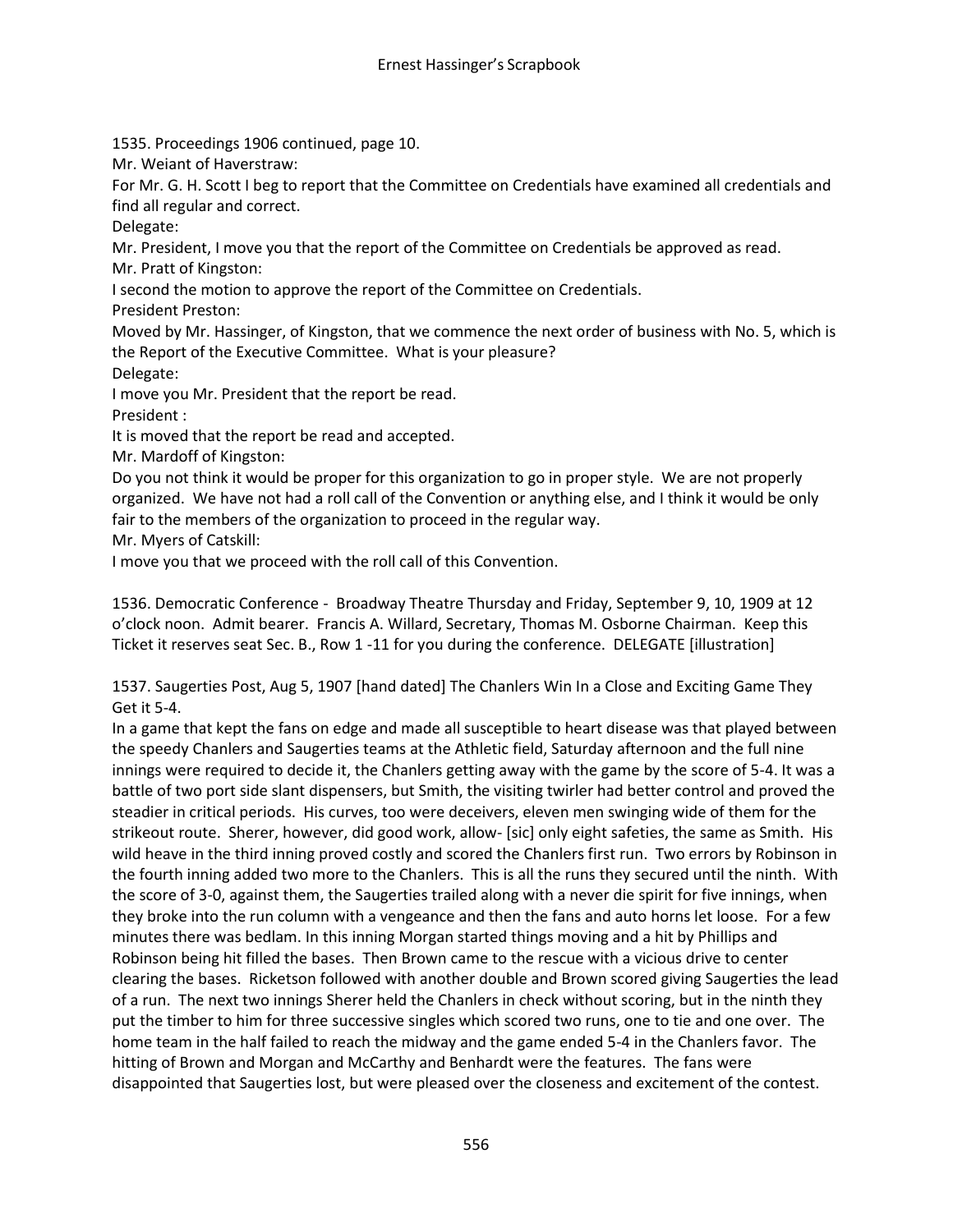#### Ernest Hassinger's Scrapbook

|                 |                |                |                |                | <b>SAUGERTIES</b> |                 |   |
|-----------------|----------------|----------------|----------------|----------------|-------------------|-----------------|---|
| A. B.           | R.             | Η.             | PO.            | А.             | Ε.                |                 |   |
| Fellows, ss,    | 4              | 0              | 0              | $\mathbf{1}$   | $\mathbf{1}$      | 0               |   |
| Brice, If.,     | 5              | 0              | 0              | $\mathbf{1}$   | 0                 | 0               |   |
| Morgan, c.,     | 4              | 0              | 3              | 10             | 0                 | 0               |   |
| Phillips, 2b.,  | 4              | $\mathbf{1}$   | 2              | 1              | 2                 | 0               |   |
| Robinson, 3b.,  | 3              | 1              | 0              | 0              | $\overline{2}$    | 3               |   |
| Henry, cf.,     | 4              | 1              | 0              | 1              | 0                 | 0               |   |
| Brown, 1b.,     | 4              | $\mathbf{1}$   | $\overline{2}$ | 10             | 0                 | 0               |   |
| Ricketson, rf., | 4              | 0              | $\mathbf{1}$   | 0              | 0                 | 0               |   |
| Sherer, p.,     | $\overline{4}$ | $\frac{0}{8}$  | $\overline{0}$ | $\overline{2}$ | $\frac{3}{2}$     | $\underline{0}$ |   |
| 34              | 4              |                | $*20$          | 8              |                   |                 |   |
|                 |                |                |                |                | CHANLERS.         |                 |   |
| McCarthy, c.,   | 5              | 0              | 3              | 12             | 1                 | 0               |   |
| Palen, ss.,     | 4              | 0              | 1              | 0              | 1                 | 0               |   |
| Couch, cf.,     | 5              | 0              | 0              | 2              | 0                 | 0               |   |
| Foster, 2b.,    | 5              | 0              | 0              | 3              | 0                 | 0               |   |
| Becker, If.,    | 4              | 0              | 0              | 1              | 0                 | 0               |   |
| Burns, 1b.,     | 4              | 1              | 0              | 5              | 0                 | 0               |   |
| Smith, p.,      | 4              | 2              | $\mathbf{1}$   | 1              | 3                 | 0               |   |
| Benhardt, rf.,  | 4              | $\overline{2}$ | 3              | 0              | 0                 | 0               |   |
| Hogan, 3b.,     | $\overline{4}$ | $\overline{0}$ |                | $\overline{1}$ | $\overline{1}$    |                 |   |
|                 |                | 39             | $\frac{0}{5}$  | 8              | **25              | $\frac{0}{6}$   | 0 |
|                 |                |                |                |                |                   |                 |   |
|                 |                |                |                |                |                   |                 |   |

\*Couch out, hit by ball. \*\* Brice out, not touching base. Phillips out, change in batting. Score by innings: Saugerties, 0 0 0 0 0 4 0 0 0 - 4 Chanlers, 0 1 2 0 0 0 0 0 2 - 5

Summary: - Three base hit – Brown. Two base hits – Brown, Ricketson, Wild pitch – Sherer. Base on balls – off Smith 2; off Sherer 1. Hit pitcher - Robinson, Brice; Struck Out – by Sherer5; by Smith 11. First base on errors – Chanlers, 2. Umpire - Mr. Davis.

1538. Democratic Conference Broadway Theatre, Saratoga, N. Y., Thursday and Friday, September 9, 10, 1909 at 12 o'clock noon Francis A. Willard, Secretary, Thomas M. Osborne, Chairman Admit one. Keep this Ticket, It reserves seat Sec. B., Row 1-11. [illustration see 1536, this item repeated]

1539. Striped Hyena .[illustration]

Page 206 1540. Proceedings 1906 continued, page 11. President Preston: What is your pleasure, gentlemen, on the motion of Mr. Myers? It is ruled by the Chair that as a special motion of Mr. Myers the motion of Mr. Hassinger is in order; that we proceed now with No. 5 – Report of the Executive Committee.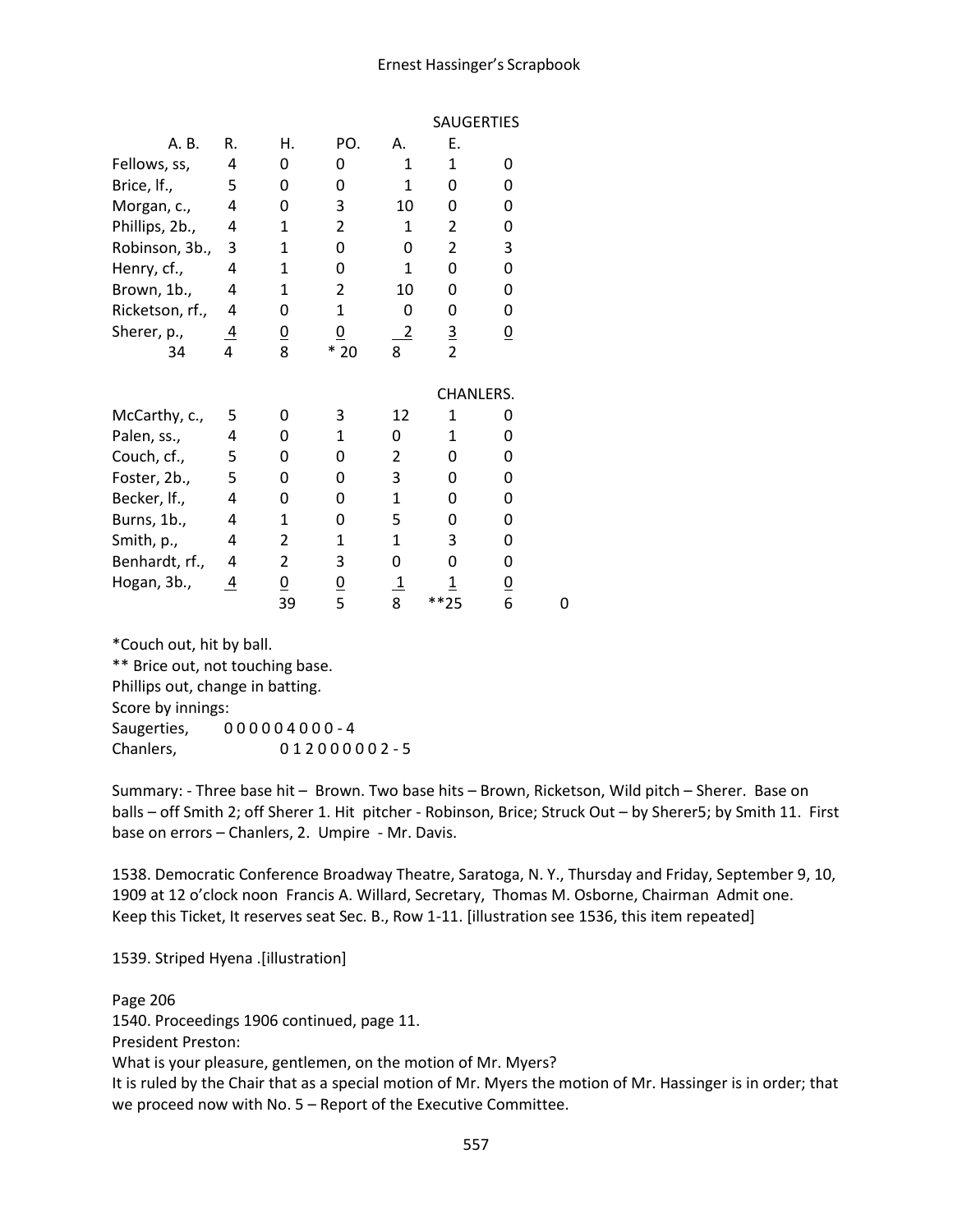Mr. Crelan of Yonkers:

I move as an amendment that we proceed with the roll call.

President Preston:

It is amended that we proceed with roll call.

Motion as amended carried.

Roll Call by the Secretary.

Mr. Ackerman of Poughkeepsie:

I move that the roll call as read by the Secretary by adopted.

President Preston:

It is moved by Mr. Ackerman of Poughkeepsie that the roll call as read be adopted by this Convention. Carried.

President Preston:

The next order of business is the annual address of the President.

Mr. Shea of Kingston:

I move that the reading of the minutes of the last convention be dispensed with and that the report as printed and distributed to the members be adopted as the minutes of the last convention.

1541. Proceedings 1906 continued, page 12.

President Preston:

You have heard the motion, what is your pleasure?

Carried.

Annual address of the President.

Mr. Donworth of Dobbs Ferry:

I would like to suggest that at the next Convention that the members appear in uniform. It would make it look more firemanic than in the past.

President Preston:

The next order of business is the report of the Executive Committee.

In behalf of the Executive Committee Secretary Buxbury reports as follows:

On the evening of October 18, 1905 the Executive Committee were called together to act upon the resignation of John J. Bruce as Secretary. The same was accepted and Mr. Henry Buxbury of Hudson elected. At that same meeting the local Committee of Rensselaer asked that the Convention should be held for three days in place of the customary two days. After some debate the same was granted. On the evening of March 24, 1906, the Executive Committee met again in the city of Rensselaer at the request of the Local Committee when the program was gone over with said Committee and they found that the citizens were enthusiastic over the Convention and doing all that could be done to make the Convention a success.

At this meeting the Secretary was instructed to procure a seal for the organization.

1542. Proceedings 1906 continued, page 13.

At the meeting of the Executive Committee held on Monday evening, June 18, 1906, a letter was read from Charles Higham, of Middletown, N. Y., regretting his inability to be present at this Convention on account of sickness.

The same was received and placed on file.

The program of the local Committee was read and approved.

A resolution was adopted approving of plan suggested by Committee that the matter of a two or three day Convention session be left with the local Committee.

It was adopted that the Executive Committee approve of changing section of By-Laws.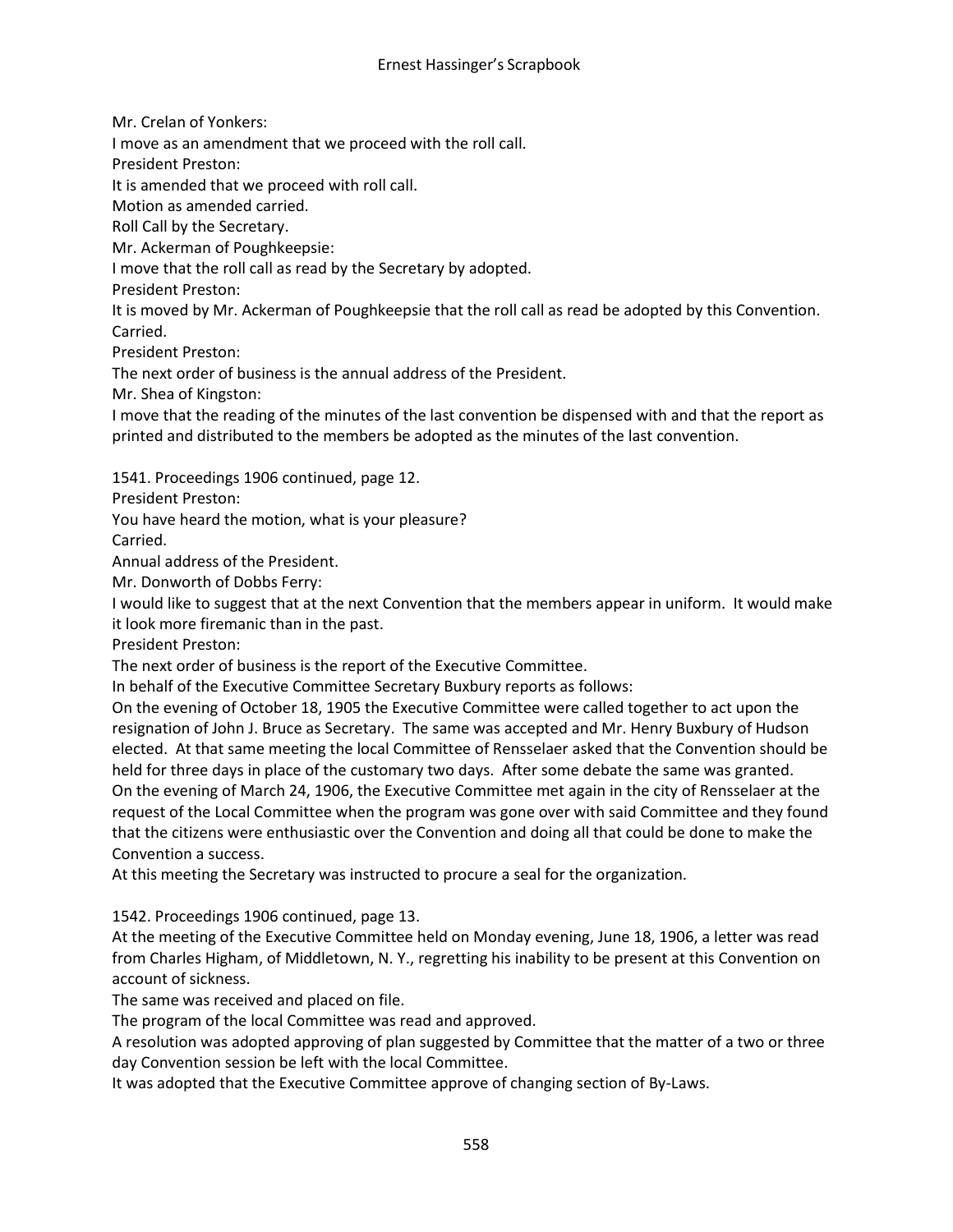Ernest Hassinger, Charles Higham, Walter H. Flandreau, Richard Hallenbeck, John L. O'Shea, Denton C. Anderson, Executive Committee.

President Preston:

Gentlemen, you have heard the reading of the report of the Executive Committee. What is your pleasure?

Delegate Denfield:

I move that the report be approved as read.

Mr. Mardoff of Kingston:

I think I find suggested many changes in this Committee's report, and I think it but fair to the Convention that a little more time be given to its details.

1543. Proceedings 1906 continued, page 14.

President Preston:

As I understand it this is simply a proposition presented by this committee and that they will bring it up later.

Mr. Mardoff of Kingston:

I beg to differ, and I move that it be left over until Rule No. 12 – New Business.

Mr. Flandreau:

I would state, Mr. President, that it was not the intention of the Special Committee to have the Executive Committee act upon this, but simply to give their approval of the plan outlined and presented to the main body. We are simply a committee appointed by the President to report back to the main body.

Mr. Mardoff of Kingston:

Mr. Chairman: I would move that we amend the motion that the acceptance of this committee's report be deferred until Rule No. 12 – New Business – so that we can act upon it intelligently. Delegate Denfield:

I move you that the original motion to accept the committee's report as read, be put before the Convention.

Mr. Flandreau:

I will state that the By-Laws call for a three-fourths vote on a question of this character. So therefore it cannot be amended until we have had the three-fourths vote. President Preston:

1544. Lion and Lioness. [illustration]

1545. Mogul card – May we never make a sword of our tongue to wound a good man's reputation. [illustration]

1546. Saugerties Post, Jan 22, 1908. 'Twas An Odd and Strange Sentence. Yet the Old Man Never Forgot it, Even Tho' he Lived to be 100 Years Old.

In 1801 a man died in the Catskills who had been condemned by one of the strangest sentences on record. Ralph Sutherland was born in 1701 and lived in a stone house near Leeds. He was a man of violent temper and morose disposition, shunned by his neighbors and generally disliked. Not being able to get an American servant, he imported a Scotchwoman, and, according to the usages of the times, virtually held he in bondage until her passage money had been refunded.

Unable to endure any longer the raging temper of her master, the girl ran away. Immediately on discovering her absence the man set off in an angry chase upon his horse, and soon overtook her. The poor woman never reached the house alive, and Sutherland was indicted and arrested on the charge of murder.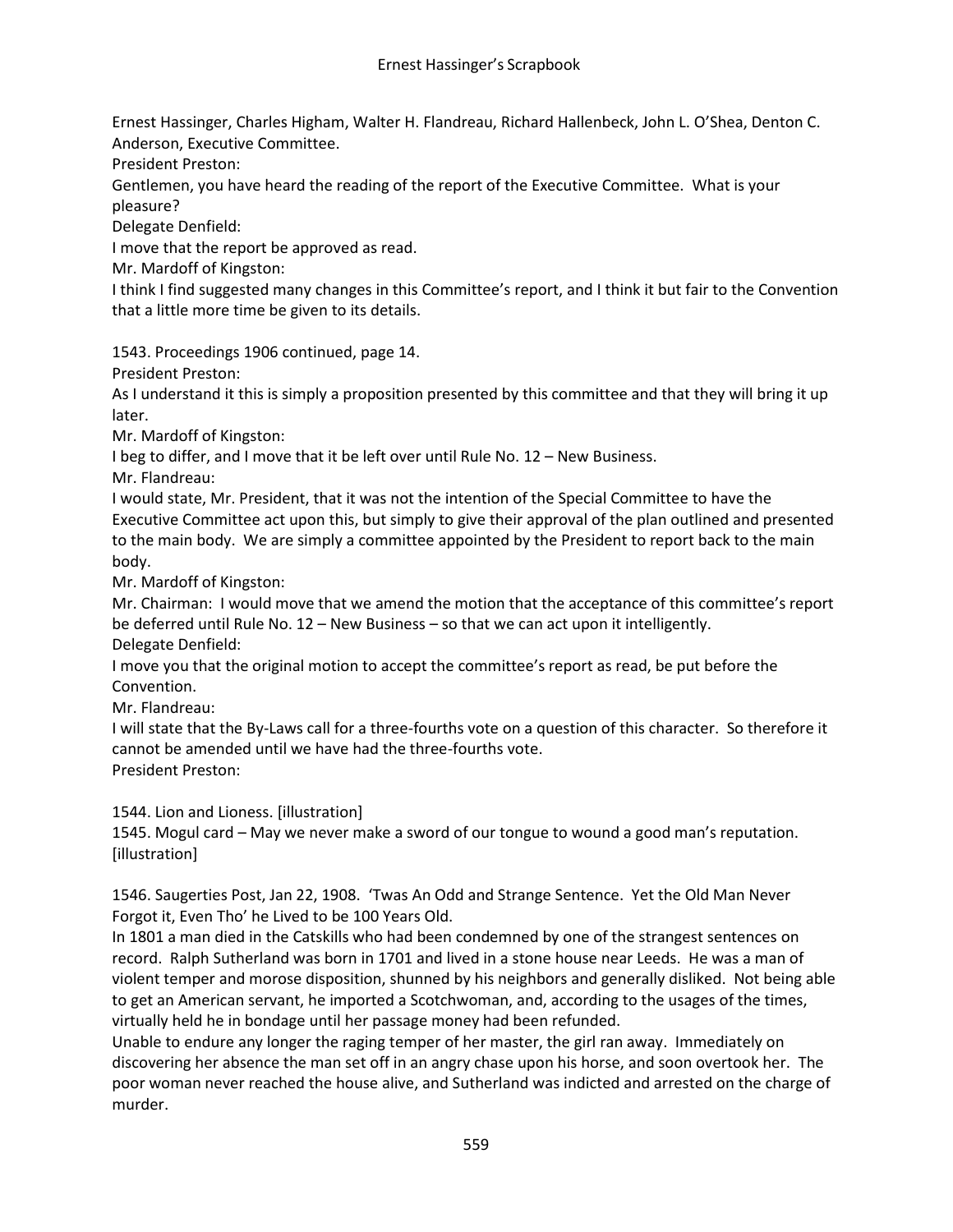At the trial he tried to prove that his horse had taken fright, run away, pitched him out of the saddle and dashed the girl to death upon the rocks, but the jury did not accept the defense, and Sutherland was sentenced to die upon the scaffold.

Then came the plea of the insufficiency of circumstantial evidence and the efforts of influential relatives. These so worked upon the court that the Judge delayed the sentence of death until the prisoner should be ninety-nine years old.

It was ordered that the culprit be released on his own recognizance and that, pending the final execution of his sentence, he should keep a noose about his neck, and show himself before the Judges at Catskill once a year to prove he wore his badge of infamy and kept his crime in mind. It was a more cruel decision than the sentence of immediate death would have been, but it was no doubt in harmony with the spirit of the times.

Thus Ralph Sutherland lived. He always lived alone. He seldom spoke. His rough, imperious manner had gone. Years followed years. At each session of the court the broken man came before the bar of justice and silently showed the noose that circled his neck.

At last his ninety-ninth year came, the time when the court had ordered that the utmost penalty of the law should be executed. For the last time the man tottered before the Judge's bench, but new judges had arisen in the land, new laws had been made, old crimes had been forgotten or forgiven, and there was none who would accuse or execute sentence. Indeed, the awful restriction that had bound his life so intimately to the explanation of is crime was now legally removed.

But the spirit of self punishment continued, and when Sutherland, after he had passed his hundredth year, was discovered dead, alone in his house, his throat was found to be encircled by the rope which had been placed there nearly three-quarters of a century before.

1547. Saugerties Post, Mar 16, 1912. Ladies Elect Officers.

At the Ladies Aid Society meeting held at the M. E. parsonage Friday afternoon, the annual election of officers for the ensuing year took place. The following were chosen: President, Mrs. J. G. Finger; 1st vice-president, Mrs. E. C. Lewis; 2nd vice-president, Mrs. Wm. L. France; secretary Mrs. Ira C. Porter; treasurer, Mrs. Thos. G. Sickles; kitchen committee; Mrs. Samuel Melius, Mrs. R. D. Suderley and Mrs. Lewis Bovee.

Page 207

1548. Proceedings 1906 continued, page 15.

Put the original motion to accept committee's report, and same is carried. President Preston:

The next order of business is the report of the Committee on Resolutions.

Report read by Secretary:

The committee on Resolutions would respectfully report and submit for your approval the following amendments:

Amended Article 3, Section 1, to read as follows: The officers of this Association shall consist of a president,  $1^{st}$  vice-president,  $2^{nd}$  vice-president, secretary, treasurer, an executive committee of six members, an auditing committee of three members, and honorary vice-presidents from each county represented in the Association. The president,  $1<sup>st</sup>$  vice-president, and second vice-president, secretary and treasurer, shall be elected by ballot at the annual meeting by majority vote of the members present. The honorary vice-presidents shall be elected by the delegates represented from their respective counties. The executive committee and auditing committee shall be appointed by the newly elected president. Each of the said officers shall take office immediately upon adjournment of the convention at which they are elected, and shall hold office for one year, or until their successors shall be elected or appointed. J. P. Powers, J. C. Hurley, Patrick Byron. The Committee on Resolutions.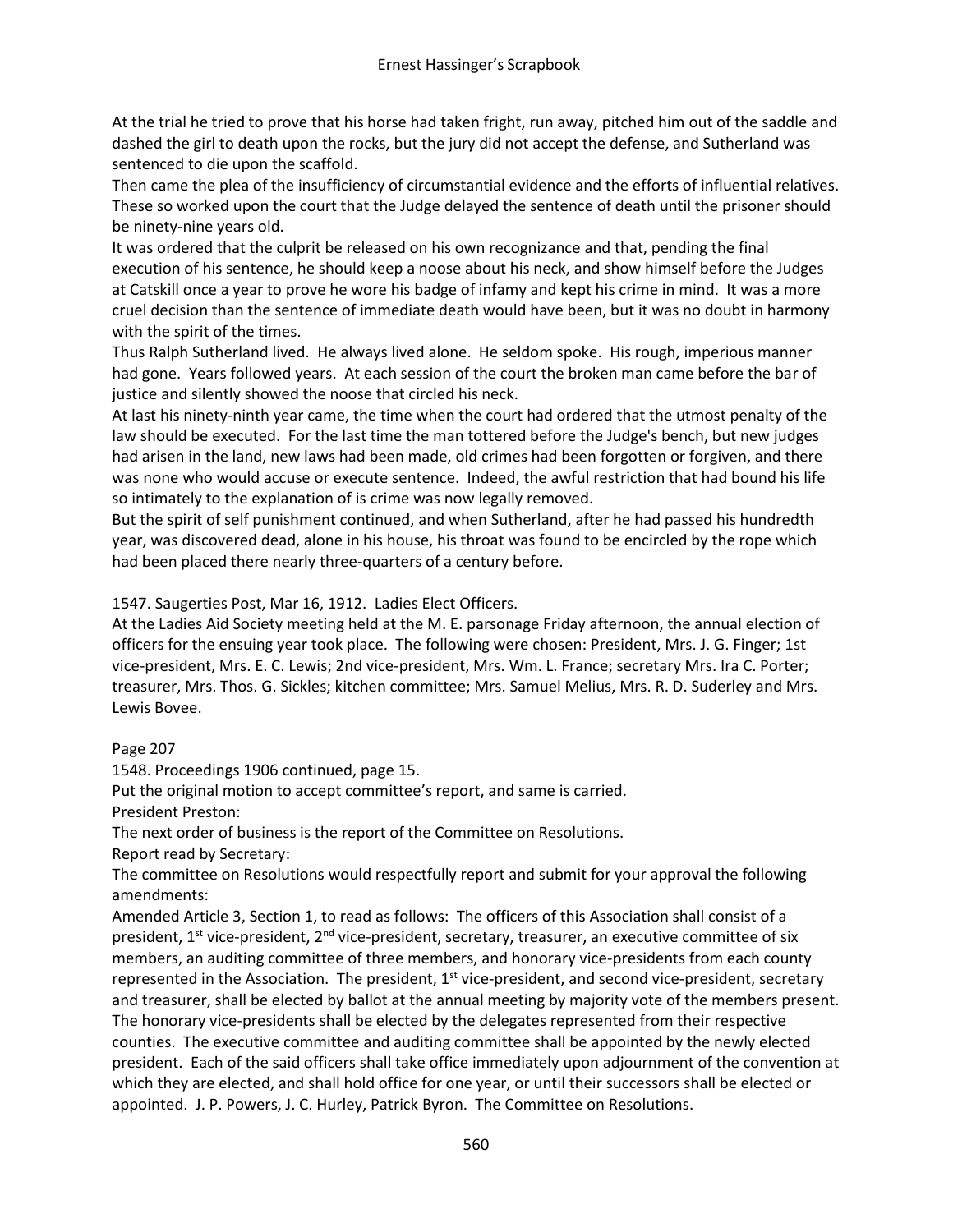1549. Proceedings 1906 continued, page 16.

Amended Article 5, Section 1 shall be amended to read as follows: The annual meeting of this Association shall be held on the 3rd Tuesday in June in each year at 10 A. M. (and continue at the option of the local committee) at such place as the majority of the members present at the preceeding annual meeting shall have designated. T. P. Powers, J. C. Hurley, Patrick Byron. The Committee on Resolutions. President Preston:

You have head the report of the Committee on Resolutions. What is your pleasure? Delegate Powers:

There seems to be some mistake on the part of the other resolutions were drawn to the wishes of the Executive Committee, or suggested that they make in their report, and I would suggest that they be referred to the Committee on Resolutions, so that they can report later in the afternoon. President Preston:

You have heard the request of the Committee on Resolutions. What is your pleasure? Delegate:

I move that the request be granted and that they report back later in the afternoon. Carried.

President Preston:

The next order of business is the report of the Auditing Committee.

1550. Proceedings 1906 continued, page 17.

Secretary read report.

Rensselaer, June 19, 1906.

To the Hudson Valley Firemen's Ass'n.

We, your Committee on Audit, respectfully report that we have examined the following bills and find them correct:

| Record Printing Co.                    | \$140 65 |       |
|----------------------------------------|----------|-------|
| Stephen Preston, Jr., seal press       |          | 350   |
| R. D. Wentworth, engraving resolutions |          |       |
| Eugene Wyler and John D. Bruck         |          | 4 00  |
| Byran Printing Co.                     |          | 58 10 |
| Secretary's postage                    |          | 5 12  |
| D. C. Anderson                         | 10 00    |       |
| F. S. Bieber                           | 10 00    |       |
| T. J. Rollins                          | 250      |       |
| J. O'Shea                              | 1150     |       |
| R. Hallenbeek                          | 700      |       |
| W. H. Flandreau                        | 1200     |       |
| E. Hassinger                           | 1100     |       |
| H. Buxbury                             | 700      |       |
| S. Preston, Jr.                        | 1200     |       |
| Rensselaer, June 19th, 1906            |          |       |

To the H. V. V. F. Association

We, the undersigned, members of the Auditing Committee, have examined the books of the Secretary and Treasurer and find them correct. Harry Hall, W. E. Scullin, J. T. Rollins, Committee.

1551. Proceedings 1906 continued, page 18. President Preston: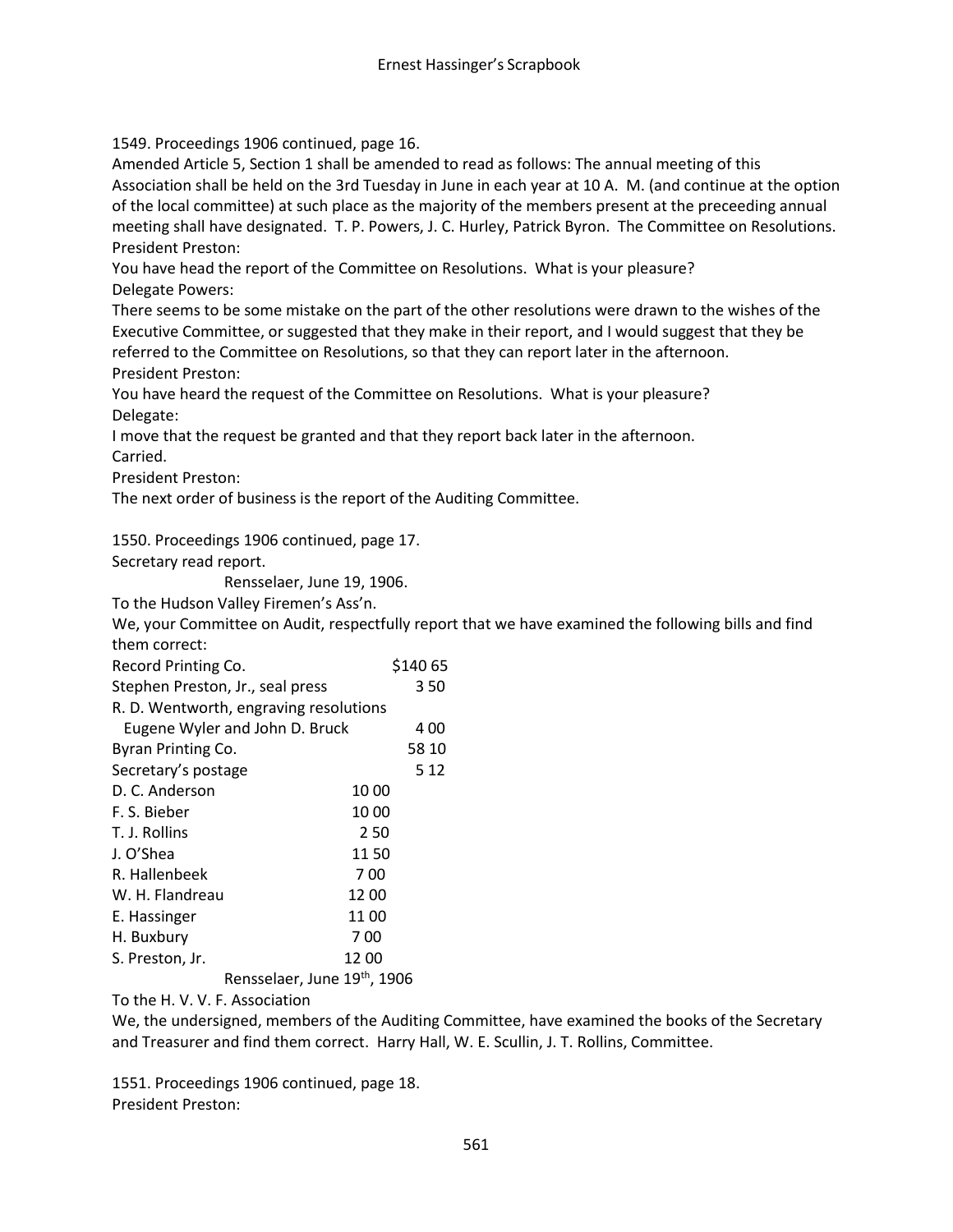You have heard the reading of the report of the Auditing Committee. What is your pleasure? Mr. Hearn of Mount Vernon:

I move that the report of the Auditing Committee be adopted as read.

Motion seconded and carried.

President Preston:

The next order of business is the report of Special Committees.

Mr. Flandreau:

I would simply state that the item covered in the report as read by the Secretary, it was a special committee who drew up that resolution and it will have to be referred to the Committee on Resolutions and they will refer it back to the main body to be acted upon later. President Preston:

You have heard the report of the Committee as to the length of time to hold Conventions to be placed, as I understand, in the hands of the Committee on Resolutions to be brought before the Convention later in the afternoon. What is your pleasure?

Mr. O'Shea:

I move that the report be received and the Committee discharged.

Motion seconded and carried.

President Preston:

1552. Black-Backed Jackal. [illustration] <done >

1553. Arabian Thorny-tailed Lizard. [illustration]

1554. The Narrows, Lake George. [illustration]

1555. Saugerties Post, Apr. 7, 1909. New Engine House of Snyder Hose Co. Is a Certainty and the Members Are Very Enthusiastic About It. The Wilbur Lot Purchased.

The new engine house for Snyder Hose co. assumed tangible form on Tuesday evening when the company, in one of the largest attended meetings ever held, and amid much enthusiasm decided to adopt the plan as presented by Ernest Hassinger, who is the instigator of the project.

The plan is to raise as much money as possible by means of fairs, subscription and otherwise, and erect a two-story brick building with basement on the lot of E. M. Wilbur opposite the Maxwell House. This lot was purchased to-day for that purpose and has a frontage of 25 feet and a depth of 175 feet. The proposed building is to be 30 X 75.

All the money raised is to be turned over to the Board of Directors, who are to own and have charge of the building, the Snyder Hose Co. only reserving the right to have exclusive use of the property as long as the company exists, and also to have the building built according to their plans.

Many of our citizens have already pledged to give certain amounts, Robt. A. Snyder, in whose honor the company is named, contributing \$100.

The company is so heartily in favor of the new engine house that at the meeting they rescinded their former action in regard to attending the parade in Hudson in June, and will devote all the money which was proposed to be spent at that time on the new building. At the meeting practically all the members pledged \$10 a piece toward the building fund and a few others \$15 a piece. The need for the new engine house has become imperative by reason of insufficient room in Fireman's hall for the companies now quartered there. The Exempts have had to move out and Washington Hook & Ladder Co. is so pressed for room that every time the hold a meeting the S. R. O. sign is displayed and they have seriously considered that matter of asking the Board of Directors for additional room.

It is estimated that the new engine house can be built for \$6,000, and the Snyder's hope to raise this sum, as already mentioned, and thereby avoid increasing the village taxes.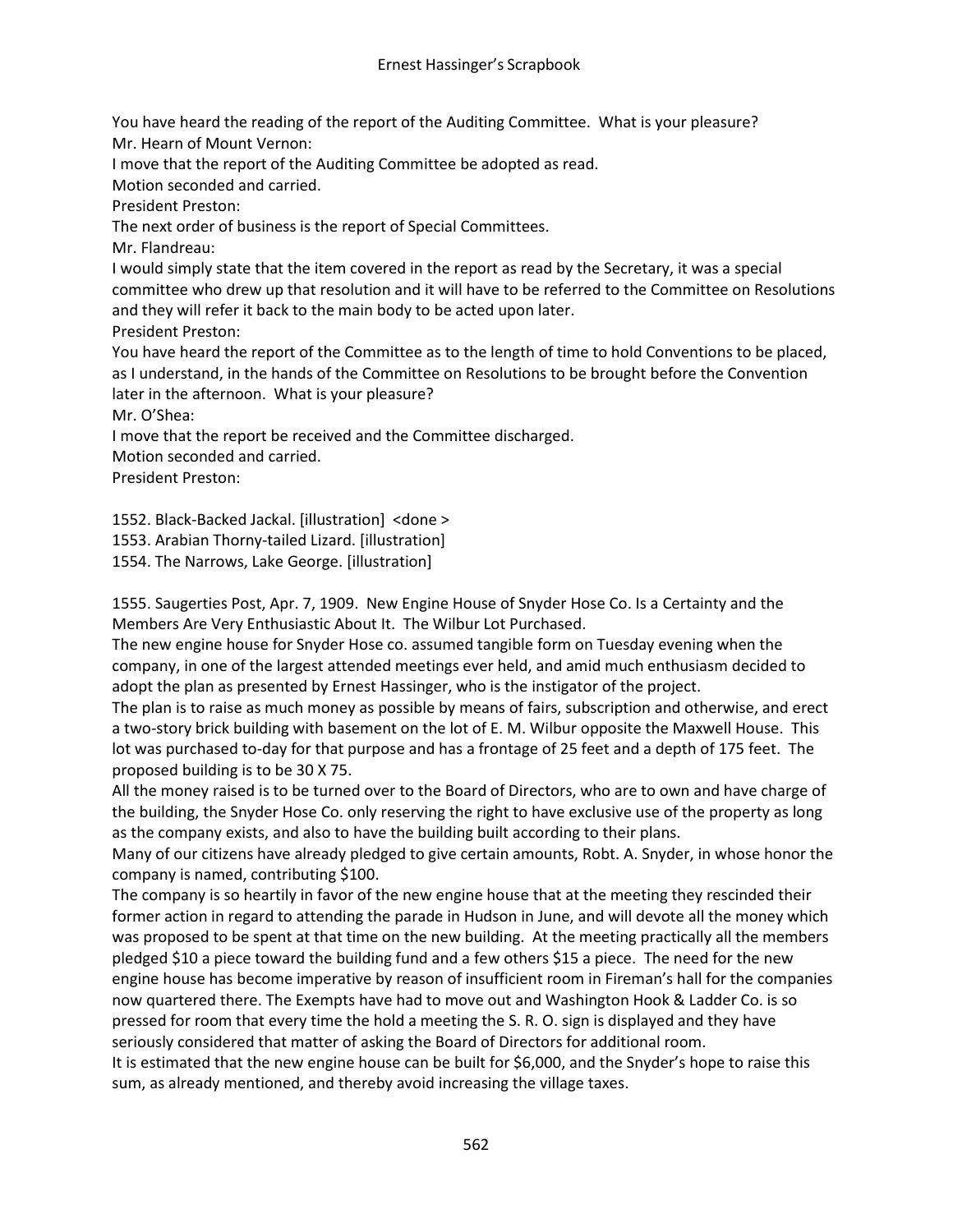The price paid for the lot was \$2,000. This includes all the space next to Myer Bros. Pharmacy and the wing on the E. M. Wilbur residence, this to be torn down when work commences next spring.

1556. Hand dated Octo 21, 1913. Installation of Pastor.

Rev. George T. Heintz will be formally installed as pastor of the Ev. Lutheran church, this evening, and the public are cordially invited to be present. Rev. Dr. Frank Woolford, president of the English Lutheran Synod of New York, and Rev. Dr. C. W. Leitzell, president of the Hudson Conference, will be in charge of the services.

## Page 208

1557. Proceedings 1906 continued, page 19.

The next order of business is the Report of the Secretary.

True to the customs of this organization, your Secretary takes the pleasure in herewith presenting to you the history of incidents identified with this Association the past twelve months.

It is a pleasant thing to look back over the past year and see wherein any advance has been made; to determine what there is to commend, to agree upon what there is to condemn.

One short year ago we had the pleasure of meeting in the City of Mt. Vernon, where we transacted such business as seemed to be for the welfare of our Association, and closed our deliberations in peace and harmony.

At that convention you saw fit to elect to the position of Secretary Mr. John J. Bruce, who later, owing to business matters was obliged to resign.

At a meeting of the Executive Committee held in the City of Rensselaer, on the 18th of October, 1905, said Committee elected me to the position which next to the President is the most honorable position in your gift.

Fully conscious of the responsibilities devolving upon me, on entering upon the duties of Secretary of this grand Association I did so with the determination of devoting my utmost energies and such limited talent as I have been endowed with to a conscientious discharge of its manifold duties.

The work performed by the Association during the year is of a very extensive character as the reports of the various Committees will disclose.

1558. Proceedings 1906 continued, page 20.

I desire to say they have performed their duties faithfully and with great credit to themselves. Moreover, I desire to inform you that the membership of the Association has increased during the year several new companies having been added.

This certainly must be gratifying to the Association as it is to me, showing the increasing interest in the work of the firemen within our jurisdiction.

Each year as it rolls around brings to us something to recall of the glories of the past, something to deepen our appreciation of the privileges of the present, something to quicken our appreciation of the renown of the future.

No year of this organization can be called uneventful. Every day of our life is fraught with matters of interest not only to us as an organization, but to those whose relations to us are mutual dependence and support; those who are to come after us and to whose knowledge of us, like the knowledge of our predecessors is to be derived only from the records of our achievements.

While the Angel of death has passed this organization by lightly as far as it members are concerned, still there is missing here to-day one member who has attending a number of these Conventions. I refer to Mr. Wm. S. Manning of Saugerties, N. Y., who was elected a member of this Association in the year of 1900, representing Ex-V. Association and continuing so until the April 29, 1906, when he passed away.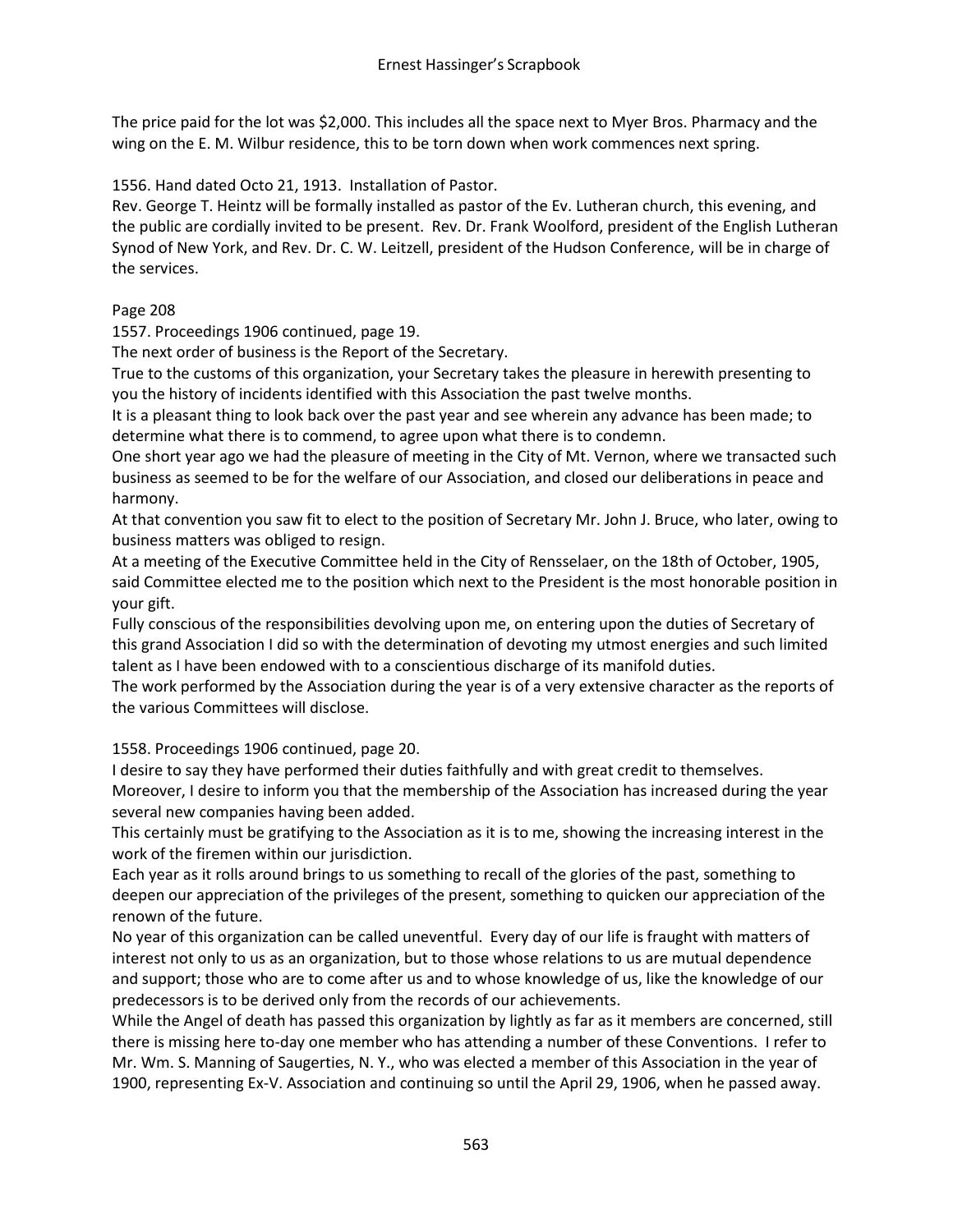Twice within the past year your Executive Committee have met, once on the evening of October 18, 1905, and again on the evening of March 29, '06, both

1559. Proceedings 1906 continued, page 21.

times in the city of Rensselaer. At the first meeting of this Committee the local Committee of Rensselaer asked, and after some debate were granted the privilege of continuing the Convention for three days in place of the customary two day sessions.

Letters have been sent by your Secretary to the several companies comprising the Hudson Valley District, and not members of the Association, explaining to them the advantages gained and what results can be obtained by becoming a member of the Association. Many and many a fire organization does not feel the need of becoming a member of some greater Association and sending a delegate to the State or to some minor fire organization convention, and a great many times even if such delegate is sent very little attention in numerous cases is paid to whether such delegate reports back to his company what has been done at such Convention.

I believe that any company that can have a representative and does not, is missing a great privilege. I know of no better way to spend the money of a fire organization than to pay the legitimate expenses of a delegate who shall be carefully selected. Such a delegate will with an open mind and an open note book absorb the spirit of the Convention and appropriate method and motive, and will thus be a more willing and efficient worker in his local company.

And I proclaim it is a great honor for any man who can come to a Convention of this kind representing a full company of his respective city, town or village.

At the Mount Vernon Convention a committee was appointed to consider the question of revising the way

1560. Proceedings 1906 continued, page 22.

present Vice-Presidents are elected, it is expected that the report of this Committee will suggest a very original solution of the question.

The Association at present comprise 120 companies and 258 members, and I think with proper assistance this Hudson Valley can be thoroughly organized and every Chief Engineer and fire organization can be enrolled and made a member of the Association.

Gentlemen: I wish to call particular attention to the section of the By-Laws requesting delegates and members to pay their dues within a specified time, so that the roll call can be made up within the proper time. Give this your attention and assist in completing the roll in time for the next annual meeting. It is also desirous on the part of your Secretary, in order to have the proceeding printed accurately, that when a member arises and desires recognition he preface his remarks by giving name and place of residence. This makes the printed proceedings more accurate.

While the expense this year has been somewhat greater than in past years, the same is mostly due to the extra expense in the cost of printing and postage, a larger book being printed than ever before and more letters printed and sent than at any one time before.

Through the efforts of my predecessor, Mr. Charles A. Weiant, a complete set of proceedings of all Conventions of this Association have been procured. Those same proceeding have now been bound, forming one large book preserving the History of the Association.

1561. Saugerties Post, October 28, 1907. The Party Nominees. The Candidates for Office on Both of the Tickets.

REPUBLICAN NOMINATIONS.

Judges of Court of Appeals, Edward T. Bartlett, Willard Bartlett. County Treasurer, Albert H. Cook, Jr.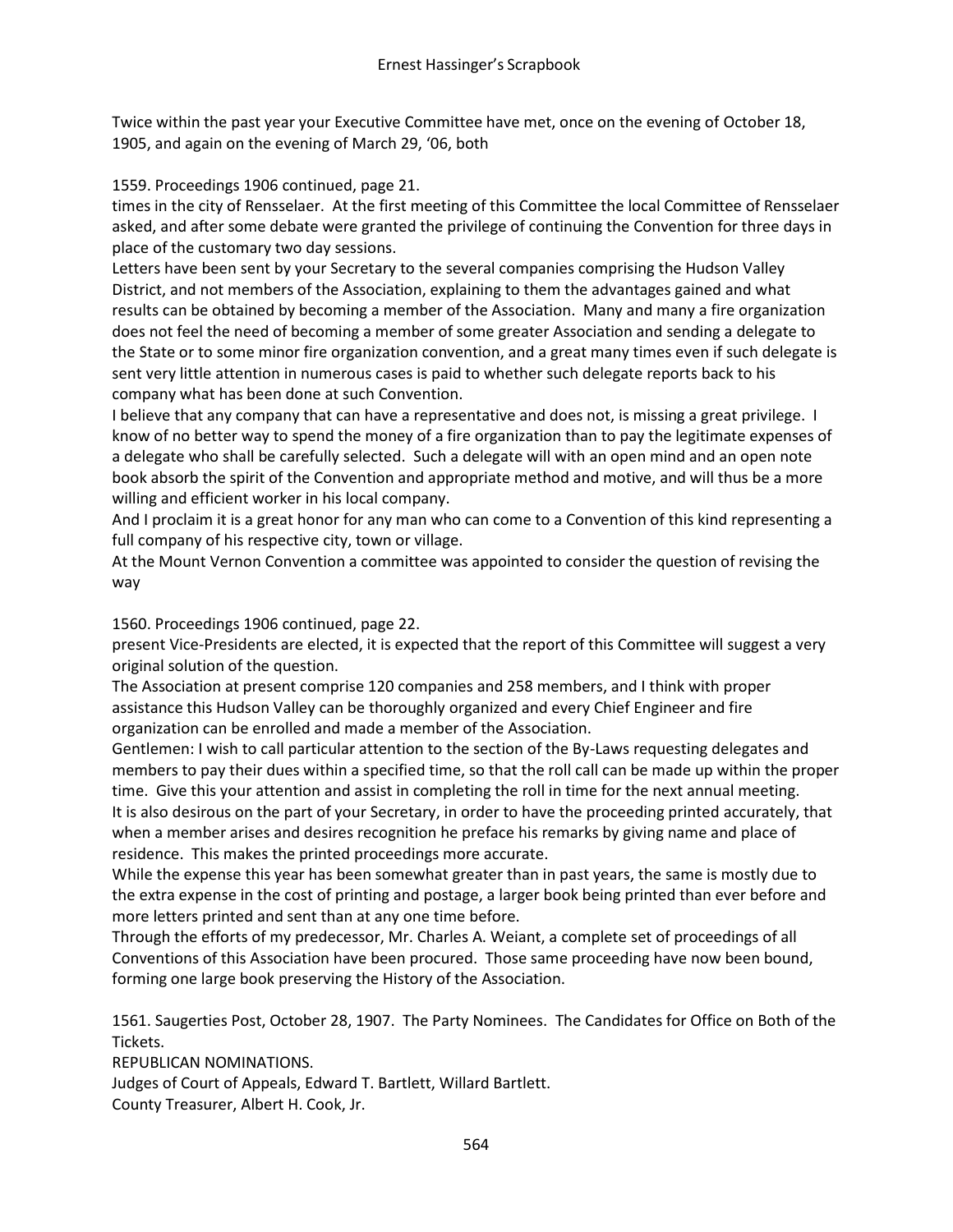District Attorney, William D. Cunningham. Coroners, Alexander C. Hasbrouck, Abram Kelder. Member of Assembly, First Dist., Joseph M. Fowler. Supervisor, John A. Snyder. Town Clerk, Clarence M. Wolven. Assessors, C. S. Lowther, George E. Carnright, P. A. Hommel. Justices of the Peace, William H. Hommel, Stephen Cordes. Police Justice, Benjamin Rowe. Overseer of the Poor, William E. Brink. Commissioner of Highways, Sauley Felten. Collector, Paul Snyder Constables, David E. Abeel, Charles E. Abeel, Theodore Kistner, David M. Valk, Samuel Swart.

#### DEMOCRATIC NOMINATIONS.

Judges of Court of Appeals, Edward T. Bartlett, Willard Bartlett.

County Treasurer, Jacob E. Derrenbacher.

District Attorney, Eldorous Dayton.

Coroners, Joseph E. Diamond, Webster D. Bond.

Member of Assembly, First Dist., Rudolph F. Diedling.

Supervisor, Robert E. Sternberg.

Town Clerk, Ernest (Peter) Hassinger.

Assessors, Melvin Snyder, Ezra Carnright, Elijah T. Bovee.

Justices of the Peace, J. W. Stillwell, Curtis Plass.

Police Justice, No Nomination

Overseer of the Poor, Frederick Kraus.

Commissioner of Highways, George M. Connolly.

Collector, Charles E. Cooke.

Constables, Theodore Kistner, Wm. V. Mc Cormick, Ira Pultz, Larry Van Wart, Herman Belhke.

1562. Gilbert, St. Louis Nat'l. [illustration]

1563. Web Party, St. Mary's Hall, Wednesday Evening, October 30, 1907. Tickets 15 cts. Dancing. [illustration]

1564. Progressive Euchre and Dance, St. Mary's Hall, Wednesday Evening, Feb 6, '07 Under the auspices of St. Mary's Commandery, No. 135, Knight's of St. John, For the Benefit of St. Mary's Church. Euchre commences at 8:30 P. M. Tickets 35 cts. [illustration]

Page 209

1565. Proceedings 1906 continued, page 23.

The history of this Association is full of interest and full of value, and I know it would be no easy task to compile the history of this Association, and therefore this book is a fitting monument to the man who was thoughtful enough to gather the complete set.

Since our last session the Association has purchased a seal which was necessary and very essential. Gentlemen: I would suggest that this Association negotiate with the members of the State Association to the end that some certain day in the year be designated and set apart as a Firemen's day, on which day the Firemen of the whole state should participate in certain exercises laid down for the day.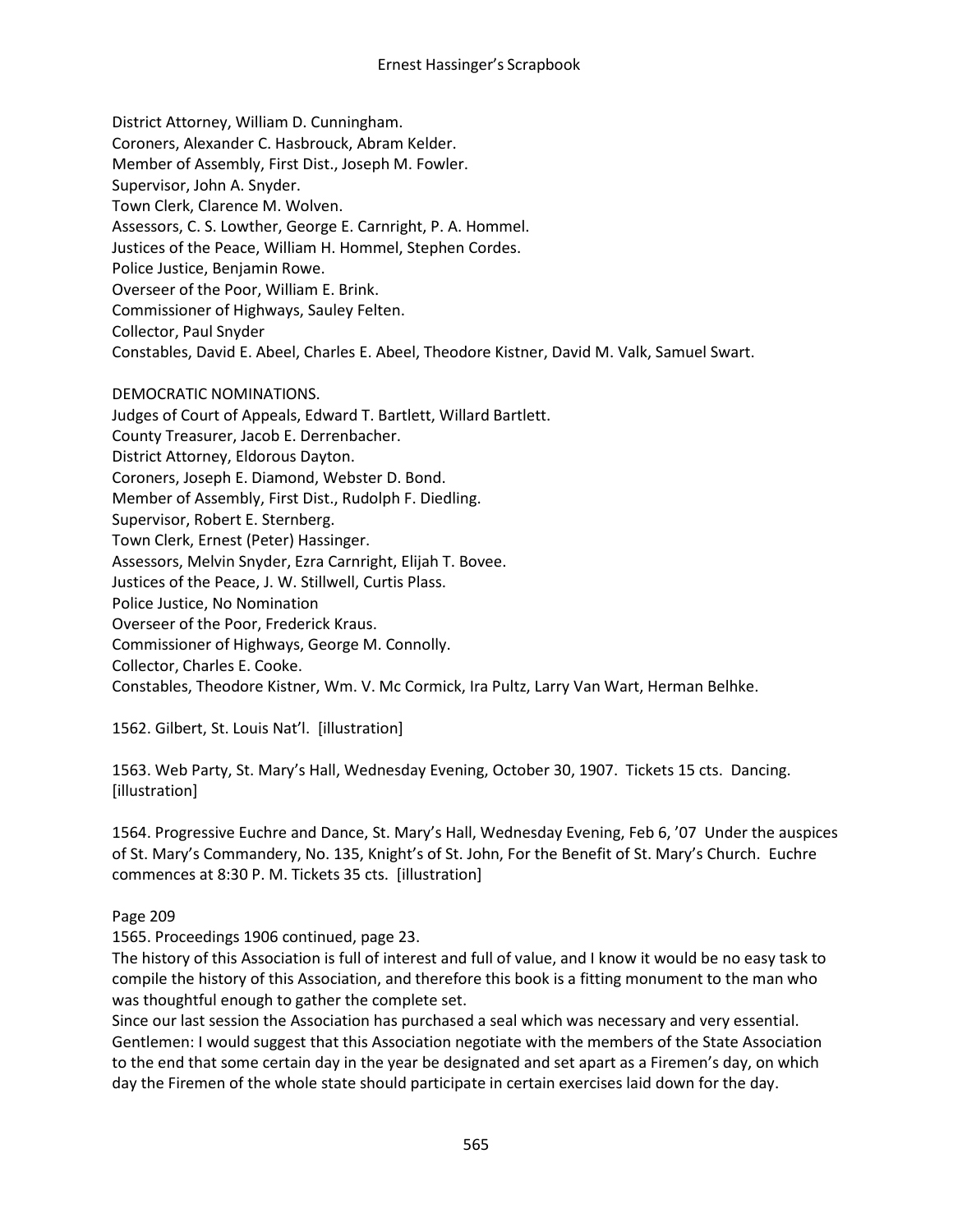Why not adopt the suggestion of Ex-President Armstrong of the State Association who as far back, I think, as 1888, advocated that the firemen should march to the cemeteries and strew flowers on the graves of dead members and Ex-Chiefs of Fire Departments the same as veterans do on Memorial Day. Gentlemen: Organize a system of insurance among the members of this Association, whereby a member's family would be provided with enough for his burial, and to create a fund where needy widows and orphans of the deceased might be benefited.

The question is so important and far reaching that I am sure no part of it would be lightly considered, but every phase of it would have the studied deliberations of every member. This would be wise and judicious action.

The amount of money taken in during this Convention of \$240 from fire organizations and \$259 from members, making a total of \$498, [*sic*]

1566. Proceedings 1906 continued, page 24.

In conclusion let me say that I have endeavored to appreciate the distinction conferred upon me, by a faithful discharge of the duty imposed upon me, to the best of my ability.

My experience has been a pleasant one. I have been cemented more closely to many warm and lasting friends, and I wish to express my thanks to each and every one of your for your kind and courteous treatment to me on all occasions and to say that to your support is due whatever success I have met with in this office of Secretary. All of which I respectfully submit, Henry Buxbury.

President Preston:

You have heard the report of the Secretary. What is your pleasure?

Mr. Dunworth: I move that the report of the Secretary be received and a vote of thanks be extended to the Secretary.

Delegate:

I also suggest, Mr. President, to the mover of the motion, that it be a rising vote.

Motion seconded and carried unanimously.

President Preston:

We have to-day with us one of our own members who is Treasurer of the State Association and he has requested that he be heard a little while this afternoon, and if there is no objection I will now introduce him to you (Applause) Mr. Jno. Powers.

1567. Proceedings 1906 continued, page 25.

Treasurer Powers:

Mr. Chairman and brother firemen of the Hudson Valley Volunteer Firemen's Association. I agree to say a few words with the understanding that those who are as hot as I am will take off their coats for I am hot as -----.

# REPORT OF THE TREASURER OF THE STATE ASSOCIATION

Mr. Chairman: -

It affords me great pleasure to be with you on this occasion; and I am especially pleased to be allowed the honor of addressing you in behalf of the New York State Firemen's Association.

I am always thrilled when I witness the intense devotion which is ever manifested in the Conventions of volunteer firemen of this State. It makes me feel that the cause of the volunteer fireman is one under whose banner any man should be proud to serve, for enthusiasm and unity of purpose I feel, in speaking of *this* Convention, that I do not need to exclaim, like the man from Missouri, "Show me!" For I can see it in your faces, in your actions and in the unbounded enthusiasm which prevails in your every movement.

I am glad to be able to speak to you of the objects of our worthy State organization. To those who do not follow closely the work of our Association, the results may not appear on the surface. But our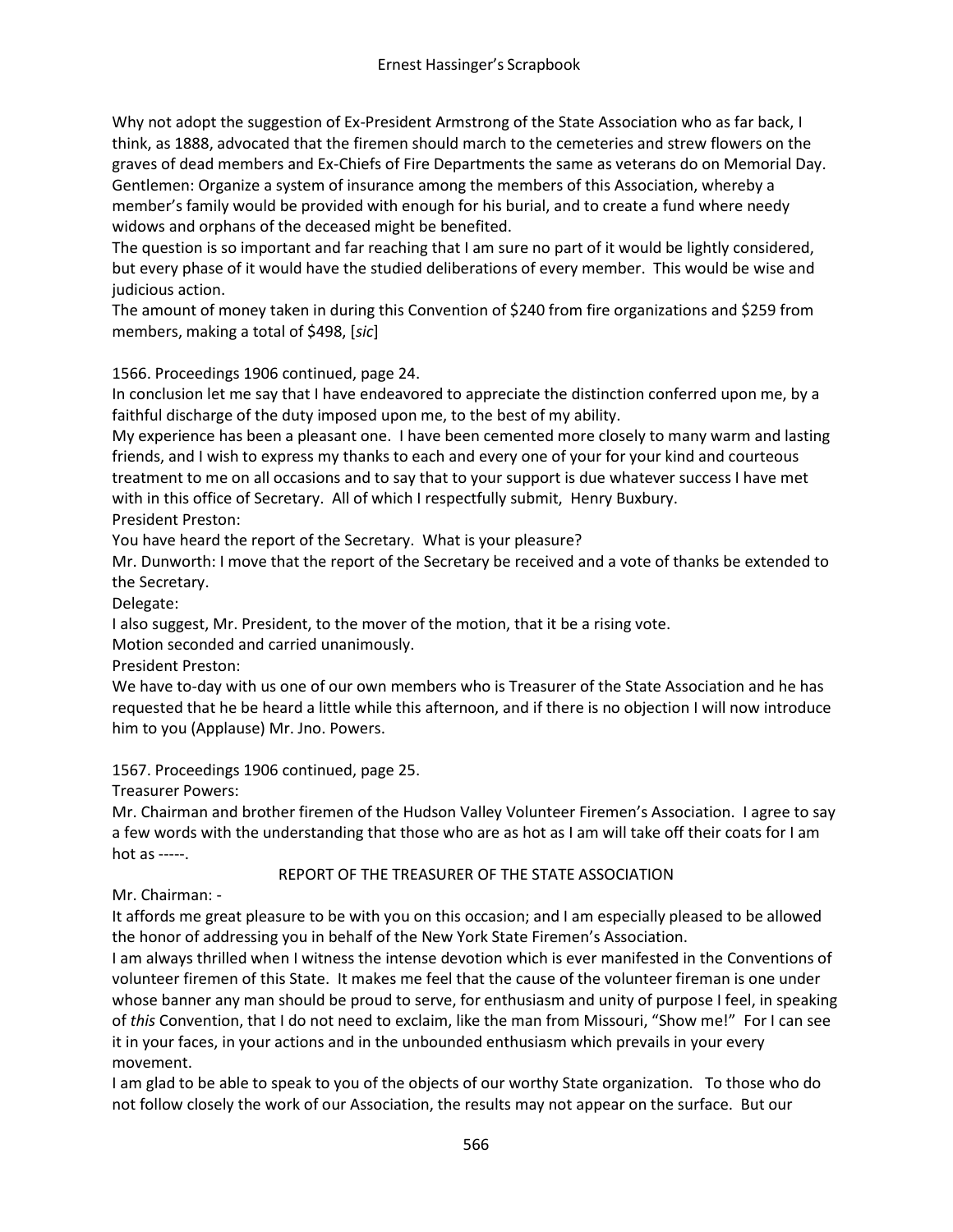1568. Proceedings 1906 continued, page 26.

labors, gentlemen, consist not alone in advancing measures for the benefit of volunteer firemen; we are in the midst of a running fight all the time to *prevent* legislation that would be positively harmful to the interests of volunteer firemen throughout this State.

Now, I do not intend to inflict upon you a lengthy speech; but I wish to bring to your attention a matter that has greatly occupied my time and energies for some years past; and I consider it to be one of the most important subjects that can be brought to the attention of volunteer firemen in this State. Our organization, as you know, has established and is now maintaining at Hudson, in this State, a beautiful Home. This home is for those of us who in declining years or through physical disability, are unable to maintain ourselves through our own efforts.

The Home, the manner of its construction, and the reasons for its maintenance, have been often presented to you; but it is a subject that will bear repeating, and especially so at this time. For, gentlemen, there is grave danger that the affairs of the Home may not always be as smooth and prosperous as they now are or have been in the past.

The revenues which go to support the Home are derived from the two per cent tax levied in interstate and foreign insurance companies doing business in this State. This is and has been our sole source of income. With it we have thus far been able to maintain the Home, and its occupants in the manner in which it was intended they should be maintained. But the continuance of this source of income is very uncertain and precarious indeed. The repeal of the law which

## 1569. Congo. [illustration]

1570. First Annual Ball Confidence Lodge No. 51, I. O. O. F., Under auspices of Degree Team, In Columbus Hall on Tuesday, Feb. 28<sup>th</sup>, 1911, Tickets 50 cts. Extra Ladies 25 cts. [illustration]

1571. Bransfield, 1<sup>st</sup> Base, Philadelphia National. [illustration]

1572. Saugerties Post, Jan. 30, 1908. Firemen Fight Fire in Howling Gale. The Handsome Residence of Wakley Porter on Ulster Avenue Gutted During his Absence Wednesday Night.

With the thermometer hugging zero, and the wind blowing a tremendous gale, Wednesday evening, the firemen were called out to fight a stubborn fire in the handsome residence of Wakley Porter on Ulster avenue, and although working under difficulties, and handicapped by the water freezing as soon as it was poured on the flames, they succeeded after two hours of hard work of conquering it. At that the interior was badly gutted and the damage done amounts to several hundred dollars, partially covered by insurance.

The fire was discovered by Norman Cunyes as he was passing the house, shortly after eight o'clock, smoke in volumes pouring out of it. Noticing that everything was dark inside Wakely and his family having gone down to Mount Marion to visit his wife's mother, Mr. Cunyes notified Mr. Porter's mother, and she sent in an alarm. A telephone message to Wakely brought him home in a short time, but he could do nothing. The firemen were on the scene in a few minutes, and the smoke was so black that it was impossible to see anyone from the corner of Market street to the house. Two streams were soon playing on the fire, which was located in the east side of the house near the stairway and kitchen. Another line of hose was coupled on the hydrant in front of Ricketson's, but it was found to be frozen, and after three pails of hot water had been used it thawed out and a third stream was in operation. The water freezing as it sprayed over the house and apparatus made the work perilous, and Edward Phillips and Gordon Myer, of Snyder Hose, while on a ladder up at the second story, where [*sic*] thrown by the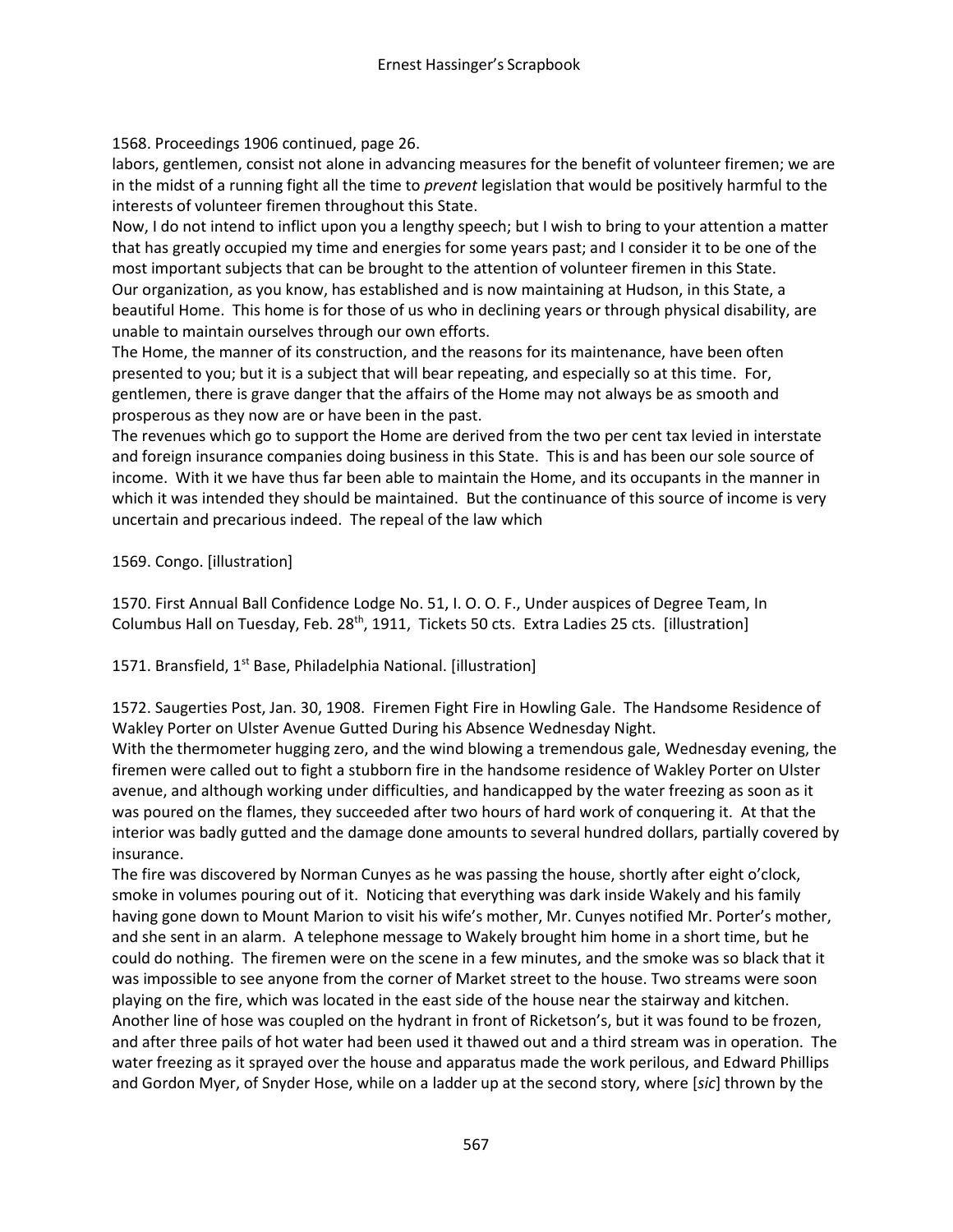ladder sliding on the ice. Neither were hurt, fortunately, Phillips clinging to the window sill. The flames burned out the kitchen ceiling and wall between the closet and hall.

How the fire originated is a mystery. The heater is in the west side of the house. It was discovered in a kitchen closet first and fanned by the wind prevailing, soon ignited the other portion. The fact that the house was of brick and stone is the only reason that it did not burn down, and that it was so constructed was indeed fortunate as the frame houses in close proximity would have gone with it, the wind being in the right direction for a large conflagration.

The insurance on the house amounting to \$4000 was carried in H. T. Kenney's agency. The furniture, etc., was insured for \$1000 in W. L. Darbee's agency.

## 1573. Fennec. [illustration]

#### Page 210

1574. Proceedings 1906 continued, page 27.

enables us to collect the tax would completely wipe out our entire income, and would leave us helpless to continue this Haven of Refuge for our unfortunate though worthy comrades.

Many efforts have been made to repeal this law. The forces that seek to remove the tax are ever alert to grasp an opportunity for furthering their plans; and it has required most strenuous effort and unceasing vigilance on our part to meet their many attacks of the past. We have often had moments of uneasiness and apprehension through the fear that ultimately their efforts must succeed. And because we know how perilous is the situation and what a calamity the repeal of this law would mean to our fondest hopes regarding the Home, we are forced to seek some means whereby this uncertainty will be forever removed.

Gentlemen, there is by one way that we can accomplish our purpose, and that is to establish an Endowment Fund for the Home; a fund of such generous proportions that its income will meet all our expenses; a fund which will make our Home independent of any action that Congress or our State Legislature may take affecting our present source of revenue.

It is up to each and every one of us to make this plan a success. You may remember, perhaps, how enthusiastic we all were over the proposition to build the Home. We want the same enthusiasm displayed, now that we seek to endow it. It is not through the efforts of the few that we can attain our object; we must have the help of the many, and through our united efforts we are bound to succeed.

# 1575. Proceedings 1906 continued, page 28.

Now our Home is not a charitable institution. I would be the first to resent any such intimation; for while its inmates may be objects of some pity, it is only because of their physical condition that they are so. The Home is rightfully theirs, by reason of their unselfish devotion to a common cause; they have earned the right to be protected and maintained. For, without hope of reward, than knowing they have done their duty well, the volunteer firemen give most willingly, aye enthusiastically, of their time and efforts in the pursuit of their calling; they assume risks which often place their lives and limbs in jeopardy; no peril is too hazardous for them to undertake; no fear of timidity pervades their natures; and they give no thought to the dangers before them, seeking only to subdue the ravaging flames of destruction. In view of all this, are they not justly entitled to some care, some protection, in their old age, or when through misfortune they are no longer able to maintain themselves? Gentlemen, there is, to my mind, no nobler pursuit known to mankind than that of the volunteer firemen's.

> The bards in every age have sung Of heroes on the field, Who, though oppressed by numbers strong,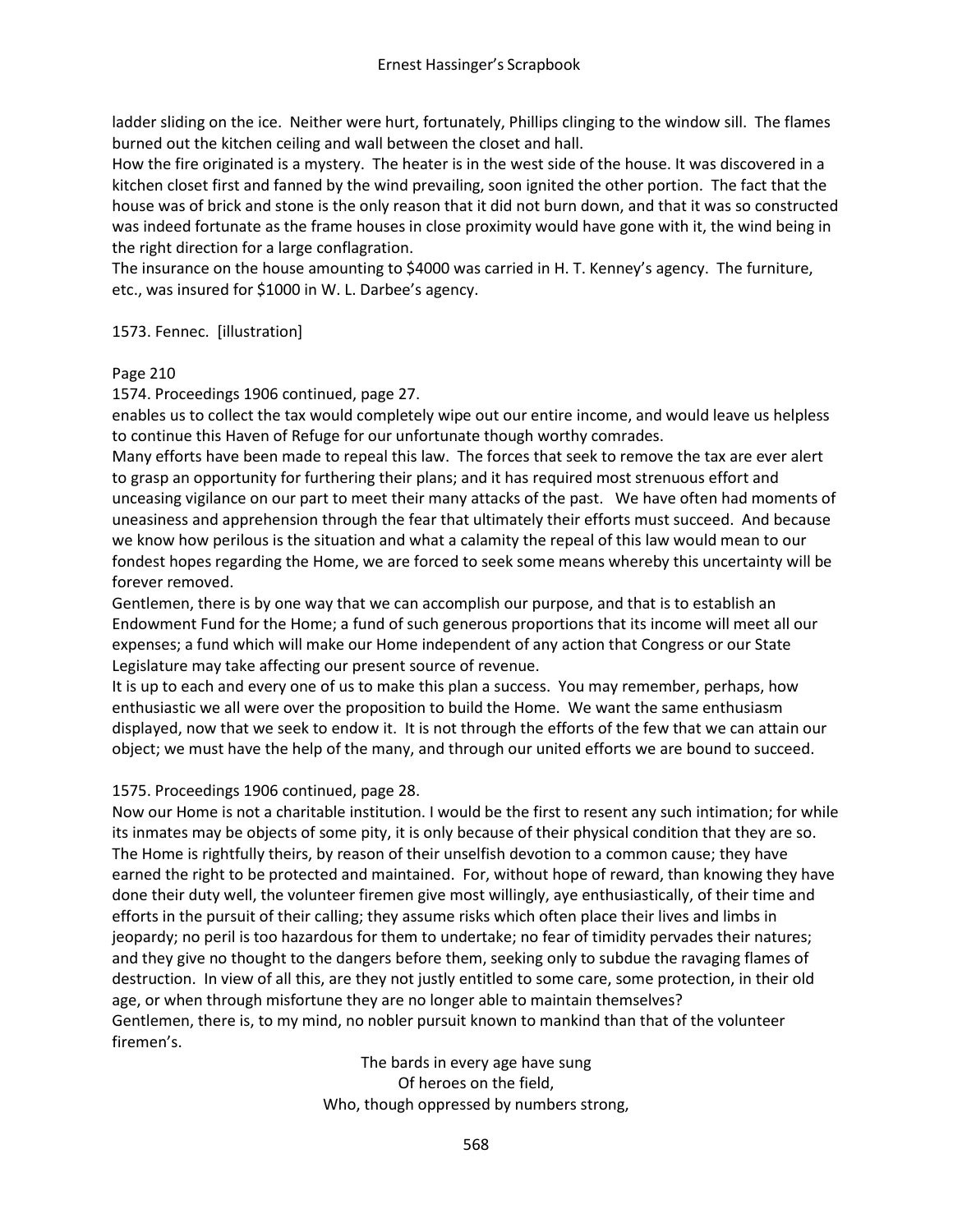#### Ernest Hassinger's Scrapbook

Have steadfast spurned to yield.

Yet I would sing of heroes, brave, Who, in a common cause, Have sought imperiled lives to save, And asked no vain applause.

The brave and gallant firemen Are heroes all, to me; And gladly do I wield my pen, To chant their bravery.

All hail to these grand heroes bold. Who toil so fearlessly; Let all their deeds be writ in gold, And sung unceasingly!

1576. Proceedings 1906 continued, page 29.

Such a sentiment, as this alone can move us to aid in the accomplishment of the task we have set out to do. Not alone for reasons of self-preservation, but because it is our duty to those brave fellows who need such a Home, should we all pull together for the attainment of this noble object.

Now, gentlemen, the subject of our Home should not be viewed by you as an impersonal one. You, and each of you, are as vitally interested in it as any officer of the Association. For it is your Home, the Home of every volunteer fireman in this State. Though we may hope that none here shall ever find it necessary to seek its shelter, its doors are wide open and ready to receive any and all of us, should the occasion require.

The Home is a monument to the loyalty and good feeling existing among the volunteer firemen of this State. It was conceived in a spirit of broad sympathy for the weak and unfortunate among our numbers, who might thus be saved from the anxiety of becoming public charges in their old age.

Life is so full of upheavals that none of us knows what moment an unfortunate circumstance may render us helpless and destitute, while we are now fortified by good health and independent position, there is no telling when we may meet with reverses that will sweep away both our health and our possessions. But even though these reverses do come, we need fear no anxiety for the future if the permanency of our Home at Hudson be secured. For there, we can find the shelter we need; there we can enjoy the comforts and surcease from anxiety we crave; there, in our old age

#### 1577. Proceedings 1906 continued, page 30.

we can pass our lives in sunshine and happiness, 'midst the peaceful surroundings of that beautiful locality, secure in the knowledge that loving friends and comrades are ever watchful of our welfare. There are now located at the Home about sixty of our old comrades. They are leading a happy and peaceful existence; to them care and worry have ceased to exist; they are surrounded by every comfort and convenience that could possibly be given them; their old age is being blended with the joys of an ideal existence. In short, gentlemen, they are leading a Utopian life of ease and repose, which is but a just reward for their faithful and honest labors in the performance of their dangerous calling. In " still feel the ardor of their calling coursing through their veins, for they have organized among themselves a "Volunteer Fire Company," and it would be amusing, were it not so pathetic, to watch them go through the paces they once to easily performed.